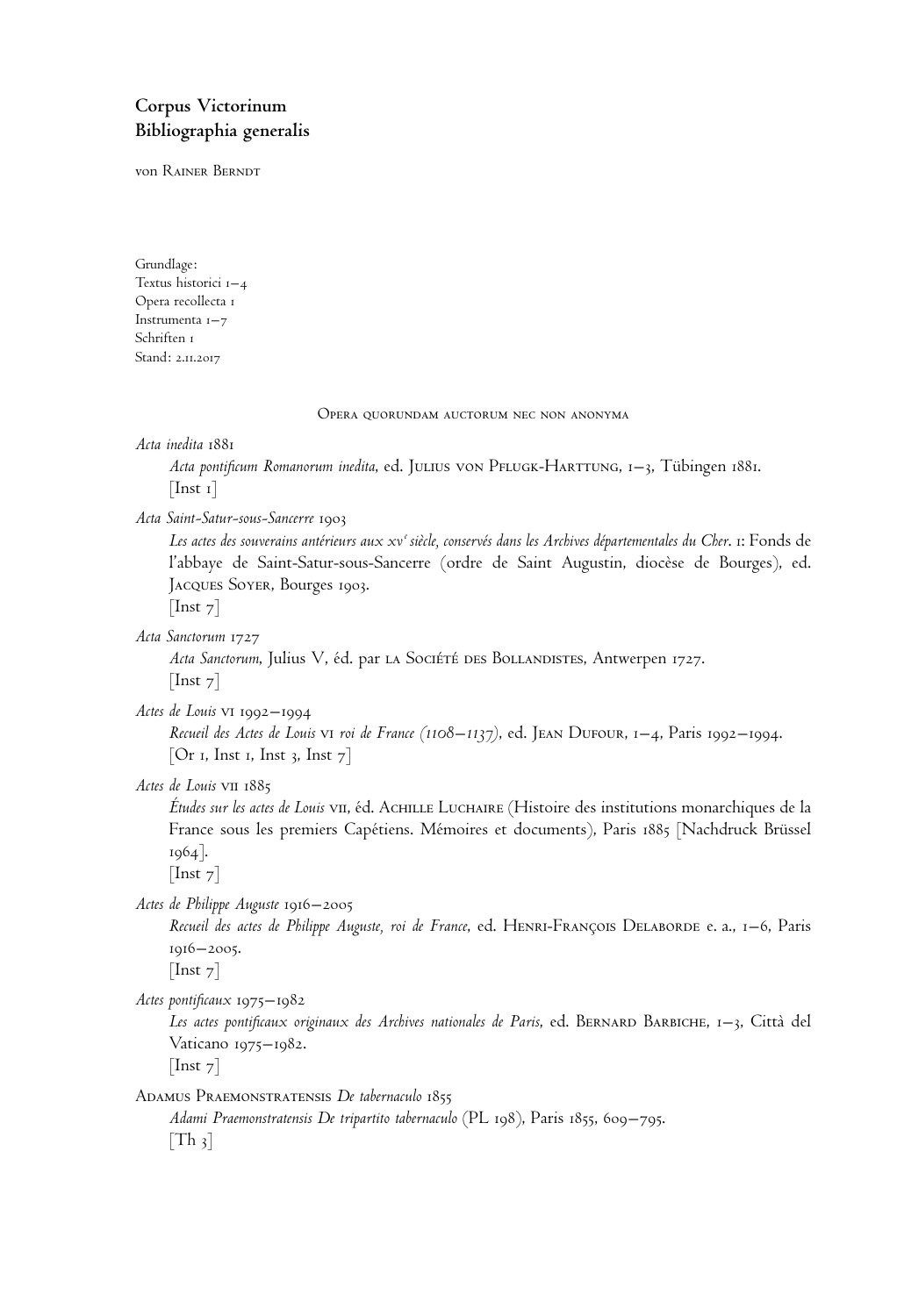*Admonter Briefsammlung* 1983

*Die Admonter Briefsammlung nebst ergänzenden Briefen*, ed. Günther Hödl, Peter Classen (MGH. Die Briefe der deutschen Kaiserzeit VI), München 1983.  $[$ Inst 1 $]$ 

Ado Viennensis *Chronicon* 1852

*Adonis Viennensis Chronicon in aetates sex divisum* (PL 123), Paris 1852, 23–138.  $[Th_3, Inst_3]$ 

Aelredus *De speculo caritatis* 1971

*Aelredi Rievallensis De speculo caritatis*, ed. Charles H. Talbot (CChr. CM 1), Turnhout 1971, editio 5–161.

 $[$ Inst 4 $]$ 

Alanus ab Insulis *De fide catholica* 1855

*Alani de Insulis De fide catholica contra haereticos sui temporis, praesertim Albigenses*, libri IV (PL 210), Paris 1855, 305–429.

 $[$ Inst 5 $]$ 

Alanus ab Insulis *De uirtutibus* 1950

ALAIN DE LILLE: *De uirtutibus et uitiis et de donis Spiritus sancti*, ed. ODON LOTTIN: »Le traité d'Alain de Lille sur les vertus, les vices et les dons du Saint-Esprit«, in *Mediaeval Studies 12* (1950) 20–56, editio 25–56.

 $[$ Inst 3 $]$ 

Alanus ab Insulis *De uirtutibus* 1960

Alain de Lille: *De uirtutibus et uitiis et de donis Spiritus sancti*, ed. Odon Lottin: *Psychologie et morale* aux XII<sup>e</sup> et XIII<sup>e</sup> siècles. 6: Problèmes d'histoire littéraire de 1160 à 1300, Gembloux 1960, editio 45–92.  $[$ Inst 3 $]$ 

Alanus ab Insulis *Distinctiones* 1855

*Venerabilis Alani Liber in distinctionibus dictionum theologicalium* (PL 210), Paris 1855, 685–1012.  $\vert$  Inst 3 $\vert$ 

Alanus ab Insulis *Liber poenitentialis* 1965

ALAIN DE LILLE: *Liber Poenitentialis.* 2: La tradition longue, texte inédit publié et annoté par JEAN Longère (Analecta Mediaeualia Namurcensia 17–18), 1–2, Louvain/Lille 1965.  $[$ Inst 3 $]$ 

Alanus ab Insulis *Sententiae* 1855

*Alani de Insulis Liber sententiarum ac dictorum memorabilium* (PL 210), Paris 1855, 229–252.  $[$ Inst 3 $]$ 

Albericus Trium Fontium *Chronicon* 1874

*Chronica Alberici monachi Trium Fontium a monacho Novi Monasterii Hoiensis interpolata*, ed. Paul SCHEFFER-BOICHORST (MGH. SS 23), Hannover 1874, 674–950.

[Inst 1, Inst 3, Inst 6, Inst  $7$ ]

Alcuinus *De virtutibus et vitiis* 1851

*Alcuini Opusculum quintum de virtutibus et vitiis, ad Widonem comitem* (PL 101), Paris 1851, 613–638.  $[$ Inst 4 $]$ 

Alcuinus *Disputatio puerorum* 1851

*Alcuini Disputatio puerorum per interrogationes et responsiones* (PL 101), Paris 1851, 1098–1144. [Inst 6, Inst  $7$ ]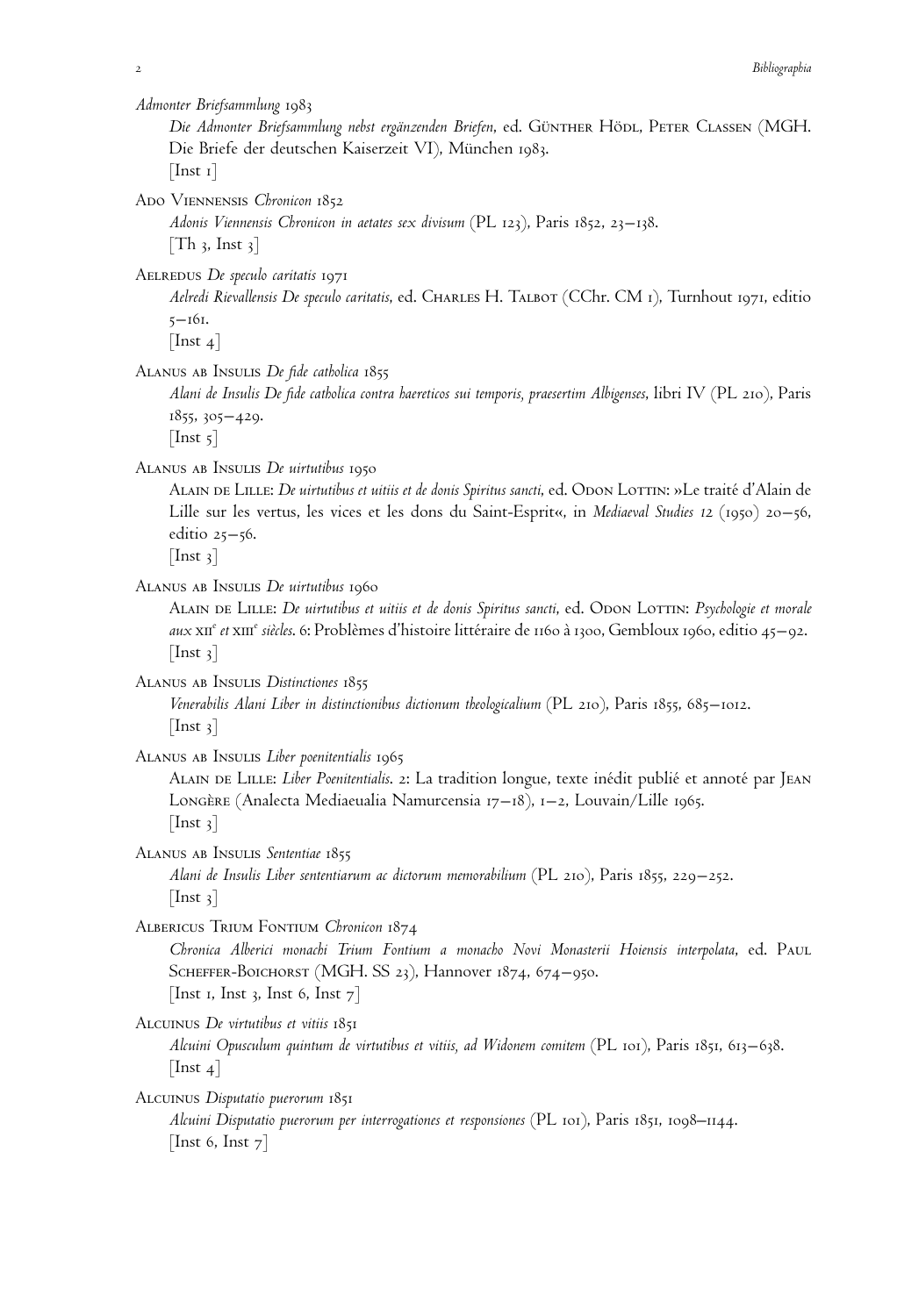|                                                | ALCUINUS Interpretationes nominum 1851<br>Alcuini Interpretationes nominum Hebraicorum progenitorum Domini nostri Jesu Christi (PL 100), Paris 1851,                                                                                                                                                                                      |
|------------------------------------------------|-------------------------------------------------------------------------------------------------------------------------------------------------------------------------------------------------------------------------------------------------------------------------------------------------------------------------------------------|
| $723 - 734.$<br>$\lceil \text{Inst } 3 \rceil$ |                                                                                                                                                                                                                                                                                                                                           |
| $[Th_3]$                                       | ALCUINUS Interrogationes 1851<br>Alcuini Interrogationes et responsiones in Genesim (PL 100), Paris 1851, 515–566.                                                                                                                                                                                                                        |
| $1 - 10.$<br>$\lfloor \text{Inst } 3 \rfloor$  | ALEXANDER DE VILLA DEI Summarium biblicum 1660<br>ALEXANDER DE VILLA DEI: Summarium biblicum, ed. JEAN DE LA HAYE (Biblia maxima 1), Paris 1660,                                                                                                                                                                                          |
|                                                | ALEXANDER ESSEBIENSIS <i>Brevissima comprebensio</i> 2004<br>Alexandri Essebiensis opera poetica: Brevissima comprehensio historiarum, ed. GRETI DINKOVA-BRUUN<br>(CChr. CM 188A), Turnhout 2004, editio 5-149.<br>[Inst 1, Inst $3$ ]                                                                                                    |
| $[$ Inst 5 $]$                                 | ALEXANDER HALENSIS In libros Sententiarum 1951–1957<br>Magistri Alexandri de Hales Glossa quatuor in libros Sententiarum Petri Lombardi, ed. Coll. S. Bonaventurae,<br>1-4, Quaracchi 1951-1957.                                                                                                                                          |
|                                                | ALEXANDER II <i>Epistolae</i> 1853<br>Alexandri $\pi$ pontificis romani Epistolae et diplomata (PL 146), Paris 1853, 1279–1430.<br>$[Th_1, Schriften_1]$                                                                                                                                                                                  |
| $\lfloor \text{Inst } 7 \rfloor$               | ALEXANDER IV <i>Registrum</i> 1902–1959<br>Les Registres d'Alexandre IV. Recueil des bulles de ce pape publiées ou analysées d'après les manu-<br>scrits originaux du Vatican, ed. CHARLES BOUREL DE LA RONCIÈRE, JOSEPH DE LOYE, AUGUSTE<br>CouLON, 1–3 (Bibliothèque des Écoles françaises d'Athènes et de Rome 2,15), Paris 1902–1959. |
|                                                | AMALARIUS METENSIS <i>Liber officialis</i> 1948–1950<br>Amalarii episcopi Liber officialis, ed. JEAN-MICHEL HANSSENS: Amalarii episcopi opera liturgica omnia, I-III<br>(Studi e Testi 138-140), Città del Vaticano 1948-1950, editio II, 13-543.<br>[Th 1, Schriften 1]                                                                  |

Ambrosiaster *Ad Romanos* 1966

*Ambrosiastri qui dicitur Commentarius in epistulas Paulinas*. 1: In epistulam ad Romanos, ed. Henricus Iosephus Vogels (CSEL 81/1), Wien 1966.  $[Th_1]$ 

Ambrosius Mediolanensis *De fide* 1962

Sancti Ambrosii De fide ad Gratianum Augustum, ed. OTTO FALLER (CSEL 78), Wien 1962. [Th 1, Schriften 1]

- AMBROSIUS MEDIOLANENSIS *De institutione virginis* 1845 *Sancti Ambrosii Mediolanensis episcopi De institutione virginis* (PL 16), Paris 1845, 305–334. [Th 1, Schriften 1]
- Ambrosius Mediolanensis *De paradiso* 1896 Sancti Ambrosii De paradiso, ed. CAROLUS SCHENKL (CSEL 32/1), Wien 1896, editio 265-336. [Th 1, Schriften 1]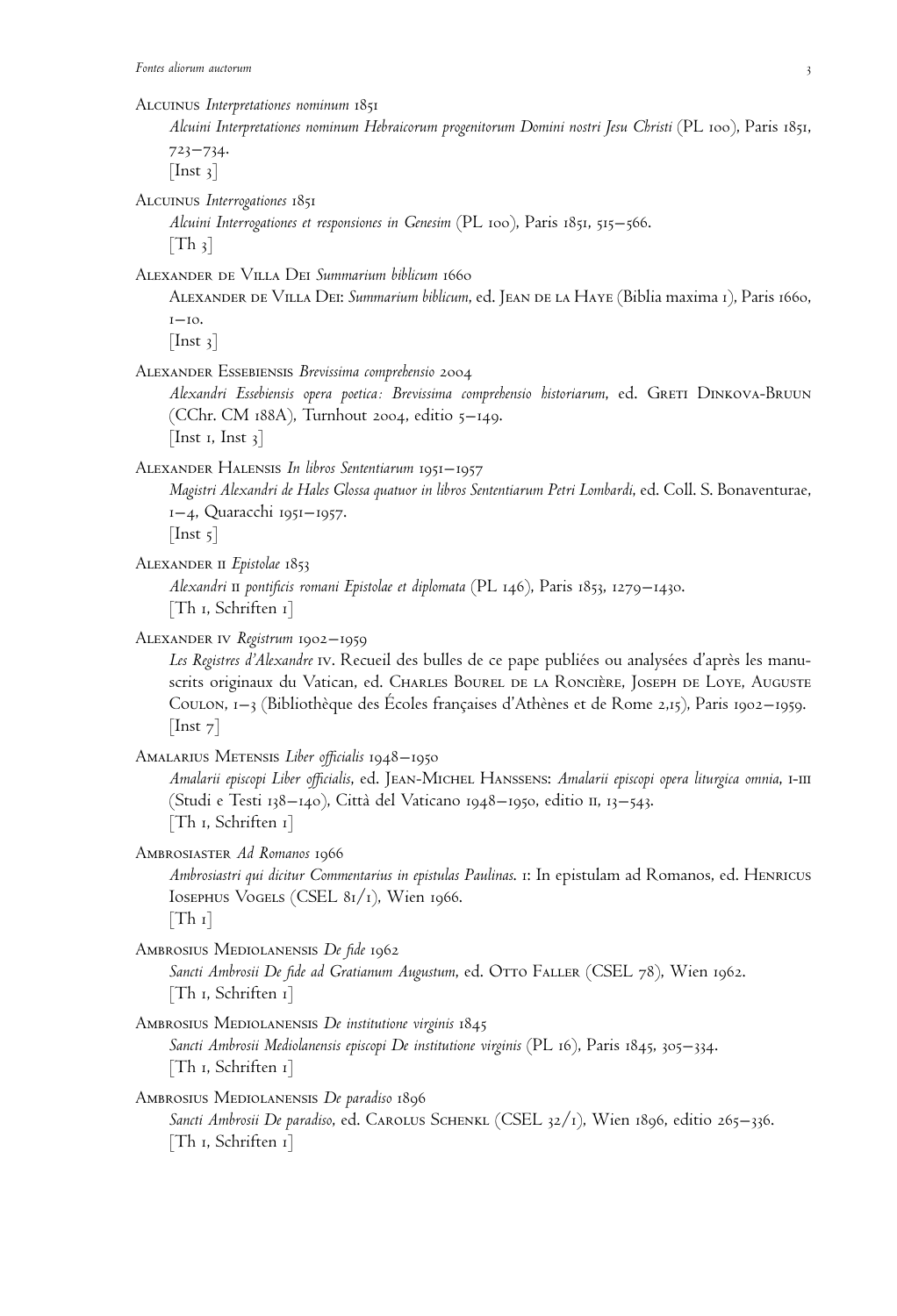| Bibliographia<br>4                                                                                                                                                                                                                                                                                     |
|--------------------------------------------------------------------------------------------------------------------------------------------------------------------------------------------------------------------------------------------------------------------------------------------------------|
| AMBROSIUS MEDIOLANENSIS De spiritu sancto 1964<br>Sancti Ambrosii De spiritu sancto libri tres, ed. Otto FALLER (CSEL 79), Wien 1964, editio 7–222.<br>$\lceil \text{Th} \rceil$ , Schriften 1 $\rceil$                                                                                                |
| AMBROSIUS MEDIOLANENSIS Epistolae 1845<br>Sancti Ambrosii Mediolanensis episcopi Epistolae (PL 16), Paris 1845, 851–1286.<br>$\vert \ln st \vert$ 3                                                                                                                                                    |
| AMBROSIUS MEDIOLANENSIS Exameron 1896<br>Sancti Ambrosii Exameron, ed. CAROLUS SCHENKL (CSEL 32/1), Wien 1896, editio 3–261.<br>$\vert \ln st \vert$ 3                                                                                                                                                 |
| AMBROSIUS MEDIOLANENSIS In Lucam 1957<br>Ambrosii Mediolanensis Expositio evangelii secundum Lucam, ed. MARCUS ADRIAEN (CChr. SL 14), Turn-<br>hout 1957, editio $1-400$ .<br>$[Th_1, Schriften_1]$                                                                                                    |
| Analecta hymnica 1886–1922<br>Analecta hymnica medii aevi, ed. GUIDO MARIA DREVES, CLEMENS BLUME, 1–55, Leipzig 1886–1922<br>[Nachdruck 1–50 Frankfurt am Main 1961].<br>[Inst 3, Inst $7$ ]                                                                                                           |
| ANGELOMUS In Genesim 1852<br>Angelomi Luxoviensis monachi Commentarius in Genesin (PL 115), Paris 1852, 107–244.<br>$\lceil \text{Th } \rceil$                                                                                                                                                         |
| ANGELOMUS In libros Regum 1852<br>Angelomi Luxoviensis enarrationes in libros Regum (PL 115), Paris 1852, 247–552.<br>$\lfloor \text{Th } 3 \rfloor$                                                                                                                                                   |
| Anglo-Normannische Geschichtsquellen 1879<br>Ungedruckte Anglo-Normannische Geschichtsquellen, ed. FELIX LIEBERMANN, Strasbourg 1879.<br>$\lfloor \text{Inst} \; \mathbf{1} \rfloor$                                                                                                                   |
| Anglo-Saxon Miscellany 1983<br>An Eleventh-Century Anglo-Saxon Illustrated Miscellany: British Library Cotton Tiberius B. V Part I together<br>with leaves from British Library Cotton Nero D. II, facs. ed. by PATRICK MCGURK e. a., Copenhagen<br>1983.<br>$\lfloor \text{Inst} \; \text{I} \rfloor$ |
| Annales monastici 1864–1869<br>Annales monastici, 1–5, ed. HENRY RICHARDS LUARD (Rerum britannicarum medii aevi scriptores<br>or chronicles and memorials of Great Britain and Ireland during the middle ages $36,1-5$ ),<br>London 1864–1869 [Nachdruck Nendeln 1965].<br>$ \text{Inst } 7 $          |
| Annales Reicherspergenses 1861<br>Annales Reicherspergenses, ed. WILHELM WATTENBACH (MGH. SS 17), Hannover 1861, 443–476.<br>$\vert$ Inst 3, Inst 7 $\vert$                                                                                                                                            |
| Annales S. Stephani Frisingensis 1881<br>Annales S. Stephani Frisingensis, ed. GEORG WAITZ (MGH. SS 13), Hannover 1881, 51–60.                                                                                                                                                                         |

 $[\text{Inst}\;$ 1,  $\text{Inst}\;7]$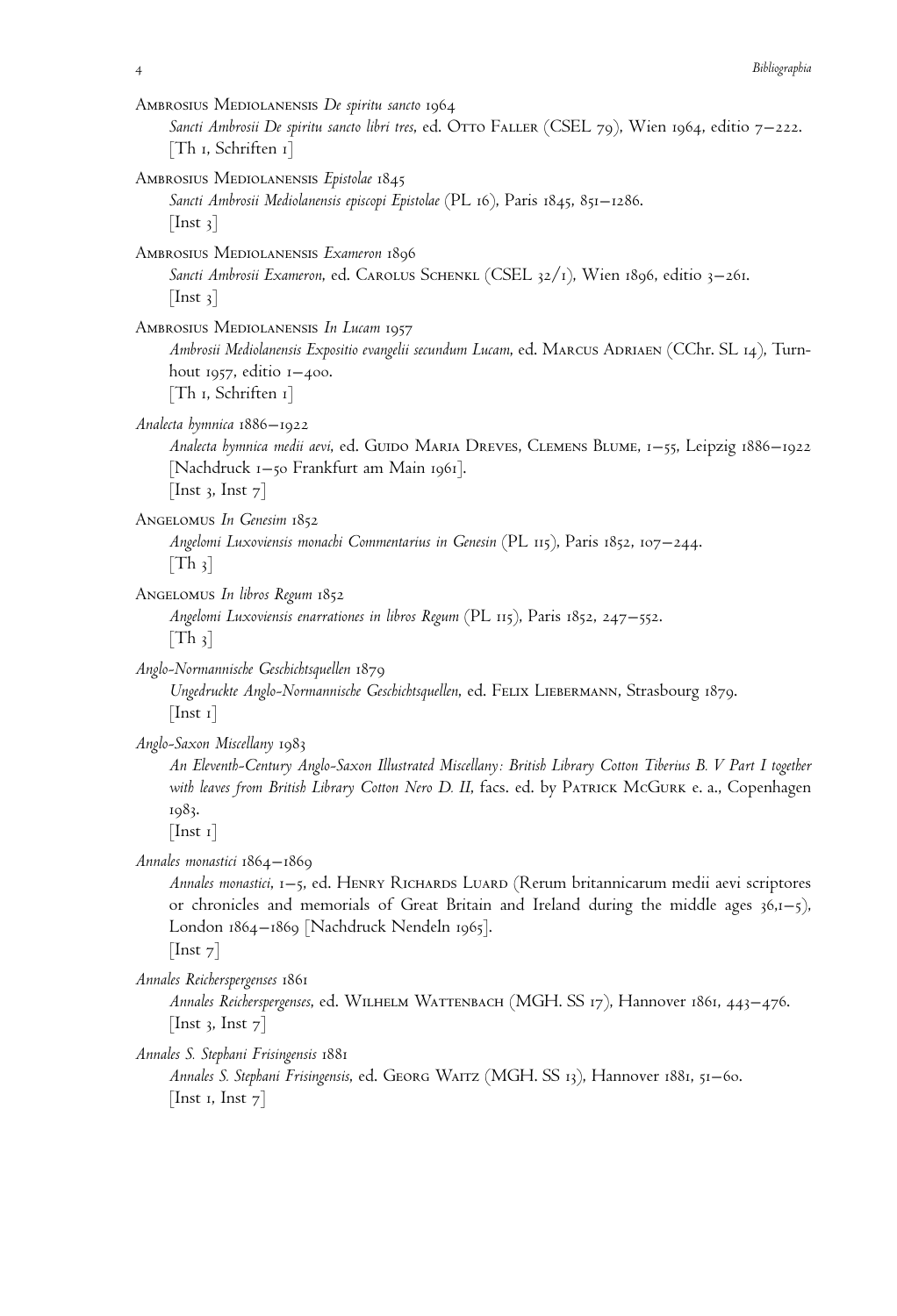*Annales Stederburgenses* 1859

*Annales Stederburgenses auctore Gerhardo praeposito*, ed. Georg Heinrich Pertz (MGH. SS 16), Hannover 1859, 197–231. [Inst 3, Inst  $7$ ]

Annalista Saxo *Chronicon* 2006

*Die Reichschronik des Annalista Saxo*, ed. Klaus Nass (MGH. SS 37), Hannover 2006.  $[$ Inst  $7]$ 

*Anniversaria Garsensia* 1904

*Anniversaria Garsensia*, ed. Sigismund Herzberg-Fränkl (MGH. Necrologia Germaniae. II: Dioecesis Salisburgensis), Berlin 1904 [Nachdruck München 1983], 201–202.  $[$ Inst 1 $]$ 

*Anonymi Secundum Salomonem* 1989

*Secundum Salomonem*. A Thirteenth Century latin Commentary on the Song of Solomon, ed. Sarah Kamin, Avrom Saltman, Ramat Gan 1989.

 $[$ Inst  $_3]$ 

Anonymus *De Spiritu sancto* 1845

*Incerti auctoris De Spiritu sancto libellus unus* (PL 17), Paris 1845, 1005–1012.  $|Th_3|$ 

Anonymus *Polythecon* 1990

Polythecon, ed. A. P. Orbán (CChr. CM 93), Turnhout 1990.  $[Th 2, Inst 2]$ 

Anonymus *Praefatio ad Petri Rigae Auroram* 1888

ANONYMUS: Praefatio ad Petri Rigae Auroram, ed. JEAN-BARTHÉLEMY HAURÉAU: »Additions et corrections«, in *Histoire littéraire de la France* 30: Suite du quatorzième siècle, Paris 1888, 608–615, Teiledition 608–609.

[Inst 6]

Anonymus *Praefatio ad Petri Rigae Auroram* 1965

Anonymus: *Praefatio ad Petri Rigae Auroram*, ed. Paul Edward Beichner: *Aurora*. Petri Rigae Biblia versificata. A verse commentary on the Bible 1 (Publications in Mediaeval Studies 19), Notre Dame (Ind.)  $1965, 3-4$ .

[Inst 6]

Anselmus Cantuariensis *Cur deus homo* 1946

Anselmus Cantuariensis: *Cur deus homo*, in Anselmus Cantuariensis *Opera omnia* 1938–1961, ii, Edinburgh 1946, editio 39–133.

 $[Th_1]$ 

Anselmus Cantuariensis *De processione* 1946

Anselmus Cantuariensis: *De processione spiritus sancti*, in Anselmus Cantuariensis *Opera omnia* 1938–1961, ii, Edinburgh 1946, editio 178–219.

 $[Th_1]$ 

Anselmus Cantuariensis *Monologion* 1938

Anselmus Cantuariensis *Monologion*, in Anselmus Cantuariensis *Opera omnia* 1938–1961, i, Seckau 1938, editio 5–87.

[Th 1, Schriften 1, Inst  $5$ ]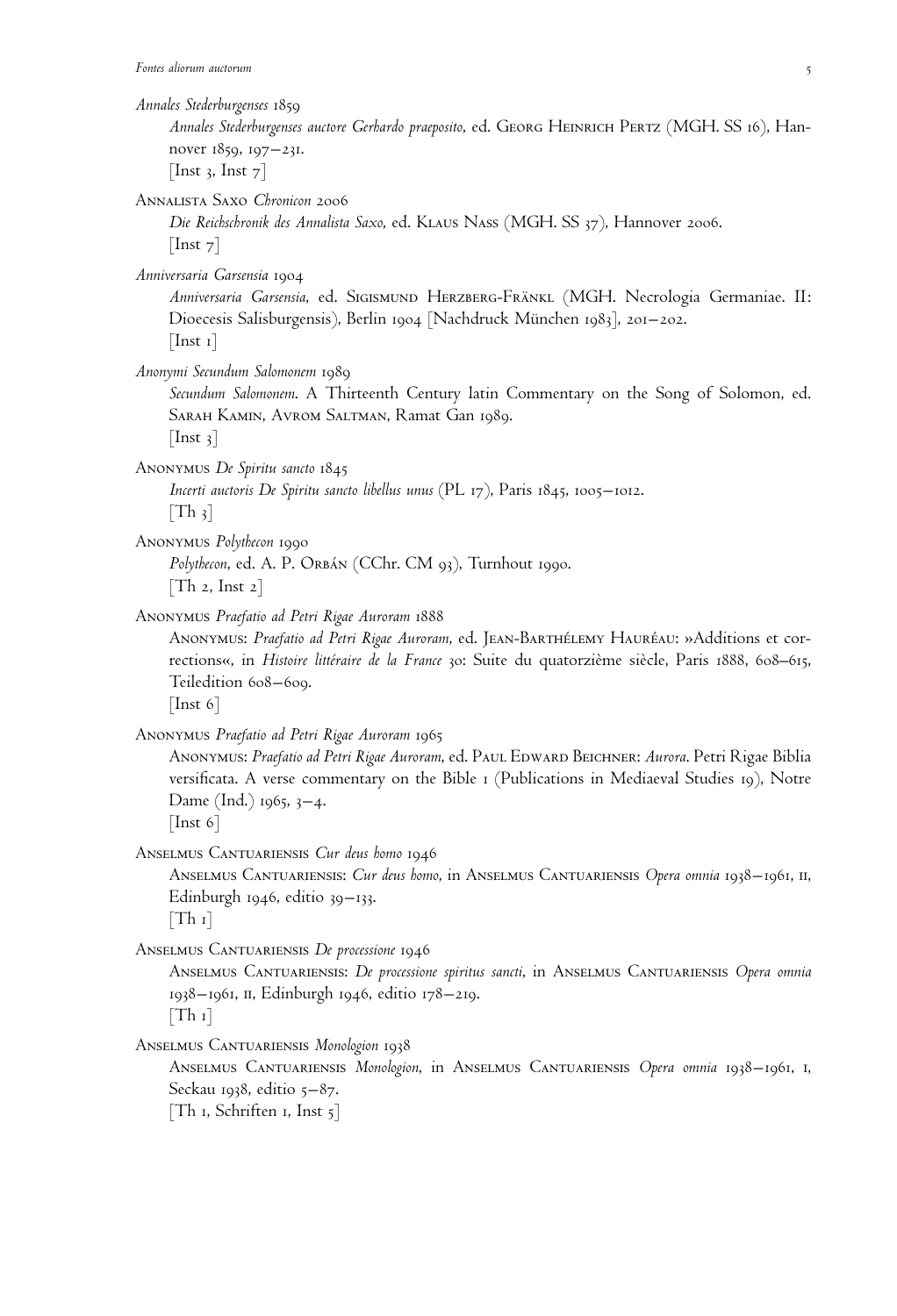Anselmus Cantuariensis *Proslogion* 1938 Anselmus Cantuariensis *Proslogion*, in Anselmus Cantuariensis *Opera omnia* 1938–1961, i, Seckau 1938, editio 93–139.  $[$ Inst  $\frac{1}{2}$ Anselmus Havelbergensis *Dialogi* 1855 *Anselmi Havelbergensis episcopi Dialogi* (PL 188), Paris 1855, 1139–1248.  $[$ Inst 4 $]$ Anselmus Laudunensis *In Matthaeum* 1854 *Anselmi Laudunensis Enarrationes in Evangelium Matthaei* (PL 162), Paris 1854, 1227–1500.  $[Th_3, Inst_5]$ Anselmus Laudunensis *Sententiae* 1895 Georges Lefe`vre: *Anselmi Laudunensis et Radulfi fratris ejus Sententias excerptas nunc primum in lucem edidit*, Evreux 1895, 1–47. [Inst 6] Apponius *In Canticum Canticorum brev.* 1986 *Expositionis Apponii sancti abbatis in Canticum Canticorum libri* xii *breviter decerptimque*, ed. Bernard de Vregille, Louis Neyrand (CChr. SL 19), Turnhout 1986, editio 391–463.  $|Th_1|$ *Archives legislatives* 1844 *Archives le´gislatives de la ville de Reims*, ed. Joseph Pierre Varin: *Collection de pie`ces ine´dites pouvant servir a` l'histoire des institutions dans l'intérieur de la Cité.* 2<sup>e</sup> partie: Statuts, 1, Paris 1844.  $[$ Inst  $7]$ Aristoteles *Analytica Priora* 1962 Aristoteles: *Analytica Priora*, ed. Lorenzo Minio-Paluello (Aristoteles Latinus III.1–4), Bruges/Paris 1962. [Inst 1] Aristoteles *Analytica priora* 1964 Aristotelis: *Analytica priora et posteriora*, ed. William D. Ross (Scriptorum classicorum bibliotheca Oxoniensis), Oxford 1964.  $[$ Inst 5 $]$ Aristoteles *Ethica Nicomachea* 1949 Aristoteles: *Ethica Nicomachea*, ed. Ingram Bywater, Oxford 1949.  $[$ Inst  $5]$ Aristoteles *Metaphysica* 1995 Aristoteles: *Metaphysica*. Recensio et translatio Wilhelm von Moerbeke (Aristoteles Latinus XXV 3.2), ed. GUDRUN VUILLEMIN-DIEM, Leiden 1995.  $[Th_3]$ *Arnoldi Chronica Slavorum* 1868 *Arnoldi Chronica Slavorum*, ed. Georg Heinrich Pertz (MGH. SS rer. Germ. 14), Hannover 1868 [Nachdruck 1978].  $[$ Inst  $_3]$ Arnulfus Lexoviensis *Epistolae* 1939 *The Letters of Arnulf of Lisieux*, ed. Frank Barlow (Camden Society, 3rd series 61), London 1939.  $[$ Inst 1 $]$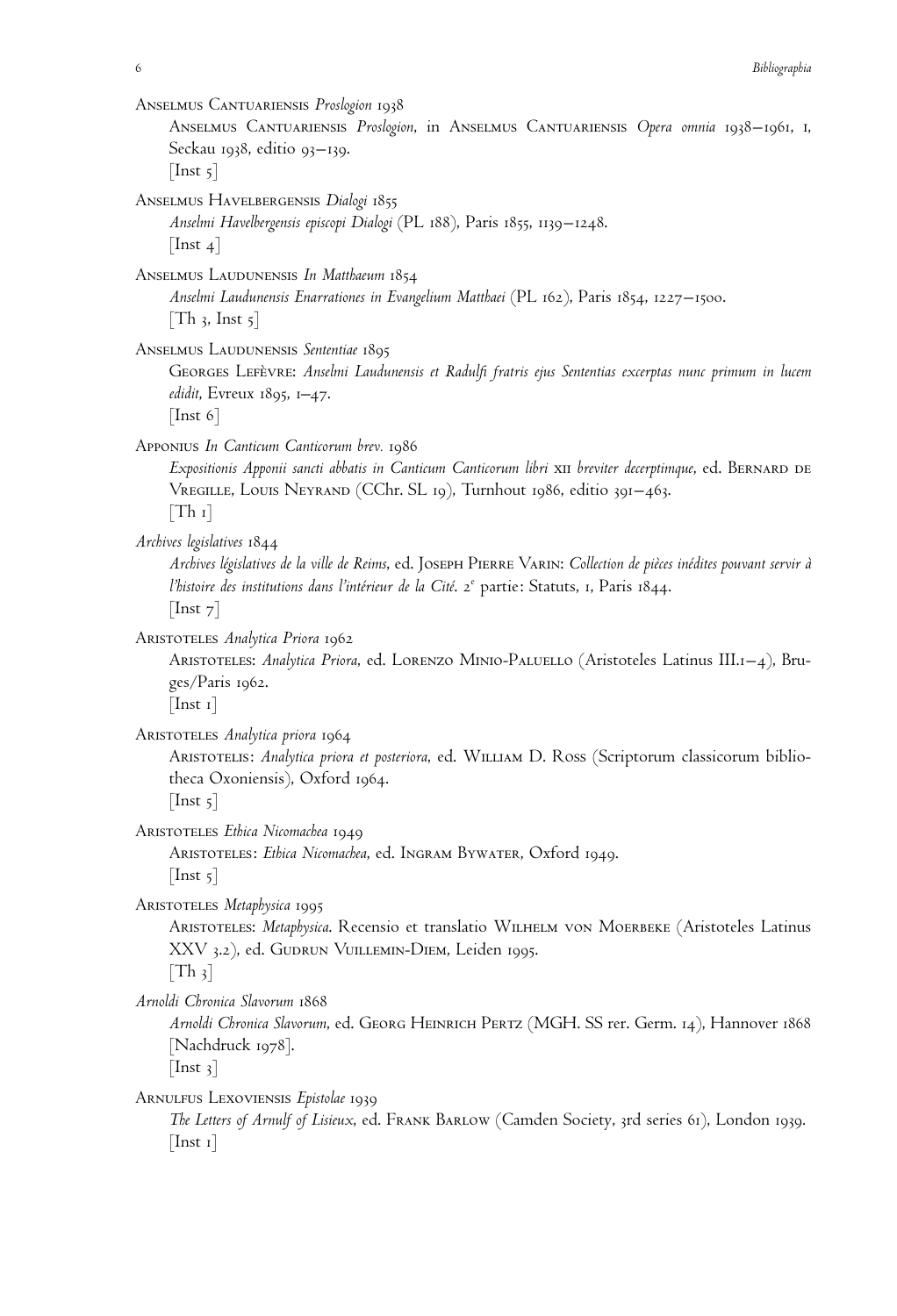*Augustinian Libraries* 1998 *The Libraries of the Augustinian Canons*, ed. by Teresa Webber, Andrew G. Watson (Corpus of British medieval library catalogues 6), London 1998. [Inst 1, Inst  $3$ ] Augustinus *Confessiones* 1896 *Sancti Aureli Augustini Confessionum libri tredecim*, rec. Pius Knöll (CSEL 33), Wien 1896.  $[Th<sub>1</sub>, 3]$ Augustinus *Confessiones* 1981 *Sancti Augustini Confessionum Libri XIII*, ed. Luc Verheijen (CChr. SL 27), Turnhout 1981. [Th 2, Schriften 1, Inst 1, Inst 3, Inst  $5$ ] Augustinus *Contra Faustum* 1891 *Sancti Aureli Augustini Contra Faustum Manichaeum*, ed. Iosephus Zycha (CSEL 25), Prag/Wien/ Leipzig 1891, 249–797.  $[$ Inst 5 $]$ Augustinus *Contra Iulianum* 1845 *S. Aurelii Augustini Hipponensis episcopi Contra secundam Iuliani responsionem imperfectum opus* (PL 45), Paris 1845, 1049–1608.  $[Th_1]$ Augustinus *Contra Maximinum* 1843 *S. Aurelii Augustini Hipponensis episcopi Contra Maximinum haereticum* (PL 42), Paris 1843, 743–814. [Th 1, Schriften 1] Augustinus *Contra mendacium* 1900 *Sancti Aureli Augustini Ad consentium contra mendacium*, ed. Iosephus Zycha (CSEL 41), Wien 1900, editio 469–528. [Th 1, Schriften 1] Augustinus *De adulterinis coniugiis* 1900 *Sancti Aureli Augustini Ad Pollentium de adulterinis coniugiis*, ed. Iosephus Zycha (CSEL 41), Wien 1900, editio 347–410. [Th 1, Schriften 1] Augustinus *De baptismo* 1908 Sancti Aureli Augustini Scripta contra Donatistas I. De baptismo, ed. MICHAEL PETSCHENIG (CSEL 51), Wien 1908, editio 145–375. [Th 1, Schriften 1] Augustinus *De bono coniugali* 1900 *Sancti Aureli Augustini De bono coniugali*, rec. Iosephus Zycha (CSEL 41), Wien 1900, editio 187–230. [Th 1, Schriften 1]

Augustinus *De bono viduitatis* 1900 *Sancti Aureli Augustini De bono viduitatis*, rec. Iosephus Zycha (CSEL 41), Wien 1900, editio 303–343. [Th 1, Schriften 1]

Augustinus *De civitate Dei* 1899/1900

*Sancti Aurelii Augustini De civitate Dei libri* xxii, rec. Emanuel Hoffmann (CSEL 40), Wien 1899, 1900.

 $[Th_1]$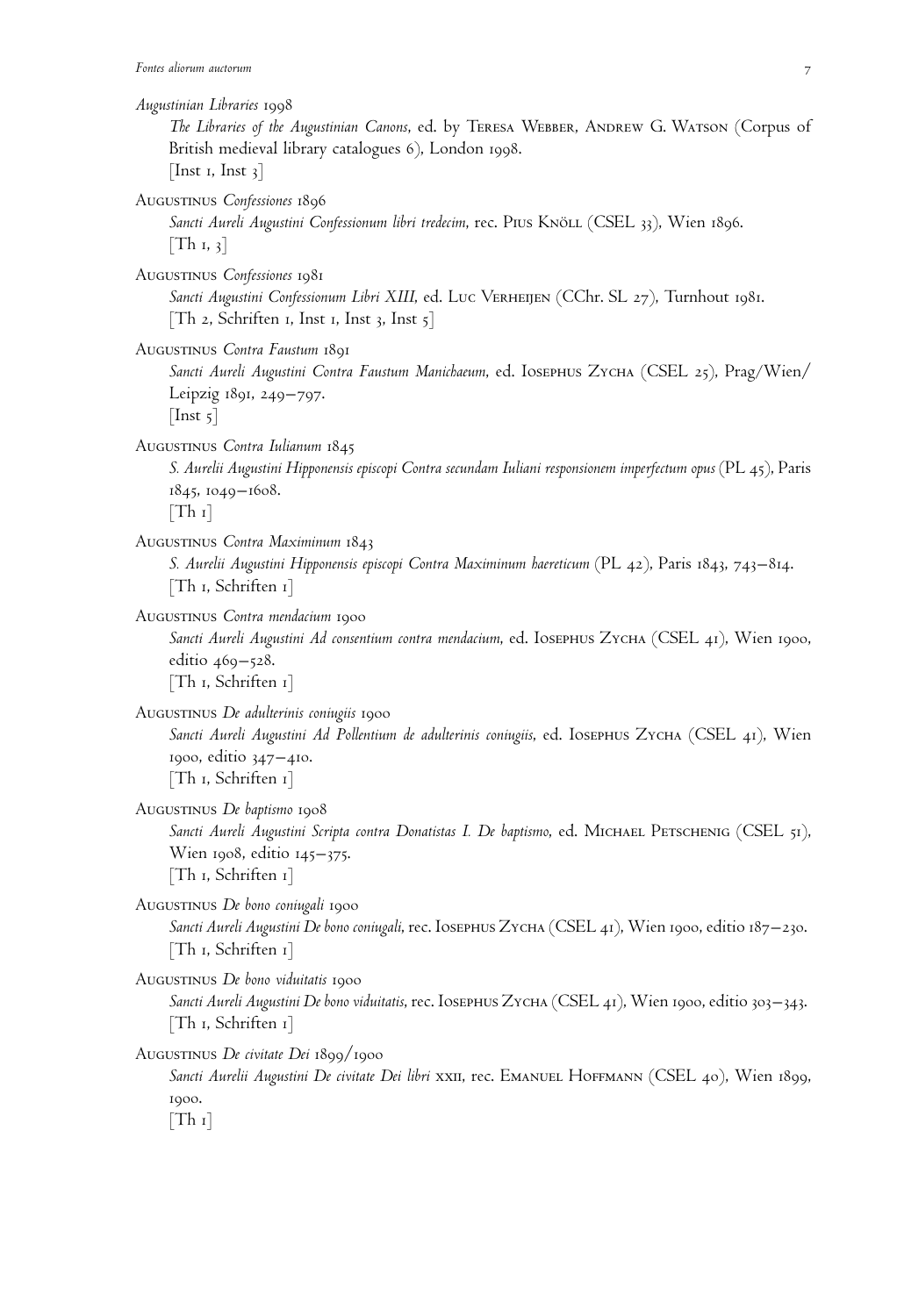| AUGUSTINUS De civitate Dei 1955<br>Sancti Aurelii Augustini De civitate Dei, ed. BERNHARD DOMBART, ALFONS KALB (CChr. SL 47/48),<br>Turnhout 1955.<br>$\lceil \text{Th }$ 3, Schriften 1, Inst 1, Inst 3, Inst 5]                                                    |
|----------------------------------------------------------------------------------------------------------------------------------------------------------------------------------------------------------------------------------------------------------------------|
| AUGUSTINUS De civitate Dei 1978-1991<br>Opere di Sant' Agostino: La Città di Dio (Nuova Biblioteca Agostiniana v), 1-3, ed. AGOSTINO TRAPÈ,<br>Roma 1978, 1988, 1991.<br>$\lfloor \text{Inst } 4 \rfloor$                                                            |
| AUGUSTINUS De civitate dei 1998<br>AURELIUS AUGUSTINUS: The City of God against the Pagans, transl. ROBERT W. DYSON (Cambridge<br>Texts in the History of Political Thought), Cambridge 1998.<br>$[$ Inst 3 $]$                                                      |
| AUGUSTINUS De correptione et gratia 1841<br>S. Aurelii Augustini Hipponensis episcopi De correptione et gratia ad eumdem Valentinum et cum illo monachos<br>adrumentinos liber unus (PL $44$ ), Paris 1841, 915–946.<br>[Th 1, Schriften 1]                          |
| AUGUSTINUS De cura pro mortuis 1900<br>Sancti Aureli Augustini De cura pro mortuis gerenda ad Paulinum, ed. IOSEPHUS ZYCHA (CSEL 41), Wien<br>1900, editio 621-660.<br>$[Th_1]$                                                                                      |
| AUGUSTINUS De diversis quaestionibus 1975<br>Sancti Aurelii Augustini De diversis quaestionibus octoginta tribus, ed. ALMUT MUTZENBECHER (CChr. SL<br>44A), Turnhout 1975, editio 1–249.<br>$[Th \, I, Schriften \, I, Inst \, 5]$                                   |
| AUGUSTINUS De doctrina christiana 1962<br>Sancti Aurelii Augustini De doctrina christiana libri iv, ed. JOSEPH MARTIN (CChr. SL 32), Turnhout<br>1962, 1-167.<br>$[Th_3, Inst_5, Inst_6]$                                                                            |
| AUGUSTINUS De doctrina christiana 1963<br>Sancti Aureli Augustini De doctrina christiana, ed. WILLIAM M. GREEN (CSEL 80), Wien 1963.<br>$ $ lnst 3 $ $                                                                                                               |
| AUGUSTINUS De dono perseverantiae 1845<br>S. Aurelii Augustini Hipponensis episcopi De dono perseverantiae (PL 45), Paris 1845, 993–1034.<br>$\lceil \text{Th} \rceil$ , Schriften 1                                                                                 |
| AUGUSTINUS De fide rerum 1995<br>AURELIUS AUGUSTINUS: La fede nelle cose che non si vedono. Introduzioni particolari, traduzioni, note e<br>indici, ed. ANTONIO PIERETTI (Nuova Biblioteca Agostiniana v1/1), Roma 1995, editio 308–335.<br>$\vert \ln$ st 4 $\vert$ |
| AUGUSTINUS De Genesi ad l. 1894<br>Sancti Aureli Augustini De Genesi ad litteram, ed. IOSEPHUS ZYCHA (CSEL 28/1), Wien 1894, editio<br>$3 - 435.$<br>$\lceil \text{Th } r, \text{Th } 3, \text{ Schriften } r, \text{ Inst } 3 \rceil$                               |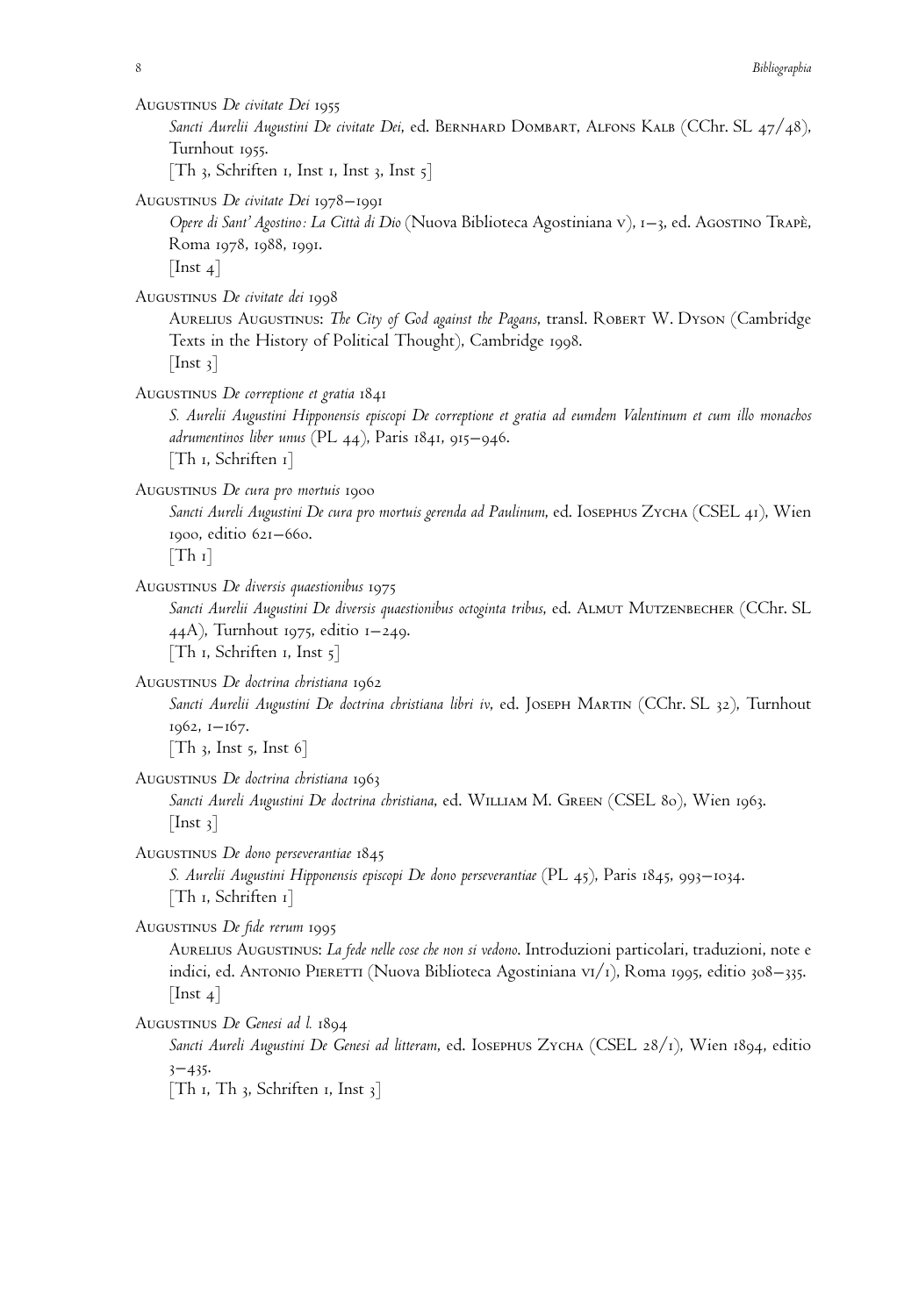| Fontes aliorum auctorum<br>9                                                                                                                                                                                                                                 |
|--------------------------------------------------------------------------------------------------------------------------------------------------------------------------------------------------------------------------------------------------------------|
| AUGUSTINUS De Genesi c. M. 1845<br>S. Aurelii Augustini Hipponensis episcopi De Genesi contra Manichaeos libri duo (PL 34), Paris 1845, 173–220.<br>[Th $\iota$ , Th $\iota$ , Schriften $\iota$ ]                                                           |
| AUGUSTINUS De Genesi imp. 1894<br>Sancti Aureli Augustini De Genesi ad littteram liber imperfectus, ed. IOSEPHUS ZYCHA (CSEL 28/1), Wien<br>1894, editio 459–503.<br>$[Th_1, Th_3, Schriften_1]$                                                             |
| AUGUSTINUS De libero arbitrio 1970<br>Sancti Aurelii Augustini De libero arbitrio, ed. WILLIAM M. GREEN (CChr. SL 29), Turnhout 1970,<br>editio $2II - 32I$ .<br>$\lceil \text{Inst } 3 \rceil$                                                              |
| AUGUSTINUS De moribus ecclesiae catholicae 1992<br>Sancti Aureli Augustini De moribus ecclesiae catholicae et de moribus Manichaeorum libri duo, ed. JOHANNES<br>BAPTIST BAUER (CSEL 90), Wien 1992.<br>$[$ Inst 5 $]$                                       |
| AUGUSTINUS De musica 1845<br>S. Aurelii Augustini Hipponensis episcopi De musica libri sex (PL 32), Paris 1845, 1081–1194.<br>$[Th_3]$                                                                                                                       |
| AUGUSTINUS De nuptiis et concupiscentia 1902<br>Sancti Aureli Augustini De nuptiis et concupiscentia ad Valerium ed. CAROLUS F. URBA et IOSEPHUS ZYCHA<br>(CSEL 42), Wien 1902, editio 211–319.<br>[Th 1, Schriften 1]                                       |
| AUGUSTINUS De nuptiis et concupiscentia 1985<br>AURELIUS AUGUSTINUS : Le nozze e la concupiscenza. Introduzione, traduzione e note, ed. NELLO<br>CIPRIANI (Nuova Biblioteca Agostiniana vII/1), Roma 1978, editio 398–453.<br>$\lceil \text{Inst } 4 \rceil$ |
| AUGUSTINUS De praedestinatione 1841<br>S. Aurelii Augustini Hipponensis episcopi De praedestinatione sanctorum liber unus (PL 44), Paris 1841,<br>$959 - 992.$<br>[Th 1, Schriften 1]                                                                        |
| AUGUSTINUS De praedestinatione 1987<br>AURELIUS AUGUSTINUS: La predestinazione dei santi, ed. AGOSTINO TRAPÈ (Nuova Biblioteca Ago-<br>stiniana xx), Roma 1987, editio 222–297.<br>$\lfloor \text{Inst } 4 \rfloor$                                          |
| AUGUSTINUS De quantitate animae 1841<br>S. Aurelii Augustini Hipponensis episcopi De quantitate animae liber unus (PL 32), Paris 1841, 1035–1080.<br>$\lceil \text{Th I} \rceil$                                                                             |
| AUGUSTINUS De trinitate 1968<br>Sancti Aurelii Augustini De trinitate libri xv, ed. W. J. MOUNTAIN auxiliante FRANCISCUS GLORIE<br>(CChr. SL 50/50A), Turnhout 1968.<br>$\lceil \text{Th} \rceil$ , Schriften 1, Inst 5                                      |
| AUGUSTINUS De trinitate 1973<br>AURELIUS AUGUSTINUS: <i>De trinitate – La Trinità</i> , ed. AGOSTINO TRAPE (Nuova Biblioteca Agosti-<br>niana IV), Roma 1973.<br>$\lfloor \text{Inst } 4 \rfloor$                                                            |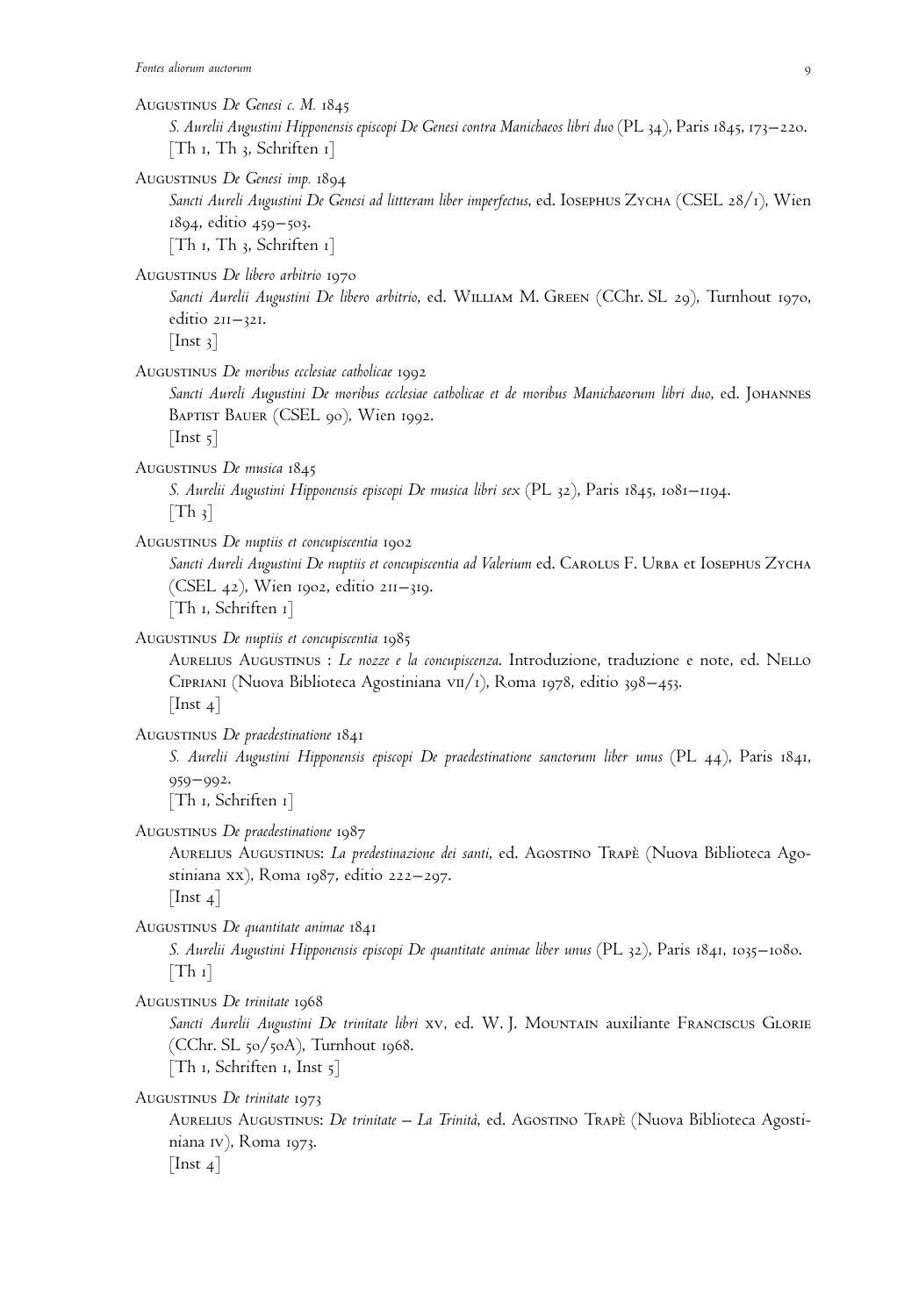Augustinus *De utilitate credendi* 1992

Aurelius Augustinus: *De utilitate credendi – Über den Nutzen des Glaubens*. Lateinisch-deutsch. Ubersetzt und eingeleitet von ANDREAS HOFFMANN (Fontes Christiani 9), Freiburg im Br. e.a. 1992.

 $[$ Inst 5 $]$ 

Augustinus *De utilitate credendi* 1995

Aurelius Augustinus: *De utilitate credendi – Utilita` del credere*, ed. Antonio Pieretti (Nuova Biblioteca Agostiniana vi/1), Roma 1995, editio 170–241.

 $[$ Inst 4 $]$ 

Augustinus *De vera religione* 1962

*Sancti Aurelii Augustini De vera religione*, ed. Iosephus Martin (CChr. SL 32), Turnhout 1962, editio 171–260.

 $[$ Inst 3 $]$ 

Augustinus *Enchiridion* 1969

*Sancti Aurelii Augustini Enchiridion ad Laurentium de fide spe et caritate*, ed. Ernest Evans (CChr. SL 46), Turnhout 1969, editio 49–114.

[Th 1, Schriften 1]

Augustinus *Enchiridion* 1995

Aurelius Augustinus: *Manuale sulla fede*, ed. Agostino Trape` (Nuova Biblioteca Agostiniana vi/2), Roma 1995, editio 470–623.  $[$ Inst 4 $]$ 

Augustinus *Epistolae* 1969

Aurelius Augustinus: *Epistolae – Le Lettere*, 1, ed. Agostino Trape` (Nuova Biblioteca Agostiniana xxi), Roma 1969.

 $[$ Inst 4 $]$ 

Augustinus *Epistulae* 1895–1923

*Sancti Aureli Augustini Epistulae*, rec. Alois Goldbacher (CSEL 34,1–2/44/57/58), Wien/Leipzig 1895/1898/ 1904/1911/1923. [Th 1, Th 3, Schriften 1, Inst 6]

Augustinus *In Iohannis epistolam* 1841

*S. Aurelii Augustini Hipponensis episcopi In epistolam Joannis ad Parthos tractatus decem* (PL 35), Paris 1841, 1977–2062.

[Th 1, Schriften 1]

Augustinus *In Iohannis euangelium* 1954

Sancti Aurelii Augustini In Iohannis euangelium Tractatus CXXIV, ed. RADBODUS WILLEMS (CChr. SL 36), Turnhout 1954.

[Th 1, Schriften 1, Inst 3, Inst 5]

Augustinus *In Iohannis evangelium* 1968

Aurelius Augustinus: *In Iohannis evangelium – Commento al Vangelo di San Giovanni*, 1–2, ed. Agostino Trapè (Nuova Biblioteca Agostiniana xxiv), Roma 1968.  $[$ Inst 4 $]$ 

Augustinus *In Psalmos 1–32* 2003

*Sancti Augustini Enarrationes in Psalmos 1–32*, ed. Clemens Weidmann (CSEL 93/1A), Wien 2003.  $[Th_1]$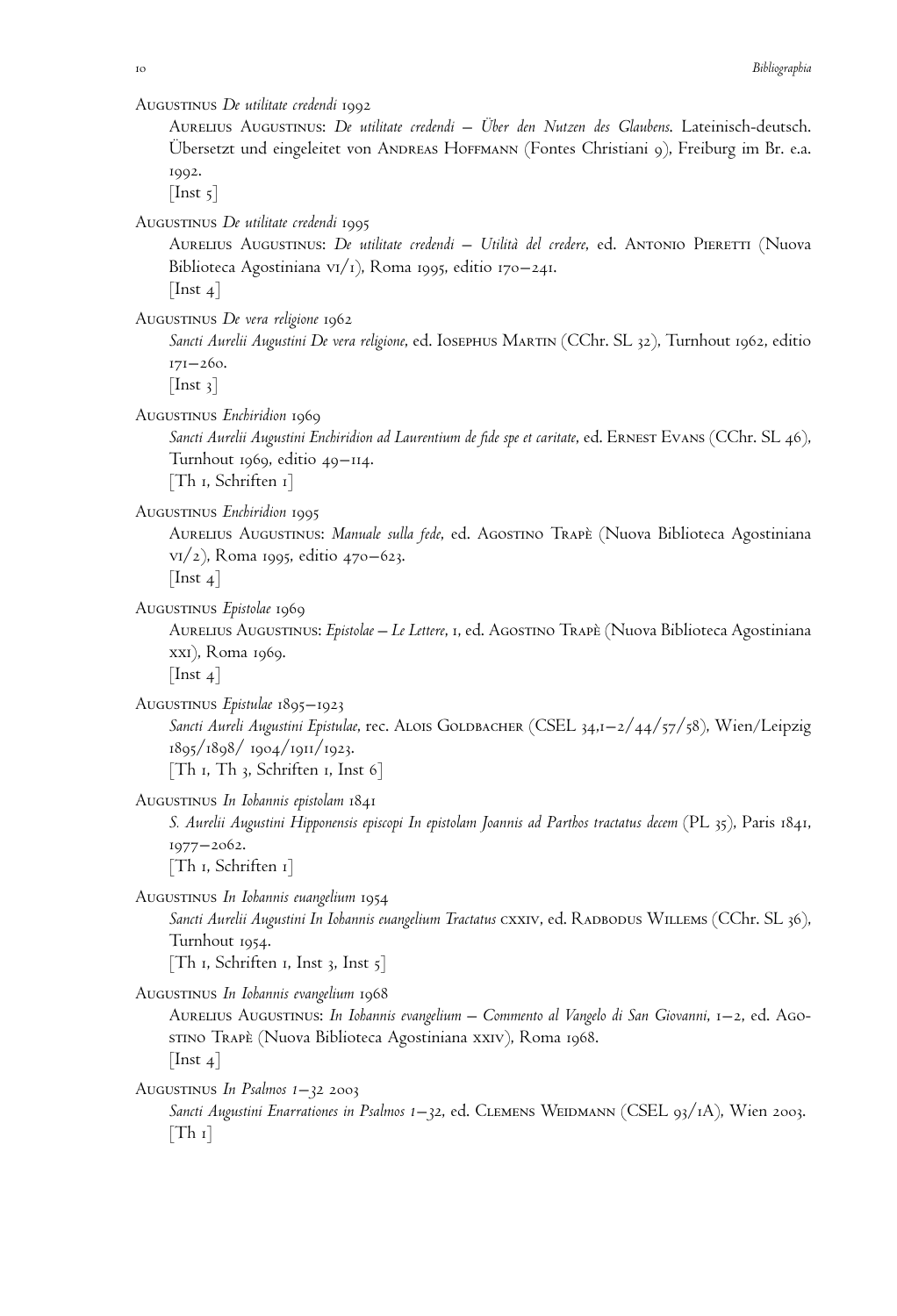| AUGUSTINUS In Psalmos 51–60 2004<br>Sancti Augustini Enarrationes in Psalmos 51–60, ed. HILDEGUND MÜLLER (CSEL 94/1), Wien 2004.<br>$\lceil \text{Th } r \rceil$                                                                                                         |
|--------------------------------------------------------------------------------------------------------------------------------------------------------------------------------------------------------------------------------------------------------------------------|
| AUGUSTINUS In Psalmos 119–133 2001<br>Sancti Augustini Enarrationes in Psalmos 119–133, ed. FRANCO GORI (CSEL 95/3), Wien 2001.<br>$\lceil \text{Th } r \rceil$                                                                                                          |
| AUGUSTINUS In Psalmos 134–140 2002<br>Sancti Augustini Enarrationes in Psalmos 134–140, ed. FRANCO GORI adiuvante FRANCISCA RECANATINI<br>(CSEL $95/4$ ), Wien 2002.<br>$\lceil \text{Th } r \rceil$                                                                     |
| AUGUSTINUS In Psalmos $141-150$ 2005<br>Sancti Augustini Enarrationes in Psalmos 141-150, ed. FRANCO GORI adiuvante IULIANA SPACCIA<br>(CSEL $95/5$ ), Wien 2005.<br>$[Th_1, Schriften_1]$                                                                               |
| AUGUSTINUS In Psalmos 1956<br>Sancti Aureli Augustini Enarrationes in Psalmos, ed. ELIGIUS DEKKERS, JOHANNES FRAIPONT (CChr. SL<br>$38-40$ ), Turnhout 1956.<br>$[Th \, r, Th \, s, Schriften \, r, Inst \, r: AUGUSTINUS Enarrations in Psalmos; Inst \, s, Inst \, s]$ |
| AUGUSTINUS In Psalmos 1970<br>AURELIUS AUGUSTINUS: In Psalmos - Esposizione sui salmi, 1-2, ed. AGOSTINO TRAPÈ (Nuova Biblio-<br>teca Agostiniana xvIII), Roma 1970.<br>$ \text{Inst } 4 $                                                                               |
| AUGUSTINUS Loc. in Heptat. 1958<br>Sancti Aurelii Augustini Locutionum in Heptateucum Libri VII, cura et studio JOHANNES FRAIPONT<br>(CChr. SL 33), Turnhout 1958, editio 379–465.<br>$[Th_3]$                                                                           |
| AUGUSTINUS Qu. evangeliorum 1980<br>Sancti Aurelii Augustini Quaestiones evangeliorum, ed. ALMUT MUTZENBECHER (CChr. SL 44B), Turn-<br>hout $1980$ , editio $1-118$ .<br>$\lfloor \text{Th}_3 \rfloor$                                                                   |
| AUGUSTINUS Qu. in Heptateuchum 1895<br>Sancti Aureli Augustini Quaestiones in Heptateuchum, ed. IOSEPHUS ZYCHA (CSEL 28/2), Wien 1895,<br>editio $3 - 506$ .<br>$\lceil \text{Th } r \rceil$                                                                             |
| AUGUSTINUS Qu. in Heptateuchum 1958<br>Sancti Aurelii Augustini Quaestionum in Heptateucum Libri vII, cura et studio IOHANNES FRAIPONT<br>(CChr. SL $33$ ), Turnhout 1958, editio 1–377.<br>[Th 3, Schriften 1, Inst 1, Inst 3, Inst 5]                                  |
| AUGUSTINUS Regula tertia 1967<br>AUGUSTINUS HIPPONENSIS: Regula tertia uel Praeceptum, ed. LUC VERHEIJEN: La Règle de saint Augustin, 1,<br>Paris 1967, editio 417-437.                                                                                                  |

 $[\text{Th 2, Th 3, Inst 2}]$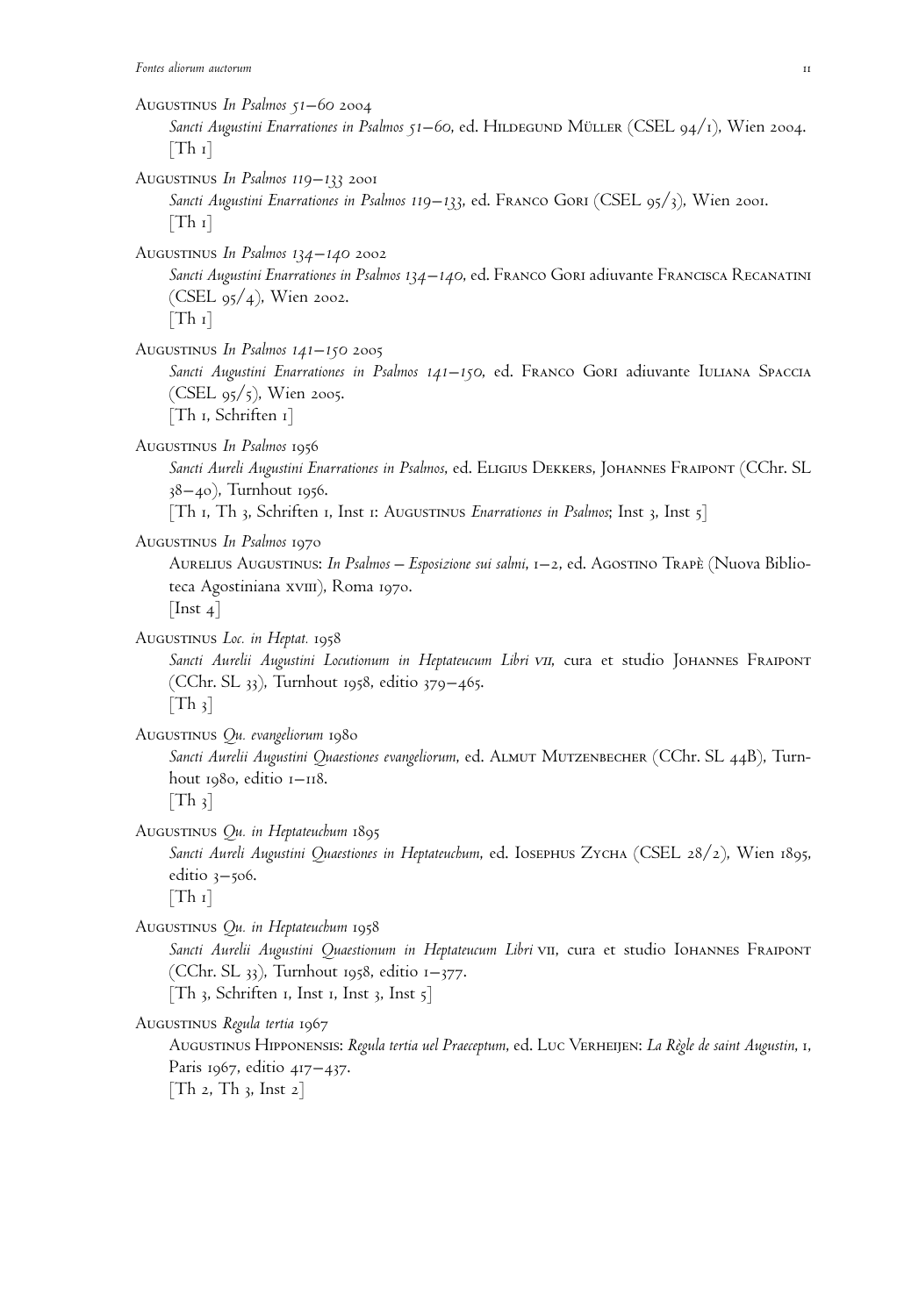Augustinus *Regularis informatio pro mulieribus* 1998

*Regula beati Augustini episcopi, quam scripsit mulieribus religiosis*, ed. Claudia Engler Maurer: *Regelbuch und Observanz*. Der Codex A 53 der Burgerbibliothek Bern als Reformprogramm des Johannes Meyer für die Berner Dominikanerinnen, Diss. masch., Bern 1998, editio 73–89.  $[Th 2]$ 

Augustinus *Retractationes* 1984

*Sancti Aurelii Augustini Retractationum libri duo*, ed. Almut Mutzenbecher (CChr. SL 57), Wien 1984.

[Th 1, Schriften 1]

Augustinus *Sermo* ccxiv 1962

Aurelius Augustinus: *Sermo* ccxiv, ed. Pierre-Patrick Verbraken: »Le sermon ccxiv de saint Augustin pour la tradition du symbole«, in *Revue Bénédictine* 72 (1962) 7–21, editio 14–21.  $[Th_1]$ 

Augustinus *Sermones* 1845

*S. Aurelii Augustini Hipponensis episcopi Sermones* (PL 38), Paris 1845. [Th 1, Schriften 1, Inst 5]

Augustinus *Sermones* 1950

Aurelius Augustinus: *Sermones selecti duodevinginti*, ed. Cyrille Lambot (Stromata patristica et mediaevalia 1), Utrecht 1950.

 $[Th 2]$ 

Augustinus *Sermones* 1984

Aurelius Augustinus: *Sermones – Discorsi*, 1–2, ed. Agostino Trape` (Nuova Biblioteca Agostiniana xxxII), Roma 1984.

 $[$ Inst 4 $]$ 

Augustinus *Sermones de V. T.* 1961

*Sancti Aurelii Augustini Sermones de Vetere Testamento (1–50)*, ed. Cyrille Lambot (CChr. SL 41), Turnhout 1961.

 $[$ Inst 3 $]$ 

BALUZE Letre 1698

ÉTIENNE BALUZE: *Letre de Monsieur Baluze pour servir de response à divers escrits qu'on a semez dans Paris et à la Cour contre quelques anciens titres qui prouvent que Messieurs de Bouillon d'aujourd'huy descendent en ligne directe & masculine des anciens Ducs de Guyenne & Comtes d'Auvergne*, Paris 1698.  $[$ Inst  $7]$ 

Bartholomaeus Exoniensis *Liber Poenitentialis* 1937

Bartholomew of Exeter, Bishop and Canonist. A Study in the Twelfth Century, by ADRIAN MOREY, with the Text of Bartholomew's Penitential from the Cotton ms Vitellius A XII, Cambridge 1937, editio 161-300.

 $[$ Inst 3 $]$ 

Basilius Caesariensis *Contra Eunomium* 1983

BASILE DE CÉSARÉE: *Contre Eunome. Livre II-III*. Introduction, traduction et notes de BERNARD SESBOÜÉ, avec collaboration pour le texte et l'introduction critiques de GEORGES-MATTHIEU DE DURAND et LOUIS DOUTRELEAU (SC 305), Paris 1983.

 $[$ Inst  $\frac{1}{2}$ ]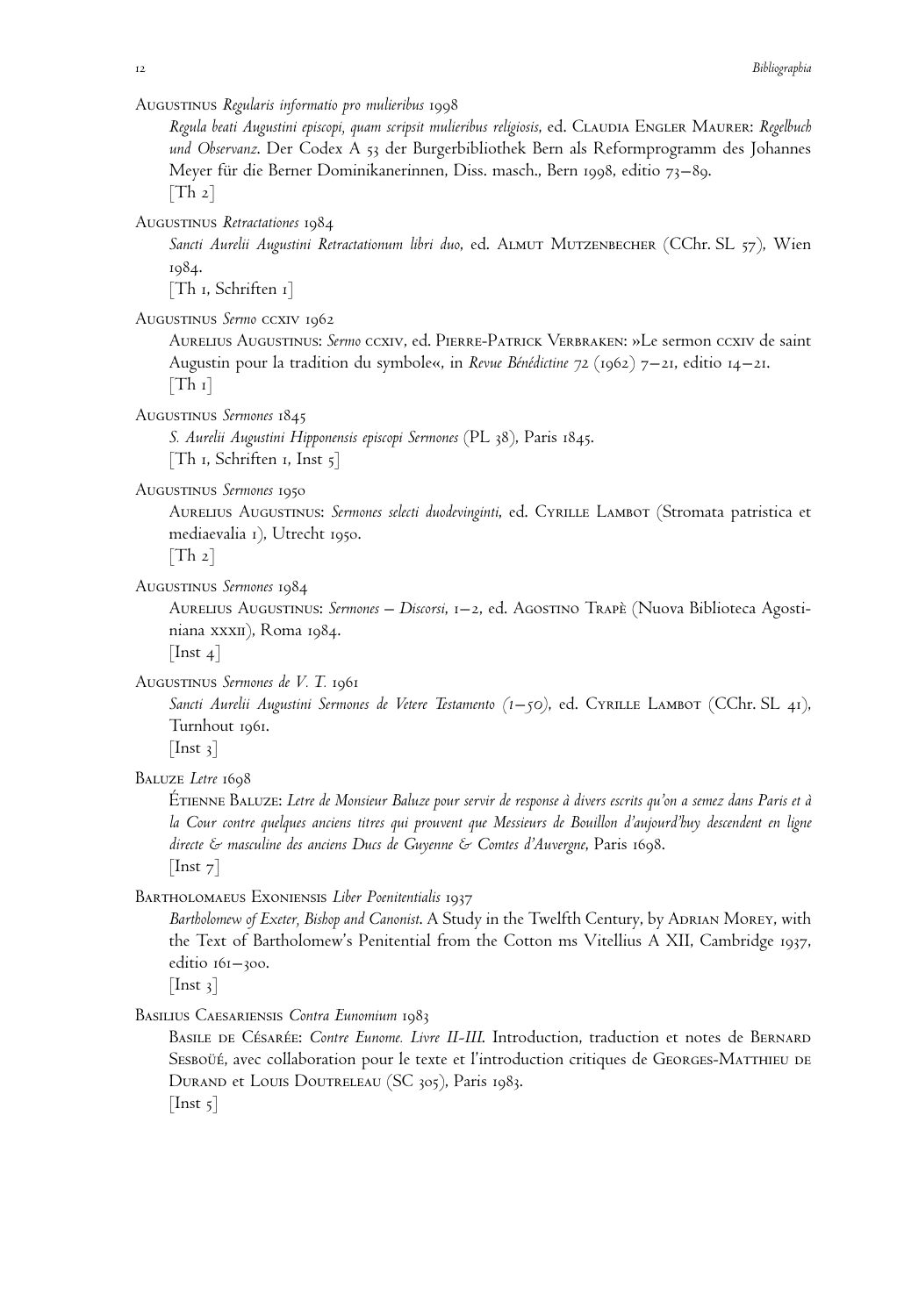Basilius Caesariensis *In Hexaemeron* 1949 Basile de Césarée: *Homélies sur l'Hexaemeron*. Texte grec, introduction et traduction de Stanislas GIET (SC 26), Paris 1949, 21968, retirage 2006.  $[$ Inst  $\frac{1}{2}$ Basilius Caesariensis *In Psalmos* 1857 *Sancti Basilii Caesareae Cappadociae archiepiscopi Homiliae in Psalmos* (PG 29), Paris 1857, 210–494.  $[$ Inst  $\frac{1}{2}$ ] BEDA VENERABILIS *De arte metrica* 1975 Bedae Venerabilis De arte metrica et de schematibus et tropis, ed. CALVIN B. KENDALL (CChr. SL 123A), Turnhout 1975, editio 59–171.  $[Th_3]$ Beda Venerabilis *De locis sanctis* 1898 *Bedae Liber de locis sanctis*, ed. Paul Geyer: *Itinera Hierosolymitana saeculi* iiii-viii (CSEL 39), Wien 1898, editio 301–324.  $[Th_3]$ Beda Venerabilis *De locis sanctis* 1965 *Bedae Venerabilis De locis sanctis*, ed. Iohannes Fraipont: *Itineraria et alia geographica* (CChr. SL 175), Turnhout 1965, 251–280.  $[$ Inst 6 $]$ Beda Venerabilis *De tabernaculo* 1969 *Bedae Venerabilis Opera De tabernaculo*, ed. D. Hurst (CChr. SL 119A), Turnhout 1969, editio 3–139.  $[Th_3]$ BEDA VENERABILIS *De templo* 1969 Bedae Venerabilis Opera De templo libri II, ed. D. HURST (CChr. SL 119A), Turnhout 1969, editio  $143 - 234.$  $[Th_3]$ BEDA VENERABILIS *De temporum ratione* 1977 *Bedae Venerabilis Opera De temporum ratione liber chronica maiora*, ed. ed. Charles W. Jones (CChr. SL 123B), Turnhout 1977, editio 263–544.  $[Th_3, Inst_1, Inst_3]$ Beda Venerabilis *In Actus Apostolorum* 1983 *Bedae Venerabilis Opera Expositio Actuum Apostolorum*, ed. Max L. W. Laistner (CChr. SL 121), Turnhout 1983, editio 3–99.  $[$ Inst 4 $]$ BEDA VENERABILIS *In Cantica canticorum* 1983 Bedae Venerabilis Opera In Cantica canticorum libri *v*I, ed. DAVID HURST (CChr. SL 119B), Turnhout 1983, editio 167–375.  $[$ Inst 4 $]$ BEDA VENERABILIS In epistolas catholicas 1983 *Bedae Venerabilis Opera In epistolas septem catholicas*, ed. David Hurst (CChr. SL 121), Turnhout 1983, editio 181–342. [Th 1, Schriften 1, Inst 6]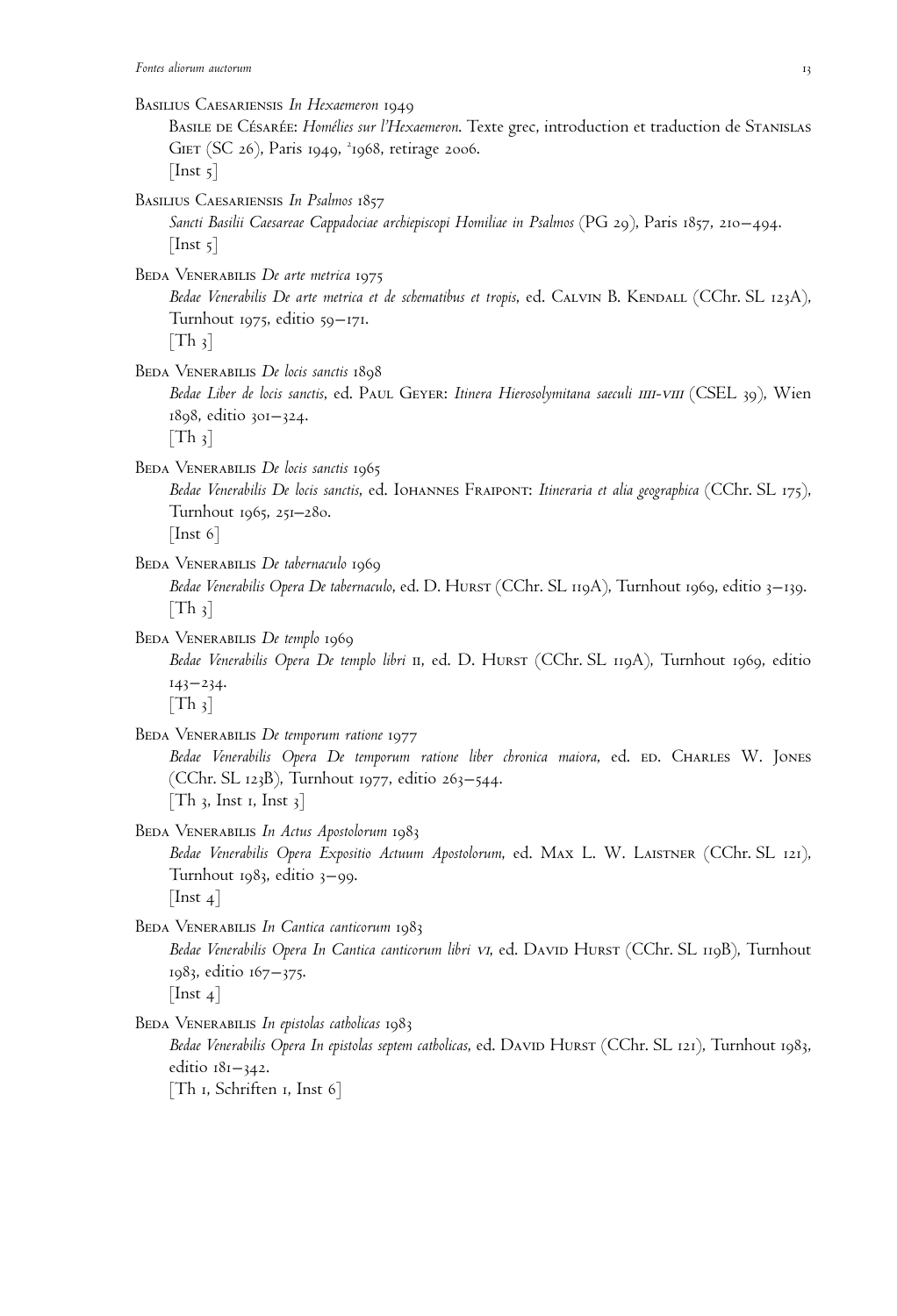Beda Venerabilis *In Euangelium* 1955

*Bedae Venerabili Opera Homeliarum euangelii libri* ii, ed. David Hurst (CChr. SL 122), Turnhout 1955, editio  $1 - 378$ .

[Th 1, Schriften 1, Inst 3, Inst 4]

BEDA VENERABILIS *In Genesim* 1967

*Bedae Venerabilis Opera Libri* iv *in principium Genesis usque ad natiuitatem Isaac et eiectionem Ismahelis adnotationum*, ed. Charles William Jones (CChr. SL 118A), Turnhout 1967.  $[Th_3, Inst_5]$ 

BEDA VENERABILIS In Lucam 1960

Bedae Venerabilis Opera In Lucae evangelium expositio, ed. D. HURST (CChr. SL 120), Turnhout 1960, editio 189–394.

 $[Th_3]$ 

Beda Venerabilis *In Samuhelem* 1962

*Bedae Venerabilis Opera In primam partem Samuhelis libri* iv *et Nomina locorum*, ed. David Hurst (CChr. SL 119), Turnhout 1962, editio  $5-287$ .  $[Th_3, Inst_3]$ 

#### Beda Venerabilis *Qu. in librum Regum* 1962

*Bedae Venerabilis Opera In Regum librum XXX Quaestiones*, ed. David Hurst (CChr. SL 119), Turnhout 1962, editio 293–322.

 $[Th_3]$ 

# *Bedudinghe* 1901

Die bedudinghe naden sinne van sunte Augustijns Regule, ed. KAREL DE FLOU, Gent 1901.  $[$ Inst 2 $]$ 

*Benedictine Libraries* 1996

*English Benedictine Libraries*: The Shorter Catalogues, ed. by Richard Sharpe (Corpus of British medieval library catalogues 4), London 1996.

 $[$ Inst 1 $]$ 

BENEDICTUS XII *Lettres* 1903–1911

Benoî $\tau$  xII (1334–1342): Lettres communes analysées d'après les registres dits d'Avignon et du Vatican, éd. Jean MARIE VIDAL,  $1-\lambda$ , Paris 1903–1911.

 $[$ Inst  $7]$ 

#### Berengarius *Sammlung* 1850

Berengarius Turonensis oder eine Sammlung ihn betreffender Briefe, ed. HANS SUDENDORF, Hamburg 1850.  $[$ Inst 1 $]$ 

BERNARDINO DE LAREDO *Subida del monte Sión* 2000

BERNARDINO DE LAREDO: Subida del monte Sión, ed. ALEGRÍA ALONSO GONZÁLEZ, MERCEDES GARCÍA TRASCASAS, BERTHA GUTIÉRREZ RODILLA, Madrid 2000.  $[$ Inst 5 $]$ 

Bernardus Carnotensis *Glosae super Platonem* 1991

*The »Glosae super Platonem« of Bernard of Chartres, ed. with an introduction by Paul Edward* DUTTON (Studies and Texts 107), Toronto 1991.  $[$ Inst 3 $]$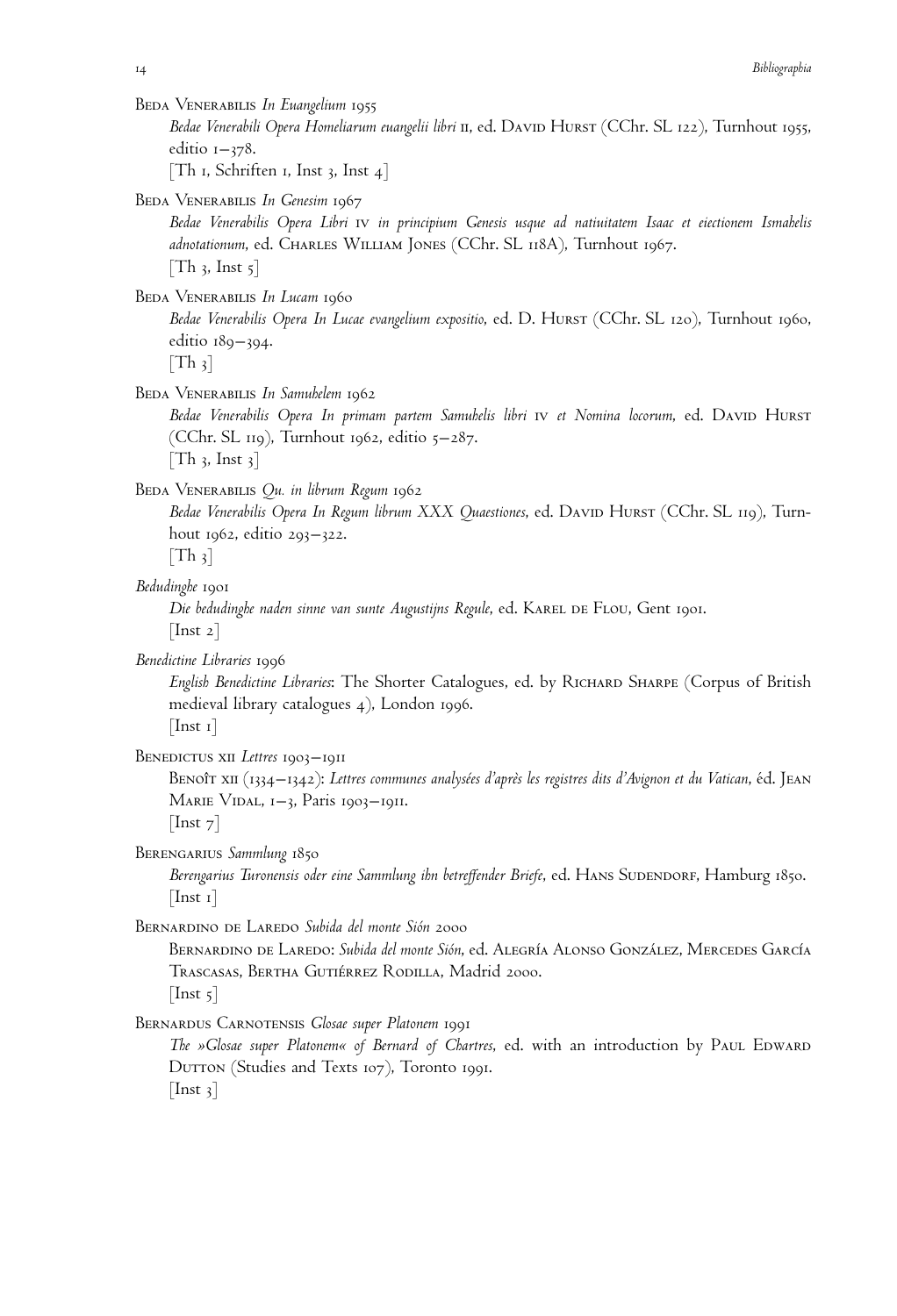BERNARD VON CLAIRVAUX: Ad milites templi: De laude novae militiae, Ubers. S. GIACOMELLI, Anmerkungen Peter Dinzelbacher, in Bernardus Claraevallensis *Werke* 1990–1999, 1, Innsbruck 1990, 268–326.

 $[$ Inst 1 $]$ 

Bernardus Claraevallensis *Briefe* 1992

Bernardus Claraevallensis: *Briefe 181–551*, in Bernardus Claraevallensis *Werke* 1990–1999, 3, Innsbruck 1992.

 $[$ Inst 1 $]$ 

Bernardus Claraevallensis *De consideratione* 1963

Bernardus Claraevallensis: *De consideratione*, in Bernardus Claraevallensis *Opera* 1957–1977, 3, Roma 1963, editio 393–493. [Th 1, Schriften 1, Inst  $5$ ]

Bernardus Claraevallensis *De consideratione* 1984

Bernardus Claraevallensis: *De consideratione ad Eugenium papam- La considerazione a Eugenio papa*, introd. Pietro Zerbi, trad. e note Ferruccio Gastaldelli, in Bernardus Claraevallensis *Opera* 1984–2008, 1, Milano 1984, editio 725–939.

 $[$ Inst 4 $]$ 

Bernardus Claraevallensis *De diligendo Deo* 1963

Bernardus Claraevallensis: *Liber de diligendo Deo*, in Bernardus Claraevallensis *Opera* 1957–1977, 3, Roma 1963, editio 119–154.

 $[$ Inst  $\frac{1}{2}$ 

Bernardus Claraevallensis *De gradibus* 1963

BERNARDUS CLARAEUALLENSIS: *Liber de gradibus humilitatis et superbiae*, in BERNARDUS CLARAEVALLENsis Opera 1957–1977, III, ed. JEAN LECLERCQ, HENRI M. ROCHAIS, 1963, editio 13–59.  $[Th_3]$ 

Bernardus Claraevallensis *De gradibus humilitatis* 1992

Bernhard von Clairvaux: *Liber de gradibus humilitatis et superbiae*, Übers. P. Sinz, bearb. A. Runge, J. Schwarzbauer, Anm. G. B. Winkler, in Bernardus Claraevallensis *Werke* 1990–1999, 2, Innsbruck 1992, editio 38–135.

 $[$ Inst 3 $]$ 

Bernardus Claraevallensis *De gratia et libero arbitrio* 1963

Bernardus Claraevallensis: *Liber de gratia et libero arbitrio*, in Bernardus Claraevallensis *Opera* 1957–1977, 3, Roma, 1963, editio 165–203.

 $[$ Inst 5 $]$ 

Bernardus Claraevallensis *Epistolae* 1974/1977

Bernardus Claraevallensis: *Epistolae*, in Bernardus Claraevallensis *Opera* 1957–1977, 7–8, Roma 1974, 1977.

[Th 1, Or 1, Schriften 1, Inst 3, Inst 5, Inst  $7$ ]

Bernardus Claraevallensis *Epistolae* 1986/1987

Bernardus Claraevallensis: *Epistolae – Lettere*, ed. Ferruccio Gastaldelli, introd. Jean Leclercq, trad. Ettore Paratore, in Bernardus Claraevallensis *Opera* 1984–2008, 6 1–2, Milano 1986, 1987.

 $[$ Inst 4 $]$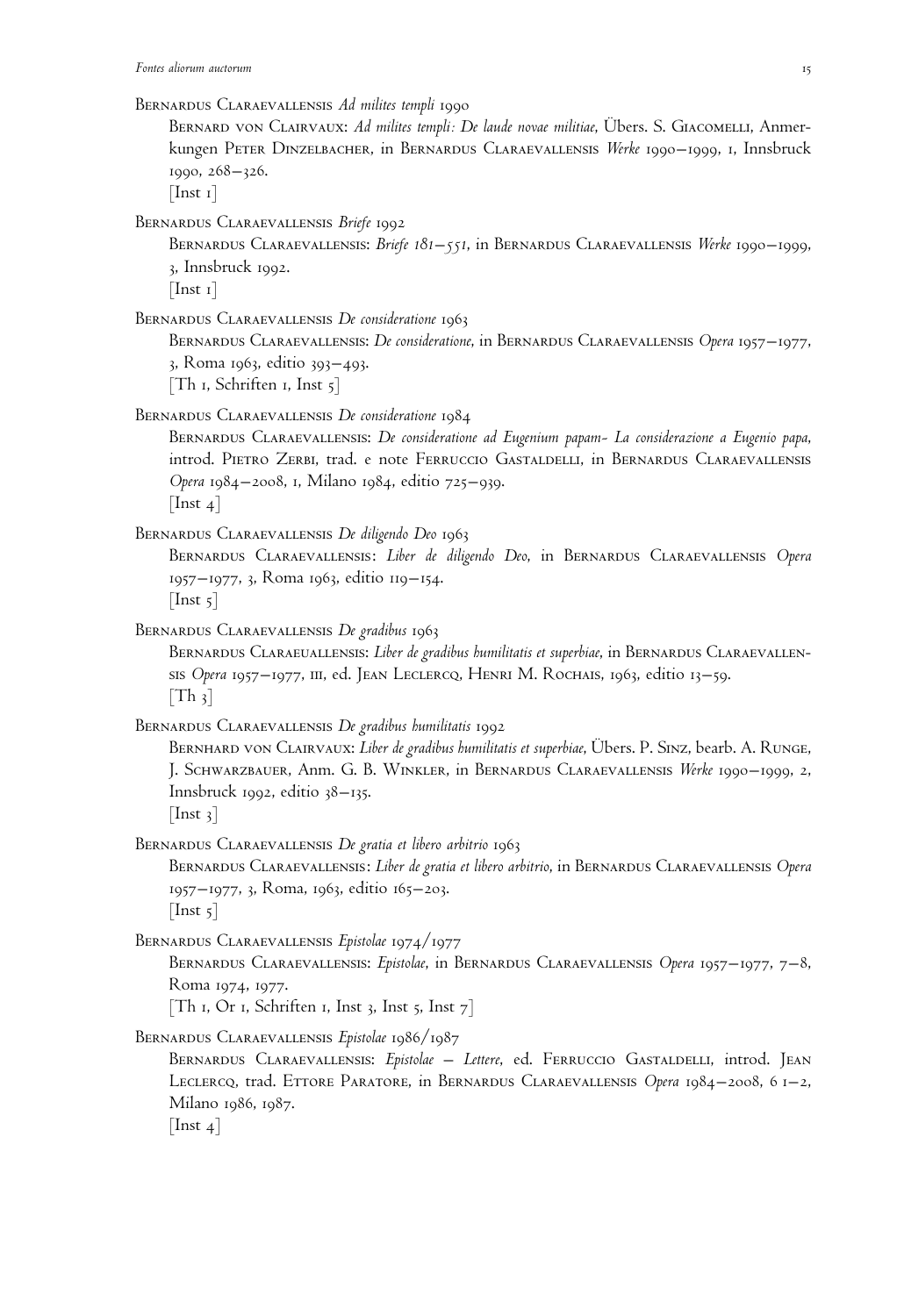Bernardus Claraevallensis *Sententiae* 1972

Bernardus Claraevallensis: *Sententiae*, in Bernardus Claraevallensis *Opera* 1957–1977, 6. 2, Roma 1972, editio  $1-255$ .  $[Th_1, Th_3]$ 

Bernardus Claraevallensis *Sermones* 1968

Bernardus Claraevallensis: *Sermones*, in Bernardus Claraevallensis *Opera* 1957–1977, 5, Roma 1968.

[Schriften 1, Inst 3, Inst  $7$ ]

Bernardus Claraevallensis *Sermones* 1970

Bernardus Claraevallensis: *Sermones*, in Bernardus Claraevallensis *Opera* 1957–1977, 6. 1, Roma 1970.

 $[Th_1]$ 

Bernardus Claraevallensis *Sermones de diversis* 1979

Bernardus Claraevallensis: *Sermones de diversis*, in Bernardus Claraevallensis *Opera* 1957–1977, 6. 1, Sermones III, Roma 1979, editio 73–406.  $[$ Inst  $\frac{1}{2}$ ]

Bernardus Claraevallensis *Super Cantica* 1957

Bernardus Claraevallensis: *Sermones super Cantica Canticorum*, in Bernardus Claraevallensis *Opera* 1957–1977, 1–2, Roma 1957.

 $[Or I, Inst 5]$ 

Bernardus Claraevallensis *Super Cantica* 2006/2008

Bernardus Claraevallensis: *Super Cantica Canticorum – Sermoni sul Cantico dei Cantici*, introd. Jean Leclercq, trad. e note Claudio Stercal, coll. Milvia Fioroni, Antonio Montanari, in Bernardus Claraevallensis *Opera* 1984–2000, 5 1–2, Milano 2006, 2008.  $[$ Inst 4 $]$ 

Bernardus Silvestris *Cosmographia* 1978

Bernardus Silvestris: *Cosmographia*, ed. with introduction and notes by Peter Dronke (Textus minores 53), Leiden 1978.

 $|Th_3|$ 

Bernardus Traiectensis *Commentum* 1970

Bernard d'Utrecht: *Commentum in Theodolum*, ed. Robert B. C. Huygens: *Accessus ad auctores*, Leiden 1970, editio 55–69.

 $[$ Inst 1 $]$ 

*Biblia cum glossa* 1480/1481

*Biblia latina cum Glossa ordinaria.* Facsimile Reprint of the Editio Princeps Adolf Rusch of Strasbourg 1480/1481, 1–4, Turnhout 1992.  $[$ Inst 3 $]$ 

*Biblia sacra V. T.* 1926–1995

*Biblia sacra iuxta latinam vulgatam versionem*, cura et studio monachorum abbatiae pontificiae sancti Hieronymi in urbe, 1–18, Città del Vaticano 1926–1995.

[Th 3, Inst 3, Inst 6, Inst  $7$ ]

*Biblia vulgata*

*Biblia sacra iuxta vulgatam versionem*, adjuvantibus Bonifatius Fischer, Jean Gribomont, H. F. D. Sparks, Walter Thiele recensuit et brevi apparatu critico instruxit ROBERT WEBER, Stuttgart 1969; editionem quartam praeparavit Roger Gryson e. A., Stuttgart <sup>4</sup>1994, editionem quintam emendatam retractatam praeparavit Roger Gryson, Stuttgart <sup>5</sup>2007.

[Th 3, Inst 3, Inst 6, Inst  $7$ ]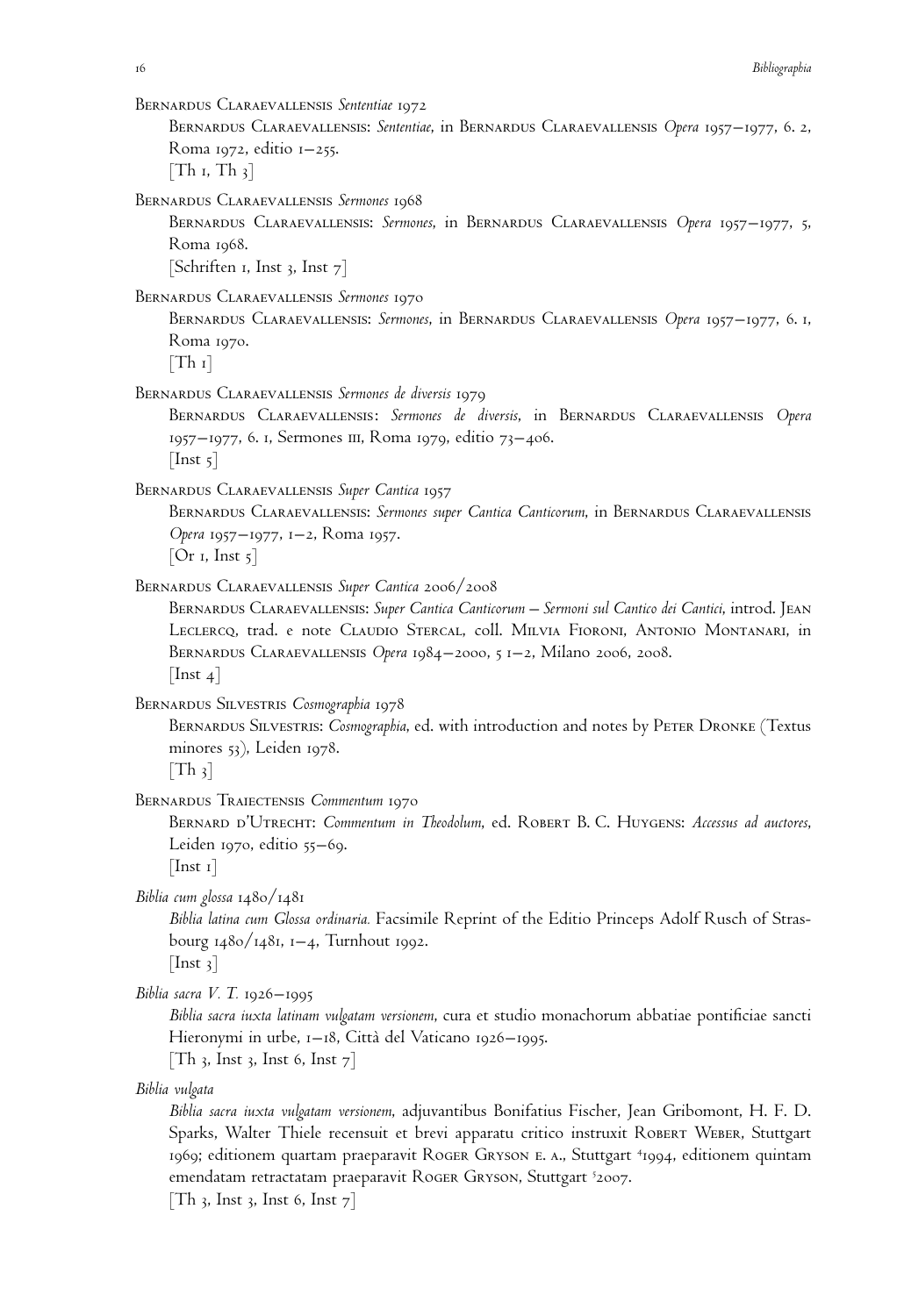*Bibliothekskatalog St. Katharina* 1939

*Nürnberg, Dominikanerinnenkloster St. Katharina*: Katalog der Klosterbibliothek 1455–1461, ed. Paul Ruf: *Mittelalterliche Bibliothekskataloge Deutschlands und der Schweiz*. 3, 3: *Bamberg*, München 1939, editio 596–637.

 $[$ Inst 2 $]$ 

BOETHIUS Contra Eutychen 2005

Anicius Manlius Severinus Boethius: *Contra Eutychen et Nestorium*, ed. Claudio Moreschini: *De consolatione philosophiae – Opuscula theologica*, München 2005, 206–241.

 $[Th_3]$ 

BOETHIUS *De arithmetica* 1999

*Anicii Manlii Severini Boethii De arithmetica*, ed. Heinrich Oosthout, Iohannes Schilling (CChr. SL 94A), Turnhout 1999, 1–226.  $[Th_3, Inst_5]$ 

BOETHIUS *De differentiis* topicis 1847

*Anicii Manlii Severini Boethii De differentiis topicis* (PL 64), Paris 1847, 1173–1216.  $[$ Inst 1 $]$ 

BOETHIUS *De duabus naturis* 1953

Anicius Manlius Severinus Boethius: *De duabus naturis*, with an english translation by Hugh F. Stewart and Edward K. Rand, in Boethius *The Theological Tractates*, London 1953, editio 72–127.  $[Th_3]$ 

BOETHIUS *De institutione musica* 1966

Anicius M. S. Boethius: *De institutione musica*, in *Anicii Manlii Torquati Severini Boetii De institutione arithmetica libri duo*. *De institutione musica libri quinque*. *Accedit Geometria quae fertur Boetii*. E libris manu scriptis edidit GODEFRIDUS FRIEDLEIN, Frankfurt am Main 1966 [Unveränderter Nachdruck der Ausgabe, Leipzig 1867], 175–371.

 $[$ Inst 5 $]$ 

BOETHIUS De musica 1884

Boethii de institutione musica libri quinque e libris manu scriptis, ed. GODOFREDUS FRIEDLEIN, Leipzig 1884, editio 177–371.

 $[Th_3]$ 

BOETHIUS *De topicis differentiis* 1990

Anicius M. S. Boethius: *De topicis differentiis*, in *Boethius' de topicis differentiis und die byzantinische Rezeption dieses Werkes*, Einleitung und Textkritische Ausgabe von Dimitrios Z. Nikitas (Corpus philosophorum medii aevi: Philosophi byzantini 5), Athen 1990, 1–92.  $[$ Inst 5 $]$ 

Boethius *De trinitate* 1988

Anicius M. S. Boethius: *Quomodo Trinitas unus Deus ac non tres Dii*, in Anicius Manlius Severinus Boethius: *Die Theologischen Traktate*. Lateinisch-deutsch. Übersetzt, eingeleitet und mit Anmerkungen versehen von Michael Elsässer, Hamburg 1988, 2–27.  $[$ Inst  $5]$ 

BOETHIUS In Isagogen I 1906

*Anicii Manlii Severini Boethii In Isagogen Prophyrii Commentorum*. Editio prima, ed. Samuel Brandt (CSEL 48), Wien/Leipzig 1906, 1–132.  $[Th_3, Inst_5]$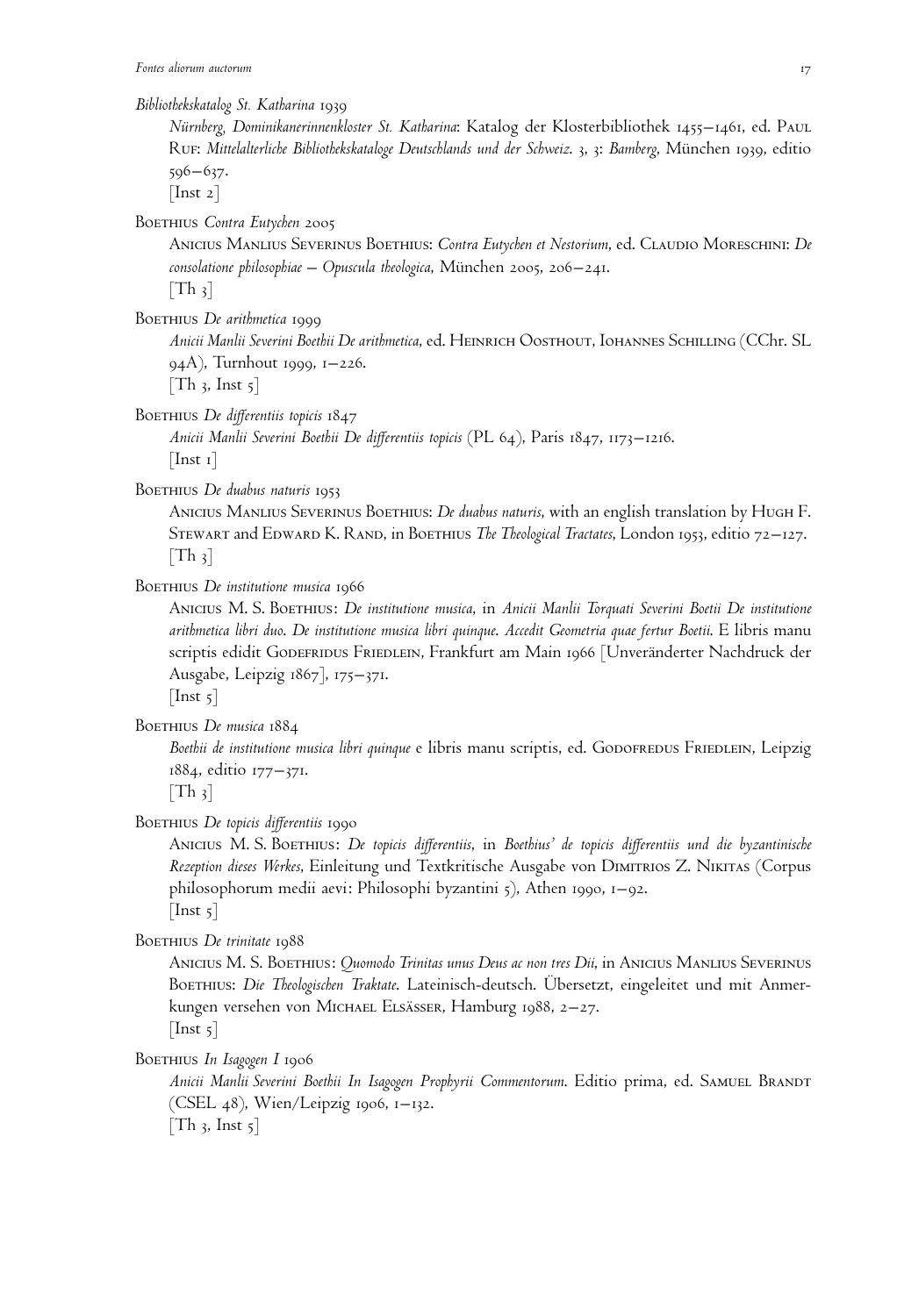BOETHIUS In Isagogen II 1906

*Anicii Manlii Severini Boethii In Isagogen Prophyrii Commentorum*. Editio secunda, ed. Samuel Brandt (CSEL 48), Wien 1906, 135–348.

 $[Th_1, Th_3]$ 

Boethius *In Περί έρμενεΐας* 1877/1880

*Anicii Manlii Severini Boetii Commentarii in librum Aristotelis*  $\Pi$ *epi <i>έρμενεΐας*, ed. KARL MEISER, 1–2, Leipzig 1877, 1880. [Inst 1, Inst  $6$ ]

BOETHIUS In topica 1847

*Anicii Manlii Severini Boetii In topica Ciceronis commentariorum* (PL 64), Paris 1847, 1039–1174.  $[$ Inst 1 $]$ 

BOETHIUS Opuscula sacra 1953

*Boethius The Theological Tractates*, with an English translation, ed. Hugh F. Stewart, E. K. Rand, S. J. Tester, Cambridge (Mass.) 1953 [London 1973], editio 2–127. [Th 1, Schriften 1]

BOETHIUS *Philosophiae Consolatio* 1957

*Anicii Manlii Severini Boethii Philosophiae consolatio*, ed. Ludwig Bieler (CChr. SL 94), Turnhout 1957.  $\vert$  Inst 3, Inst 5 $\vert$ 

BOETHIUS Philosophiae consolatio 2005

Anicius Manlius Severinus Boethius: *De consolatione philosophiae*, ed. Claudio Moreschini: *De consolatione philosophiae – Opuscula theologica*, München 2005, editio 1–162.  $[Th_3]$ 

#### Bonaventura *De reductione* 1891

*Seraphici Doctoris S. Bonaventurae Opusculum de reductione artium ad theologiam*, ed. Coll. S. Bonaventurae. *Opera omnia* V: Opuscula varia theologica, Ad Claras Aquas (Quaracchi), 1891, editio 317–325.  $[$ Inst 5 $]$ 

#### Bonaventura *De reductione* 1911

Bonaventura: *De reductione artium ad theologiam*, ed. Coll. S. Bonaventurae: *Tria Opuscula Seraphici Doctoris S. Bonaventurae*, Quaracchi <sup>3</sup> 1911, editio 363–385.  $[$ Inst 3 $]$ 

Bonaventura *De reductione* 1993

Bonaventura: *De reductione artium ad theologiam – Riconduzione delle arti alla Teologia*. Traduzione di SILVANA MARTIGNONI, ORLANDO TODISCO, introduzione di MAURO LETTERIO (Sancti Bonaventurae Opera  $v/r$ ), Roma 1993.

 $[$ Inst 4 $]$ 

Bonaventura *Itinerarium mentis* 1891

*Seraphici Doctoris S. Bonaventurae Itinerarium mentis in Deum*, ed. Coll. S. Bonaventurae. *Opera omnia* V: Opuscula varia theologica, Ad Claras Aquas (Quaracchi) 1891, 293–313.  $[$ Inst  $5]$ 

Bonaventura *Liber* iii *Sententiarum* 1887

*Seraphici Doctoris S. Bonaventurae In tertium librum sententiarum*, ed. Coll. S. Bonaventurae. *Opera omnia* III: Commentaria in quatuor libros sententiarum Magistri Petri Lombardi, Ad Claras Aquas (Quaracchi) 1887.

 $[$ Inst 4 $]$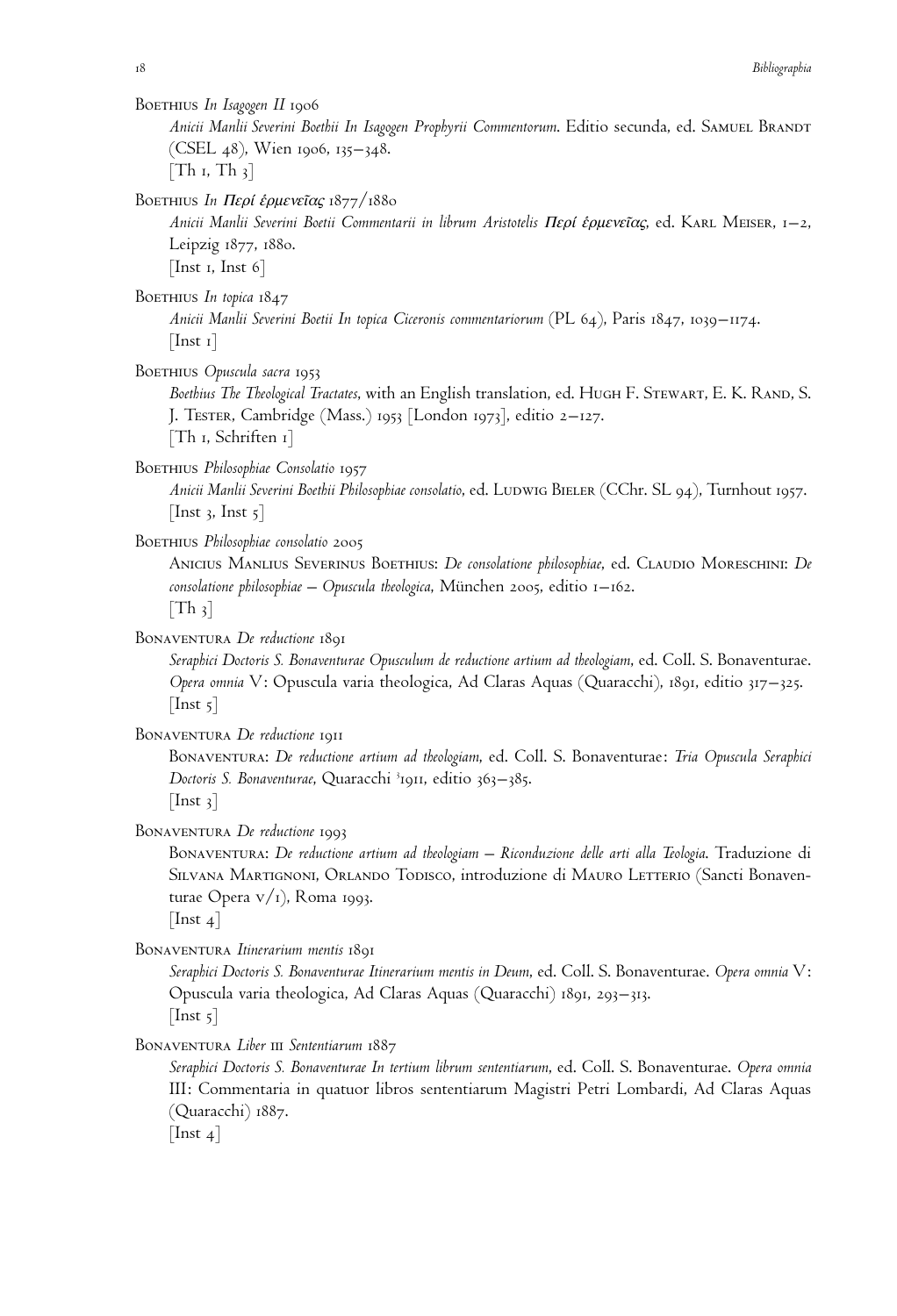#### Bruno Astiensis *In Pentateuchum* 1854

*Brunonis Astiensis Expositio in Pentateuchum* (PL 164), Paris 1854, 147–550.  $[Th_3]$ 

Bruno Cartusianus *Epistulae* 1962

*Lettres des premiers chartreux*. I: Saint Bruno – Guigues – S. Anthelme. Introductions, texte critique, traduction et notes, éd. par un chartreux (SC 88), Paris 1962, <sup>2</sup>1988, 66–92.  $[$ Inst 5 $]$ 

*Bullarium Romanum* 1859

*Bullarum, diplomatum et privilegiorum sanctorum Romanorum pontificum Taurinensis editio*, ed. Francisco Gaude. 4: A Gregorio x (an. mcclxxi) ad Martinum v (an. mccccxxxi), Torino 1859.  $[$ Inst  $7]$ 

Burchardus Wormatiensis *Liber poenitentialis* 1986

Burchardus Wormatiensis: *Liber poenitentialis*, a cura di Giorgio Picasso, Giannino Piana, Giuseppe Motta: *A pane e acqua*. Peccati e penitenze nel Medioevo. Il Penitenziale di Burcardo di Worms (Medioevo. Collana di documenti, testi e saggi), Novara 1986, editio 55–198.  $[$ Inst 3 $]$ 

Caesarius Arelatensis *Sermones* 1953

*Sancti Caesarii Arelatensis sermones*, ed. Germain Morin, 1–2 (CChr. SL 103/104), Turnhout 1953. [Th 1, Inst 5, Inst 6]

Caesarius Heisterbacensis *Dialogus Miraculorum* 2009

Caesarius von Heisterbach: *Dialogus Miraculorum*, 1–5, hg. von Nikolaus Nösges, Horst SCHNEIDER (Fontes Christiani 86) Turnhout 2009.  $[$ Inst  $7]$ 

Calcidius *In Timaeum* 1962

*Timaeus a Calcidio translatus commentarioque instructus*, in societatem operis coniuncto P. J. Jensen, ed. Jan H. Waszink, London/Leiden 1962.

[Th 1, Schriften 1]

Calcidius *In Timaeum* 2011

CALCIDIUS: Commentaire au Timée de Platon, édition critique et traduction française par BéATRICE BAKHOUCHE (Histoire des doctrines de l'Antiquité classique 42), Paris 2011, editio 204–585.  $[Th_3]$ 

CALIXTUS II *Epistolae* 1854

*Calixti* ii *pontificis romani Epistolae et privilegia* (PL 163), Paris 1854, 1093–1338.  $[$ Inst 1 $]$ 

CALIXTUS II *Ad hoc* 1999

»Privilegium Ad hoc in apostolica a Callisto Papa ii Cisterciensibus concessum die 23 decembris, anno 1119«, ed. CHRYSOGONUS WADDELL: *Narrative and Legislative Texts from Early Cîteaux*. Latin Text in Dual Edition with English Translation and Notes (Cîteaux, Studia et documenta 9), [Nuits-Saint-Georges] 1999, editio 294–297.

[Inst<sub>7</sub>]

Camuzat *Promptuarium* 1610

Nicolas Camuzat: *Promptuarium sacrarum antiquitatum Tricassinæ diœcesis*, Troyes 1610. [Inst 7]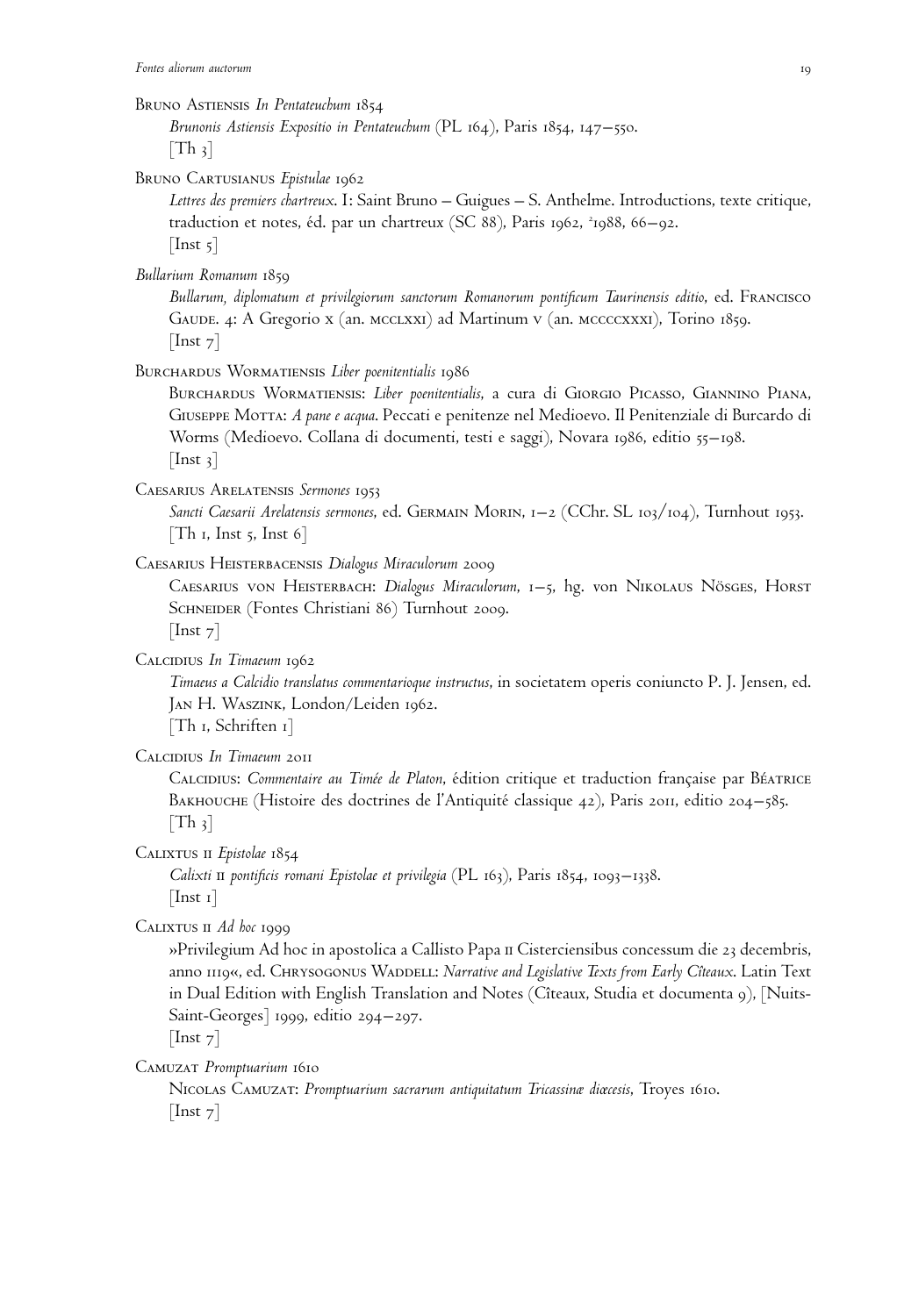*Canterbury Libraries* 1903

*The Ancient Libraries of Canterbury and Dover*: The Catalogues of the Libraries of Christ Church Priory and St Augustine's Abbey at Canterbury and of St Martin's Priory at Dover, ed. Montague Rhodes James, Cambridge 1903.

[Inst 1, Inst  $3$ ]

CAO 1963–1979

*Corpus antiphonalium officii*, ed. Renato-Joanne Hesbert, 1–6 (Rerum ecclesiasticarum documenta. Series maior Fontes 10), Roma 1963–1979.  $[Th_1, Or_1, Inst_7]$ 

*Carta Caritatis Prior* 1999

*Carta Caritatis Prior*, ed. by Chrysogonus Waddell: *Narrative and Legislative Texts from Early Cıˆteaux*. Latin Text in Dual Edition with English Translation and Notes (Cîteaux, Studia et documenta 9), [Nuits-Saint-Georges] 1999, 274–282.

 $[$ Inst  $7]$ 

*Cartulaire de Notre-Dame* 1850

Cartulaire de l'église Notre-Dame de Paris, ed. BENJAMIN EDME CHARLES GUÉRARD, 1–4 (Collection des cartulaires de Frances 4–7), Paris 1850.

 $[$ Inst  $7]$ 

*Cartulaire général de Paris* 1887

*Cartulaire ge´ne´ral de Paris ou Recueil de documents relatifs a` l'histoire et a` la topographie de Paris*. 1: 528–1180, ed. ROBERT DE LASTEYRIE (Histoire générale de Paris), Paris 1887. [Inst 1, Inst 3, Inst  $7$ ]

*Cartulaire Notre-Dame de Roche* 1862

*Cartulaire de l'abbaye de Notre-Dame de La Roche de l'Ordre de Saint-Augustin* […], ed. Auguste Moutie´, 1–2, Paris 1862.

 $[$ Inst  $7]$ 

*Cartulaire The´rouanne* 1881

*Cartulaires de l'Église de Térouane*, ed. Théodore Duchet, Arthur Giry (Société des Antiquaires de la Morinie), Saint-Omer 1881.

 $[$ Inst  $7]$ 

*Cartulary of Oseney Abbey* 1929–1936

Cartulary of Oseney Abbey, ed. HERBERT E. SALTER, 1–6 (Oxford Historical Society 89–91, 97–98, 101), Oxford 1929–1936.

 $[$ Inst  $7]$ 

Cassiodorus *De anima* 1847

*M. Aurelii Cassiodori De anima* (PL 70), Paris 1847, 1279–1320.  $[$ Inst 5 $]$ 

Cassiodorus *In Psalmos* 1958

*Magni Aurelii Cassiodori Expositio Psalmorum*, ed. MARCUS ADRIAEN, 1–2 (CChr. SL 97/98), Turnhout 1958.

 $[Th_3]$ 

Cassiodorus *Institutiones* 1961

Cassiodori senatoris Institutiones, ed. ROGER AUBREY BASKERVILLE MYNORS, Oxford<sup>2</sup>1961, 3-85 und 89–163.

[Inst 6, Inst  $7$ ]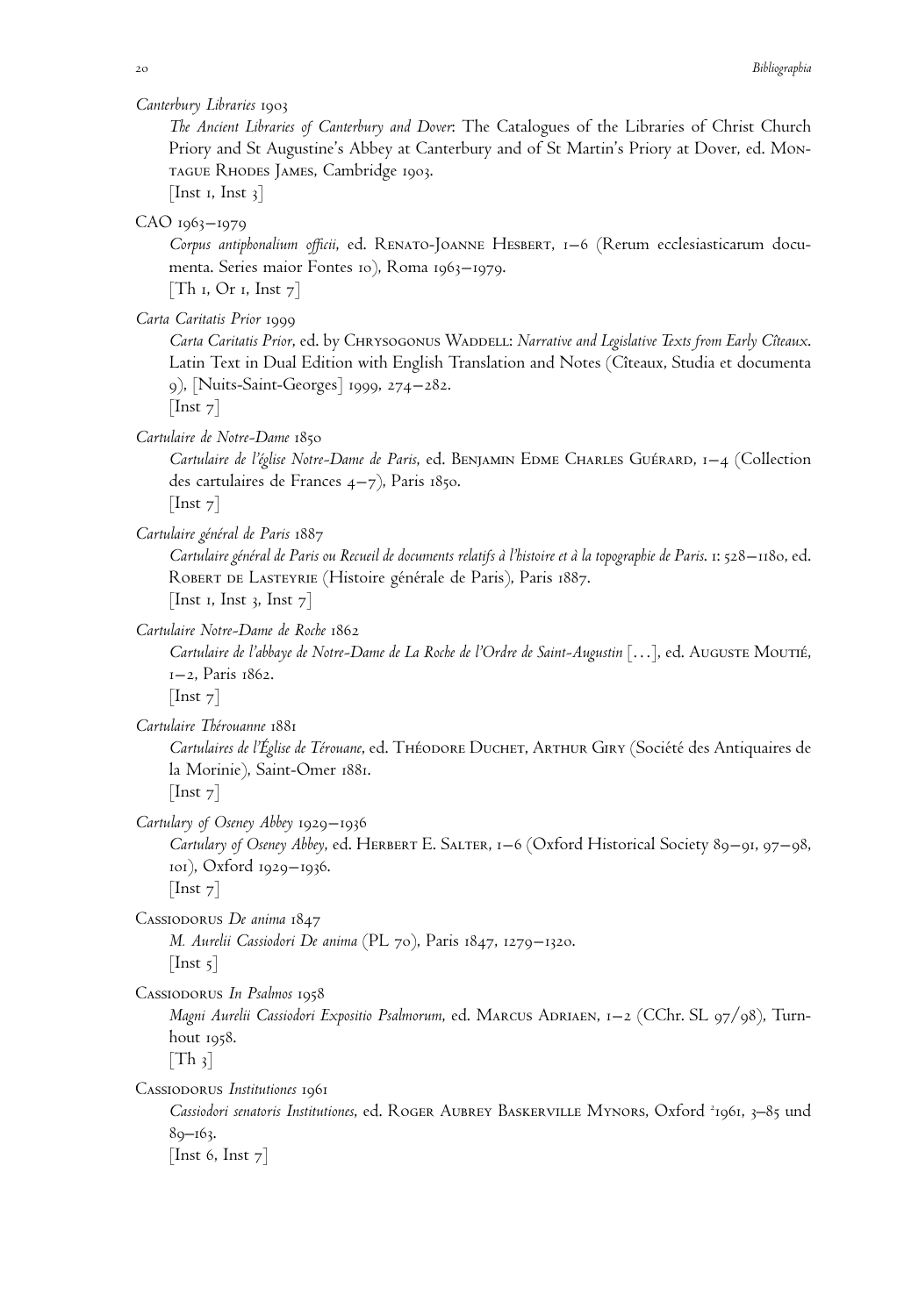#### Cassiodorus *Institutiones* 2003

Cassiodorus: *Institutiones divinarum et saecularium litterarum*. Einführung in die geistlichen und weltlichen Wissenschaften. Lateinisch-deutsch. Übersetzt und eingeleitet von Wolfgang Bürs-GENS,  $1-2$  (Fontes christiani 39/ $1-2$ ), Freiburg im Br. e.a. 2003.  $[$ Inst  $\frac{1}{2}]$ 

*Catalogi Dunelmensis* 1838

*Catalogi Veteres Librorum Ecclesiae Cathedralis Dunelmensis*. Including Catalogues of the Library of the Abbey of Hulne, and of the Mss. Preserved in the Library of Bishop Cosin at Durham, ed. James Raine (Publications of the Surtees Society 7), London 1838. [Inst 3, Inst 6]

*Catalogus Burgi S. Petri* 1885

*Catalogus librorum monasterii Burgi S. Petri* a. 1177/1193, ed. Becker 1885, 238f. Nr. 116. [Inst 6]

*Catalogus Burgi S. Petri* 1926

*Catalogus librorum monasterii Burgi S. Petri* a. 1177/1193, ed. Montague Rhodes James: *Lists of Manuscripts Formerly in Peterborough Abbey Library* (Supplement to the Bibliographical Society's Transactions  $5$ ), Oxford 1926, 20–21.

 $[$ Inst 3 $]$ 

*Catalogus Buriensis S. Edmundi* 1996

Catalogus librorum monasterii Buriensis S. Edmundi saec. x $\pi^{3/4}$ , ed. *Benedictine Libraries* 1996, editio 52–87.  $[$ Inst  $3]$ 

*Catalogus Dominicanorum Burdigalensium* 1894

*Catalogus librorum fratrum Dominicanorum Burdigalensium* anno 1711, ed. Camille Couderc: *Catalogue* général des manuscrits des bibliothèques publiques de France. Départements 23: Bordeaux, Paris 1894, xxix-xxx.

 $[$ Inst 3 $]$ 

*Catalogus Hugonis Dunelmensis* 1835

*Catalogus librorum Hugonis episcopi Dunelmensis* a. 1195, ed. James Raine: *Wills and inventories illustrative of the history, manners, language, statistics, &c. of the Northern countries of England, from the eleventh century downwards* [= *Wills and inventories from the registry of Durham* 2] 1 (The Publications of the Surtees Society 2), London 1835, 4 Nr. IV.

 $[$ Inst 6 $]$ 

*Catalogus Hugonis Dunelmensis* 1885

*Catalogus librorum Hugonis episcopi Dunelmensis* a. 1195, ed. Gustav Becker: *Catalodi bibliothecarum antiqui*, Bonn 1885, 256–257 Nr. 126.

[Inst 3, Inst 6]

*Catalogus magistri P. episcopi* 1885

*Catalogus librorum magistri P. episcopi*, ed. Henry Martin: *Catalogue des manuscrits de la Bibliothe`que de l'Arsenal* 1 (Catalogue général des manuscrits des bibliothèques publiques de France), Paris 1885, editio 152.

 $[$ Inst 6 $]$ 

*Catalogus Roberti Dunelmensis* 1939

*Catalogus librorum magistri Roberti Dunelmensis*, ed. Roger A. B. Mynors: *Durham Cathedral Manuscripts to the End of the Twelfth Century*, Durham 1939, editio 78.  $[$ Inst  $_3]$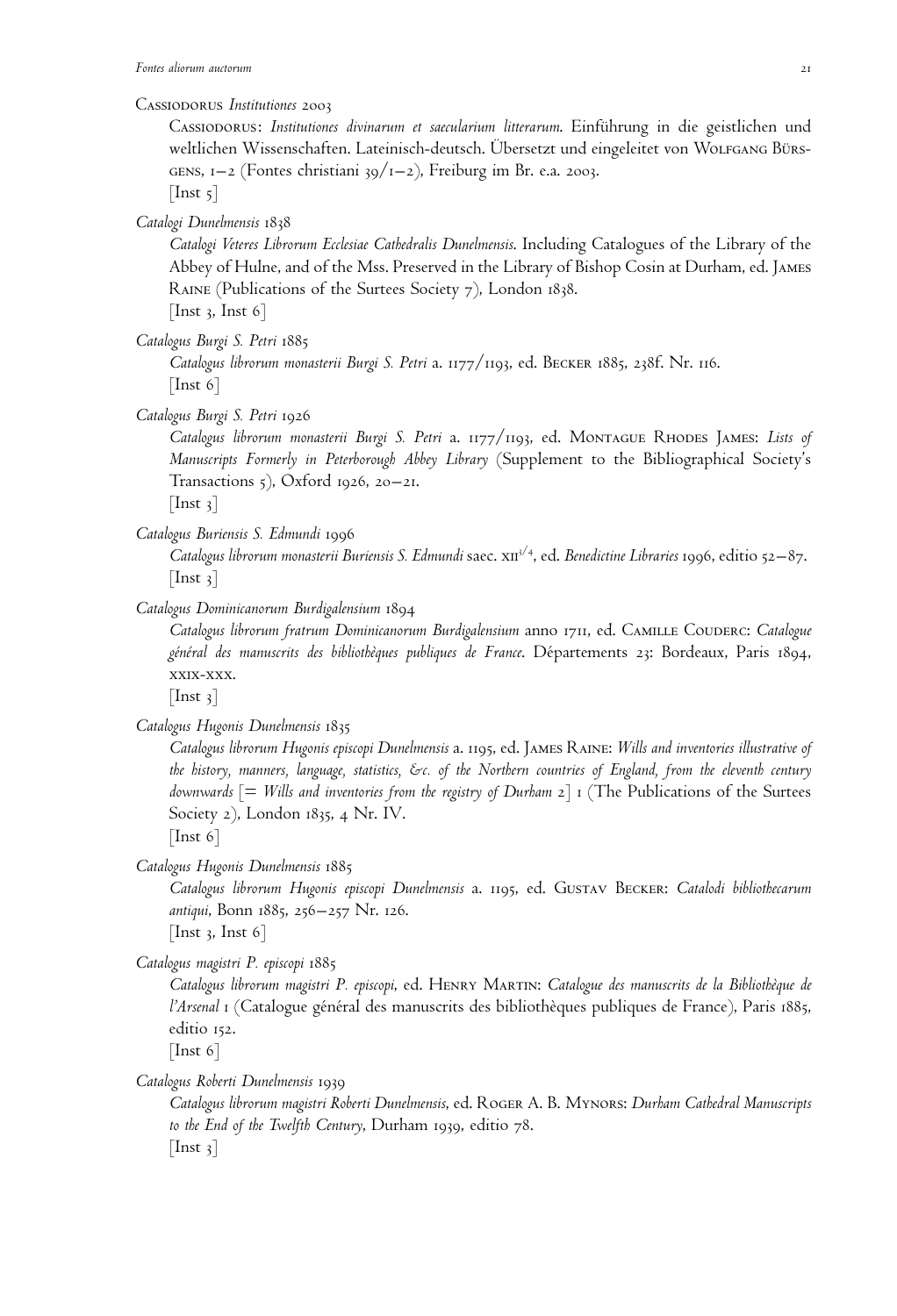*Catalogus S. Andreae Roffensis* 1996

*Catalogus librorum ecclesiae S. Andreae Roffensis* a. 1202, ed. *Benedictine Libraries* 1996, 499–526.  $[$ Inst 3 $]$ 

*Catalogus S. Christi Cantuariensis* 1903

*Catalogus librorum monasterii S. Christi Cantuariensis* a. 1284/1331, ed. *Canterbury Libraries* 1903, editio  $13 - 142.$ 

 $[$ Inst  $_3]$ 

*Catalogus S. Mariae Glastoniensis* 1996

*Catalogus librorum monasterii S. Mariae Glastoniensis* saec. xiii in., ed. *Benedictine Libraries* 1996, editio 166–167.

 $[$ Inst  $_3]$ 

*Catalogus S. Mariae Rievallensis* 1843

*Catalogus librorum monasterii S. Mariae Rievallensis* a. 1190/1200, ed. Thomas Wright, James Orchard Halliwell-Phillipps: *Reliquiae antiquae*. Scraps from Ancient Manuscripts, illustrating chiefly early English Literature and the English Language 2, London 1843, editio 180–189.  $[$ Inst 3 $]$ 

*Catalogus S. Mariae Windbergensis* 1907

*Catalogus librorum monasterii S. Mariae Windbergensis* a. 1165/1190, ed. Max Manitius: »Drei ungedruckte Bibliothekskataloge«, in *Neues Archiv der Gesellschaft für ältere deutsche Geschichtskunde 32* (1907) 243–251, editio 247–250.

 $[$ Inst 3 $]$ 

*Catalogus S. Petri Leonensis* 1996

*Catalogus librorum monasterii S. Petri Leonensis* a. 1192, ed. *Benedictine Libraries* 1996, 454–461.  $[$ Inst 3 $]$ 

Charisius *Ars Grammatica* 1857

*Flavii Sosipatri Charisii Artis Grammaticae Libri V*, ed. Heinrich Keil (Grammatici Latini I), Leipzig 1857, editio 1–296. [Nachdruck Hildesheim 1981].  $[Th_3]$ 

*Charta Radulfi* 1759

*Charta Radulfi episcopi Lexoviensis*, ed. Denis de Sainte-Marthe: *Gallia Christiana in provincias ecclesiasticas distributa [*…*]* 11: De provincia Rotomagensi, ejusque metropoli ac suffraganeis […], Paris 1759, Instrumenta, 210 Nr. iv.

[Inst 6]

*Charters of Abingdon* 2000/2001

*Charters of Abingdon Abbey*, ed. Susan E. Kelly, 1–2 (Anglo-Saxon Charters 7–8), Oxford 2000, 2001.

[Inst 1]

Chrodegangus *Regula* 1850

*Sancti Chrodegangi Mettensis episcopi (742–766) Regula Canonicorum* (PL 89), Paris 1850, 1057–1096.  $[$ Inst  $3]$ 

*Chronica de Mailros* 1835

*Chronica de Mailros, e codice unico in Bibliotheca Cottoniana servato*, ed. Joseph Stevenson (The Bannatyne Club), Edinburgh 1835.  $[$ Inst 1 $]$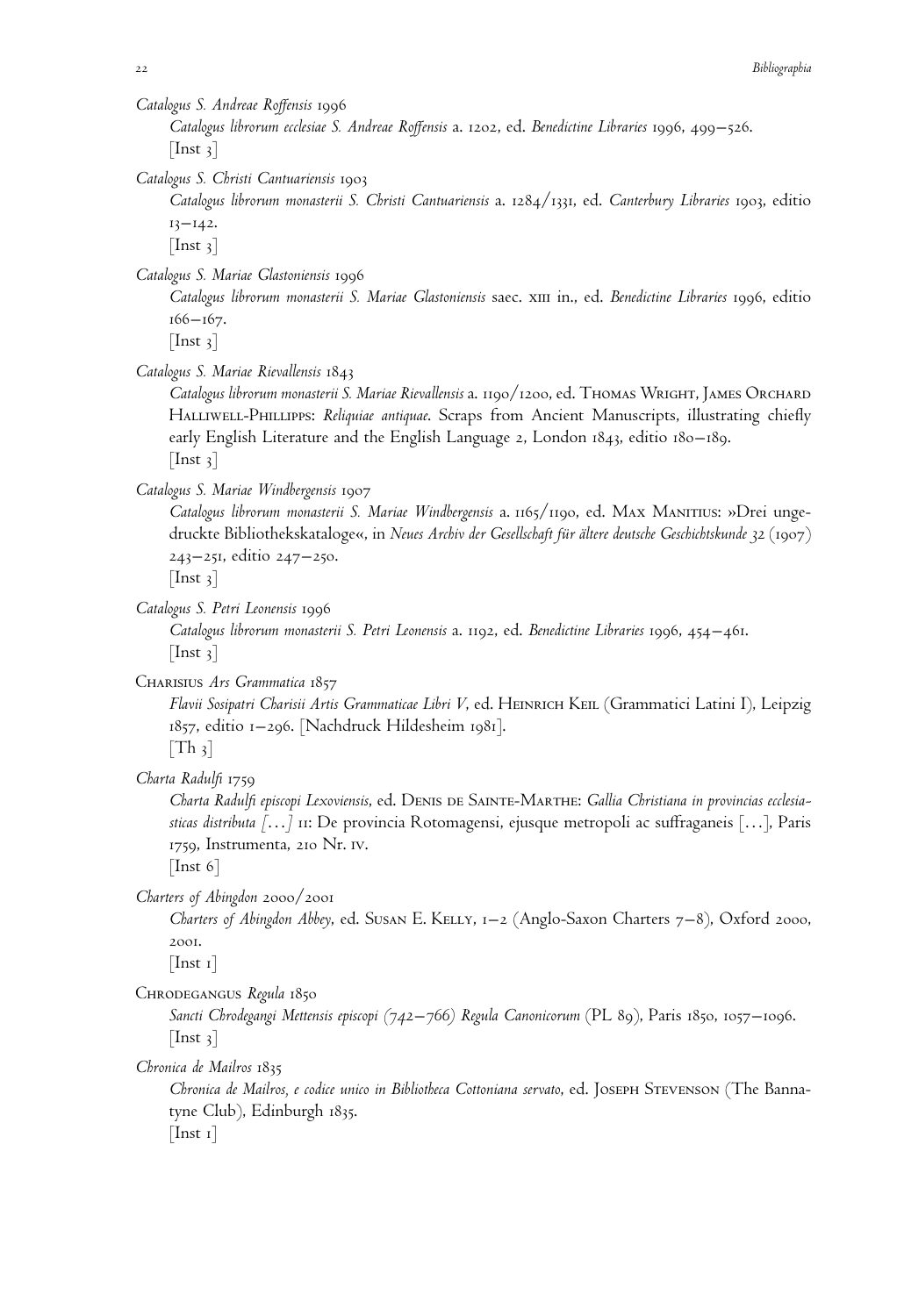*Chronicle of Melrose* 1936

*The Chronicle of Melrose from the Cottonian Manuscript, Faustina B. IX in the British Museum*, facs. ed. Alan Orr Anderson, Marjorie Ogilvie Anderson, William Croft Dickinson, London 1936.  $[$ Inst 1 $]$ 

*Chronicle of Morigny* 2003

*A Translation of the Chronicle of Morigny*, France, c. 1100–1150, translated Richard Cusimano (Mediaeval Studies 22), Lewiston 2003.

 $[$ Inst  $7]$ 

*Chronicon Abingdon* 1858

*Chronicon Monasterii de Abingdon*, ed. Joseph Stevenson, 1–2 (Rolls Series 2), London 1858.  $|$  Inst 1 $|$ 

*Chronicon Hildesheimense* 1846

*Chronicon Hildesheimense*, ed. Georg Heinrich Pertz (MGH. SS 7), Hannover 1846, 850–873.  $[$ Inst 3 $]$ 

*Chronicon Lanercost* 1839

*Chronicon de Lanercost M.CC.I.-M.CCC.XLVI e codice Cottoniano*, ed. Joseph Stevenson, Edinburgh 1839.

 $[$ Inst  $7]$ 

# *Chronicon Mauriacensis* 1909

*La Chronique de Morigny (1052–1152)*, ed. Leon Mirot (Collection de textes pour servir a` l'e´tude et à l'enseignement de l'histoire 41), Paris 1909, <sup>2</sup>1912. [Inst 1, Inst 3, Inst  $7$ ]

*Chronique de Jean* ii 1916

Les grandes Chroniques de France. Chronique des règnes de Jean II et de Charles v. 2: 1364–1380, ed. ROLAND DELACHENAL, Paris 1916.

 $[$ Inst  $7]$ 

Cicero *De inventione* 1976

Marcus Tullius Cicero: *Rhetorici libri duo qui vocantur de inventione*, with an English translation by H. M. HURBELL (Cicero in 28 volumes II), London 1976, 2–345.  $[Th_3]$ 

Cicero *De inventione* 1998

M. Tullius Cicero: *De inventione. Über die Auffindung des Stoffes* – *De optimo genere oratorum. Über die beste* Gattung von Rednern. Lateinisch-deutsch. Herausgegeben und übersetzt von THEODOR NÜSSLEIN, Düsseldorf/Zürich 1998, editio 8–336.

 $[$ Inst  $5]$ 

Cicero *De natura deorum* 1933

Marcus Tullius Cicero: *De natura deorum*, ed. Wilhelm Ax, Leipzig 1933.

 $[Th_3]$ 

Cicero *De re publica* 1969

*M. Tulli Ciceronis scripta quae manserunt omnia*, fasc. 39: *De re publica librorum sex*, rec. Konrat Ziegler, Leipzig 71969.

[Th 1, Schriften 1]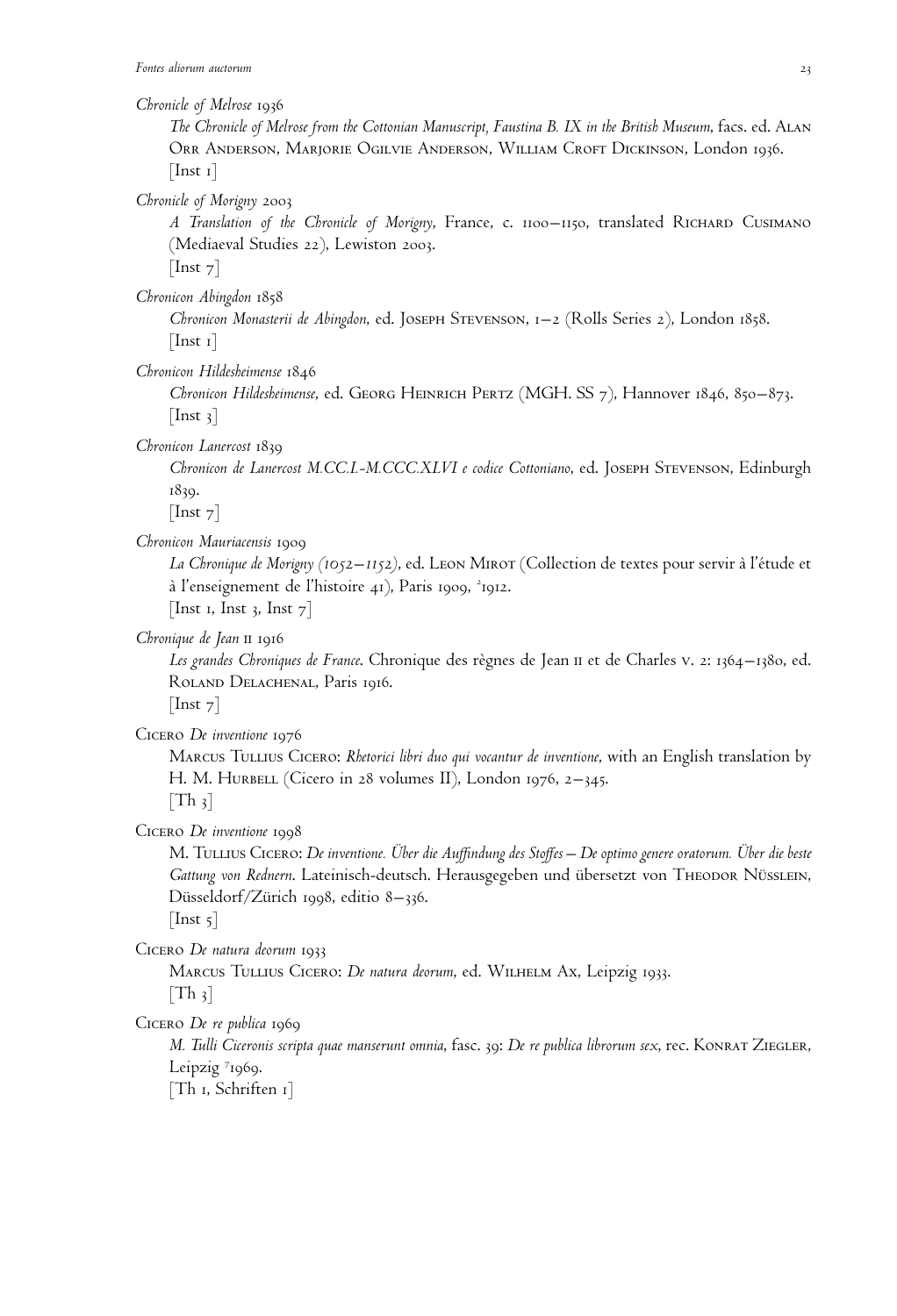Cicero *Orationes Philippicae* 1986

*M. Tulli Ciceronis scripta quae manserunt omnia*, fasc. 28: *In M. Antonium orationes Philippicae* xiv, rec. PAOLO FEDELI, Stuttgart 1986.

 $[Th_1]$ 

*Cistercian Libraries* 1992

The Libraries of the Cistercians, Gilbertines and Premonstratensians, ed. DAVID N. BELL (Corpus of British medieval library catalogues 3), London 1992.  $[$ Inst 3 $]$ 

Claudianus Mamertus *De statu animae* 1885

*Claudiani Mamerti De statu animae*, ed. Augustus Engelbrecht (CSEL 11), Wien 1885.  $[Th_1]$ 

Clemens iv *Registrum* 1893

Les registres de Clément<sup>I</sup> iv. Recueil des bulles de ce pape publiées ou analysées d'après les manuscrits originaux du Vatican, ed. ÉDOUARD JORDAN (Bibliothèque des Écoles françaises d'Athènes et de Rome, 2, 11.1), Paris 1893.

 $[$ Inst  $7]$ 

*Cloud of Unknowing* 1982

*The Cloud of Unknowing and Related Treatises on Contemplative Prayer*, ed. Phyllis Hodgson (Analecta cartusiana 3), Salzburg 1982.

 $[$ Inst 5 $]$ 

*Codex Udalrici* 1869

*Codex Udalrici*, ed. Philipp Jaffe´: *Monumenta Bambergensia* (Bibliotheca rerum germanicarum 5), Berlin  $1869$ , editio  $1-469$ .

[Inst 1, Inst 3, Inst  $7$ ]

*Collectio canonum* 1970

*Collectio canonum in V libris (1–3)*, ed. Massimo Fornasari (CChr. CM 6), Turnhout 1970. [Th 1, Schriften 1]

*Colophons* 1965–1982

Colophons de manuscrits occidentaux des origines au xvi<sup>e</sup> siècle, 1–6, éd. BénéDICTINS DU BOUVERET (Spicilegii Friburgensis Subsidia 2–7), Fribourg Suisse 1965–1982.  $[$ Inst 1 $]$ 

*Commentaria in Ruth* 1990

*Commentaria in Ruth e codicibus Genouefensi 45 et Clagenfurtensi 13*, ed. Ge´rard de Martel (CChr. CM 81), Turnhout 1990.

 $[$ Inst 1 $]$ 

*Concilia Galliae 314–506* 1963

*Concilia Galliae a. 314-a. 506*, cura et studio Charles Munier (CChr. SL 148), Turnhout 1963.  $[Th_1]$ 

*Conciliorum Decreta* 1970

Conciliorum Oecumenicorum Decreta, ed. GIUSEPPE ALBERIGO e. a., Basel 1962, <sup>3</sup>1970. [Inst<sub>7</sub>]

*Conciliorum Decreta* 1990

Decrees of the Ecumenical Councils, with an engl. translation ed. by Norman P. Tanner, 1–2, London 1990.

[Inst<sub>7</sub>]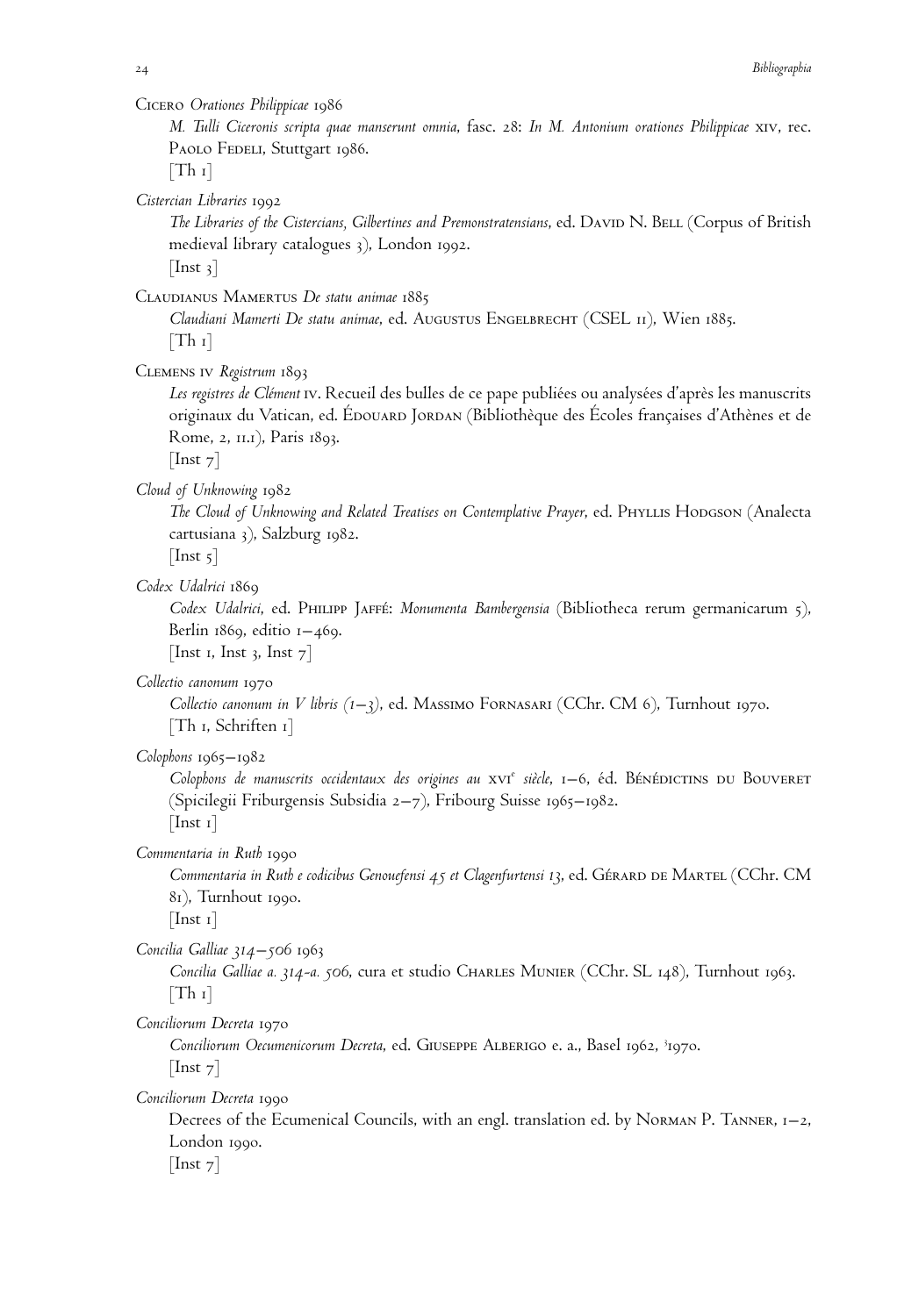Cono Praenestinus *Epistolae* 1854

*Cononis Epistolae* (PL 163), Paris 1854, 1433–1440. [Inst 1, Inst  $7$ ]

Conradus Hirsaugiensis *Dialogus* 1970

Conradus Hirsaugiensis: *Dialogus super auctores*, ed. Robert B. C. Huygens: *Accessus ad auctores*, Leiden 1970, editio 71–131.

 $[$ Inst 1 $]$ 

*Constitutiones Arroasienses* 1970

Constitutiones canonicorum regularium ordinis Arroasiensis, ed. LUDOVICUS MILIS, auxilium praestante Iohanne Becquet (CChr. CM 20), Turnhout 1970.

[Inst 3, Inst  $7$ ]

*Constitutiones concilii quarti Lateranensis* 1981

*Constitutiones concilii quarti Lateranensis una cum Commentariis glossatorum*, ed. Antonio Garcia y Garcia (Monumenta iuris canonici. Series A. Corpus glossatorum 2), Citta` del Vaticano 1981.  $[$ Inst  $7]$ 

*Constitutiones sororum ordinis predicatorum* 1948

Constitutiones sororum ordinis predicatorum, ed. RAYMOND CREYTENS: »Les Constitutions des Frères Prêcheurs dans la rédaction de s. Raymond de Peñafort (1241)«, in Archivum Fratrum Praedicatorum *18* (1948) 5–68, editio 29–68.

[Inst 2]

*Consuetudines Marbacenses* 1965

*Die Consuetudines des Augustiner-Chorherrenstiftes Marbach im Elsaß (12. Jahrhundert)*, hg. von Josef Siegwart (Spicilegium Friburgense 10), Freiburg im Ue. 1965.  $[$ Inst 3 $]$ 

*Continuatio Praemonstratensis* 1844

*Continuatio Praemonstratensis*, ed. LUDWIG KONRAD BETHMANN (MGH. SS 6), Hannover 1844, 447–456.

 $[$ Inst 4 $]$ 

COrat 1992–2004

*Corpus orationum*, ed. Edmond E. Moeller, Bertrand Coppieters 't Wallant, Ioannes Maria CLÉMENT (CChr. SL 160–160M), 1–14, Turnhout 1992–2004.

 $[Or 1]$ 

*Coutumier Saint-Ruf* 1950

*Coutumier du* xi<sup>e</sup> *sie`cle de l'ordre de Saint-Ruf (Chanoines re´guliers de saint Augustin) en usage a` la cathe´drale de Maguelone*, ed. Albert Carrier de Belleuse (E´tudes et documents sur l'ordre de Saint-Ruf 8), Sherbrooke 1950.

[Inst 1: Carrier 1950]

# CT 1 1975

Corpus Troporum I. Tropes du propre de la messe. 1: Cycle de Noël, ed. RITVA JONSSON (Studia latina Stockholmiensia 21), Stockholm 1975.

 $[$ Inst 3 $]$ 

CT 3 1982

Corpus Troporum III. Tropes du propre de la messe. 2: Cycle de Pâques, ed. GUNILLA BJÖRKVALL, Gunilla Iversen, Ritva Jonsson (Studia latina Stockholmiensia 25), Stockholm 1982.  $|$  Inst 3 $|$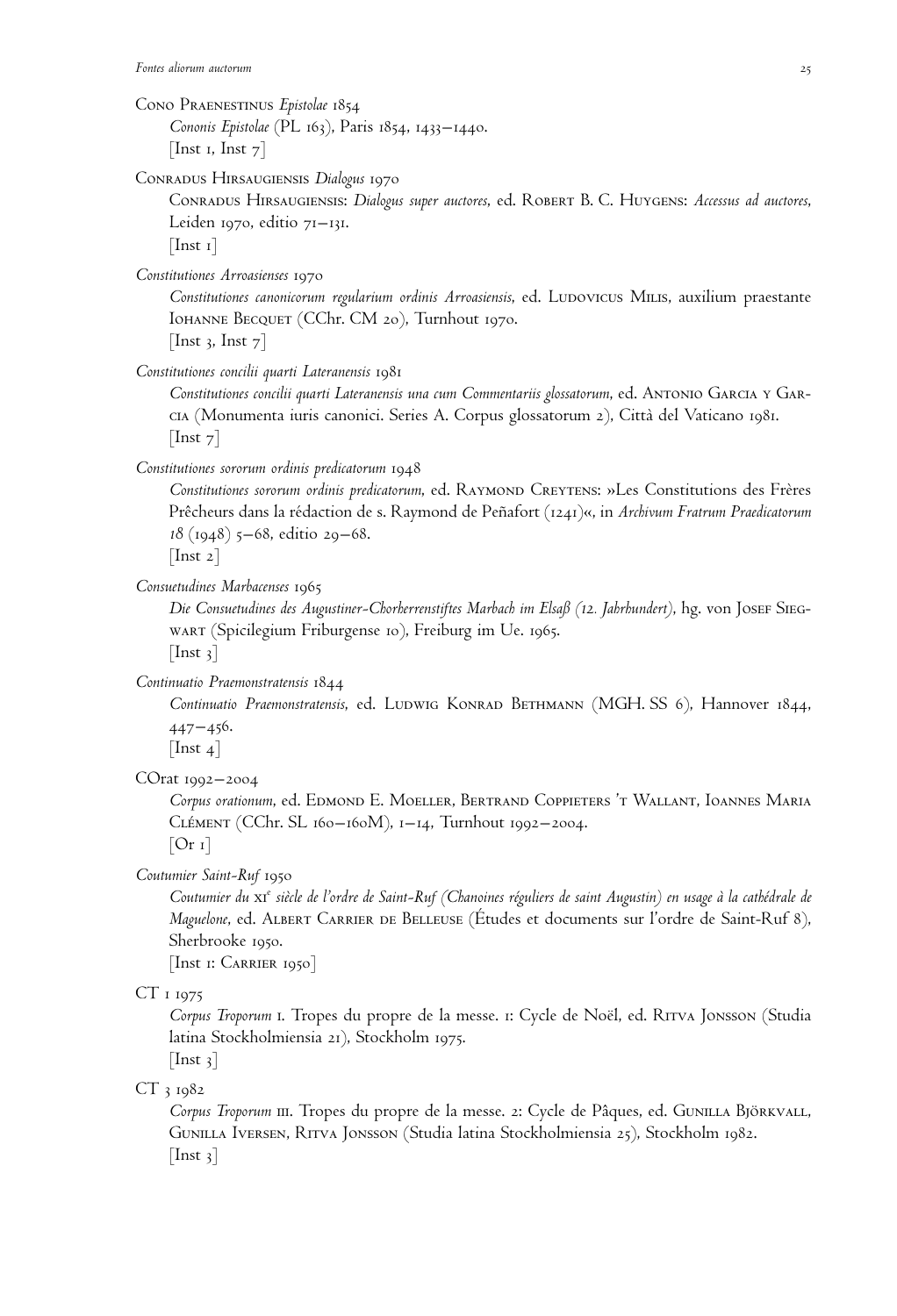#### CT 7 1990

*Corpus Troporum* vii. Tropes de l'ordinaire de la messe. Tropes du Sanctus. Introduction et e´dition critique par Gunilla Iversen (Studia latina Stockholmiensia 34), Stockholm 1990.  $[$ Inst 3 $]$ 

## CUP 1889–1897

*Chartularium Universitatis Parisiensis* sub auspiciis consilii generalis facultatum parisiensium ex diversis bibliothecis tabulariisque collegit et cum authenticis chartis contulit HENRICUS DENIFLE auxiliante Aemilio Chatelain, 1–4, Paris 1889–1897.

 $[Or I, Inst 7]$ 

#### Cyprianus Carthaginensis *Epistulae* 1994–1999

*Sancti Cypriani episcopi Epistularium*, ed. Gerardus F. Diercks (CChr. SL 3B-D), Turnhout 1994, 1996, 1999.

 $[Th 2]$ 

#### Cyrillus Alexandrinus xvii *homilia sive epistula paschalis* 1909

Cyrillus Alexandrinus: xvii *homiliae sive epistulae paschalis interpretatio quae vulgo Arnobii iunioris dicitur Latina*, recensuit, commentario critico instruxit, tabulam photographicam adiunxit Iohannes SCHARNAGL, Wien 1909.

 $[$ Inst  $\frac{1}{2}]$ 

## Cyrillus Hierosolymitanus *Catecheses illuminandorum* 1848/1860

Cyrillus Hierosolymitanus: *Catecheses illuminandorum*, ed. Guilelmus Carolus Reischl: *Procatechesis et Catecheses illuminandorum: Sancti Patris Nostri Cyrilli Hierosolymitarum archiepiscopi opera quae supersunt omnia*, 1–2, München 1848/1860, 1 28–2 343 [Nachdruck Hildesheim 1967].  $[$ Inst  $\frac{1}{2}$ ]

*De coniugio* 1931

*De coniugio*, Incipit »coniugium est secundum ysidorum«, ed. FRANZ P. BLIEMETZRIEDER: »Théologie et théologiens de l'école épiscopale de Paris avant Pierre Lombard«, in *Recherches de théologie ancienne et me´die´vale 3* (1931) 273–291, editio 274–287.  $[Th_1]$ 

*De septem vitiis* [ms.]

*De septem vitiis*, in ms. Citta` del Vaticano, Biblioteca Apostolica, Reg. lat. 167, f. 2r–2v.  $[Th_1]$ 

*Decretum Damasi*

Decretum Damasi, ed. HEINRICH DENZINGER/PETER HÜNERMANN: Kompendium der Glaubensbekennt*nisse und kirchlichen Lehrentscheidungen*, Freiburg im Br. e.a. 402005, 89a–91a. [Inst 6]

*Decretum Gelasianum* 1912

*Das Decretum Gelasianum de libris recipiendis et non recipiendis*, in kritischem Text herausgegeben und untersucht von Ernst von Dobschütz (Texte und Untersuchungen 38), Leipzig 1912.  $[Th_3]$ 

# *Decretum Gratiani* 1879

*Decretum magistri Gratiani*, ed. Emil Friedberg: *Corpus iuris canonici*. Pars 1, Leipzig 1879, <sup>2</sup> 1922 [Nachdruck Graz 1959].

[Th 1, Schriften 1, Inst 6]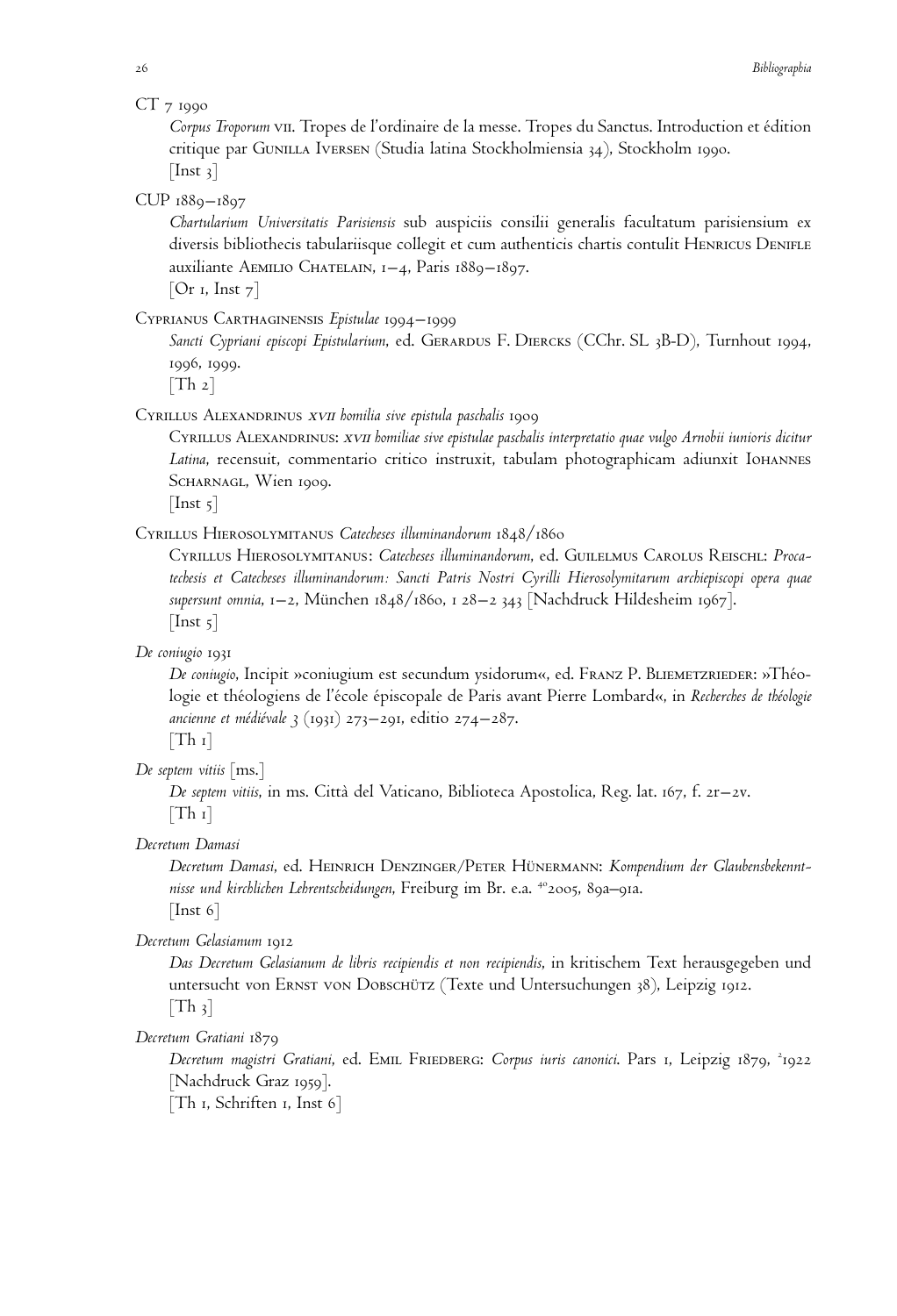# Defensor Locogiacensis *Liber scintillarum* 1957

*Defensoris Locogiacensis monachi Liber scintillarum*, ed. Henri M. Rochais (CChr. SL 117), Turnhout 1957, editio 1–234.

 $[Th_2]$ 

*Digesta* 1966

*Digesta*, ed. Theodor Mommsen, Paul Krüger: *Corpus Iuris Civilis* 1: Institutiones, Dublin/Zürich 191966, 1–926.

 $[$ Inst 6 $]$ 

Dionysius Areopagita *De mystica theologia* 1853

*Sancti Dionysii Areopagitae De mystica theologia secundum translationem Iohannis Scoti Eriugenae* (PL 122), Paris 1853, 1171–1176.

 $[Th_3]$ 

*Diplomata Æbelholt Sancti Thomae et Wilhelm* 1786

*Diplomata ad ecclesiam & monasterium S. Thomae de Paraclito in Eskilsöe & cenobium SS. Thomae & Wilhelm in Ebbelholt pertinentia*, ed. Jacob Langebek: *Scriptores Rerum Danicarum Medii Aevi*. Partim hactenus inediti, partim emendatius editi, quos collegit, adornavit et publici juris fecit JACOB LANGEBEK. Post mortem [...] fecit PETRUS FRIEDERICUS SUHM, 6, Hafnia 1786 [Nachdruck Nendeln 1969], 132–218.

[Inst 7]

*Diplomata Belgicorum* 1734

*Diplomatum Belgicorum nova collectio, sive Supplementum Ad Opera Diplomatica Auberti Miraei Cathedralis Ecclesiae Antverpiensis Quondam Decani. In Quo Continentur Chartae Fundationum ac Donationum piarum, Testamenta, Privilegia* […], ed. Johannes Foppens, 3, Bruxellis 1734.  $[$ Inst  $7]$ 

*Donatio Brunonis* 1896

*Donatio Brunonis episcopi Hildesheimensis*, ed. Karl Janicke: *Urkundenbuch des Hochstifts Hildesheim und seiner Bischöfe*. 1: Bis 1221 (Publicationen aus den K. Preußischen Staatsarchiven 65), Leipzig 1896 [Nachdruck Osnabrück 1965], 311–313 Nr. 324.  $[$ Inst 3 $]$ 

*Donatio Coelestini* ii 1923

*Donatio librorum Coelestini II ecclesiae S. Floridi Castellani*, ed. ANDRÉ WILMART: »Les livres légués par Célestin II à Città-di-Castello«, in *Revue bénédictine* 25 (1923) 98–102, editio 100–101.  $[$ Inst 3 $]$ 

*Donatio Theoderici Carnotensis* 1865

*Donatio librorum Theoderici cancellarii et archidiaconi Carnotensis*, ed. EUGÈNE DE LÉPINOIS, LUCIEN MERlet: *Cartulaire de Notre-Dame de Chartres* 3, Chartres 1865, 206 14–18.  $[$ Inst  $_3]$ 

Donatus *Ars Grammatica* 1864

*Donati Ars Grammatica*, ed. Heinrich Keil (Grammatici Latini IV), Leipzig 1864, editio 367–402 [Nachdruck Hildesheim 1981].

 $[Th_3]$ 

Donatus *Ars minor* 1864

*Donati De partibus orationis ars minor*, ed. Heinrich Keil (Grammatici Latini IV), Leipzig 1864, editio 355–366 [Nachdruck Hildesheim 1981].  $[Th_3]$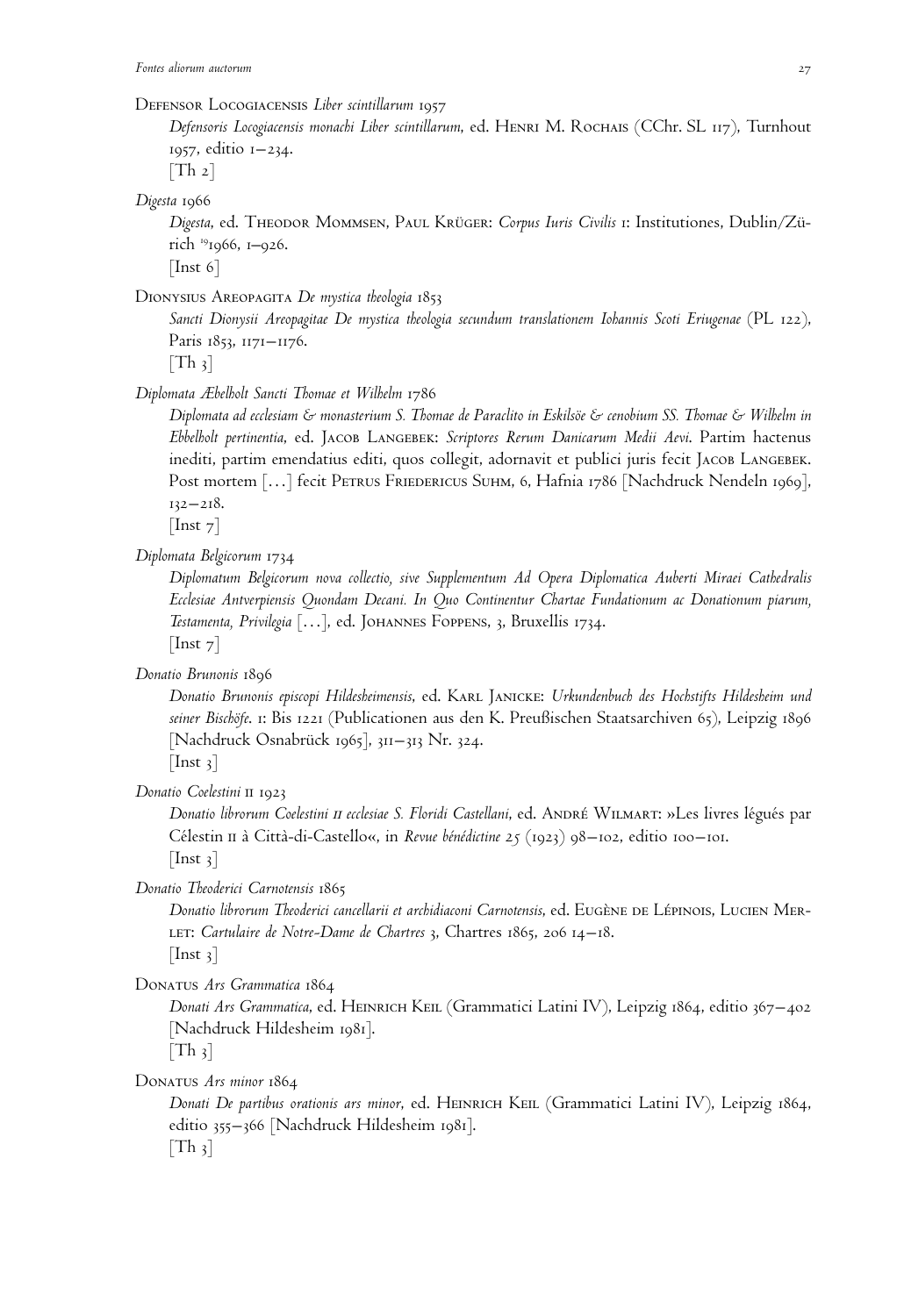| EBERHARDUS BETHUNIENSIS Graecismus 1887<br>Eberhardi Bethuniensis Graecismus, ed. IOHANNES WROBEL, Bratislava 1887.<br>$\vert$ Inst 3 $\vert$                                                                                                        |
|------------------------------------------------------------------------------------------------------------------------------------------------------------------------------------------------------------------------------------------------------|
| Edward King and Martyr 1971<br>Edward King and Martyr, ed. CHRISTINE E. FELL, Leeds 1971.<br>$ \text{Inst } \mathbf{1} $                                                                                                                             |
| Enchiridion 1995<br>Byrhtferth's Enchiridion, ed. PETER S. BAKER, MICHAEL LAPIDGE (Early English Text Society, s.s. 15),<br>Oxford 1995.<br>$\lceil \text{Inst } \mathbf{1} \rceil$                                                                  |
| EPHRAEM SYRUS Diatesseron 1966<br>EPHREM DE NISIBE: Commentaire de l'évangile concordant ou Diatesseron, traduit de syriaque et de<br>l'arménien. Introduction, traduction et notes par Louis LeLoir (SC 121), Paris 1966.<br>$ $ Inst 5 $ $         |
| Epistolae Bambergenses 1869<br>Epistolae Bambergenses. 5: Monumenta Bambergensia, ed. PHILIPP JAFFÉ (Bibliotheca rerum germa-<br>nicarum 5), Berlin 1869, 470–536.<br>$\lfloor \text{Inst } 3 \rfloor$                                               |
| EUCHERIUS LUGDUNENSIS Formulae 1894<br>Eucherii Lugdunensis episcopi Formulae spiritalis intellegentiae, ed. KARL WUTKE (CSEL 31), Wien/Leipzig<br>$1894, 3-63.$<br>$\lfloor \text{Inst } 3 \rfloor$                                                 |
| EUCHERIUS LUGDUNENSIS Homiliae 1846<br>Eucherii Lugdunensis Homiliae quaedam (PL 50), Paris 1846, 833–865.<br>[Or 1]                                                                                                                                 |
| EUSEBIUS Collectio homiliarum 1970/1971<br>EUSEBIUS »GALLICANUS«: Collectio homiliarum, ed. IOHANNES LEROY, FRANCISCUS GLORIE (CChr. SL<br>101/101A), Turnhout 1970/1971.<br>$\lceil \text{Inst } 5 \rceil$                                          |
| EVARISTUS Decreta 1853<br>Decreta Evaristi papae (PL 130), Paris 1853, 81–84.<br>[Th 1, Schriften 1]                                                                                                                                                 |
| Excerpta Isagogarum et Categoriarum 1995<br>Excerpta Isagogarum et Categoriarum, ed. IULIUS D'ONOFRIO: Logica antiquioris mediae aetatis I (CChr. CM<br>120), Turnhout 1995.<br>$\lfloor$ Inst 5 $\rfloor$                                           |
| FALCONI 1751<br>Niccolo Carminio Falconi: Sancti confessoris pontificis et celeberrimi thaumaturgi Nicolai acta primigenia<br>nuper detecta, & eruta ex unico & veteri codice membranaceo vaticano, Napoli 1751.<br>$\lfloor \text{Inst } 7 \rfloor$ |
| FLAVIUS IOSEPHUS Antiquitates 1958<br><i>The Latin Josephus I</i> : Introduction and text. The Antiquities: Books 1-v, ed. FRANZ BLATT (Acta<br>Jutlandica 30. 1), Aarhus 1958.<br>$\lceil \text{Th }$ 3, Inst 1, Inst 3]                            |
|                                                                                                                                                                                                                                                      |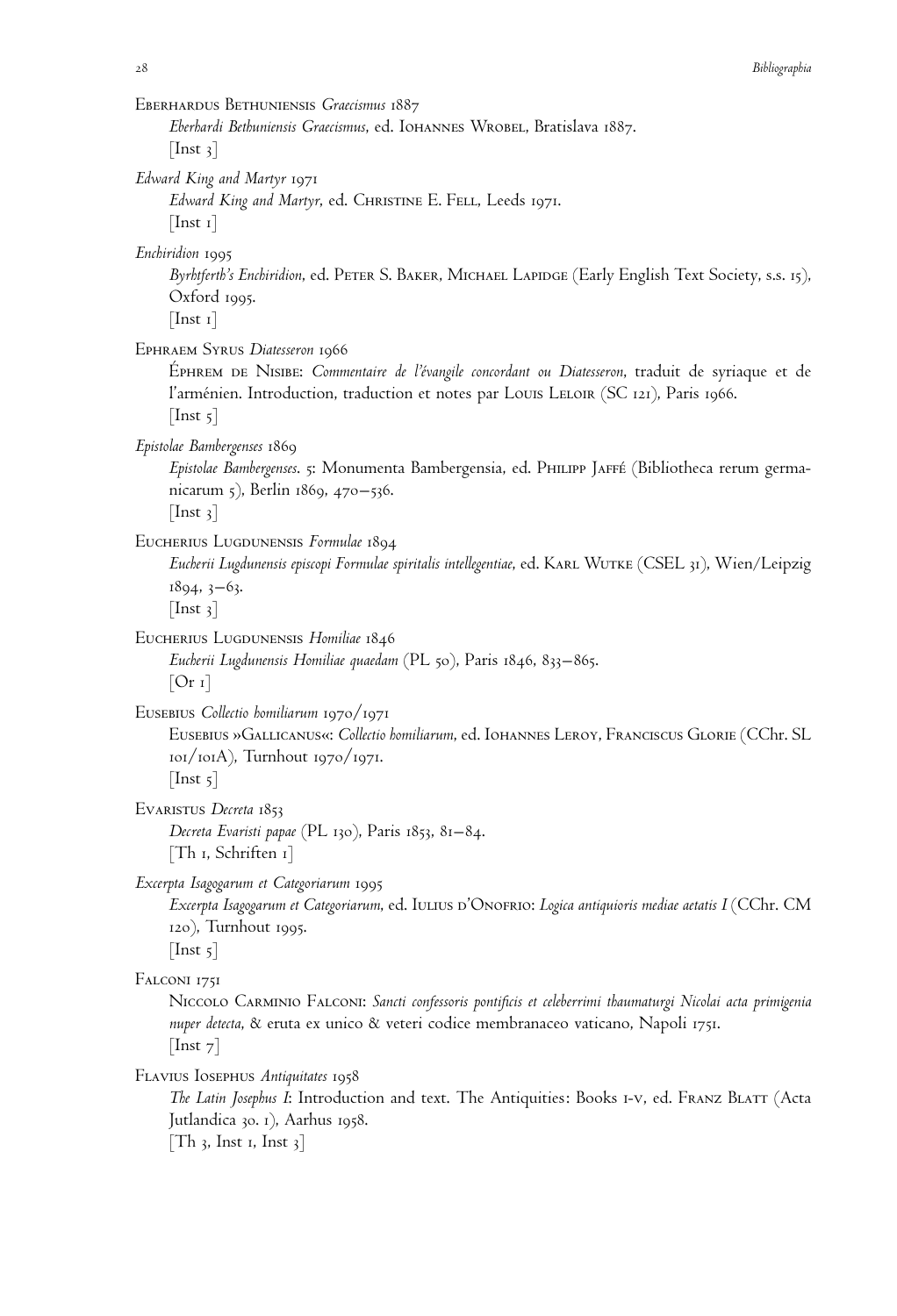Flavius Iosephus *Contra Apionem* 2008

Flavius Iosephus: *Über die Ursprünglichkeit des Judentums*. Erstmalige Kollation der gesamten Überlieferung (griechisch, lateinisch, armenisch), literarkritische Analyse und deutsche Übersetzung (Contra Apionem), hg. von Folker Siegert, 1–2 (Schriften des Institutum Judaicum Delitzschianum 6), Göttingen 2008, editio 1, 99–215.

 $[Th_3]$ 

Florentius *Chronicon* 1848/1849

*Florentii Wigorniensis Monachi Chronicon ex Chronicis*, ed. Benjamin Thorpe, 1–2, London 1848, 1849. [Inst 1]

#### *Foedera* 1728

*Foedera, conventiones, literae et cuiuscunque generis acta publica, inter reges Angliae et alios quosvis imperatores, reges, pontifices, principes vel communitates, ab ineunte saeculo duodecimo, viz. ab anno 1101, ad nostra usque tempora habita aut tractate*, ed. Thomas Rymer, 14, London 1728.

 $[$ Inst  $7]$ 

Freculphus Lexoviensis *Historiae* 2002

*Frechulfi Lexoviensis episcopi historiarum libri* xII, ed. MICHAEL I. ALLEN (CChr. CM 169A), Turnhout 2002.

 $[$ Inst 3 $]$ 

Frutolfus *Chronicon* 1844

*Ekkehardi Chronicon Universale*, ed. Georg Waitz (MGH. SS 6), Hannover 1844, 33–265.  $[$ Inst 3 $]$ 

Fulgentius Ruspensis *Ad Scarilam* 1968

*Sancti Fulgentii episcopi Ruspensis Opera. Epistula 10 Ad Scarilam*, ed. Johannes Fraipont (CChr. SL  $\mathcal{Q}_1/\mathcal{Q}_1$ A), Turnhout 1968, editio 312–356. [Th 1, Schriften 1]

Fulgentius Ruspensis *De fide* 1968

*Sancti Fulgentii episcopi Ruspensis Opera. De fide ad Petrum seu de regula fidei*, ed. Johannes Fraipont (CChr. SL 91/91A), Turnhout 1968, editio 711–760.  $\vert$ Inst 4 $\vert$ 

Fulgentius Ruspensis *De incarnatione* 1847 *Sancti Fulgentii De incarnatione filii Dei et vilium animalium* (PL 65), Paris 1847, 573–602.  $[$ Inst  $\frac{1}{2}$ ]

Fulgentius Ruspensis *Epistula 17* 1968

*Sancti Fulgentii episcopi Ruspensis Opera. Epistula 17*, ed. Johannes Fraipont (CChr. SL 91/91A), Turnhout 1968, editio 563-615.

 $[Th_1]$ 

Garnerius Lingonensis *Sermones* 1855

*D. Garnerii Lingonensis episcopi Sermones in festa Domini et Sanctorum* (PL 205), Paris 1855, 559–828.  $[$ Inst 5 $]$ 

Gaufridus Claraevallensis *Contra capitula Gilleberti* 1855 *Gaufridi Libellus contra capitula Gilberti Pictaviensis episcopi* (PL 185), Paris 1855, 595–618.  $[$ Inst  $\frac{1}{2}]$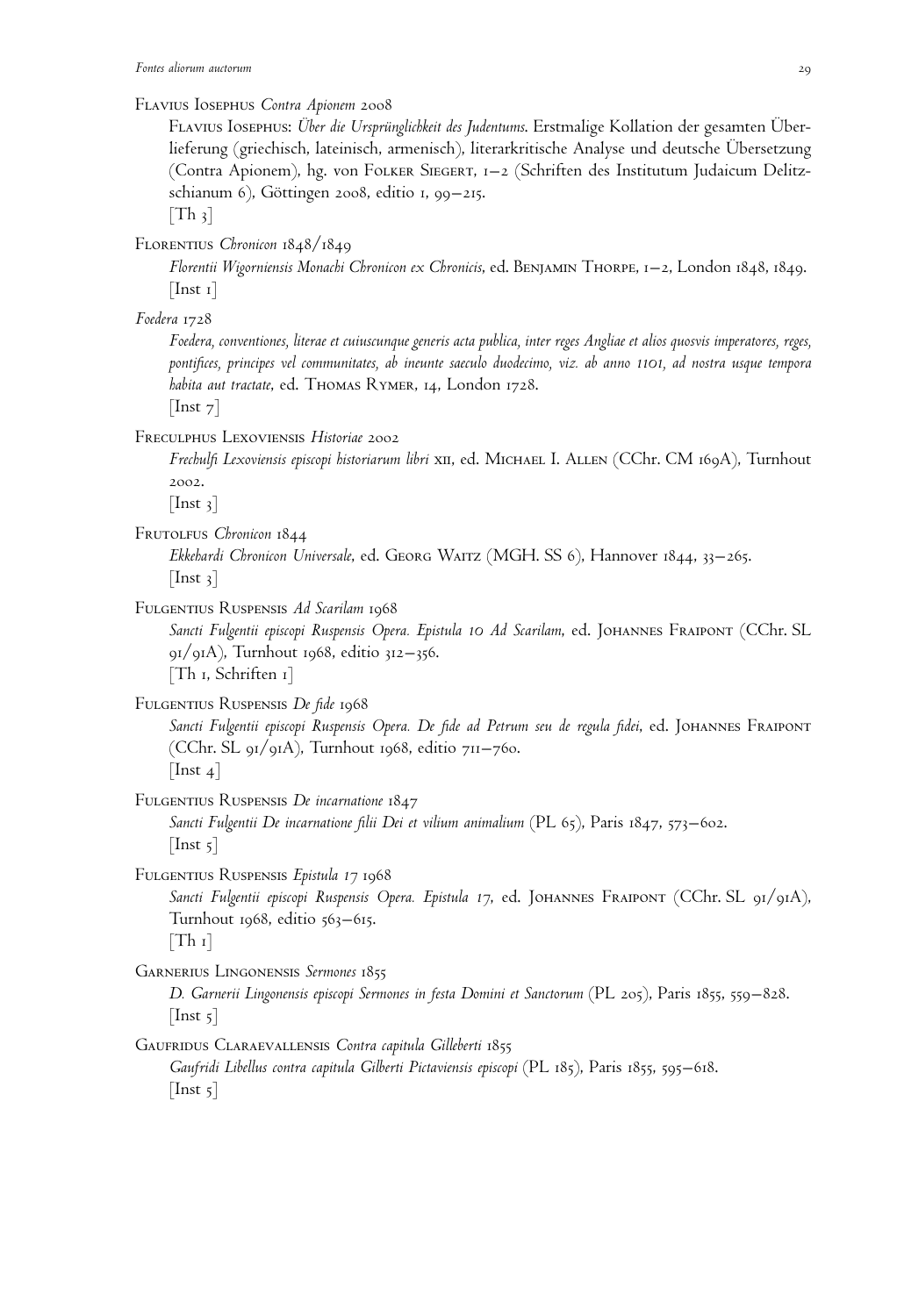| 30                               | Bibliographia                                                                                                                                                                                                                                                                                                                                                                                                     |
|----------------------------------|-------------------------------------------------------------------------------------------------------------------------------------------------------------------------------------------------------------------------------------------------------------------------------------------------------------------------------------------------------------------------------------------------------------------|
| $[Th_3]$                         | GAUFRIDUS MONEMUTENSIS $D$ e gestis 2007<br>GEOFFROY DE MONMOUTH: The History of the kings of Britain, an edition and translation of De gestis<br>Brittonum (Historia Regum Britanniae), ed. by MICHAEL D. REEVE, translation by NEIL WRIGHT,<br>Rochester 2007.                                                                                                                                                  |
|                                  | GENNADIUS <i>De ecclesiasticis dogmatibus</i> 1847<br>Gennadii Massiliensis De ecclesiasticis dogmatibus (PL 58), Paris 1847, 979–1000.<br>$[Th_1, Schriften_1]$                                                                                                                                                                                                                                                  |
| $\lfloor \text{Inst } 2 \rfloor$ | GERHARD ZERBOLT $D$ e libris teutonicalibus 1924<br>GERHARD ZERBOLT VON ZUTPHEN: »De libris teutonicalibus«, in Nederlands Archief voor Kerkge-<br>schiedenis NS 17 (1924) 42–70.                                                                                                                                                                                                                                 |
| $ $ Inst 1 $ $                   | GERHOHUS REICHERSBERGENSIS Contra duas haereses 1855<br>Ven. Gerbobi Praepositi Reicherspergensis Liber contra duas haereses (PL 194), Paris 1855, 1161–1184.                                                                                                                                                                                                                                                     |
| $[$ Inst 1 $]$                   | GERHOHUS REICHERSBERGENSIS <i>De gloria et honore</i> 1855<br>Ven. Gerhohi Praepositi Reicherspergensis Opusculum de gloria et honore filii hominis (PL 194), Paris 1855,<br>1074-1160.                                                                                                                                                                                                                           |
| $ $ Inst 1 $ $                   | Gerhohus Reichersbergensis <i>Epistolae</i> 1854<br>Gerhohi Epistolae (PL 193), Paris 1854, 489–618.                                                                                                                                                                                                                                                                                                              |
| $[$ Inst 3 $]$                   | GERHOHUS REICHERSBERGENSIS Expositio psalmorum 1956<br>GERHOHUS REICHERSBERGENSIS: Expositionis psalmorum pars tertia et pars nona, ed. DAMIEN VAN DEN<br>EYNDE, ODULPH VAN DEN EYNDE, ANGELUS RIJMERSDAEL (Gerhohi praepositi Reichersbergensis<br>opera inedita $\pi/_{1-2}$ = Spicilegium pontificii athenaei antoniani 9–10), Roma 1956.                                                                      |
| $[\text{Inst } 5]$               | GERHOHUS REICHERSPERGENSIS <i>Liber epistolaris</i> 1855<br>Ven. Gerhohi Praepositi Reicherspergensis Liber epistolaris seu dialogus ad Innocentium II pontificem maximum.<br>(PL 194), Paris 1855, 1375–1426.                                                                                                                                                                                                    |
| $ \text{Inst } \mathbf{1} $      | GERLANDUS Dialectica 1959<br>Garlandus Compotista, Dialectica, ed. LAMBERT M. DE RIJK, Assen 1959.                                                                                                                                                                                                                                                                                                                |
| $\lfloor$ Inst 5 $\rfloor$       | GILBERTUS CRISPINUS Disputatio iudaei et christiani 2005<br>GILBERTUS CRISPINUS: Disputatio iudaei et christiani. Disputatio christiani cum gentili de fide Christi. Reli-<br>gionsgespräche mit einem Juden und einem Heiden. Lateinisch-deutsch. Ubersetzt und einge-<br>leitet von KARL WERNER WILHELM/GERHARD WILHELMI (Herders Bibliothek der Philosophie<br>des Mittelalters 1), Freiburg im Br. e.a. 2005. |
| $ $ Inst 3 $ $                   | GILBERTUS FOLIOT <i>Epistolae</i> 1967<br>The Letters and Charters of Gilbert Foliot, ed. ADRIAN MOREY, CHRISTOPHER BROOKE, Cambridge 1967.                                                                                                                                                                                                                                                                       |
|                                  |                                                                                                                                                                                                                                                                                                                                                                                                                   |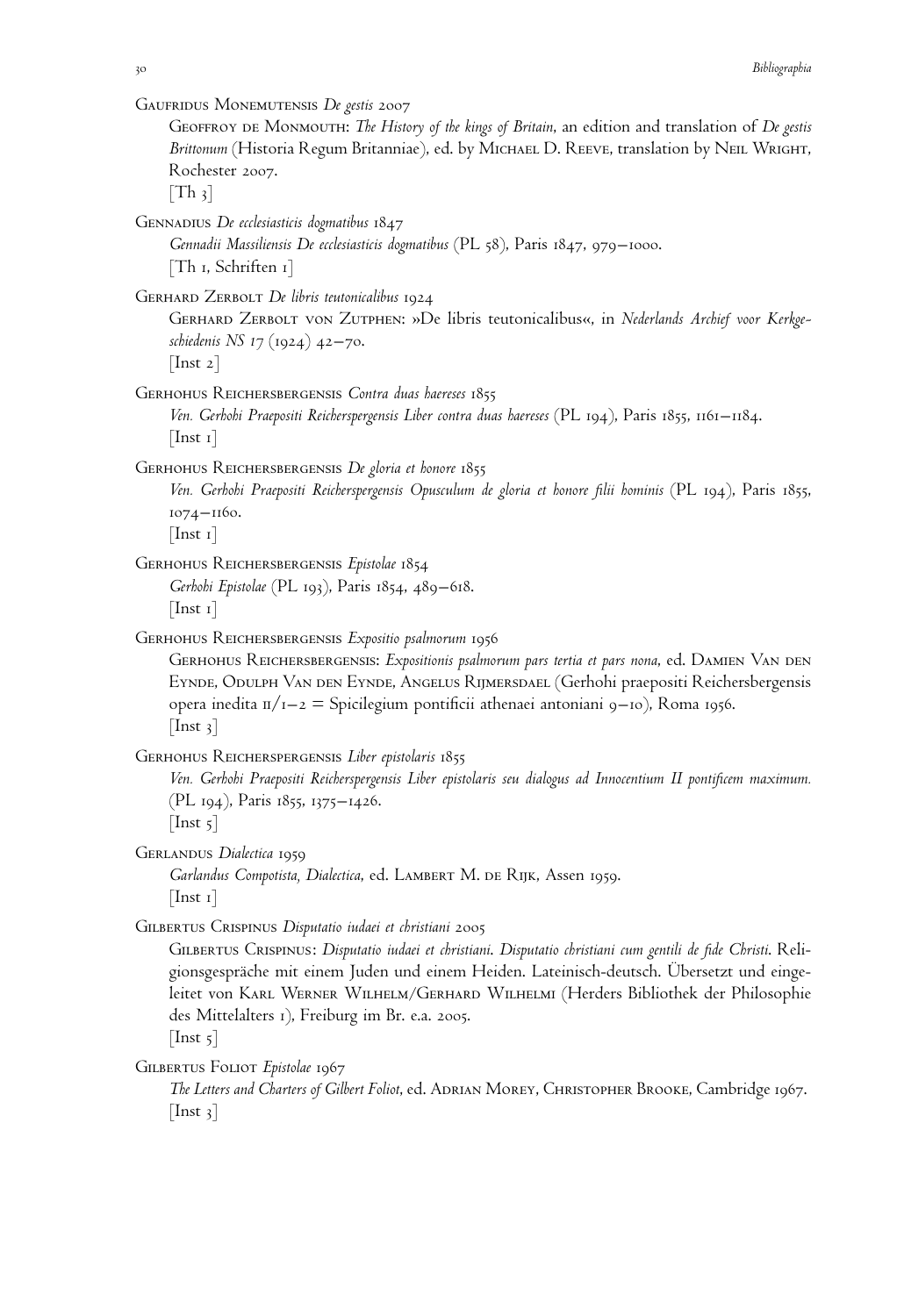Giraldus Cambrensis *De principis instructione* 1891 *Giraldi Cambrensis Opera*. 8: De principis instructione liber, ed. George F. Warner (Chronicles and Memorials 21), London 1891.  $[$ Inst 1 $]$ *Glosae in Timaeum* 1949 *Glosae in Timaeum*, ed. Toni Schmid: »Ein Timaioskommentar in Sigtuna«, in *Classica et Mediaevalia 10* (1949) 220–266, editio 225–266.  $[$ Inst 3 $]$ *Glossaire Hébreu-Français* 1905 *Glossaire Hébreu-Français du* xii<sup>c</sup> siècle: recueil de mots hébreux biblique avec traduction française. Manuscrit de la Bibliothèque nationale, 302, ed. MAYER LAMBERT, LOUIS BRANDIN, Paris 1905.  $[$ Inst 3 $]$ *Glossaire Leipzig* 1995 *Le glossaire de Leipzig*, ed. Menahim Banitt, Jerusalem 1995.  $[$ Inst 3 $]$ *Glossula vocabulorum in Genesim* [ms.] *Glossula vocabulorum in Genesim*, in ms. München, Bayerische Staatsbibliothek, clm 22307, f. 3–42 (f. 1–60 s. X-XI: *Commentarius in Hieronymi prologum bibliae*).  $[$ Inst 5 $]$ Godefridus Admontensis *Epistola* 1854 *Ven. Godefridi abbatis Admontensis Epistola ad O. quondam monachum suum* (PL 174), Paris 1854, 1209–1212.  $[$ Inst 1 $]$ GODEFRIDUS ADMONTENSIS Homiliae dominicales 1854 *Ven. Godefridi abbatis Admontensis Homiliae dominicales* (PL 174), Paris 1854, 21–386.  $[Th_1]$ GODESCALCUS ORBACENSIS De corpore et sanguine 1945 *Œuvres théologiques et grammaticales de Godescalc d'Orbais: De corpore et sanguine Domini*, ed. Cyrille

Lambot, Louvain 1945, editio 324–337.

 $[$ Inst 3 $]$ 

Gregorius Magnus *Dialogi* 1978–1980

GRÉGOIRE LE GRAND: *Dialogues* livres I-IV, ed. ADALBERT DE VOGÜÉ, trad. PAUL ANTIN (SC 251, 260, 265), Paris 1978–1980. [Th 1, Schriften 1, Inst 7]

Gregorius Magnus *Dialogi* 2000 GREGORIUS MAGNUS: *Dialogi – Dialoghi*, ed. BENEDETTO CALATI (Opere di Gregorio Magno IV), Roma 2000.  $[$ Inst 4 $]$ 

Gregorius Magnus *In Evangelia* 1994

GREGORIUS MAGNUS: *Homiliae in Evangelia – Omelie sui Vangeli*, ed. BENEDETTO CALATI (Opere di Gregorio Magno II), Roma 1994.  $[$ Inst 4 $]$ 

Gregorius Magnus *In Evangelia* 1999 GREGORIUS MAGNUS: *Homiliae in Evangelia*, ed. RAYMOND ÉTAIX (CChr. SL 141), Turnhout 1999. [Th 1, Th 2, Th 3, Schriften 1, Inst 3, Inst  $5$ ]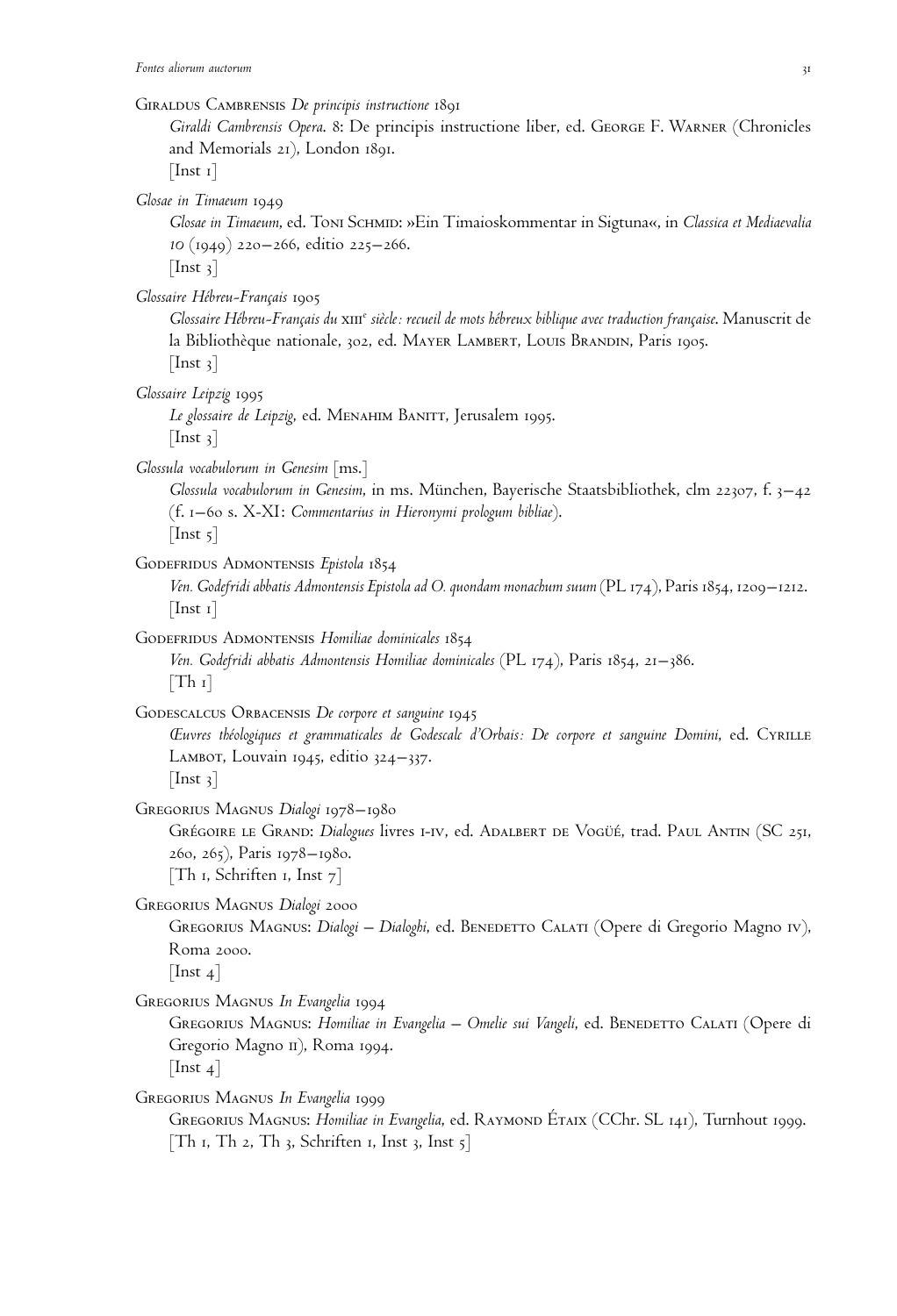| GREGORIUS MAGNUS In Hiezechielem 1992/1993<br>GREGORIUS MAGNUS: In Hiezechielem – Omelie su Ezechiele, ed. BENEDETTO CALATI (Opere di Gre-<br>gorio Magno III), 1-2, Roma 1992, 1993.<br>$\lfloor \text{Inst } 4 \rfloor$                                                                                              |
|------------------------------------------------------------------------------------------------------------------------------------------------------------------------------------------------------------------------------------------------------------------------------------------------------------------------|
| Gregorius Magnus <i>In Hiezechihelem</i> 1971<br>Sancti Gregorii Magni Homiliae in Hiezechihelem prophetam, ed. MARCUS ADRIAEN (CChr. SL 142),<br>Turnhout 1971.<br>[Th 1, Th 3, Schriften 1, Inst 3, Inst $5$ ]                                                                                                       |
| GREGORIUS MAGNUS In primum Regum 1963<br>GREGORIUS MAGNUS: In librum primum Regum expositionum libri VI, ed. PATRICIUS VERBRAKEN: Sancti<br>Gregorii Magni expositiones in Canticum Canticorum (CChr. SL 144), Turnhout 1963, 47–614.<br>$\lfloor$ Inst 5 $\rfloor$                                                    |
| Gregorius Magnus <i>Moralia</i> 1979/1985<br>S. Gregorii Magni Moralia in Iob, ed. MARCUS ADRIAEN, 1–3 (CChr. SL 143, 143A, 143B), Turnhout<br>1979, 1985.<br>[Th 1, Th 3, Schriften 1, Inst 2, Inst 3, Inst 5, Inst 6]                                                                                                |
| Gregorius Magnus <i>Moralia</i> 1992–2001<br>GREGORIUS MAGNUS: Moralia in Iob - Commento morale a Giobbe, ed. BENEDETTO CALATI (Opere di<br>Gregorio Magno I), 1-4, Roma 1992, 1994, 1997, 2001.<br>$\lfloor \text{Inst } 4 \rfloor$                                                                                   |
| Gregorius Magnus <i>Registrum</i> 1891/1899<br>GREGORIUS MAGNUS: Registrum epistolarum, I-II, ed. LUDWIG M. HARTMANN (MGH. Epistolae<br>1–2), Berlin 1891, 1899.<br>$\lceil \text{Th} \rceil$ , Schriften $\lceil \cdot \rceil$                                                                                        |
| Gregorius Magnus <i>Regula</i> 1992<br>GRÉGOIRE LE GRAND: Règle pastorale. Introduction, notes et index par BRUNO JUDIC, texte critique<br>par FLORIBERT ROMMEL OSB, traduction par CHARLES MOREL SJ, I-II (SC 381, 382), Paris 1992.<br>$[Th_1, Schriften_1]$                                                         |
| Gregorius Turonensis Historia Francorum 1885<br>GREGORIUS TURONENSIS: Historia regum Francorum, ed. WILHELM ARNDT (MGH. Scriptores rerum<br>Merovingicarum 1), Hannover 1885, editio 31–450.<br>$\lfloor \text{Th } 3 \rfloor$                                                                                         |
| GREGORIUS IX Decretales 1879<br>GREGORIUS IX: Decretales, ed. EMIL FRIEDBERG: Corpus Iuris Canonici 2: Decretalium collectiones,<br>Leipzig 1879 [Nachdruck Graz 1959], 1–928.<br>$\lfloor$ Inst 6 $\rfloor$                                                                                                           |
| GREGORIUS IX Registrum 1896–1955<br>Les registres de Grégoire Ix. Recueil des bulles de ce pape publiées ou analysées d'après les manuscrits<br>originaux du Vatican, 1-4, ed. LUCIEN AUVRAY (Bibliothèque des Écoles françaises d'Athènes et<br>de Rome 2,9), Paris 1896–1955.<br>$\lceil \text{Th 4, Inst 7} \rceil$ |
| Gregorius vii <i>Registrum</i> 1920<br>Das Register Gregors v11., ed. Erich Caspar (MGH. Epistolae selectae 2), Berlin 1920.<br>$\lfloor \text{Inst } 3 \rfloor$                                                                                                                                                       |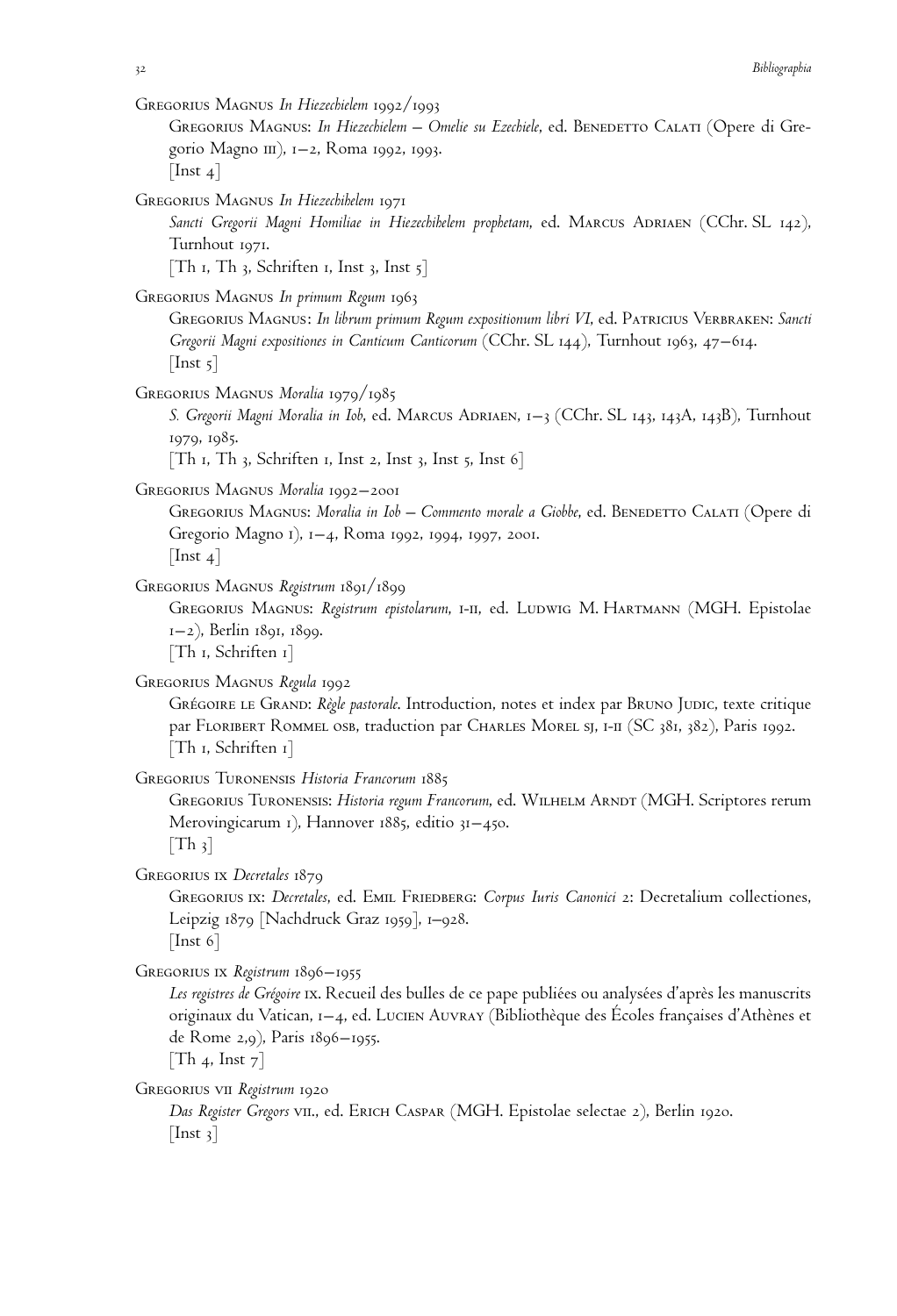Guala Bicchieri *Epistolae* 1996

*The Letters and Charters of Cardinal Guala Bicchieri, Papal Legate in England (1216–1218)*, ed. Nicholas Vincent (Canterbury and York Society 83), Woodbridge 1996.  $[$ Inst  $7]$ 

Guerricus Igniacensis *In assumptione Beatae Mariae* 1973

Guerric d'Igny: *Sermons 2. In assumptione Beatae Mariae*, texte critique et notes par John Morson, HILARY COSTELLO. Traduction sous la direction de PLACIDE DESEILLE (SC 202), Paris 1973 [retirage à l'identique 2006], edition 414–471.  $[$ Inst 5 $]$ 

Guerricus Igniacensis *Sermones* 1970/1973

GUERRIC D'IGNY: Sermons, texte critique et notes par JOHN MORSON, HILARY COSTELLO. Traduction sous la direction de PLACIDE DESEILLE (SC 166, 202), 1–2, Paris 1970, 1973.  $[$ Inst 4 $]$ 

Guibertus de Novigento *Monodiae* 1981

GUIBERT DE NOGENT: *Autobiographie*, ed. EDMOND-RENÉ LABANDE (Les classiques de l'histoire de France au Moyen Age 34), Paris 1981.

[Inst 7]

Guibertus de Novigento *Moralia in Genesin* 1853

*Ven. Guiberti abbatis s. Mariae de Novigento Moralia in Genesin* (PL 156), Paris 1853, 19–338.  $[$ Inst 5 $]$ 

Guibertus Gemblacensis *Epistolarium* 1988/1989

*Guiberti Gemblacensis Epistolae* 1–56, ed. Albert Derolez, Eligius Dekkers, Roland Demeulenaere, 1–2 (CChr. CM 66/66A), Turnhout 1988, 1989.  $[$ Inst  $5]$ 

Guigo ii *Epistula* 1970

GUIGUES II LE CHARTREUX: Lettre sur la vie contemplative *(L'échelle des moines) – Epistula de vita contemplativa* sive scala claustralium, ed. EDMUND COLLEDGE, JAMES WALSH (SC 163), Paris 1970, <sup>2</sup>2001, editio  $81 - 123$ .

 $\lfloor$ Inst 3 $\rfloor$ 

Guillelmus Brito *Summa* 1975

Summa Britonis siue Guilelmi Britonis Expositiones uocabulorum biblie, ed. LLOYD W. DALY, BRIAN A. Daly, 1–2 (Thesaurus Mundi 15–16), Padova 1975.  $[Or I, Inst 3]$ 

Guillelmus de Campellis *Sententiae* 1898

GEORGES LEFÈVRE: Les variations de Guillaume de Champeaux et la question des universaux. Étude suivie de documents originaux (Travaux et mémoires de l'Université de Lille 6. Mémoire 20), Lille 1898,  $21 - 79.$ 

[Inst 6]

GUILLELMUS DE CONCHIS *De philosophia mundi* 1935

*Un brano inedito della »philosophia« di Guglielmo di Conches*, ed. Carmelo Ottaviano (Collezione di testi filosofici inediti e rari 1), Napoli 1935.  $[$ Inst  $5]$ 

GUILLELMUS DE CONCHIS *Dragmaticon* 1997

*Guillelmi de Conchis Opera omnia* 1: Dragmaticon philosophiae, ed. Italo Ronca (CChr. CM 152), Turnhout 1997, editio  $3-273$ .  $[$ Inst 3 $]$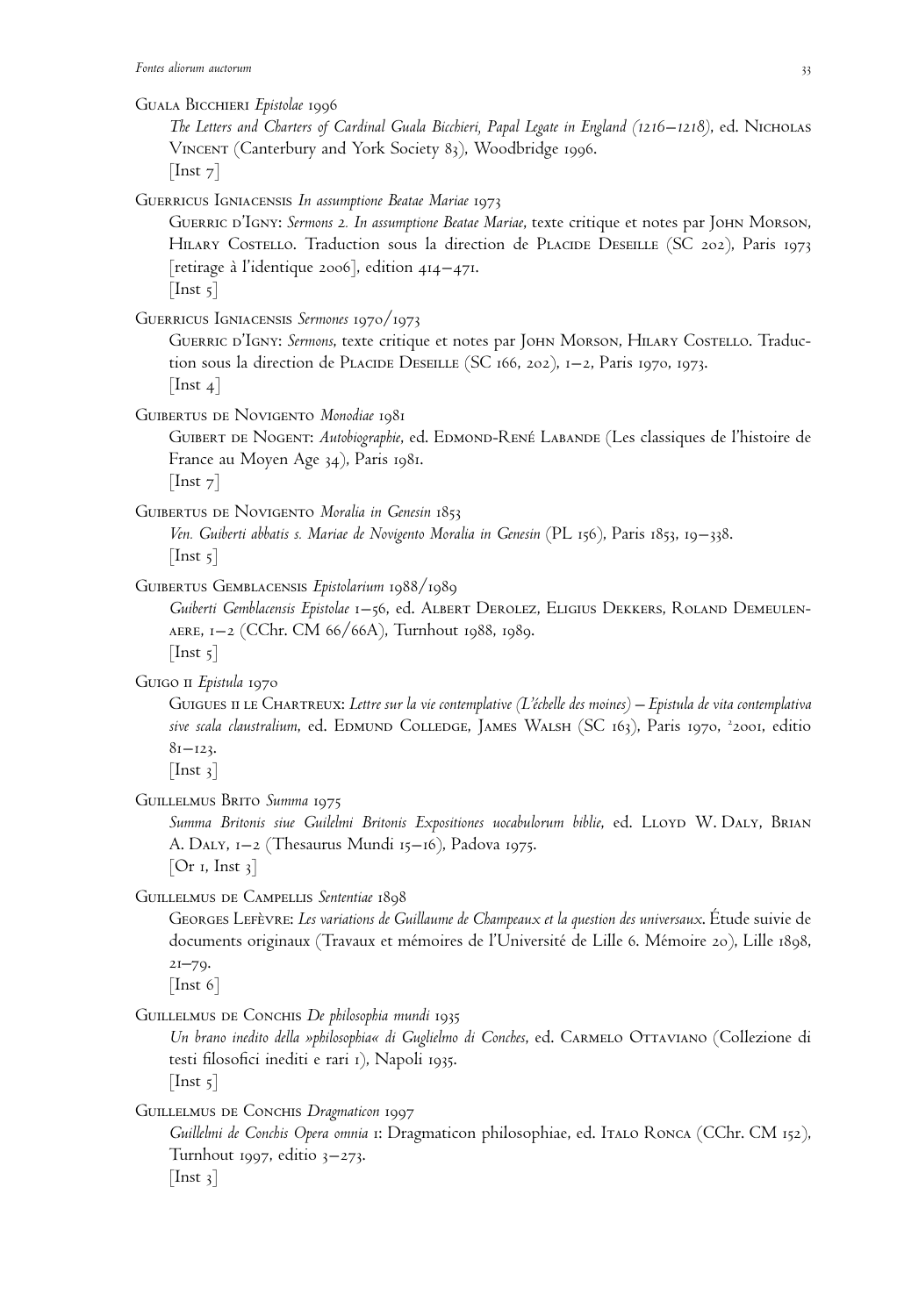GUILLELMUS DE CONCHIS Super Boetium 1999

*Guillelmi de Conchis Opera omnia* 2: Glosae super Boetium, ed. Lodi Nauta (CChr. CM 158), Turnhout 1999.

 $[$ Inst 3 $]$ 

- GUILLELMUS DE CONCHIS Super Platonem 1965
	- GUILLAUME DE CONCHES: *Glosae super Platonem*, ed. ÉDOUARD JEAUNEAU (TPMA 13), Paris 1965.  $[$ Inst 3 $]$
- Guillelmus de Conchis *Super Platonem* 2006
	- *Guillelmi de Conchis Opera omnia* 3: Glosae super Platonem, ed. ÉDOUARD A. JEAUNEAU (CChr. CM 203), Turnhout 2006.

 $[$ Inst 5 $]$ 

- GUILLELMUS DE SANCTO THEODORICO *Ad fratres de Monte Dei* 1976
	- GUILLAUME DE SAINT THIERRY: Lettre aux Frères du Mont-Dieu (Lettre d'or), ed. JEAN DÉCHANET (SC 223), Paris 1976, <sup>2</sup>1985. [Inst 3: *Epistola*, Inst 4]
- Guillelmus de Sancto Theodorico *Adversus Petrum Abaelardum* 2007 *Guillelmi a Sancto Theodorico Opera omnia* 5: Opuscula adversus Petrum Abelardum et de fide: Disputatio adversus Petrum Abaelardum, ed. PAUL VERDEYEN (CChr. CM 89A), Turnhout 2007, editio 17–59.

 $[$ Inst 4 $]$ 

GUILLELMUS DE SANCTO THEODORICO *De natura corporis et animae* 1988

GUILLELMUS DE SANCTO THEODORICO: *De natura corporis et animae – De la nature du corps et de l'âme*, ed. MICHEL LEMOINE (Auteurs latins du moyen âge), Paris 1988.  $[$ Inst 3 $]$ 

- GUILLELMUS DE SANCTO THEODORICO *Epistola Willelmi* 2007 *Guillelmi a Sancto Theodorico Opera omnia* 5: Opuscula adversus Petrum Abelardum et de fide: Epistola Willelmi, ed. Paul Verdeyen (CChr. CM 89A), Turnhout 2007, editio 13–15.  $[$ Inst 4 $]$
- GUILLELMUS DE SANCTO THEODORICO Speculum fidei (2007) *Guillelmi a Sancto Theodorico Opera omnia* 5: Opuscula adversus Petrum Abelardum et de fide: Speculum fidei, ed. PAUL VERDEYEN (CChr. CM 89A), Turnhout 2007, editio 81-127.  $[$ Inst 4 $]$
- Guillelmus de Sancto Theodorico *Super Romanos* 1989 *Guillelmi a Sancto Theodorico Opera omnia* 1: Expositio super epistolam ad Romanos, ed. Paul VERDEYEN (CChr. CM 86), Turnhout 1989.  $[$ Inst  $\frac{1}{2}]$
- GUILLELMUS DE SANCTO THEODORICO Vita prima 1855 Guillelmus de Sancto Theoderico: *Vita prima Sancti Bernardi* (PL 182), Paris 1855, 225–266. [Inst 7]
- Guillelmus Malmesburiensis *Gesta* 1998
	- *William of Malmesbury, Gesta Regum Anglorum: The History of the English Kings*, ed. et transl. Roger A. B. Mynors, Rodney M. Thomson, Michael Winterbottom, 1, Oxford 1998.  $[$ Inst 1 $]$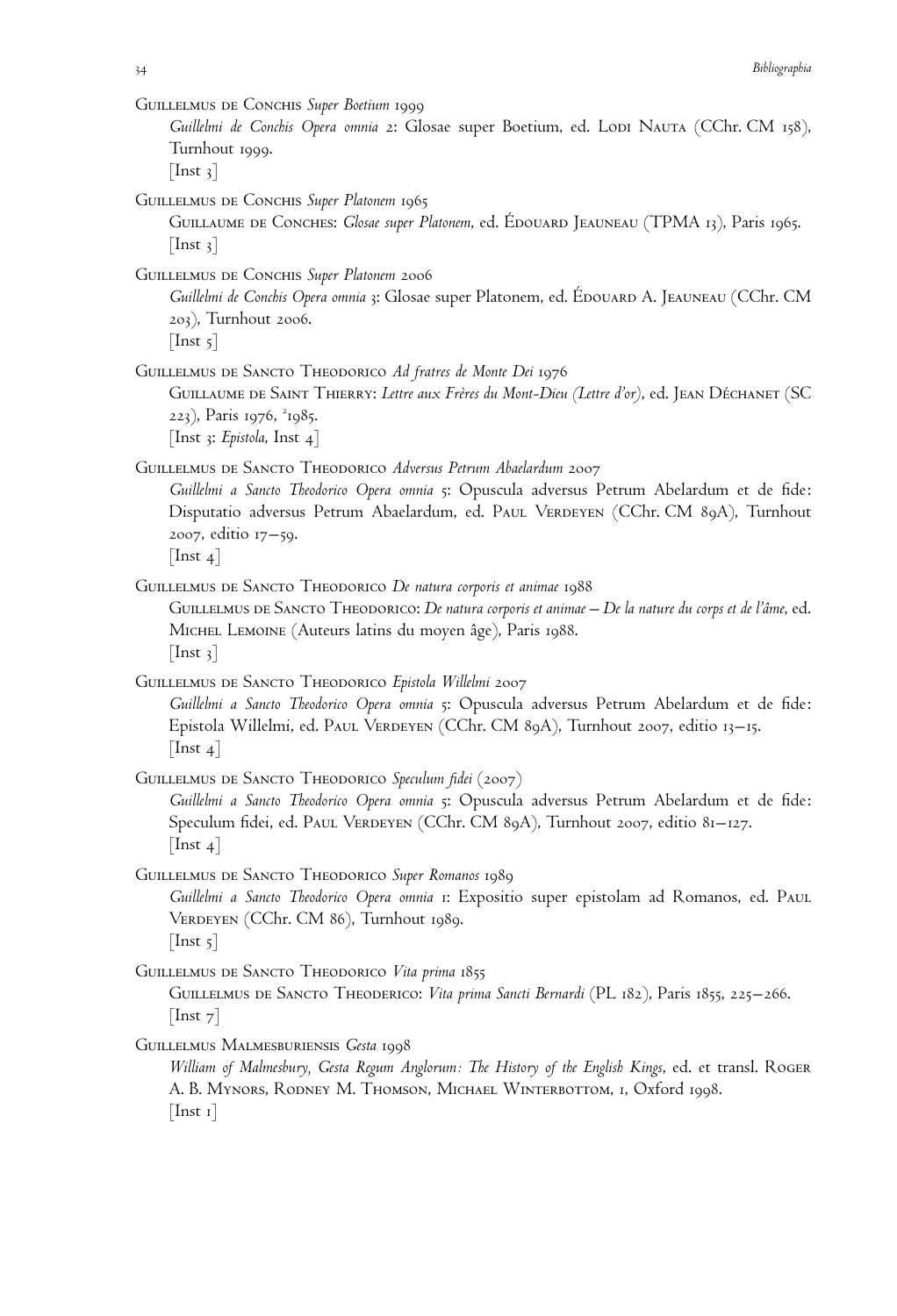#### Haymo Halberstatensis *Epitome* 1852

*Haymonis Halberstatensis episcopi Historiae sacrae Epitome* (PL 118), Paris 1852, 819–874.  $[Th_3]$ 

#### Haymo Halberstatensis *In Cantica* 1852

*Haymonis Halberstatensis episcopi Commentarium in Cantica Canticorum* (PL 117), Paris 1852, 295–358.  $[$ Inst 4 $]$ 

# Haymo Halberstatensis *In Psalmos* 1852

*Haymonis Halberstatensis episcopi in omnes Psalmos* (PL 116), Paris 1852, 191–714.  $[Th_3]$ 

Heloissa et Abelardus *Epistolae* 1996

*Héloise et Abélard.* Lettres et vies, ed. Yves Ferroul, Paris 1996.  $[$ Inst  $7]$ 

Henricus de Castro Marsiaco *De peregrinante civitate Dei* 1855 *Domni Henrici Tractatus de peregrinante civitate Dei* (PL 204), Paris 1855, 251–402.

 $[$ Inst  $5]$ 

# Henricus de Segusia *Summa* 1537

HENRICUS DE SEGUSIA: *Summa [aurea sive archiepiscopi super titulis decretalium]*. Una cum summariis et adnotationibus Nicolai Superantii (i. e. Niccolò Soranzo), Lyon 1537 [Nachdruck Aalen 1962].  $[$ Inst  $7]$ 

Henricus viii *Epistolae* 1862/1932

Letters and Papers, Foreign and Domestic, of the Reign of Henry viii, preserved in the public record office, the British Museum and Elsewhere in England, ed. JOHN SHERREN BREWER, JAMES GAIRDNER, R. H. BRODIE, 1-21, London 1862, 1932.

 $[$ Inst 1 $]$ 

*Henry* viii *Libraries* 2000

The Libraries of King Henry viii, ed. JAMES P. CARLEY (Corpus of British medieval library catalogues 7), London 2000.

 $[$ Inst 1 $]$ 

## Herbertus de Bosham *Epistulae* 1854

*Epistulae Herberti de Boseham in persona S. Thomae Cantuariensis et aliorum scriptae* (PL 190), Paris 1854, 1415–1474.

 $[Inst_3]$ 

HERBERTUS DE BOSHAM *Epistulae* 1885

HERBERT OF BOSHAM: *Epistles*, in *Materials for the History of Thomas Becket*, Archbishop of Canterbury, ed. by JAMES C. ROBERTSON, JOSEPH B. SHEPPARD (Rolls series 67), 7, London 1885, editio 531–808.  $[$ Inst  $_3]$ 

Herbertus de Bosham *Liber melorum* 1854

*Herberti de Boseham Liber melorum* (PL 190), Paris 1854, 1293–1404.  $[$ Inst 3 $]$ 

Herbertus de Bosham *Vita Sancti Thomae* 1878

Herbert of Bosham: *Vita Sancti Thomae*, in *Materials for the History of Thomas Becket, Archbishop of Canterbury*, ed. James C. Robertson (Rolls series 67), 3, London 1878, 155–534.  $[$ Inst  $_3]$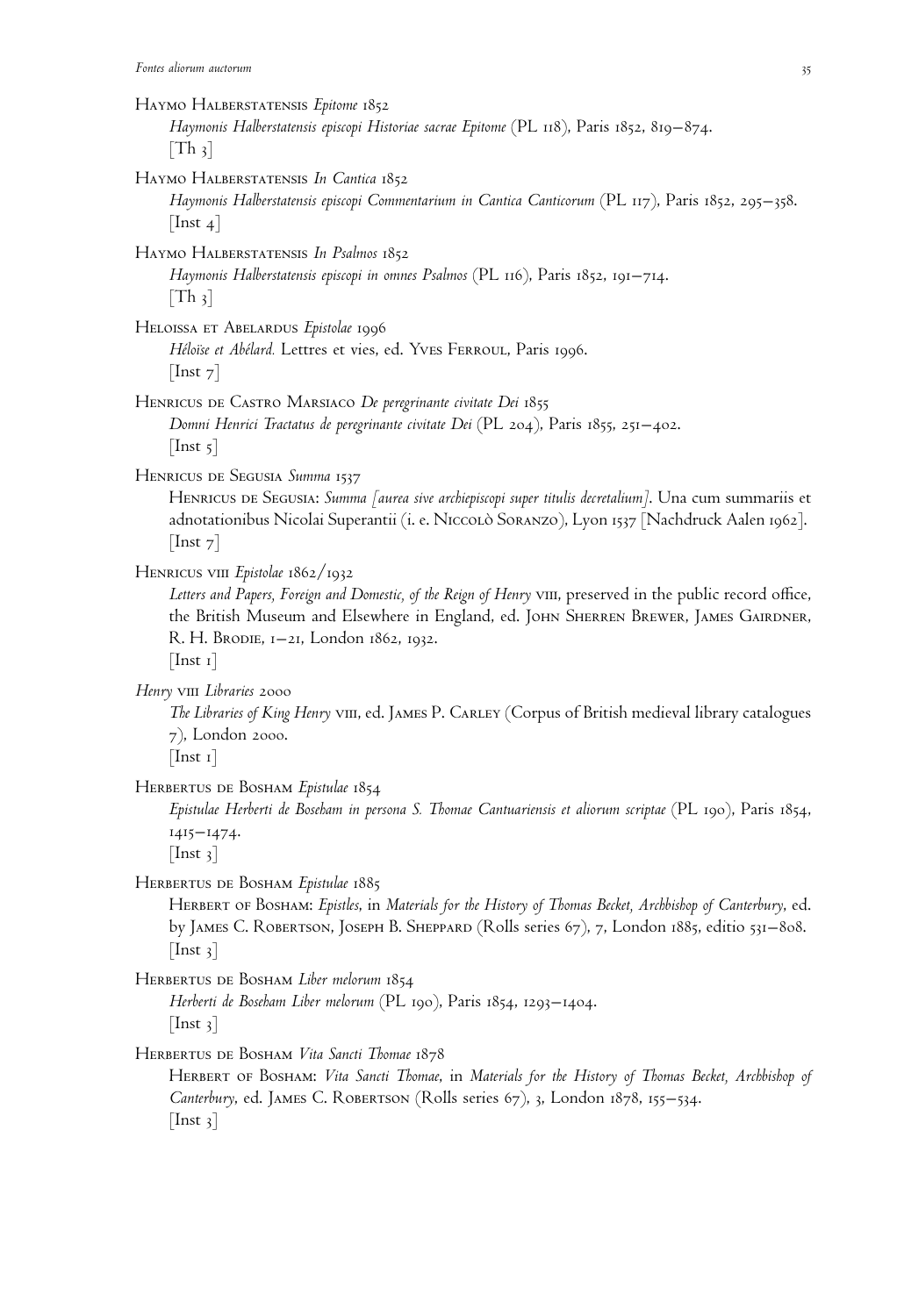Herimannus Tornacensis *De restauratione* 1883

Herimanni liber de restauratione monasterii S. Martini Tornacensis, ed. GEORG WAITZ (MGH. SS 14), Hannover 1883, 274–317.

 $[$ Inst 1 $]$ 

Hermannus de Runa *Sermones festivales* 1986

*Hermanni de Runa O.Cist. sermones festivales*, ed. Edmund Mikkers, iuvamen praestantibus Ioseph Theuws, Roland Demeulenaere (CChr. CM 64), Turnhout 1986. [Th 2: *Sermones*, Inst 3]

Hesso scholasticus *Relatio* 1897

HESSO SCHOLASTICUS: *Relatio de concilio Remensi*, ed. WILHELM WATTENBACH (MGH. Libelli de Lite 3), Hannover 1897, 21–28.

[Inst 1, Inst  $7$ ]

Hieronymus *Ad Ephesios* 1845

*S. Eusebii Hieronymi Stridonensis presbyteri Commentariorum in epistolam ad Ephesios libri tres* (PL 26), Paris 1845, 439–554.

 $[Th 2]$ 

Hieronymus *Chronicon* 1913

*Eusebius Werke* VII: *Die Chronik des Hieronymus*, ed. Rudolf Helm (Griechische Christliche Schriftsteller 20A), Leipzig 1913, Berlin <sup>3</sup>1984.

 $[$ Inst 3 $]$ 

Hieronymus *De virginitate* 1845

*S. Eusebii Hieronymi Stridonensis presbyteri De perpetua virginitate b. Mariae adversus Helvidium* (PL 23), Paris 1845, 183–206.

 $[Th_3]$ 

Hieronymus *Epistulae* 1910–1918/1996

Sancti Eusebii Hieronymi epistulae, ed. Isidor Hilberg: 1: Epistulae I–LXX (CSEL 54), Wien/Leipzig 1910 [Wien '1996]; 2: Epistulae LXXI–CXX (CSEL 55), Wien/Leipzig 1912 [Wien '1996]; 3: Epistulae CXXI–CLIV (CSEL 56[, 1]), Wien/Leipzig 1918 [Wien '1996]; ed. Marg1r Kamptner: 4: Epistularum indices et addenda (CSEL 56, 2), Wien 1996. [Th 1, Th 2, Th 3, Or 1, Schriften 1, Inst 3, Inst 6, Inst  $7$ ]

Hieronymus *In Danielem* 1964

*S. Hieronymi presbyteri Commentariorum in Danielem libri* iii (iv), ed. Franciscus Glorie (CChr. SL 75A), Turnhout 1964.

 $[$ Inst 3 $]$ 

Hieronymus *In Ecclesiasten* 1959

*S. Hieronymi presbyteri Commentarius in Ecclesiasten*, ed. Marcus Adriaen (CChr. SL 72), Turnhout 1959, editio 249–361.

 $[$ Inst 3 $]$ 

Hieronymus *In Ezechielem* 1964

*S. Hieronymi presbyteri Commentariorum in Hiezechielem libri* xiv, ed. Franciscus Glorie (CChr. SL 75), Turnhout 1964.

 $[Th_3]$ 

Hieronymus *In Isaiam* 1963

S. Hieronymi presbyteri Commentariorum in Esaiam libri XVIII, ed. MARCUS ADRIAEN (CChr. SL 73/73A), Turnhout 1963.

[Th 2, Th 3, Inst 3]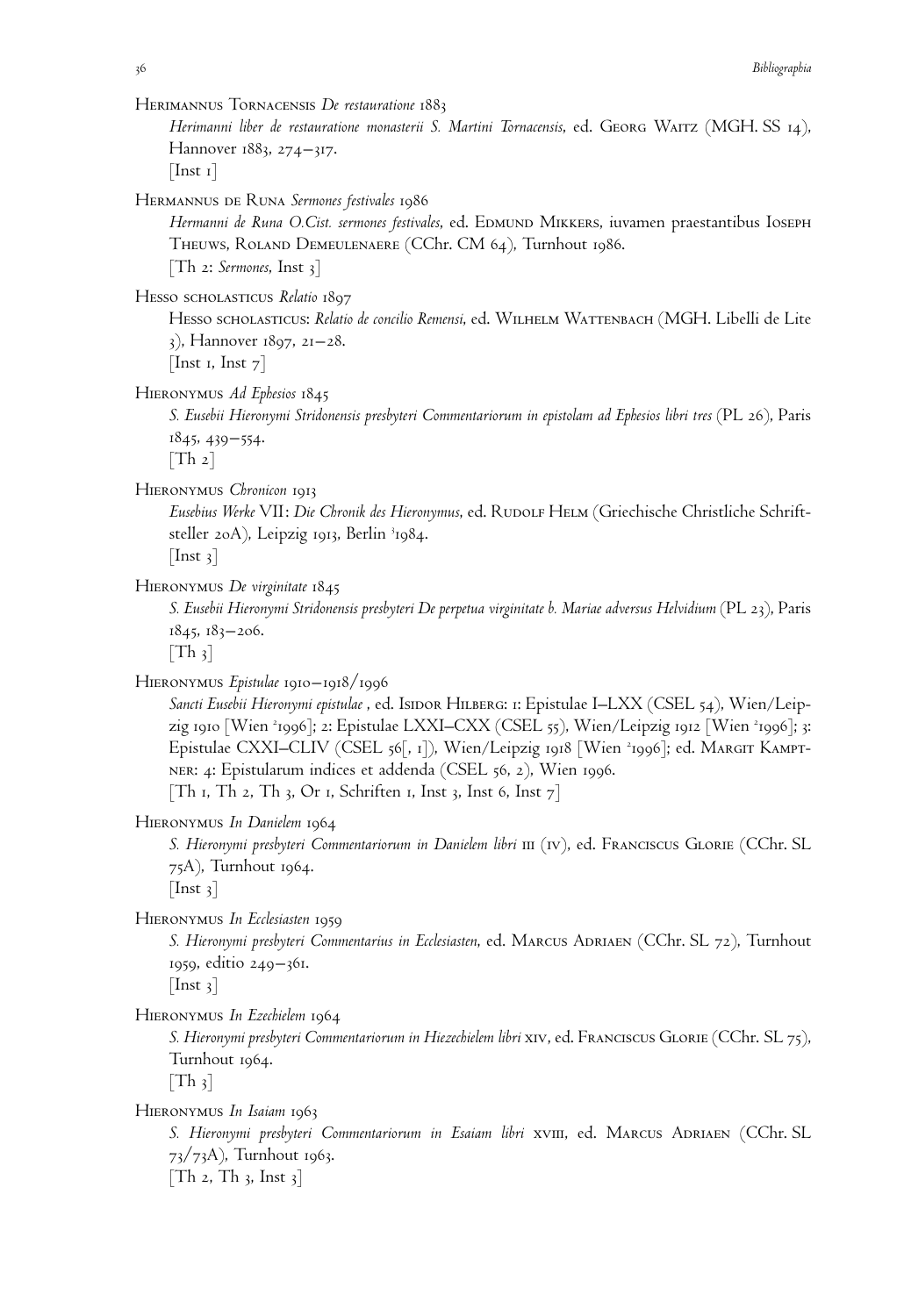Hieronymus *In Matthaeum* 1969

*S. Hieronymi presbyteri Commentariorum in Matheum*, ed. David Hurst, Marcus Adriaen (CChr. SL 77), Turnhout 1969, 1–283.  $[Th_3, Inst_6]$ HIERONYMUS In Osee 1969 *S. Hieronymi presbyteri Commentarium in Osee prophetam*, ed. Marcus Adriaen (CChr. SL 76), Turnhout 1969, 1–158.  $[$ Inst 5 $]$ Hieronymus *In prophetas minores* 1969/1970 *S. Hieronymi presbyteri Commentarii in prophetas minores*, ed. Marcus Adriaen (CChr. SL 76/76A), Turnhout 1969, 1970. [Th 1, Schriften 1] Hieronymus *In psalmos* 1959 *S. Hieronymi presbyteri Commentarioli in psalmos*, ed. Germanus Morin (CChr. SL 72), Turnhout 1959, editio 176–245.  $[$ Inst 3 $]$ Hieronymus *Liber interpretationis* 1959 *S. Hieronymi presbyteri Liber interpretationis hebraicorum nominum*, ed. Paul de Lagarde (CChr. SL 72), Turnhout 1959, editio 59–161. [Inst 1, Th 3, Inst 3, Inst  $5$ ] Hieronymus *Praef. in Pentat.* 1926 *Sancti Hieronymi Presbyteri Praefatio in Pentateuchum*, in *Biblia sacra V. T.* 1926–1995, 1, 1926, editio  $63 - 69.$  $[Th_3, Inst_3]$ Hieronymus *Prol. Danihelis* 1981 Hieronymus: *Incipit Prologus Danihelis prophetae*, in *Biblia sacra V. T.* 1926–1995, 16, 1981, editio 5–10.  $|Th_3|$ Hieronymus *Prol. in libris Salomonis* 1957 *Incipit Prologus sancti Hieronymi in libris Salomonis*, in *Biblia sacra V. T.* 1926–1995, 11, 1957, editio 3–5.  $[Th_3]$ Hieronymus *Prol. in libro Paralipomenon* 1948

*Incipit Prologus sancti Hieronymi in libro Paralipomenon*, in *Biblia sacra V. T.* 1926–1995, 7, 1948, editio  $3 - 7.$ 

 $\lceil \text{Th } \frac{3}{3} \rceil$ 

Hieronymus *Prol. in libro Regum* 1944 *Incipit Prologus sancti Hieronymi in libro Regum*, in *Biblia sacra V. T.* 1926–1995, 5, 1944, editio 3–11.  $[Th_3, Inst_3]$ 

Hieronymus *Prologus galeatus* 1944

Hieronymus: *Prologus galeatus*, ed. *Biblia sacra V. T.* 1926–1995, 5, 1944, editio 3–11. [Inst 6, Inst  $7$ ]

Hieronymus *Prologus galeatus* 1983

Hieronymus: *Prologus galeatus*, ed. *Biblia vulgata*, 364–366. [Inst 6, Inst  $7$ ]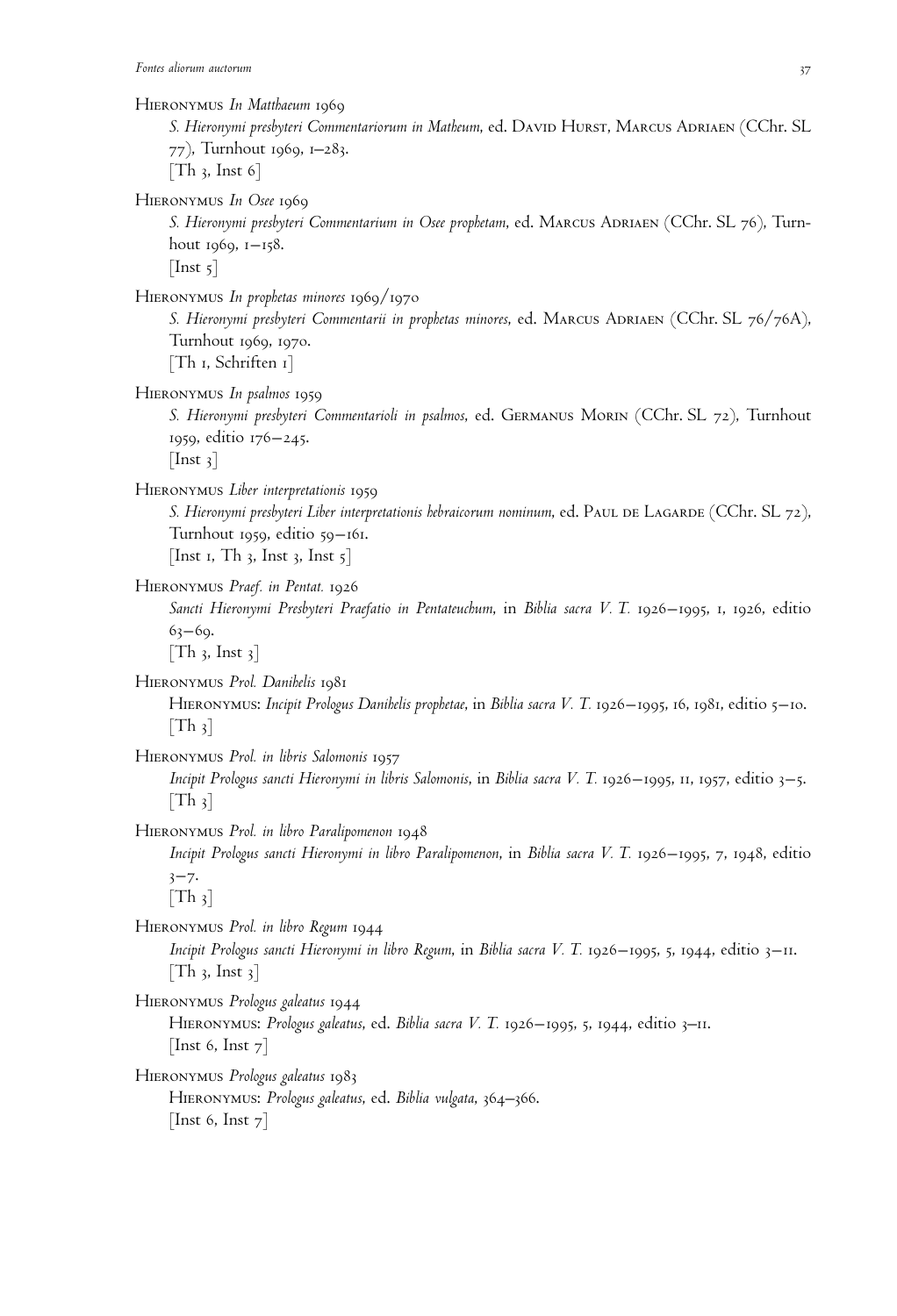Hieronymus *Qu. hebr. in Genesim* 1959 *S. Hieronymi presbyteri Hebraicae quaestiones in libro Geneseos*, ed. Paul de Lagarde (CChr. SL 72), Turnhout 1959, editio 1–56.  $[Th_3, Inst_1, Inst_3]$ Hieronymus *Vita S. Pauli primi eremitae* 1845 *S. Eusebii Hieronymi Stridonensis presbyteri Opuscula sive de variis argumentis libri: Vita S. Pauli primi eremitae* (PL 23), Paris 1845, 17–28.  $[$ Inst 6 $]$ Hilarius Pictaviensis *De trinitate* 1979/1980 *Sancti Hilarii Pictaviensis episcopi De trinitate*, ed. Pieter Smulders, 1–2 (CChr. SL 62, 62A), Turnhout 1979, 1980.  $[Th_1]$ Hildebertus Cenomanensis *Epistolae* 1854 *Ven. Hildeberti Epistulae* (PL 171), Paris 1854, 141–312. [Inst 1, Inst 3, Inst  $7$ ] Hildebertus Cenomanensis *Tractatus* 1854 *Ven. Hildeberti Cenomanensis episcopi Tractatus theologicus* (PL 171), Paris 1854, 1067–1150.  $|Th_1|$ Hildegardis Bingensis *Scivias* 1978 *Hildegardis Bingensis Scivias*, ed. Adelgundis Führkötter, Angela Carlevaris, 1–2 (CChr. CM 43, 43A), Turnhout 1978.  $[$ Inst 3 $]$ *Hildesheimer Briefsammlung* 1995 Die jüngere Hildesheimer Briefsammlung, ed. ROLF DE KEGEL (MGH. Die Briefe der deutschen Kaiserzeit 7), München 1995.  $[$ Inst 3 $]$ *Historia Abbendonensis* 2002 Historia Ecclesie Abbendonensis: The History of the Church of Abingdon, ed. et transl. JOHN HUDSON, 2, Oxford 2002.  $[$ Inst 1 $]$ *Historia Francica* 1781 *Ex Historiae Francicae Fragmento*, ed. Martin Bouquet, in *Recueil des historiens des Gaules et de la France*, 12, Paris 1781, 1–8.  $[$ Inst 1 $]$ *Historia fundationis Wigmore St. James* 1852 History of the Foundation of Wigmore Abbey, ed. THOMAS WRIGHT: The History of Ludlow and its Neigh*bourhood.* Forming a Popular Scetch of the History of the Welsh Border, Ludlow 1852, 102–132.  $[$ Inst  $7]$ *Historia Hasnonensis* 1853 *Tomellus monachus Hasnonensis Historia Hasnonensis Monasterii* (PL 147), Paris 1853, 585–600.  $[$ Inst 3 $]$ *Historia regum* 1885 *Historia regum*, ed. THOMAS ARNOLD: *Symeonis monachi opera omnia*, 2 (Rolls Series 75), London 1885,  $3 - 283.$  $[$ Inst  $7]$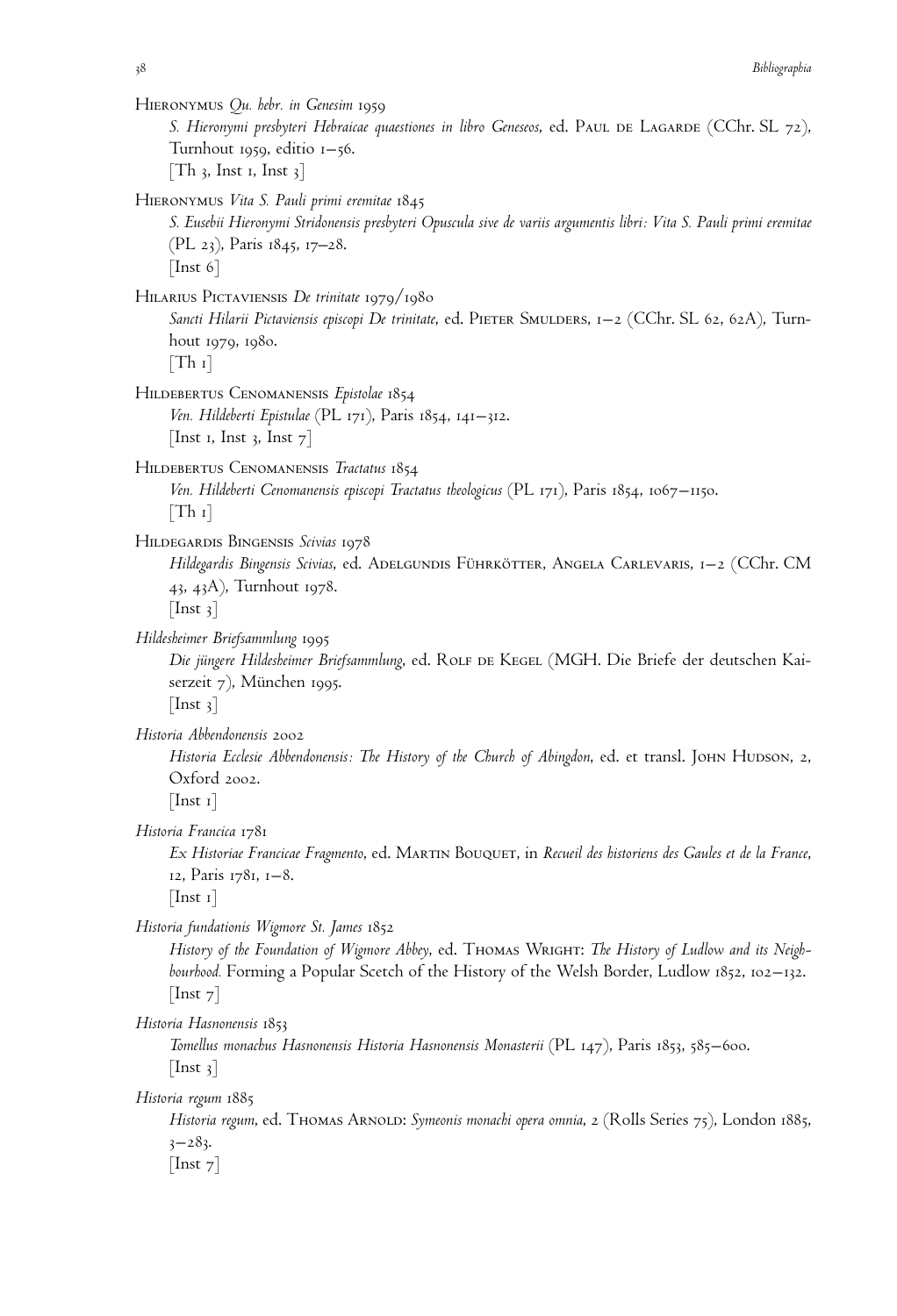#### Honorius Augustodunensis *Imago mundi* 1854

*Honorii Augustodunensis De imagine mundi libri tres* (PL 172), Paris 1854, 119–188.  $[Th_3]$ 

Honorius iii *Registrum* 1888/1894

Regesta Honorii Papae III, ed. PETRUS PRESSUTTI, 1–2, Roma 1888, 1894.  $[$ Inst  $7]$ 

Honorius iv *Registrum* 1888

Les Registres d'Honorius IV, publiées ou analysées d'après les manuscrits originaux du Vatican, ed. MAURICE PROU (Bibliothèque des Écoles françaises d'Athènes et de Rome, 2, 7), Paris 1888. [Inst 7]

Horatius *Ars poetica* 1984

*Q. Horati Flacci Opera: Ars poetica*, ed. Stephanus Borzsa´k, Leipzig 1984, editio 292–312.  $[Th_3]$ 

Horatius *De arte poetica* 1993

Horaz: *De arte poetica*, übers. und bearb. von Hans Färber, Wilhelm Schöne, in Horaz: *Sämtliche Werke*, lateinisch und deutsch (Sammlung Tusculum), München <sup>11</sup>1993, 538–575.  $[$ Inst 3 $]$ 

Hosbertus *Epistula* 1854

*Vita Hugonis Victorini in qua inseritur epistula Osberti de morbo et obitu Hugonis* (PL 175), Paris 1854, clix-clxiv.

 $[$ Inst 4 $]$ 

#### Hugo Ambianensis *In Pentateuchum* 1880

Hugo Ambianensis: *Opusculum in Pentateuchum*, ed. Johann Huemer: *Zur Geschichte der mittellateinischen Dichtung: Hugonis Ambianensis siue Ribomontensis Opuscula*, Wien 1880, 1–31.  $[$ Inst 1 $]$ 

Hugo CANTOR Historia 1990

Hugh the Chanter: *The History of the Church of York 1066–1127*, ed. and translated Charles Johnson, Oxford 1990 [Nachdruck Oxford 2006].

 $[$ Inst  $7]$ 

Hugo de Balma *Theologia mystica* 1995/1996

Hugues de Balma: *Theologie mystique*, 1–2. Introduction, texte latin, traduction, notes et index de FRANCIS RUELLO. Introduction et apparat critique de JEANNE BARBET (SC 408, 409), Paris 1995, 1996.

 $[$ Inst  $\frac{1}{2}$ ]

Hugo de Folieto *De claustro animae* 1854

*Hugonis de Folieto De claustro animae* (PL 176), Paris 1854, 1017–1182.  $[$ Inst 1 $]$ 

Hugo Floriacensis *Chronicon* [ms.]

HUGO FLORIACENSIS: *Chronicon*, in ms. Paris, Bibliothèque nationale de France, lat. 15047, f. 9–148.  $\vert$  Inst 5 $\vert$ 

Hugo Floriacensis *Historia ecclesiastica* 1638

HUGO FLORIACENSIS: Chronicon, ed. BERNHARD ROTTENDORFF, Münster/Westf. 1638.  $[$ Inst  $_3]$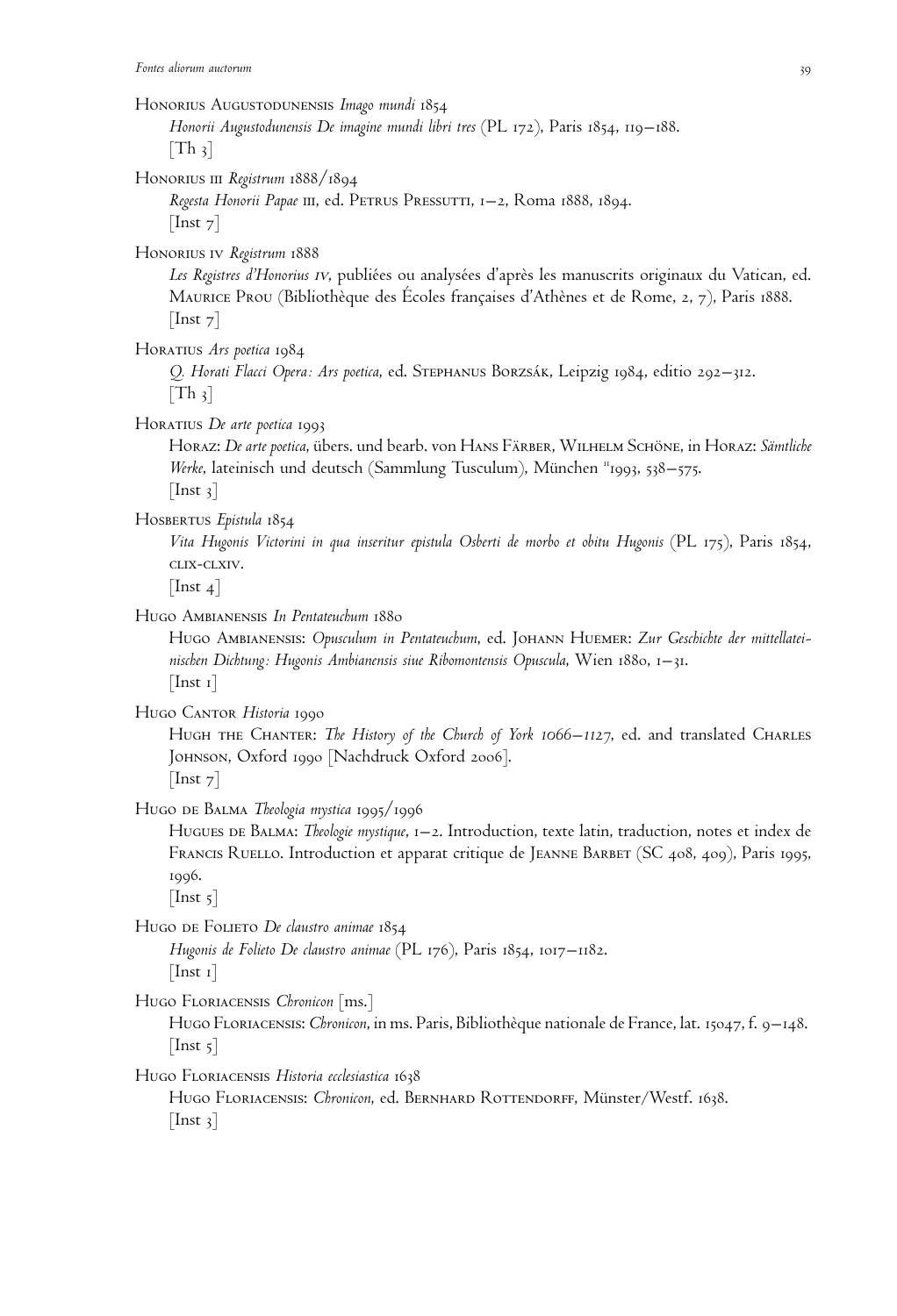| $\vert \ln st \vert$ 3                       | HUGO FLORIACENSIS Historia ecclesiastica 1851<br>HUGO FLORIACENSIS: Historia ecclesiastica, ed. GEORG WAITZ (MGH. SS 9), Leipzig 1851, 348–364.                                                                                                                                                                                                              |
|----------------------------------------------|--------------------------------------------------------------------------------------------------------------------------------------------------------------------------------------------------------------------------------------------------------------------------------------------------------------------------------------------------------------|
| $\lfloor$ Inst 3 $\rfloor$                   | HUGUTIO DE PISA Derivationes 2000<br>UGUCCIONE DA PISA: Derivationes, presentazione di GIOVANNI NENCIONI, ripr. facs. del mano-<br>scritto del 1236, Firenze 2000.                                                                                                                                                                                           |
| $\vert$ Inst 3 $\vert$                       | HUGUTIO DE PISA Derivationes 2004<br>UGUCCIONE DA PISA: Derivationes, ed. ENZO CECCHINI, GUIDO ARBIZZONI, 1-2, Firenze 2004.                                                                                                                                                                                                                                 |
| $\lfloor \text{Inst } 2 \rfloor$             | HUMBERTUS DE ROMANIS Epistola de tribus votis 1888<br>HUMBERTUS DE ROMANIS: Epistola de tribus votis, in HUMBERTUS DE ROMANIS Opera de vita regulari<br>$1888/1889$ , 1, editio $1-42$ .                                                                                                                                                                     |
| $\lceil \text{Th } 2, \text{Inst } 2 \rceil$ | HUMBERTUS DE ROMANIS Expositio regulae 1888<br>HUMBERTUS DE ROMANIS: Expositio regulae b. Augustini, in HUMBERTUS DE ROMANIS Opera de vita<br>regulari 1888/1889, 1, editio 466-470.                                                                                                                                                                         |
| [Th 2, Inst 2]                               | HUMBERTUS DE ROMANIS Opera de vita regulari 1888/1889<br>B. Humberti de Romanis Opera de vita regulari, ed. JOACHIM JOSEPH BERTHIER, 1–2, ROma 1888, 1889<br>[Nachdruck Vol. 2 Torino 1956].                                                                                                                                                                 |
|                                              | HUMBERTUS DE ROMANIS: Super Constitutiones 1889<br>HUMBERTUS DE ROMANIS: Expositio super constitutiones fratrum praedicatorum, in HUMBERTUS DE ROMA-<br>NIS Opera de vita regulari $1888/1889$ , 2, editio $1-178$ .<br>$\lceil \text{Th} \t2:$ Expositio super Constitutiones $\rceil$                                                                      |
| $\text{Inst } 7$                             | IACOBUS VITRIACENSIS Historia Occidentalis 1972<br>The Historia Occidentalis of Jacques de Vitry. A critical edition, ed. JOHN FREDERICK HINNEBUSCH<br>(Spicilegium Friburgense 17), Fribourg 1972.                                                                                                                                                          |
| $\lfloor$ Inst 6 $\rfloor$                   | Index canonicorum ecclesiae Fossensis 1953–1969<br>Index canonicorum ecclesiae Fossensis, éd. CYRILLE LAMBOT: »Les membres du chapitre de Fosses dans<br>le dernier quart du x1 <sup>e</sup> siècle«, in Annales de la Société archéologique de Namur 47 (1953–1954) 421–438,<br>editio 422–424 [wieder abgedruckt in LAMBOT 1969, 288–303, editio 289–290]. |
| $\lfloor$ Inst 6 $\rfloor$                   | Indiculus librorum biblicorum 1886/1890<br>Indiculus librorum biblicorum operumque S. Cypriani, ed. THEODOR MOMMSEN: »Zur lateinischen<br>Stichometrie«, in Hermes 21 (1886) 142–156: »Zur lateinischen Stichometrie (Nachtrag zu Bd.<br>XXI S. 142 f.)«, in <i>Hermes</i> 25 (1890) 636–638.                                                                |
|                                              | Indiculus librorum biblicorum 1891<br>Indiculus librorum biblicorum operumque, ed. WILLIAM SANDAY: »The Cheltenham list of the canonical<br>also of the Old and New Testement and of the symptoms of Company in Such William                                                                                                                                 |

books of the Old and New Testament and of the writings of Cyprian«, in *Studia biblica et ecclesiastica*. Essays chiefly in biblical and patristic criticism by members of the University of Oxford 3, Oxford 1891, 217–303, editio 222–225. [Inst 6]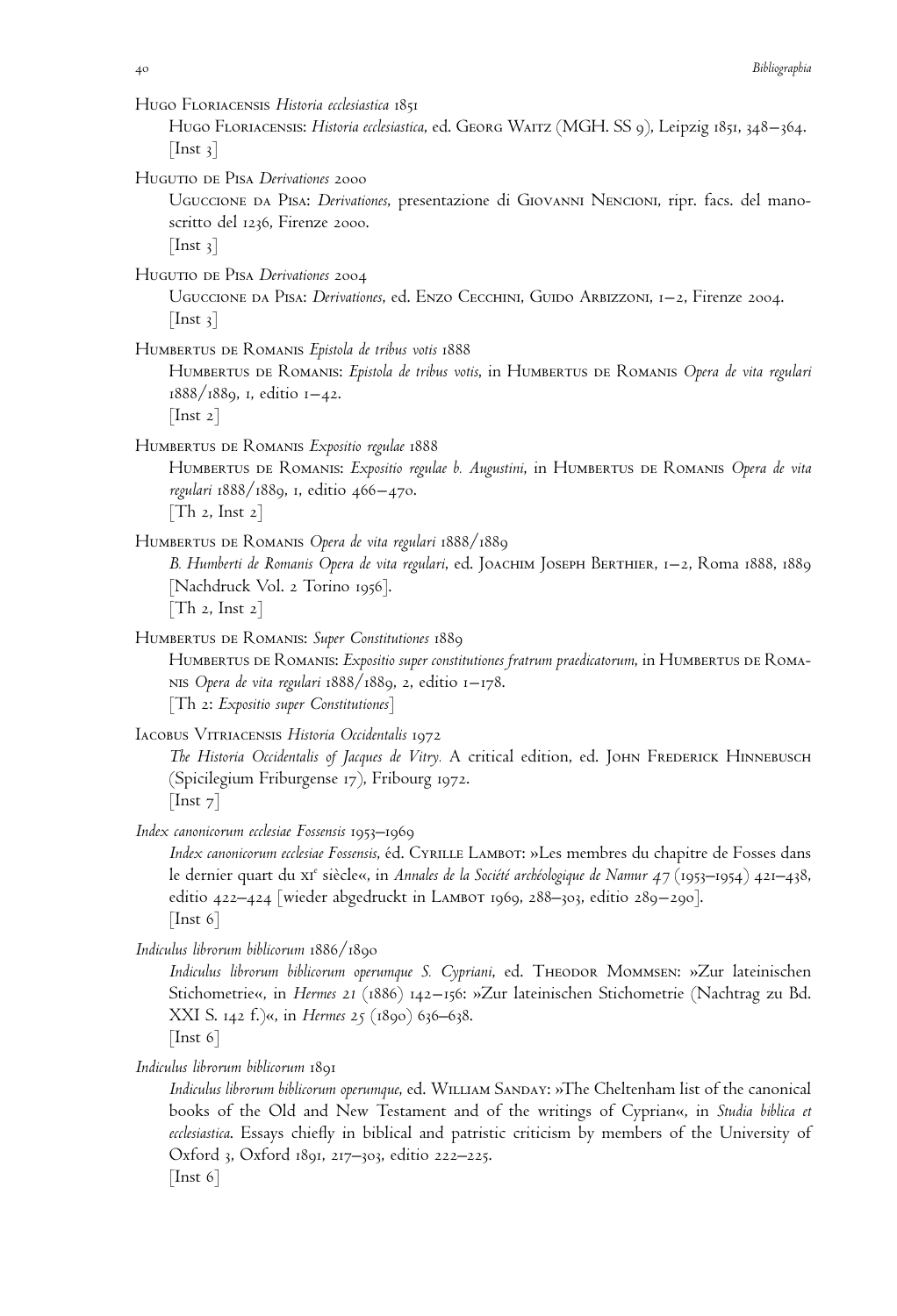## Innocentius i *Epistolae* 1845

*S. Innocentii* i *papae Epistolae et decreta* (PL 20), Paris 1845, 463–612. [Th 1, Schriften 1]

INNOCENTIUS III *Compilatio tertia* 1882

Innocentius iii: *Compilatio tertia*, ed. Emil Friedberg: *Quinque compilationes antiquae nec non Collectio canonum Lipsiensis*, Leipzig 1882 [Nachdruck Graz 1956], 105–134. [Inst 6]

Innocentius iii *Registrum* 1964–2012

Die Register Innocenz'  $m$ ., hg. von *Othmar Hageneder e. a., 1–12* (Publikationen des Historischen Instituts beim Österreichischen Kulturinstitut in Rom. Abteilung 2: Quellen. Reihe 1: Die Register), Graz/Köln/Wien 1964–2012.  $[$ Inst  $7]$ 

Innocentius iv *Registrum* 1884–1921

Les registres d'Innocent iv, publiées ou analysées d'après les manuscrits originaux du Vatican, 1–4, ed. ELIE BERGER (Bibliothèque des Écoles françaises d'Athènes et de Rome 2, 1), Paris 1884–1921.  $[$ Inst  $7]$ 

*Institutio canonicorum* 1906

*Institutio canonicorum Aquisgranensis*, ed. Albert Werminghoff: *Concilium Aquisgranense* 816 (MGH. Concilia II/1), Hannover 1906, 307–421.

 $[$ Inst 3 $]$ 

Ioachim de Flore *De vita sancti Benedicti* 1994

*Gioacchino da Fiore: De vita sancti Benedicti et de officio divino secundum eius doctrinam*. Con note esplicative a cura di MADDALENA ARNONI, Cosenza 1994.  $[$ Inst  $5]$ 

Iohannes Balbus *Catholicon* 1460

Iohannes Balbus: *Catholicon*, Mainz 1460 [Facsimile reprint, Westmead 1971].  $\vert$  Inst 3 $\vert$ 

Iohannes Cassianus *Collationes* 2004

*Cassiani opera: Collationes*, ed. Michael Petschenig, editio altera supplementis aucta curante GOTTFRIED KREUZ (CSEL 13), Wien 2004. [Inst 2, Inst  $3$ ]

Iohannes Cassianus *De incarnatione* 2004

*Cassiani opera: De incarnatione contra Nestorium*, ed. Michael Petschenig, editio altera supplementis aucta curante GOTTFRIED KREUZ (CSEL 17), Wien 2004, 235–391.  $[$ Inst 5 $]$ 

Iohannes Cassianus *De institutione* 1846

*Joannis Cassiani abbatis Massiliensis De coenobiorum institutis* (PL 49), Paris 1846, 53–476.  $[$ Inst 3 $]$ 

IOHANNES CASSIANUS De institutione 1965

JEAN CASSIEN: *Institutions cénobitiques*, ed. JEAN-CLAUDE GUY (SC 109), Paris 1965.  $[$ Inst 3 $]$ 

Iohannes Cornubiensis *De verbo incarnato* 1854

*Apologia de verbo incarnato auctore, ut videtur, Joanne Cornubiensi* (PL 177), Paris 1854, 295–316.  $[$ Inst 4 $]$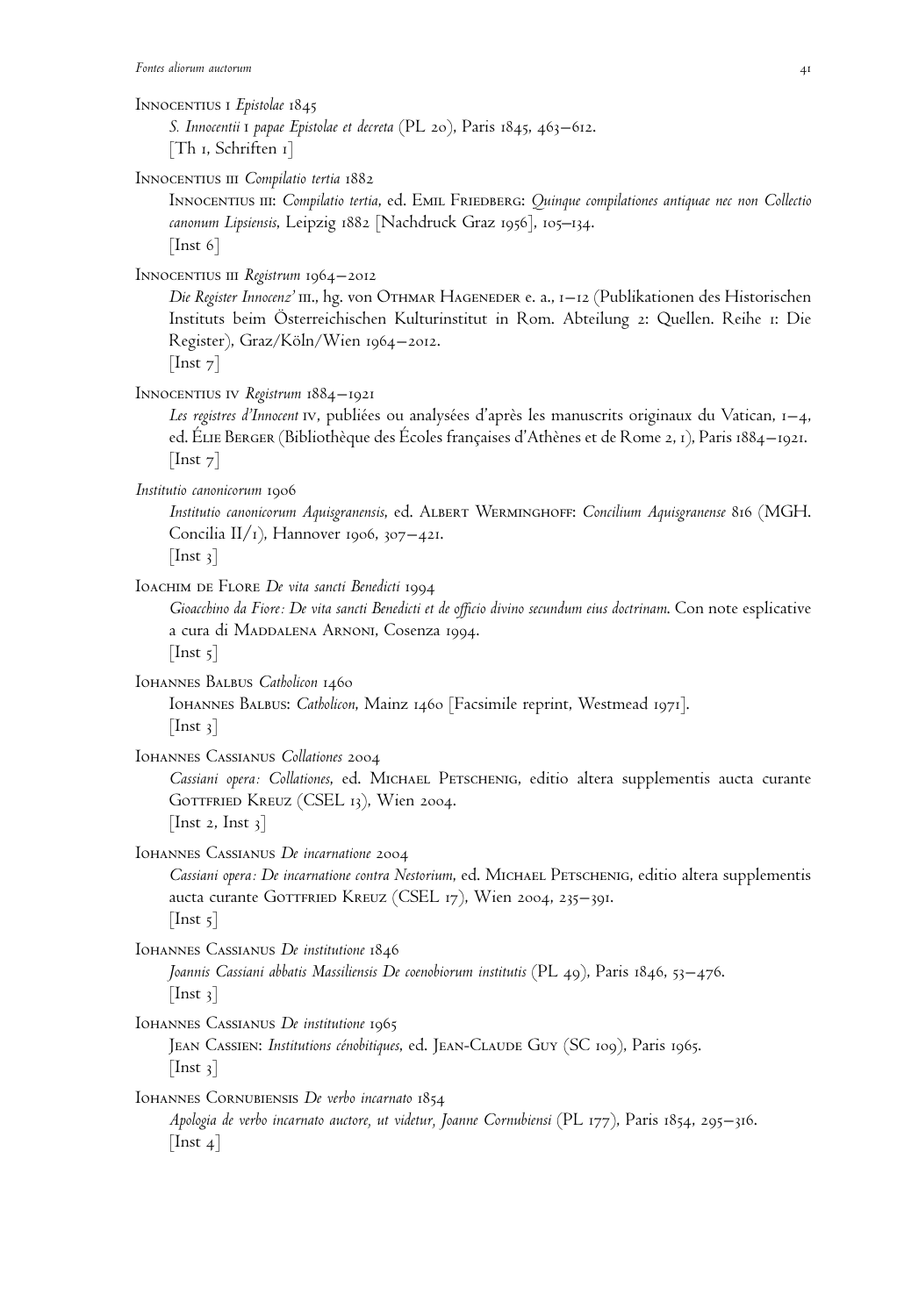IOHANNES DAMASCENUS *De fide orthodoxa* 1955

Iohannes Damascenus: *De fide orthodoxa*, versions of Burgundio and Cerbanus, ed. by Eligius M. BUYTAERT (Franciscan Institute Publications, Text Series 8), St. Bonaventure (NY) 1955.  $[Th_3]$ 

IOHANNES DE CAULIBUS *Meditaciones uite Christi* 1997

*Iohannis de Caulibus meditaciones uite Christi olim S. Bonauenturo attributae*, ed. Mary Stallings-Taney (CChr. CM 153), Turnhout 1997.  $[$ Inst 2 $]$ 

IOHANNES DE PECKHAM *De perfectione evangelica* 1910

*Fratris Johannis Pecham quondam archiepiscopi Cantuariensis Tractatus tres de paupertate cum bibliographia*, ed. Charles Lethbridge Kingsford, Andrew George Little, Felice Tocco (British Society of Franciscan Studies 2), Aberdeen 1910 [Nachdruck Farnborough 1966; <sup>2</sup> 1969], 21–90.  $[$ Inst 6 $]$ 

IOHANNES DE PECKHAM *De perfectione evangelica* 1925a

F. Richardi de Mediavilla Quaestio disputata de privilegio Martini papae IV, ed. FERDINAND MARIE Delorme, Quaracchi 1925, 79–88.

[Inst 6]

IOHANNES DE PECKHAM *De perfectione evangelica* 1925b

*Tractatus pauperis a fratre Johanne de Pecham Ordinis Fratrum Minorum archiepiscopo Cantuariensi conscriptus*, ed. Anastasius van den Wyngaert (La France franciscaine 1), Paris 1925, 5–86. [Inst 6]

- IOHANNES DE PECKHAM *De perfectione evangelica* 1932 IOHANNES DE PECKHAM: *De perfectione evangelica*, ed. DELORME 1932, 51, 54–62 und 164–193.  $[$ Inst 6 $]$
- IOHANNES DE PECKHAM *De perfectione evangelica* 1944 Iohannes de Peckham: *De perfectione evangelica*, ed. Delorme 1944, 85, 90–117 und 117–120.  $\vert$  Inst 6 $\vert$

Iohannes Despauterius *Commentarii grammatici* 1563 Iohannes Despauterius: *Commentarii grammatici*, Lyon 1563.  $[Th_4]$ 

Iohannes Diaconus *Vita s. Nicolai* 1979

Iohannes Diaconus: *Vita sancti Nicolai*, ed. Pasquale Corsi: »La *Vita* di san Nicola e un codice della versione di Giovanni diacono«, in *Nicolaus 7* (1979) 359–380, editio 361–380.  $[Th_3]$ 

Iohannes Mauburnus *Stellarium* [ms.]

Iohannes Mauburnus: *Stellarium seu corona duodecim stellarum domus sancti Victoris Parisiensis*, ms. Paris, Bibliothèque Sainte-Geneviève, 574.

 $[Th_4]$ 

Iohannes Mauburnus *Venatorium* [ms.]

Iohannes Mauburnus: *Venatorium sanctorum ordinis canonicorum regularium*, ms. Paris, Bibliothe`que nationale de France, lat. 14662.

 $[Th_4]$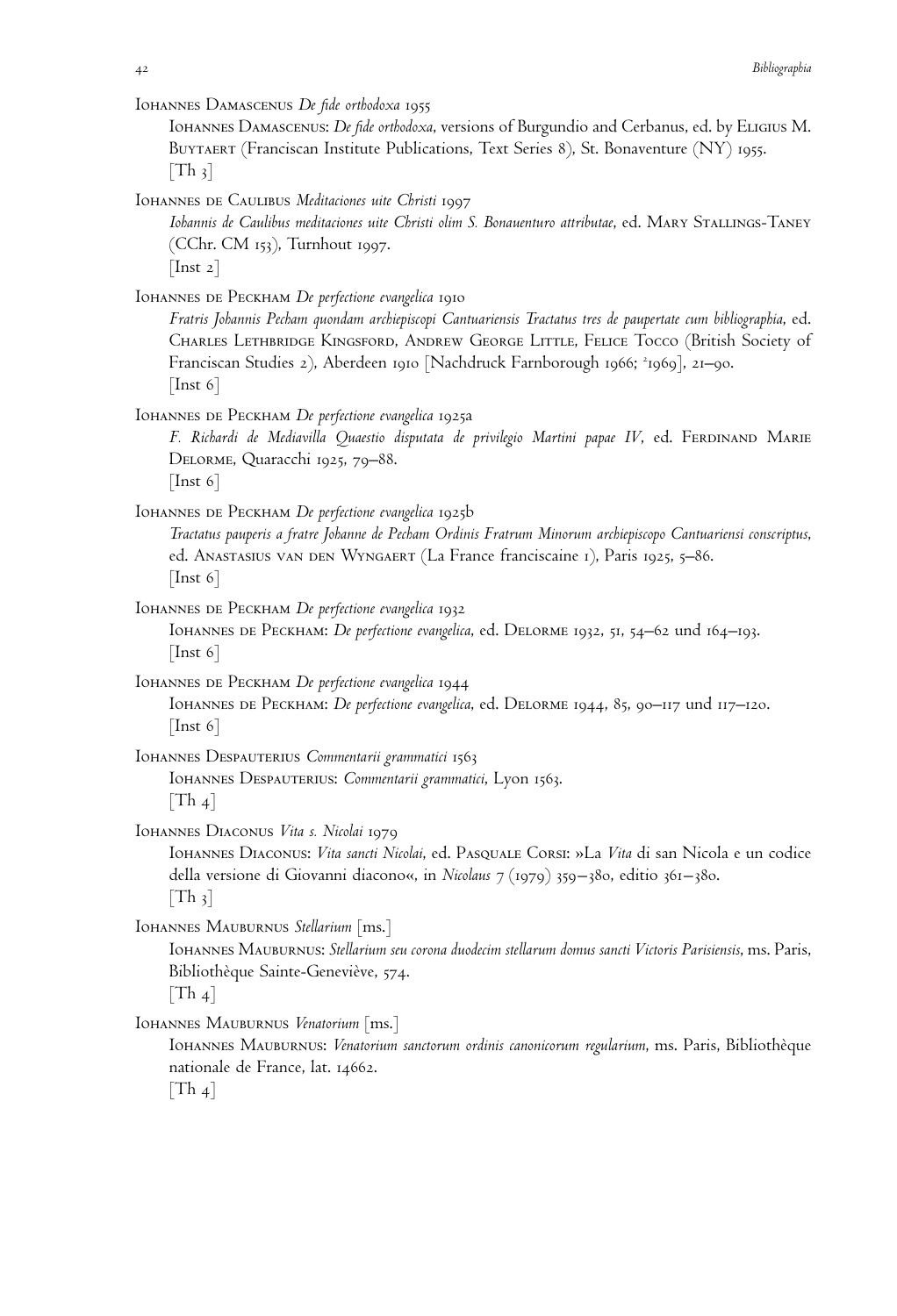| IOHANNES MONACHUS Glossa aurea 1535<br>IOHANNES MONACHUS PICARDUS CISTERCIENSIS: Glossa aurea nobis priori loco super sexto decretalium libro<br>addita, cum additionibus PHILIPPI PROBI, Paris 1535 [Neudruck Aalen 1968].<br>$\lfloor \text{Inst } 7 \rfloor$                             |
|---------------------------------------------------------------------------------------------------------------------------------------------------------------------------------------------------------------------------------------------------------------------------------------------|
| IOHANNES SARESBERIENSIS De septem septenis 1855<br>Joannis Saresberiensis De septem septenis (PL 199), Paris 1855, 945–964.<br>$\lfloor$ Inst 5 $\rfloor$                                                                                                                                   |
| IOHANNES SARESBERIENSIS Historia pontificalis 1986<br>The >Historia Pontificalis< of John of Salisbury, ed. et trans. MARJORIE CHIBNALL, rev. ed., Oxford 1986.<br>$\lfloor$ Inst 1, Inst 3 $\rfloor$                                                                                       |
| IOHANNES SARESBERIENSIS Metalogicon 1929<br>Ioannis Saresberiensis episcopi Carnotensis Metalogicon libri 4, ed. CLEMENS CHARLES JULIAN WEBB, Oxford<br>1929.                                                                                                                               |
| [Inst 2, Inst 3, Inst 4]<br>IOHANNES SARESBERIENSIS Metalogicon 1971<br>The Metalogicon of John of Salisbury. A Twelfth Century Defense of the Verbal and Logical Arts of the<br>Trivium. Translation, introduction, notes by DANIEL D. McGARRY, Gloucester (MA) 1971.<br>$ \text{Inst 1} $ |
| IOHANNES SARESBERIENSIS Metalogicon 1991<br>Ioannis Saresberiensis Metalogicon, ed. JOHN BARRIE HALL auxiliata KATHARINE STEPHANIE BENEDICTA<br>KEATS-ROHAN (CChr. CM 98), Turnhout 1991.<br>[Inst 1, Inst 3, Inst $7$ ]                                                                    |
| IOHANNES SARESBERIENSIS Polycraticus 1855<br>Joannis Saresberiensis Polycraticus (PL 199), Paris 1855, 379–822.<br>$\lceil \text{Th } \frac{3}{2} \rceil$                                                                                                                                   |
| IOHANNES SCOTUS In evangelium Iohannis 1972<br>JEAN SCOT ÉRIGÈNE: Commentaire sur l'Évangile de Jean, ed. ÉDOUARD JEAUNEAU (SC 180), Paris 1972.<br>$\lceil \text{Inst } 3 \rceil$                                                                                                          |
| IOHANNES SCOTUS In Ierarchiam Coelestem 1975<br>Iohannis Scoti Eriugenae Expositiones in Ierarchiam Coelestem, ed. JEANNE BARBET (CChr. CM 31), Turn-<br>hout 1975.<br>[Th I, Schriften I, Inst 3, Inst $5$ ]                                                                               |
| IOHANNES SCOTUS Periphyseon 1996<br>Iohannis Scotti Eriugenae Periphyseon, Liber primus, ed. EDUARDUS A. JEAUNEAU (CChr. CM 161),<br>Turnhout 1996.<br>$\lceil \text{Inst } 5 \rceil$                                                                                                       |
| IOHANNES SCOTUS Periphyseon 1999<br>Iohannis Scotti seu Eriugenae Periphyseon, Liber tertius, curavit EDUARDUS A. JEAUNEAU (CChr. CM<br>163), Turnhout 1999.<br>$\lfloor \text{Th } 3 \rfloor$                                                                                              |
| IOHANNES WIGORNIENSIS Chronicon 1995<br>The Chronicle of John of Worcester. 2: The annals from 450 to 1066, ed. et trans. REGINALD R. DAR-<br>LINGTON, PATRICK MCGURK, JENNIFER BRAY, Oxford 1995.<br>$[$ Inst $\mathbf{I}$                                                                 |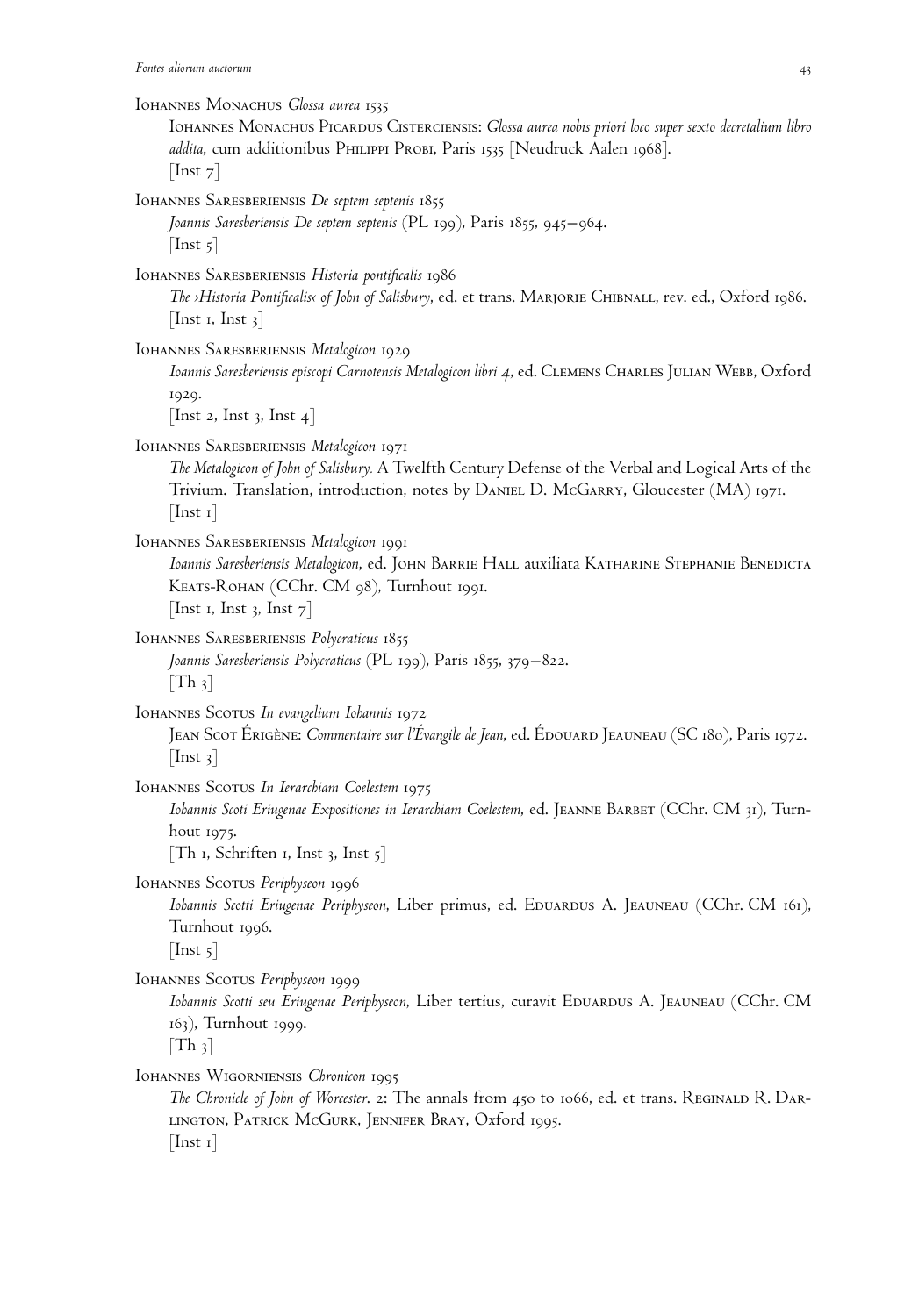| IOHANNES WINNIGSTEDT Chronicon Halberstadiense 1732<br>JOHANNES WINNIGSTEDT: Chronicon Halberstadiense (Sammlung etlicher noch nicht gedruckter alter<br>Chronicken [], hg. von CASPAR ABEL), Braunschweig 1732.<br>$\lfloor \text{Inst } 7 \rfloor$                                                                                                       |
|------------------------------------------------------------------------------------------------------------------------------------------------------------------------------------------------------------------------------------------------------------------------------------------------------------------------------------------------------------|
| IOSEPHUS ISCANUS Opera 1970<br>JOSEPH ISCANUS: Werke und Briefe, ed. LUDWIG GOMPF (Mittellateinische Studien und Texte 4),<br>Leiden/Köln 1970.<br>$[$ Inst 3 $]$                                                                                                                                                                                          |
| IRENAEUS LUGDUNENSIS Adversus haereses 1997<br>IRENÄUS VON LYON: Adversus haereses - Gegen die Häresien IV, übersetzt und eingeleitet von NORBERT<br>Brox (Fontes Christiani 8, 4) Freiburg im Br. e.a. 1997.<br>$ $ Inst 5 $ $                                                                                                                            |
| ISAAC DE STELLA Epistola de anima 1855<br>Isaac DE Stella: <i>Epistola ad quemdam familiarem suum de anima</i> (PL 194), Paris 1855, 1875–1890.<br>$\vert$ Inst 3 $\vert$                                                                                                                                                                                  |
| ISAAC DE STELLA Sermones 1967<br>ISAAC DE L'ETOILE: Sermons. Texte et introduction critiques par ANSELM HOSTE, Introduction,<br>traduction et notes par GASTON SALET (SC 130), Paris 1967.<br>$ $ Inst 5 $ $                                                                                                                                               |
| ISIDORUS HISPALENSIS Allegoriae Scripturae sacrae 1850<br>Sancti Isidori Hispalensis episcopi Allegoriae quaedam sacrae Scripturae (PL 83), Paris 1850, 97–130.<br>$\lfloor$ Inst 5 $\rfloor$                                                                                                                                                              |
| ISIDORUS HISPALENSIS Chronica 2003<br>Isidori Hispalensis Chronica, ed. JOSE CARLOS MARTIN (CChr. SL 112), Turnhout 2003.<br>$\lceil \text{Th }$ 3, Inst 3                                                                                                                                                                                                 |
| ISIDORUS HISPALENSIS De ecclesiasticis officiis 1989<br>S. Isidori episcopi Hispalensis De ecclesiasticis officiis, ed. CHRISTOPHER M. LAWSON (CChr. SL 113),<br>Turnhout 1989.<br>$\lceil \text{Th } r, \text{ Inst } 6, \text{ Inst } 7 \rceil$                                                                                                          |
| ISIDORUS HISPALENSIS De natura rerum 1960<br>ISIDORE DE SEVILLE: Traité de la nature/De natura rerum, ed. JACQUES FONTAINE, Bordeaux 1960,<br>editio $165 - 327$ .<br>$\lceil \text{Th } \frac{3}{2} \rceil$                                                                                                                                               |
| ISIDORUS HISPALENSIS De septem regulis 1859<br>Sancti Isidori Hispalensis episcopi Sententiarum libri tres: De septem regulis (PL 83), Paris 1859, 581–586.<br>$\lfloor$ Inst 6 $\rfloor$                                                                                                                                                                  |
| ISIDORUS HISPALENSIS De septem regulis 1971<br>ISIDORUS EPISCOPUS HISPALENSIS: <i>De septem regulis</i> , ed. JULIO CAMPOS RUIZ/ISMAEL ROCA MELIA:<br>San Leandro, San Isidoro, San Fructuoso, Reglas monásticas de la España visigoda. Los tres libros de las<br>>Sentencias< (Santos Padres Españoles 2), Madrid 1971, editio 279–285.<br>$[$ Inst 6 $]$ |
| ISIDORUS HISPALENSIS Etymologiae 1911<br>Isidori Hispalensis episcopi etymologiarum sive originum libri xx, ed. WALLACE MARTIN LINDSAY, 1–2<br>(Scriptorum Classicorum Bibliotheca Oxoniensis), Oxford 1911.<br>Th 1, Th 3, Schriften 1, Inst 1, Inst 3, Inst 5, Inst 6, Inst 7]                                                                           |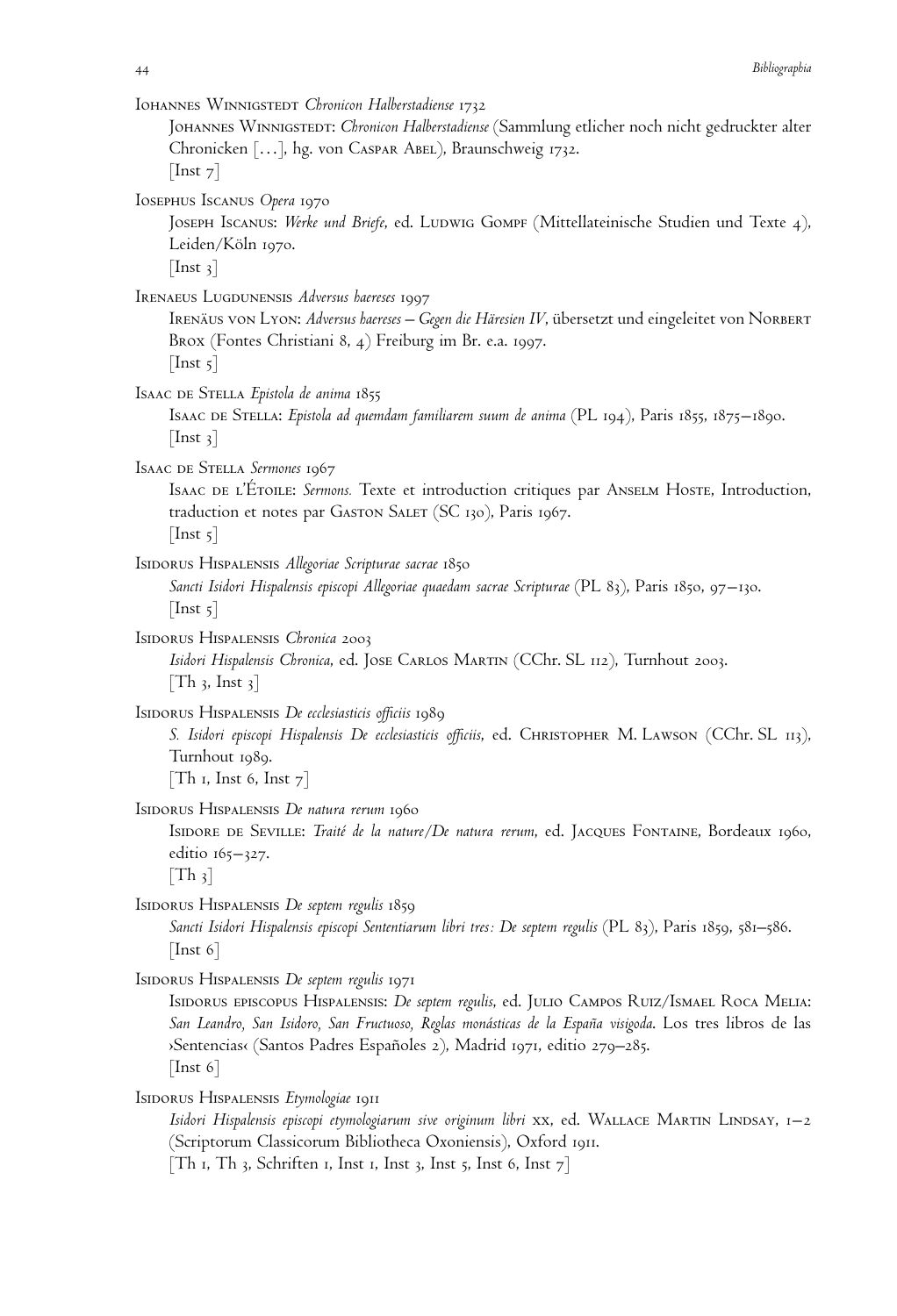Isidorus Hispalensis *Etymologiae* 1982/1983 Isidoro de Sevilla: *Etymologı´as*, ed. Jose´ Oroz Reta, Manuel Antonio Marcos Casquero, 1–2 (Biblioteca de Autores Cristianos 433–434), Madrid 1982, 1983. [Inst 6, Inst  $7$ ] Isidorus Hispalensis *In Genesim* 2009 Isidorus Hispalensis: *Expositio in Vetus Testamentum. Genesis*, ed. Michael M. Gorman (Vetus latina. Aus der Geschichte der lateiischen Bibel 38), Freiburg im Br. e.a. 2009, editio 1–109.  $[Th_3]$ Isidorus Hispalensis *Q. in V.T.* 1850 *Sancti Isidori Hispalensis episcopi Mysticorum expositiones sacramentorum seu Quaestiones in Vetus Testamentum* (PL 83), Paris 1850, 207–424.  $[$ Inst 3 $]$ Isidorus Hispalensis *Sententiae* 1850 *Sancti Isidori Hispalensis episcopi Sententiarum libri tres* (PL 83), Paris 1850, 537–738.  $[Th 2]$ Isidorus Hispalensis *Sententiae* 1998 Isidorus Hispalensis: *Sententiae*, cura et studio Pierre Cazier (CChr. SL 111), Turnhout 1998.  $|Th_3|$ Iustinianus *Institutiones* 1928 *Corpus iuris civilis. Institutiones*, ed. Paul Krüger, Berlin 151928. [Th 1, Schriften 1] Iustinus *Dialogus cum Tryphone* 1997 *Iustini Martyris Dialogus cum Tryphone*, ed. Miroslav Marcovich (Patristische Texte und Studien 47), Berlin/New York 1997.  $[$ Inst  $\frac{1}{2}$ ] Ivo *Ad Severinum* 1955 IVES: Épître à Séverin, in *Ives: Épître à Séverin sur la charité* – Richard de Saint-Victor: Les quatre degrés de la violente charité. Texte critique avec introduction, traduction et notes publié par GERVAIS DUMEIGE (TPMA 3), Paris 1955, editio 45–87.  $[$ Inst 5 $]$ Ivo Carnotensis *Decretum* 1855 *Divi Ivonis Decretum* (PL 161), Paris 1855, 47–1022. [Th 1, Schriften 1] Ivo Carnotensis *Epistolae* 1854 *D. Ivo Epistolae* (PL 162), Paris 1854, 11–288. [Inst 6] Ivo Carnotensis *Epistolae* 1949 YVES DE CHARTRES: Correspondance, 1: 1090-1098, éd. et trad. par JEAN LECLERCQ (Les classiques de l'histoire de France au moyen âge 22), Paris 1949, 2-312 [Teilausgabe].  $\vert$  Inst 1, Inst 6 $\vert$ Ivo Carnotensis *Panormia* 1855 *Panormia Ivonis Carnotensis episcopi* (PL 161), Paris 1855, 1041–1344. [Th 1, Schriften 1]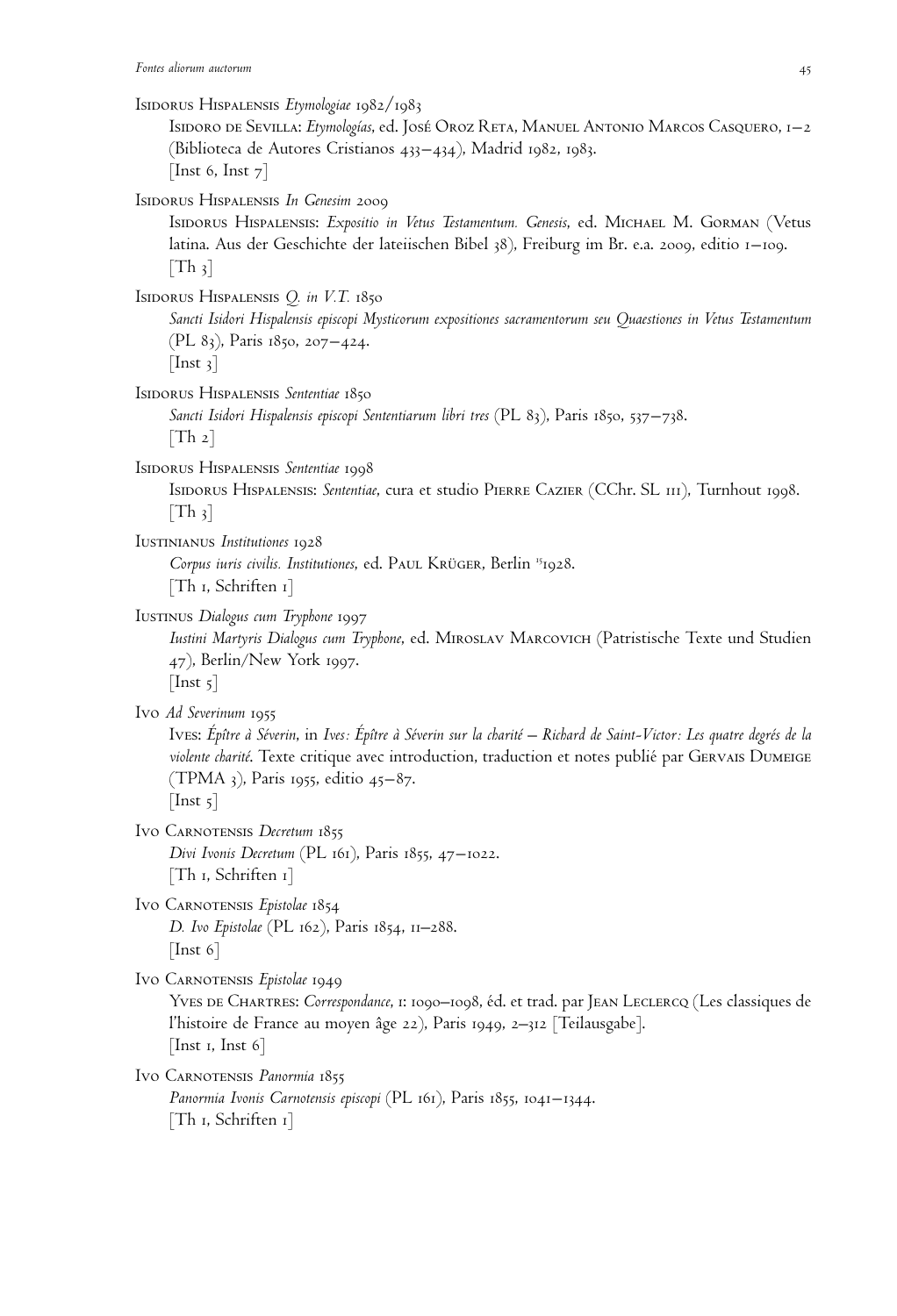| IVO CARNOTENSIS Sententiae 1917<br>IVO CARNOTENSIS: Sententiae, ed. FRANZ P. BLIEMETZRIEDER: Zu den Schriften Ivos von Chartres. Ein<br>literargeschichtlicher Beitrag (Sitzungsberichte der Akademie der Wissenschaften, phil.-hist.<br>Klasse 182, Abh. 6), Wien 1917, editio 55-71.<br>$\lceil \text{Th } r, \text{ Inst } 6$ : Sententie $\rceil$ |
|-------------------------------------------------------------------------------------------------------------------------------------------------------------------------------------------------------------------------------------------------------------------------------------------------------------------------------------------------------|
| IVO CARNOTENSIS Sermones 1854<br>Divi Ivonis Carnotensis episcopi De ecclesiasticis sacramentis et officiis ac praecipue per annum festis sermones (PL<br>162), Paris 1854, 505–610.<br>$\lceil \text{Th } r, \text{ Inst } 3 \rceil$                                                                                                                 |
| JAN VAN RUUSBROEC Vanden blinkenden steen 1991<br>JAN VAN RUUSBROEC: Vanden blinkenden steen, ed. GUIDO DE BAERE (CChr. CM 110), Turnhout 1991,<br>editio $99 - 183$ .<br>$\lfloor \text{Inst } 2 \rfloor$                                                                                                                                            |
| JAN VAN RUUSBROEC Vanden geesteliken tabernakel 1991<br>JAN VAN RUUSBROEC: <i>Vanden geesteliken tabernakel,</i> ed. GUIDO DE BAERE, THOM MERTENS, engl. transl.<br>HELEN ROLFSON (CChr. CM 106/106A), Turnhout 1991.<br>$\vert \ln$ st 2 $\vert$                                                                                                     |
| JAN VAN RUUSBROEC Vanden kerstenen ghelove 1991<br>JAN VAN RUUSBROEC: <i>Vanden kerstenen gbelove,</i> ed. GUIDO DE BAERE (CChr. CM 110), Turnhout 1991,<br>editio 379-437.<br>$\vert \lnst_2 \vert$                                                                                                                                                  |
| JAN VAN RUUSBROEC Vanden vier becoringhen 1991<br>JAN VAN RUUSBROEC: Vanden vier becoringhen, ed. GUIDO DE BAERE (CChr. CM 110), Turnhout 1991,<br>editio $255 - 317$ .<br>$\vert \lnst_2 \vert$                                                                                                                                                      |
| JAN VAN RUUSBROEC Vanden XII beghinen 2000<br>JAN VAN RUUSBROEC: <i>Vanden x11 begbinen,</i> ed. GUIDO DE BAERE, MIKEL M. KORS (CChr. CM 107A),<br>Turnhout 2000.<br>$\vert$ Inst 2 $\vert$                                                                                                                                                           |
| JEAN DU TILLET Mémoires 1578<br>JEAN DU TILLET: Les mémoires et recherches, Paris 1578.<br>$\lfloor \text{Th}_4 \rfloor$                                                                                                                                                                                                                              |
| JOHANNES MEYER Buch der Reformacio 1908/1909<br>JOHANNES MEYER: <i>Buch der Reformacio Predigerordens L-III; IV-V,</i> ed. BENEDICTUS MARIA REICHERT<br>(Quellen und Forschungen zur Geschichte des Dominikanerordens in Deutschland 2-3), Leip-<br>zig 1908, 1909.<br>$\lfloor \ln st \ 2 \rfloor$                                                   |
| JOSEPH BEKHOR SHOR Super Pentateuchum 1978<br>Commentary to the Pentateuch by R. Joseph Bechor Shor. A facsimile edition based on various editions<br>with a foreword, Jerusalem 1978.<br>$\lfloor \text{Th}_3 \rfloor$                                                                                                                               |
| Journal William More 1914<br>Journal of Prior William More, ed. ETHEL S. FEGAN (Worcestershire Historical Society), Worcester<br>1914.<br>$ \text{Inst 1} $                                                                                                                                                                                           |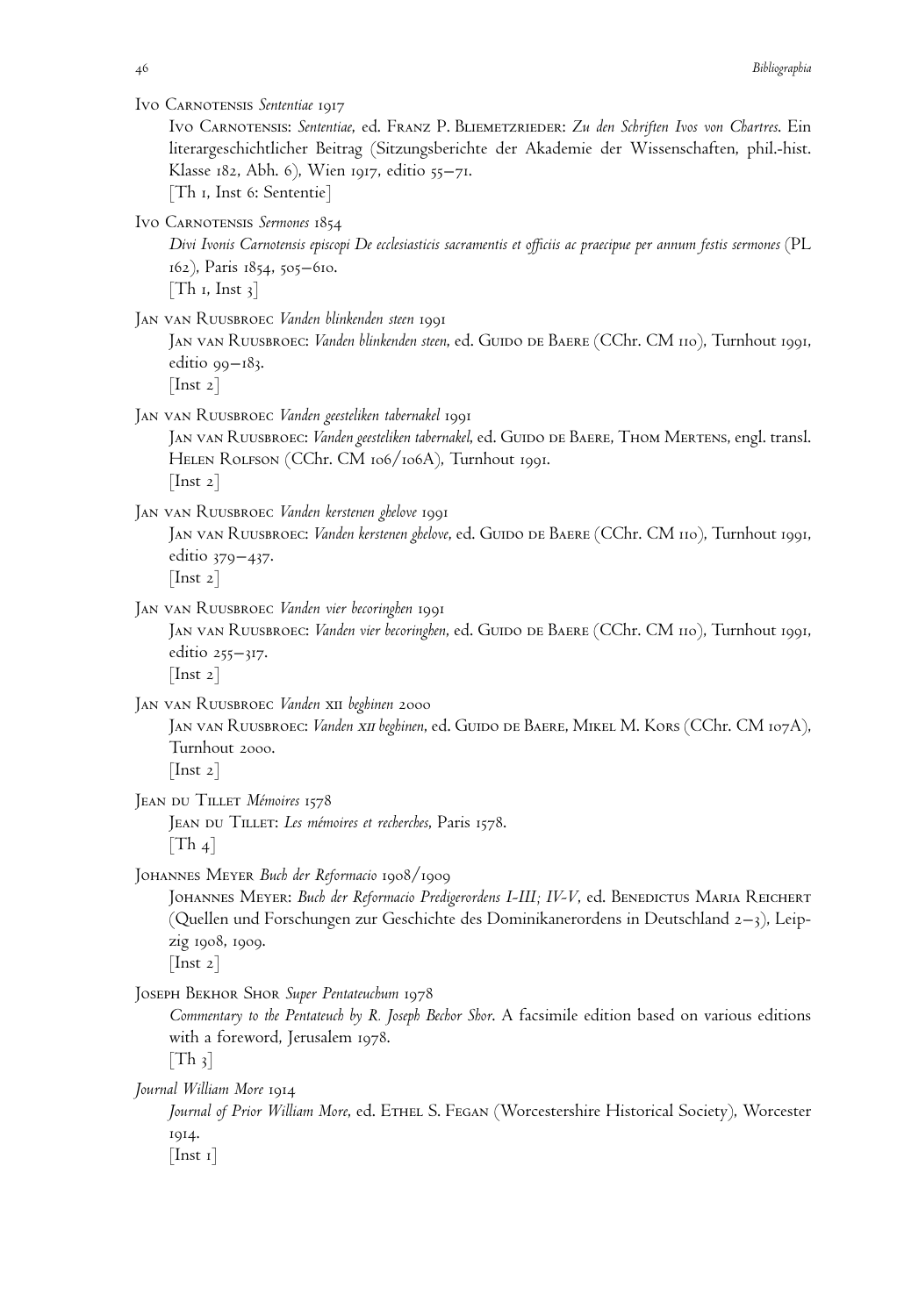#### Lambertus *Epistolae* 2007

*Le registre de Lambert, e´veˆque d'Arras, 1093–1115*, ed. et trad. Claire Giordanengo (Sources d'histoire médiévale 34), Paris 2007.

 $[$ Inst 7 $]$ 

LANFRANCUS *De corpore et sanguine* 1954

*Beati Lanfranci Cantuariensis archiepiscopi De corpore et sanguine Domini adversus Berengarium Turonensem* (PL 150), Paris 1854, 407–442.  $[$ Inst 4 $]$ 

Laurentius Dunelmensis *Epistola* 1967

Laurentius Dunelmensis: *Epistola*, ed. Bernhard Bischoff: »Aus der Schule Hugos von St. Viktor«, in IDEM: *Mittelalterliche Studien*. Ausgewählte Aufsätze zur Schriftkunde und Literaturgeschichte, 2, Stuttgart 1967, 182–187, editio 186–187.  $[$ Inst 1 $]$ 

Laurentius Dunelmensis *Epistola* 1982

Laurentius Dunelmensis: *Epistola*, ed. Ambrogio M. Piazzoni: »Ugo di San Vittore 'auctor' delle *Sententie de diuinitate*«, in *Studi Medievali*, serie 3 a , *23* (1982) 861–955, editio 912–913. [Inst 1]

## Laurentius Dunelmensis *Hypognosticon* 1941

Laurentius Dunelmensis: *Hypognosticon*, ed. Sister M. L. Mistretta, PhD. thesis, New York 1941.

[Inst 1]

## Laurentius Dunelmensis *Hypognosticon* 2002

*Gottes Heilsplan – verdichtet. Hypognosticon*, Edition des Hypognosticon des Laurentius Dunelmensis, ed. Susanne Daub, Erlangen/Jena 2002. [Inst 1, Inst  $3$ ]

*Layettes* 1863–1909

*Layettes du tre´sor des chartes*, ed. Alexandre Teulet, Joseph de Laborde, Elie Berger, 1–5 (Inventaires et documents publiés par ordre de l'Empereur sous la direction de HENRI-FRANÇOIS Delaborde) Paris 1863–1909 [Nachdruck Nendeln 1977].

 $[$ Inst  $7]$ 

Leo i *Epistolae* 1846

*Sancti Leonis Magni Romani pontificis Epistolae* (PL 54), Paris 1846, 581–1218. [Th 1, Schriften 1]

*Lib. Sacr. August.* 1984

Liber sacramentorum Augustodunensis, ed. ODILO HEIMING OSB (CChr. SL 159B), Turnhout 1984. [Th 1, Schriften 1]

## *Libellus Definitionum* 1964

*Libellus Definitionum*, ed. Bernard Lucet: *La Codification Cistercienne de 1202 et son e´volution ulte´rieure* (Bibliotheca Cisterciensis 2), Roma 1964.

 $[$ Inst  $7]$ 

*Liber confraternitatum Seccoviensis* 1904

Liber confraternitatum Seccoviensis, ed. SIGISMUND HERZBERG-FRÄNKL (MGH. Necrologia Germaniae. ii: Dioecesis Salisburgensis), Berlin 1904 [Nachdruck München 1983], 357–402.  $[$ Inst 1 $]$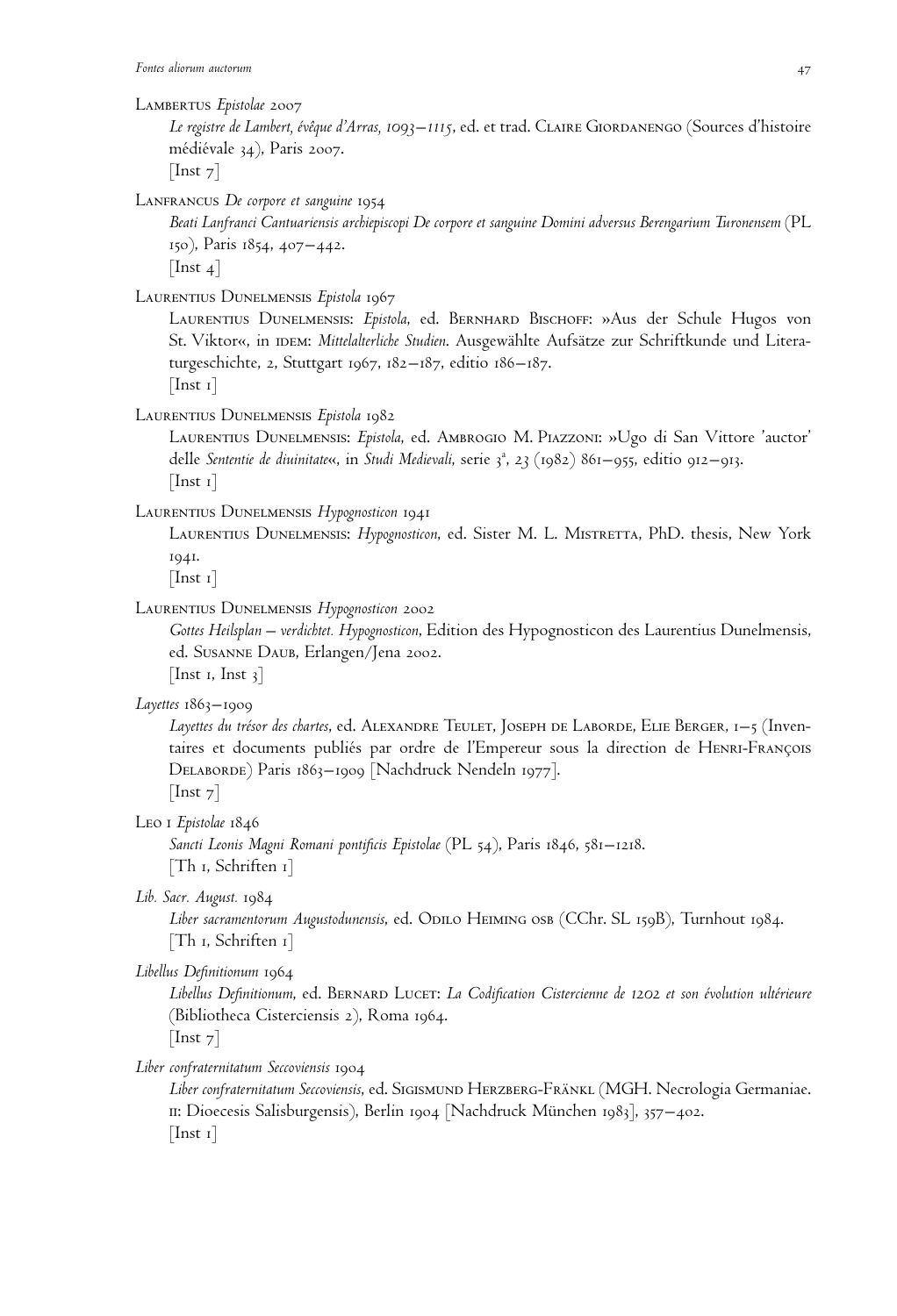# *Liber memorialis Romaricensis* 1970

*Liber memorialis von Remiremont*, hgg. von Eduard Hlawitschka, Karl Schmid und Gerd Tel-LENBACH (MGH. Ant. Libri memoriales 1), Dublin-Zurich 1970.  $[$ Inst 7 $]$ 

*Liber pontificalis* 1886–1957

*Le Liber pontificalis*. Texte, introduction et commentaire par Louis Duchesne, i-ii, Paris 1886, 1892. III: *Additions et corrections de Mgr. Louis Duchesne*, publiées par CYRILLE VOGEL, Paris 1957. [Th 1, Th 3, Schriften 1]

*Liber prefigurationum* 2007

*Liber prefigurationum Christi et Ecclesie*, ed. Greti Dinkova-Bruun (CChr. CM 195), Turnhout 2007, editio  $3$ –115.

 $[$ Inst 3 $]$ 

*Liber Quare* 1983

*Liber Quare*, ed. Georg Polykarp Götz (CChr. CM 60), Turnhout 1983. [Th 1, Schriften 1]

*Libri confraternitatum* 1884

*Libri confraternitatum Sancti Galli, Augiensis, Fabariensis*, ed. Paul Pieper (MGH. Necrologia Germaniae, Suppl. 29), Berlin 1884 [Nachdruck München 1983].  $[$ Inst  $7]$ 

*Libri memorialis Salisburgensis* 1974

*Das Verbrüderungsbuch von St. Peter in Salzburg*, facs. ed. Karl Forstner nach der Handschrift A 1 aus dem Archiv von St. Peter in Salzburg (Codices selecti 51), Wien 1974.  $[$ Inst  $7]$ 

*Librorum pretium taxatum* 1889

*Librorum theologiae et philosophiae et juris pretium ab Universitate Parisiensi taxatum quod habere librarii pro exemplari commodato scholaribus*, ed. Denifle/Chaˆtelain 1889, 644–649 Nr. 530.  $[$ Inst 3 $]$ 

LIETBERTUS Liber ordinis Sancti Rufi [ms.]

*Lietberti Liber ordinis Sancti Ruphi*, in ms. Paris, Bibliothe`que nationale de France, lat. 1233, f. 1r–32v.  $[$ Inst 3 $]$ 

Lucanus *Pharsalia* 1997

Marcus Annaeus Lucanus: *Pharsalia*, ed. David R. Shackleton Bailey (Bibliotheca scriptorum Graecorum et Romanorum Teubneriana), Stuttgart 1997.

 $[Th_3]$ 

Ludovicus viii *Gesta* 1878

*Gesta Ludovici octavi, Franciae regis*, ed. Michael-Jean-Joseph Brial, in *Recueil des Historiens des Gaules et de la France 17*, Paris 1878, 302–311.

 $[$ Inst  $7]$ 

MABILLON 1739–1745

Jean Mabillon: *Annales Ordinis S. Benedicti Occidentalium Monachorum Patriarchae*, editio prima Italica, 1–6, Lucca 1739–1745.  $[$ Inst 7 $]$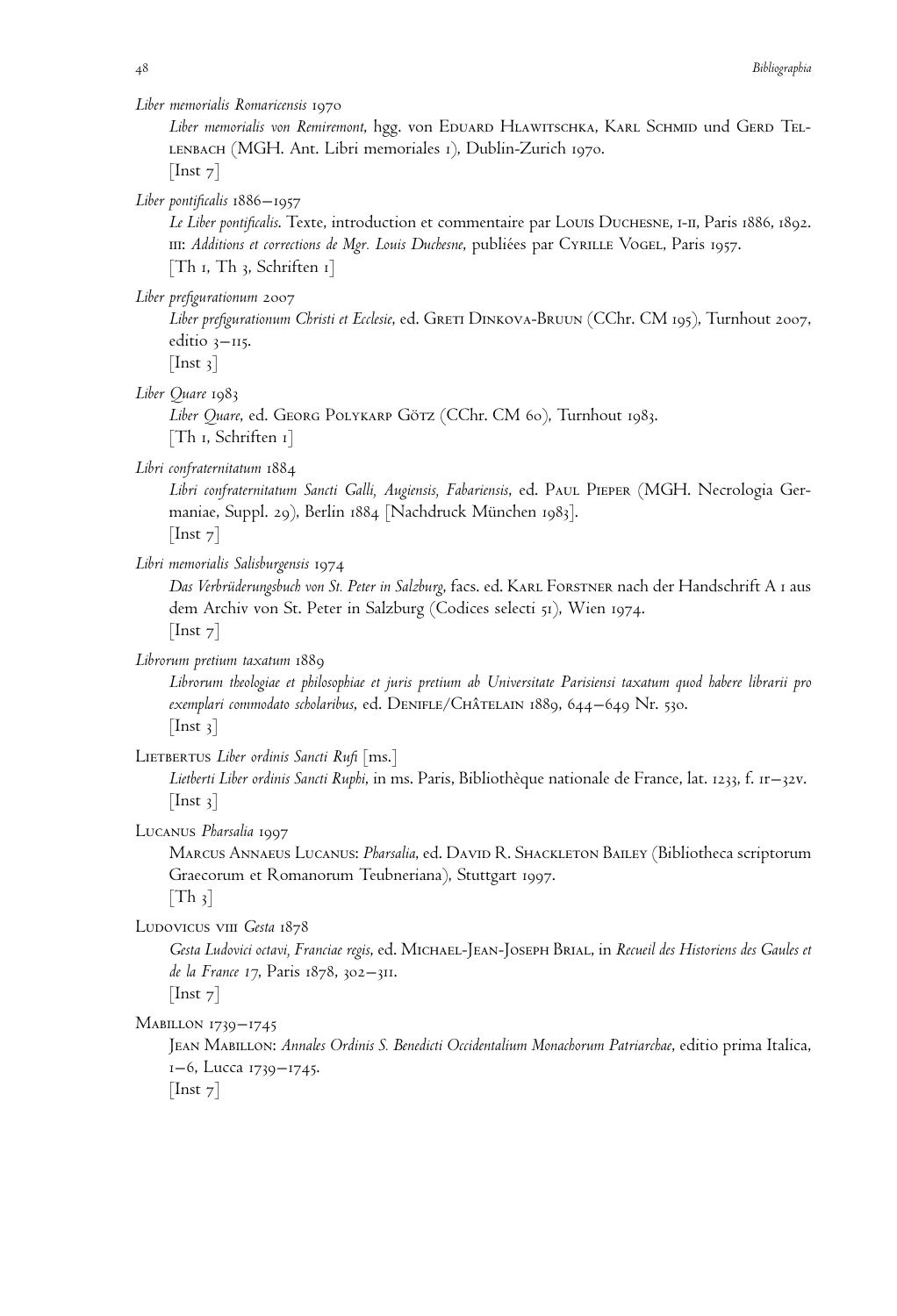Macrobius *In somnium Scipionis* 1848 Ambrosius Theodosius Macrobius: *Commentarii in Ciceronis somnium Scipionis*, ed. Ludwig Janus, Leipzig 1848.  $[Th_3]$ Manegoldus *Ad Gebehardum* 1891 *Manegoldi ad Gebehardum liber*, ed. Kuno Francke (MGH. Libelli de Lite 1), Hannover 1891, 303–430.  $[$ Inst 1 $]$ Manegoldus *Contra Wolfelmum* 2002 Manegold of Lautenbach: *Liber contra Wolfelmum*, transl. Robert Ziomkowksi (Dallas Medieval Texts and Translations 1), Leuven 2002. [Inst 1, Inst 3, Inst  $7$ ] Marbodus *Carmina* 1854 *Marbodi Redonensis episcopi Carmina varia* (PL 171), Paris 1854, 1647–1686. [Inst 1] Marianus Scottus *Chronicon* 1844 *Mariani Scotti Chronicon*, ed. Georg Waitz (MGH. SS 5), Hannover 1844, 495–562 [Nachdruck PL 147, Paris 1853, 623–794].  $[$ Inst 3 $]$ Marius Victorinus *In Ciceronis rhetoricam* 2006 *Marii Victorini Explanationes in Ciceronis rhetoricam*, ed. ANTONELLA IppoLITO (CChr. SL 132), Turnhout 2006.  $[$ Inst  $\frac{1}{2}]$ *Martiniana* 1606 *Martiniana, id est Literae, Titvli, Cartae, Privilegia et Documenta, ta`m fundationis, donationis, & confirmationis, per Henricvm* <sup>i</sup> *Philippvm* <sup>i</sup> *Ludovicvm 6. 7. 12. et Franciscvm* <sup>i</sup> *Christianissimos Francorum Reges, qua`m Statvta Reformationis Monasterij seu Prioratus Conuentualis S. Martini a` Campis, Parisijs, Ordinis Cluniacensis*, Paris 1606.  $|Th_4|$ Martinus Legionensis *Sermones de diversis* 1855 *S. Martini Legionensis Sermones de diversis* (PL 209), Paris 1855, 61–184.  $[$ Inst  $\frac{1}{2}]$ Matheus Vindocinensis *Tobias* 1982 *Mathei Vindocinensis Opera: Tobias*, ed. Franco Munari, Roma 1982, 2, 161–255.  $[$ Inst 1 $]$ *Matricula* 1959 *Matricula monachorum professorum Congregationis S. Mauri in Gallia, ordinis sancti patris Benedicti ab initio ejusdem Congregationis usque ad annum 1789*, e´d. Yves Chaussy (Bibliothe`que d'histoire et d'arche´ologie chrétiennes), Paris 1959.  $[$ Inst 7 $]$ Matthaeus Parisiensis *Chronica majora* 1872–1883 Matthaeus Parisiensis monachus Sancti Albani: *Chronica majora*, ed. Henry Richards Luard, 1–7 (Rerum britannicarum medii aevi scriptores or chronicals and memorials of Great Britain and Ireland during the middle ages  $57,1-7$ ), London  $1872-1883$  [Nachdruck Nendeln 1964].  $|$  Inst  $7|$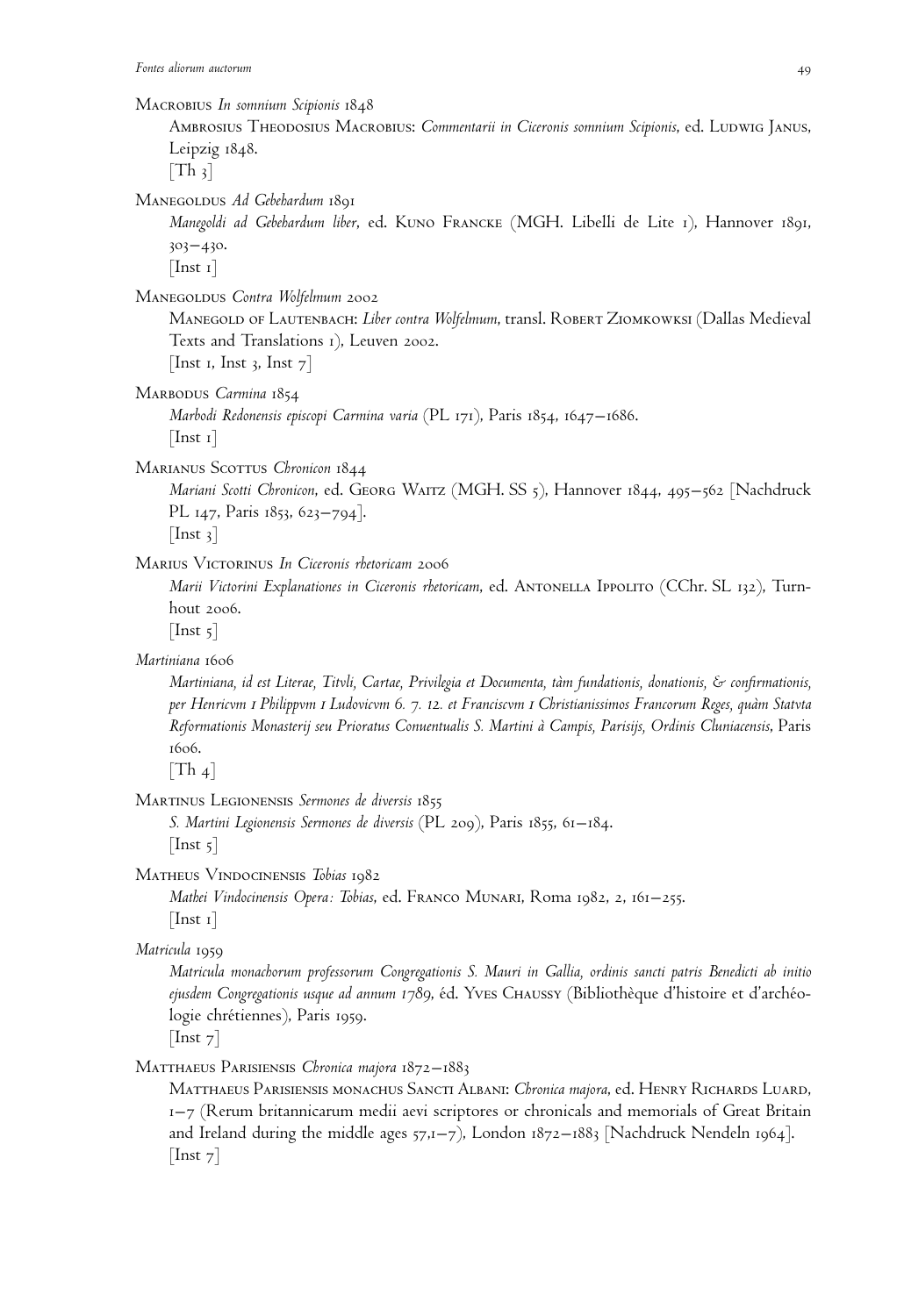Matthaeus Parisiensis *Gesta abbatum* 1867

Matthaeus Parisiensis: *Gesta abbatum monasterii S. Albani*, ed. Henry Thomas Riley: *Gesta abbatum monasterii Sancti Albani, a Thoma Walsingham, regnante Ricardo secundo, ejusdem ecclesiae praecentore, composita* 1: A. D. 793–1290 (Rolls series 28, 4, 1), London 1867, 3–324. [Inst 3, Inst 6]

Maximianus etruscus *Elegiae* 1883

Maximianus etruscus: *Elegiae*, ed. Emil Baehrens (Poetae latini minores 5), Leipzig 1883, 316–348.

 $|Th_3|$ 

Maximus Confessor *Ambigua ad Iohannem* 1988

*Maximi Confessoris Ambigua ad Iohannem iuxta Iohannis Scotti Eriugenae latinam interpretationem*, ed. Edouard Jeauneau (CChr. SG 18), Turnhout 1988.

 $[$ Inst 5 $]$ 

*Mekilta de Rabbi Ishmael* 1933/1935

*Mekilta de Rabbi Ishmael*, ed. and transl. by Jacob Z. Lauterbach, Philadelphia 1933, 1935 [reprint 1976].

 $[Th_3]$ 

Menahem *Mahberet* 1986<br>Menahem ben Sai

Menahem ben Saruq: *Mabberet,* ed. crítica e introducción de Ángel Sáenz-Badillos, Grana-<br>da/Salamanca 1086 da/Salamanca 1986.

 $[$ Inst 3 $]$ 

*Midrasch Bereshit Rabba* 1965

*Midrasch Bereshit Rabba*. Critical Edition and Commentary by JULIUS THEODOR and CHANOCH ALBECK, Introduction and Registers by CHANOCH ALBECK, 1–3, Jerusalem <sup>2</sup>1965.

 $\lceil \text{Th } \frac{3}{3} \rceil$ 

*Midrasch Schemot Rabba* 1882

*Midrasch Schemot Rabba*, übersetzt von August Wünsche (Bibliotheca Rabbinica 3), Leipzig 1882.  $[Th_3]$ 

*Midrasch Wajikra Rabba* 1884

*Der Midrasch Wajikra Rabba, das ist die haggadische Auslegung des dritten Buches Mose*, zum ersten Male ins Deutsche übertragen von August Wünsche, Leipzig 1884.

 $[Th_3]$ 

*Midrash on Psalms* 1959

*The Midrash on Psalms*, transl. William Gordon Braude, 1–2 (Yale Judaica Series 13), New Haven  $(CT)$  1959. [Nachdruck 1976]

 $[$ Inst 3 $]$ 

Monachus Wigorniensis *Annales Ecclesiae Wigorniensis* 1691

Monachus Wigorniensis: *Annales de rebus Ecclesiae Wigorniensis*, in *Anglia Sacra*. Sive collectio historiarum, partim antiquitus, partim recenter scriptarum, de archiepiscopis et episcopis Angliae, a prima fidei Christianae susceptione ad annum 1540, 1, London 1691 [Nachdruck Farnborough 1969], 469–530.

 $[$ Inst  $7]$ 

*Monumenta Arroasiensia* 2000

*Monumenta Arroasiensia*, ed. BENOÎT-MICHEL TOCK (CChr. CM 175), Turnhout 2000.  $|$  Inst  $7|$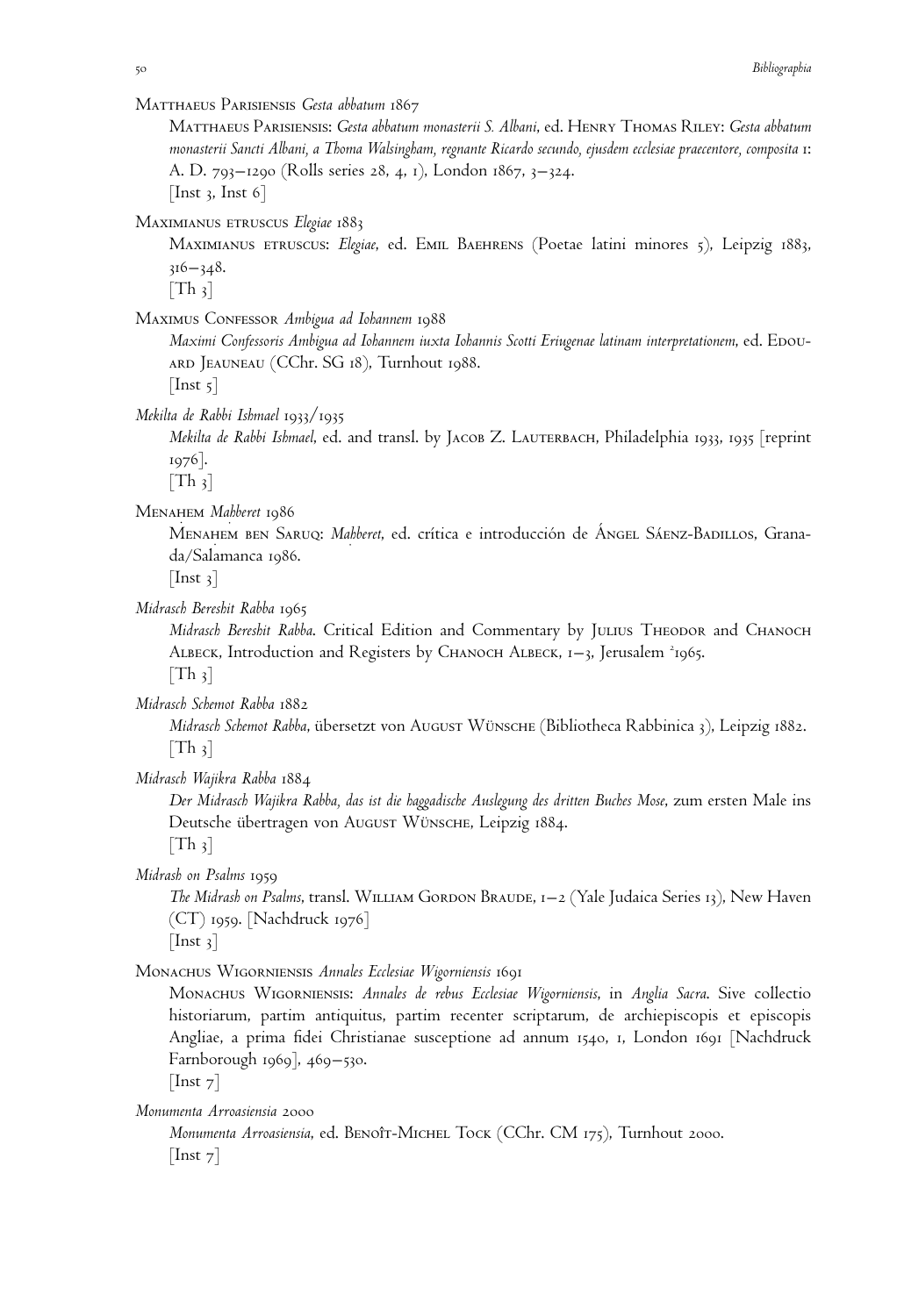#### *Monumenta inedita* 1740

*Monumenta inedita rerum Germanicarum praecipue Cimbricarum et Megapolensium* […], ed. Ernst Joachim von Westphalen, 2, Leipzig 1740.

 $[$ Inst  $7]$ 

# *Necrologia Eusebiana* 1897–1923

Giuseppe Colombo: »I Necrologi Eusebiani«, in *Bollettino storico-bibliografico subalpino 2* (1897) 81–96, editio 83–96, 210–221, 383–394; *3* (1898) editio 190–208. 279–297; *4* (1899) editio 349–364; *6* (1901) editio 1–15; ed. Romualdo Paste´, ibidem *25* (1923) editio 332–355.  $[$ Inst  $_3]$ 

*Necrologia Germaniae* 1886–1888

*Necrologia Germaniae*. I: Dioeceses Augustensis, Constantiensis, Curiensis, ed. Franz Ludwig Baumann (MGH. Ant. 2), Berlin 1886–1888.

 $[$ Inst  $7]$ 

*Necrologia S. Rudberti Salisburgensis* 1904

*Necrologia S. Rudberti Salisburgensis*, ed. Sigismund Herzberg-Fränkl (MGH. Necrologia Germaniae. ii: Dioecesis Salisburgensis), Berlin 1904 [Nachdruck München 1983], 91–198. [Inst 1]

*Necrologium Admuntense* 1904

*Necrologium Admuntense*, ed. SIGISMUND HERZBERG-FRÄNKL (MGH. Necrologia Germaniae. II: Dioecesis Salisburgensis), Berlin 1904 [Nachdruck München 1983], 287–309. [Inst 1]

*Necrologium B. Mariae de Abundantia* 1848

*Necrologium monasterii Beate Marie de Abundantia*, ex autographo quod asservatur in Bibliotheca Aloisi Cibrarii, ed. Luigi Cibrario, in *Monumenta Historiae Patriae*, 3, Torino 1848, 321–434.  $[\text{Inst } 7]$ 

*Necrologium civitatis Romae* 1969/1970

*Necrologi e libri affini della Provincia Romana*, a cura di Pietro Egidi (Fonti per la Storia d'Italia 44–45: Necrologi della città di Roma), Roma 1908, 1914 [Nachdruck Roma 1969, 1970].  $|$ Inst 7 $|$ 

*Necrologium coenobii Arremarensis* 1923

*Abbaye de Montie´ramey*, in *Obituaires* 1923, 320–326.  $[$ Inst  $7]$ 

*Necrologium ecclesiae Jardensi* 1902 *Abbaye du Jard*, in *Obituaires* 1902, 37–52.  $[$ Inst  $7]$ 

*Necrologium ecclesiae regalis S. Opportunae de Parisius* 1902 *Colle´giale de Sainte-Opportune*, in *Obituaires* 1902, 825–826.  $[$ Inst  $7]$ 

*Necrologium ecclesiae Rothomagensis* 1876

*Recueil des Historiens des Gaules et de la France*, publie´ par l'Acade´mie des inscriptions et belles lettres en 1876 par NATALIS DE WAILLY, LÉOPOLD DELISLE et CHARLES-MARIE JOURDAIN (Rerum Gallicarum et Franciarum scriptores 23), Paris 1876, editio 357–371.  $[$ Inst  $7]$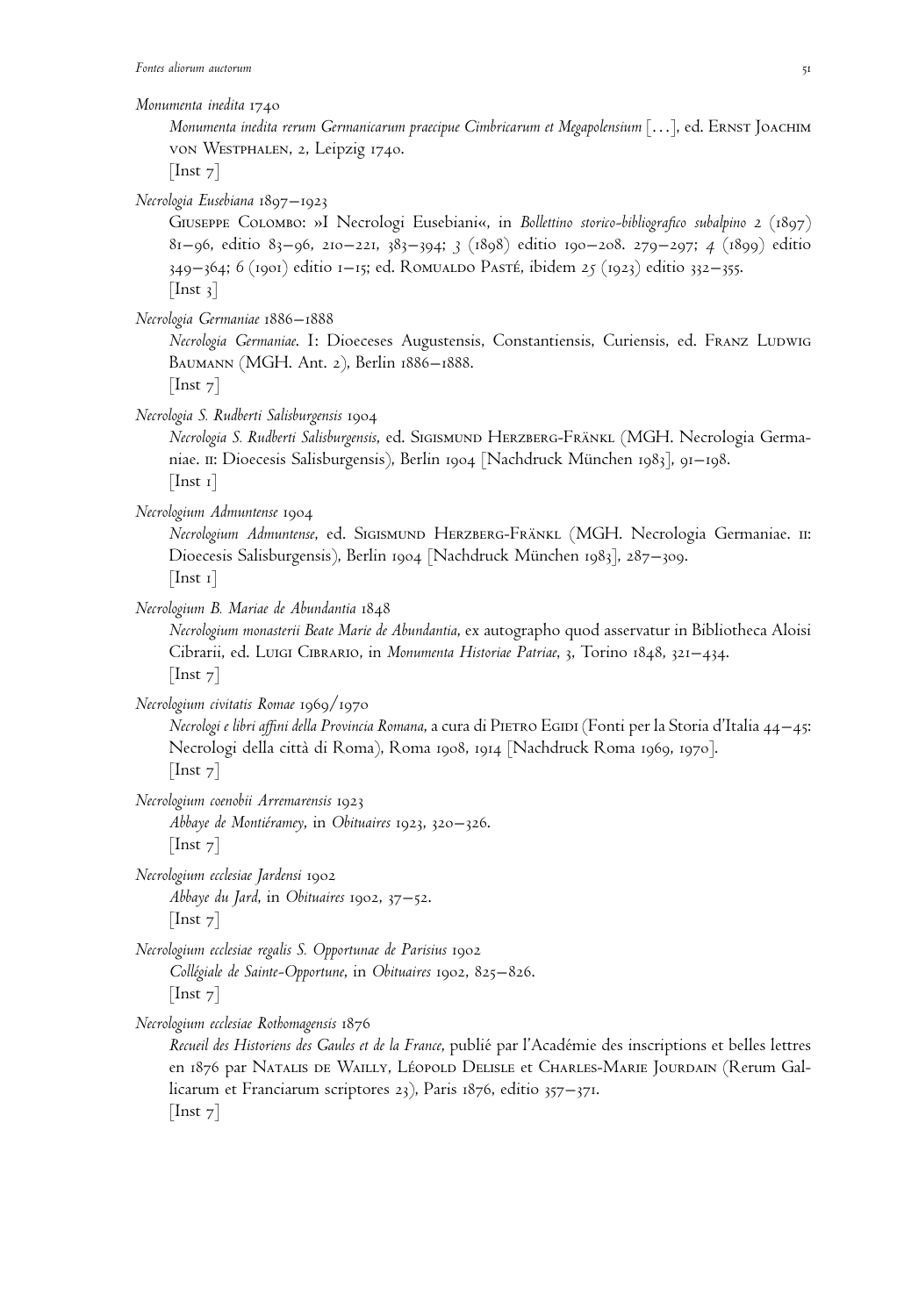*Necrologium ecclesiae Sancti Petri Matisconensis* 1874 *Necrologium ecclesiae Sancti Petri Matisconensis ou Notice des bienfaiteurs de l'e´glise Saint-Pierre de Maˆcon, publie´e* pour la première fois d'après le ms. original, par MARIE-CLAUDE GUIGUE, Bourg 1874.  $[$ Inst 7 $]$ *Necrologium Milstatense* 1904 *Necrologium Milstatense*, ed. Sigismund Herzberg-Fränkl (MGH. Necrologia Germaniae. ii: Dioecesis Salisburgensis), Berlin 1904 [Nachdruck München 1983], 455–466.  $[$ Inst 1 $]$ *Necrologium Paris Notre-Dame* 1529 *E´glise cathe´drale de Paris: Obituaire de Notre-Dame de Paris (1529)*, in *Obituaires* 1902, 223–232.  $[$ Inst  $7]$ *Necrologium prioratus Sancti Roberti* 1868 *Necrologium prioratus Sancti Roberti Cornilionis, Gratianopolitanae dioecesis ordinis Sancti Benedicti ex cod. originali saec.* xiii *in Bibliotheca imp. Paris asservato*, ed. Ulysse Chevalier (Documents ine´dits relatifs au Dauphiné 2), Grenoble 1868.  $[$ Inst  $7]$ *Necrologium S. Dionysii* 1902 *Abbaye de Saint-Denis*, in *Obituaires* 1902, 305–334.  $[\text{Inst } 7]$ *Necrologium S. Germani de Pratis* 1724 *Abbaye Saint-Germain-des-Pre´s*, in Bouillart 1724, cvii-cxxi.  $[$ Inst  $7]$ *Necrologium S. Gue´naud* 1902 *Necrologium S. Guénaud, in Obituaires de la Province de Sens. 1: Diocèses de Sens et de Paris, éd. par* Auguste Molinier, 1 (RHF. Obituaires), Paris 1902, editio 411.  $[Or 1]$ *Necrologium S. Mariae Emeriaci* 1902 *Abbaye de Malnoue*, in *Obituaires* 1902, 609.  $[$ Inst  $7]$ *Necrologium S. Mariae Parisiensis* 1850 *Necrologium S. Mariae Parisiensis*, ed. Benjamin Gue´rard: *Cartulaire de l'e´glise Notre-Dame de Paris* 4 (Collection des Cartulaires de France 7), Paris 1850, 3–207. [Inst 6] *Necrologium S. Mariae Parisiensis* 1902 *Necrologium S. Mariae Parisiensis*, in *Obituaires* 1902, 93–214. [Inst 3, Inst 6, Inst  $7$ ] *Necrologium S. Mariae Remensis* 1844 *Cathe´drale Notre-Dame de Reims*, in *Archives legislatives* 1844, 62–105.  $[$ Inst  $7]$ *Necrologium S. Mauri* 1896 Les bénédictins de Saint-Maur à Saint-Germain-des-Prés. Nécrologe des religieux de la Congrégation de Saint-Maur décédés à l'abbaye de Saint-Germain-des-Prés, ed. JEAN-BAPTISTE VANEL, Paris 1896. [Inst<sub>7</sub>]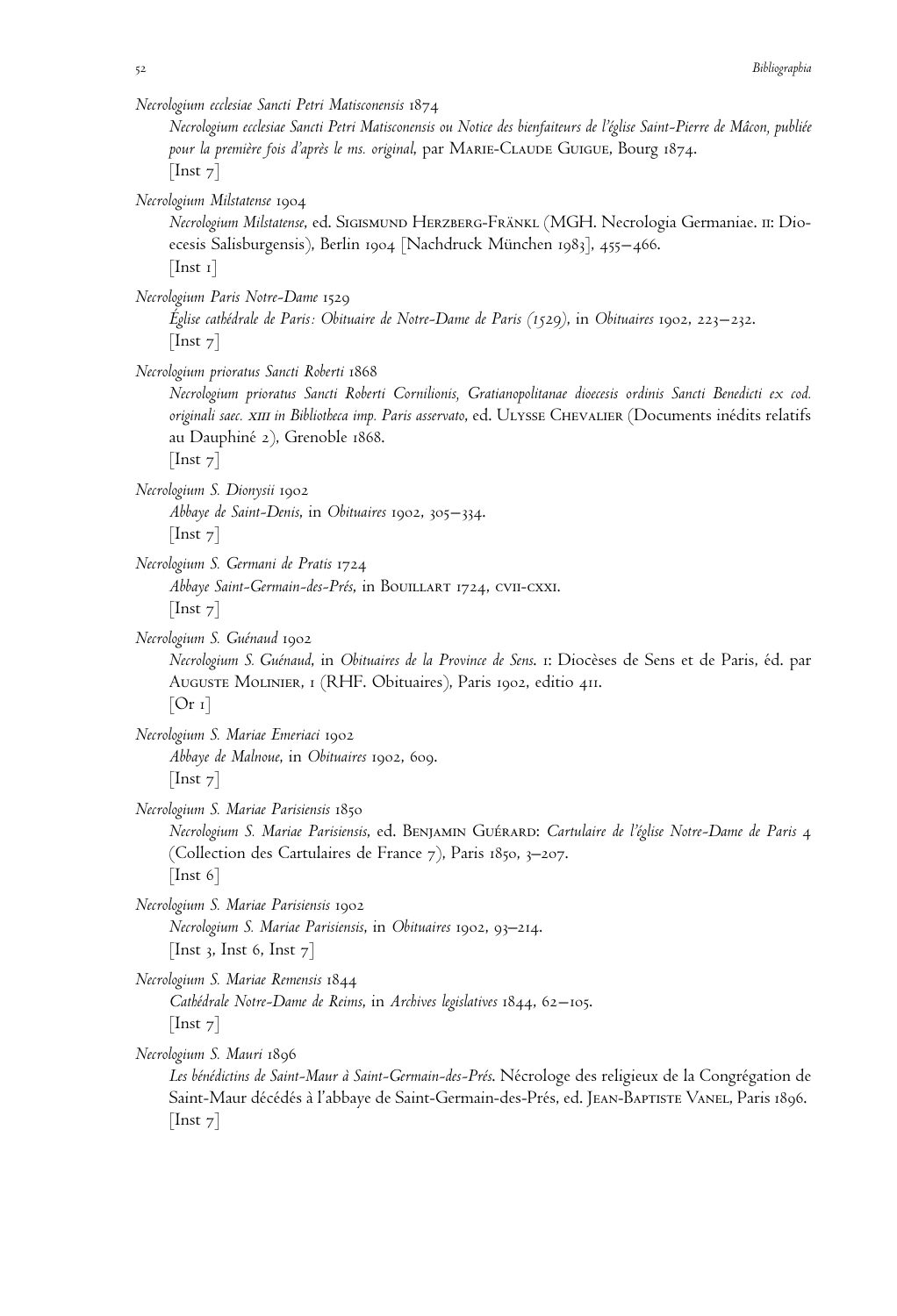#### *Necrologium S. Paracleti* 1923

*Necrologium S. Paracleti*, in *Obituaires* 1923 (RHF. Obituaires 4), Paris 1923, 387–430.  $[$ Inst  $7]$ 

*Necrologium S. Petri Solemniaci* 1984

*Les documents ne´crologiques de l'abbaye Saint-Pierre de Solignac*, ed. Jean-Loup Lemaitre, publie´ sous la direction de PIERRE MAROT avec la collaboration de JEAN DUFOUR (RHF. Obituaires 1, série in–8°), Paris 1984.

 $[$ Inst  $7]$ 

## *Necrologium sanctimonialium Weingartensium* 1888

*Necrologium sanctimonialium Weingartensium*, ed. Franz Ludwig Baumann (MGH. Necrologia Germaniae. i: Dioeceses Augustensis, Constantiensis, Curiensis), Berlin 1888 [Nachdruck München 1983], 232–238.

 $[$ Inst 1 $]$ 

#### *Necrologium Seccoviense* 1904

*Necrologium Seccoviense*, ed. Sigismund Herzberg-Fränkl (MGH. Necrologia Germaniae. ii: Dioecesis Salisburgensis), Berlin 1904 [Nachdruck München 1983], 403–435.

[Inst 1]

# *Necrologium Weingartense* 1888

*Necrologium Weingartense*, ed. Franz Ludwig Baumann (MGH. Necrologia Germaniae. i: Dioeceses Augustensis, Constantiensis, Curiensis), Berlin 1888 [Nachdruck München 1983], 221–232. [Inst 1]

## *Neustria Pia* 1663

*Neustria Pia, seu de omnibus et singulis abbatiis et prioratibus totius Normanniae, quibus extruendis, fundandis* dotandisque pietas neustriaca magnificentissime eluxit et commendatur, ed. ARTHUR DU MONSTIER, Rouen 1663.

 $[$ Inst  $7]$ 

#### Nicolaus Camusat *Promptuarium* 1610

Nicolaus Camusat: *Promptvarivm Sacrarvm Antiqvitatvm Tricassinae dioecesis*, Trier 1610.

 $|Th_4|$ 

Nicolaus i *Epistolae* 1852

*Nicolai papae Epistolae et decreta* (PL 119), Paris 1852, 769–1182. [Th 1, Schriften 1]

Nicolaus iii *Registrum* 1898–1938

Les registres de Nicolas III. Recueil des bulles de ce pape publiées ou analysées d'après les manuscrits originaux du Vatican, ein Band in 5 Fasz., ed. JULES GAY (Bibliothèque des Écoles françaises d'Athe`nes et de Rome 2, 14), Roma 1898–1938. [Inst 7]

Nicolaus iv *Registrum* 1886/1893

Les registres de Nicolas Iv. Recueil des bulles de ce pape publiées ou analysées d'après les manuscrits originaux du Vatican, ed. ERNEST LANGLOIS, 1-2 (Bibliothèque des Écoles françaises d'Athènes et de Rome 2, 5), Paris 1886, 1893.

 $[$ Inst  $7]$ 

*Notitia episcopatuum Galliae* 1606

*Notitia episcopatuum Galliae qua Francia est, ad Antistites et clerum regni Lutetiae congregatos*, Paris 1606.  $\lceil \text{Th } 4 \rceil$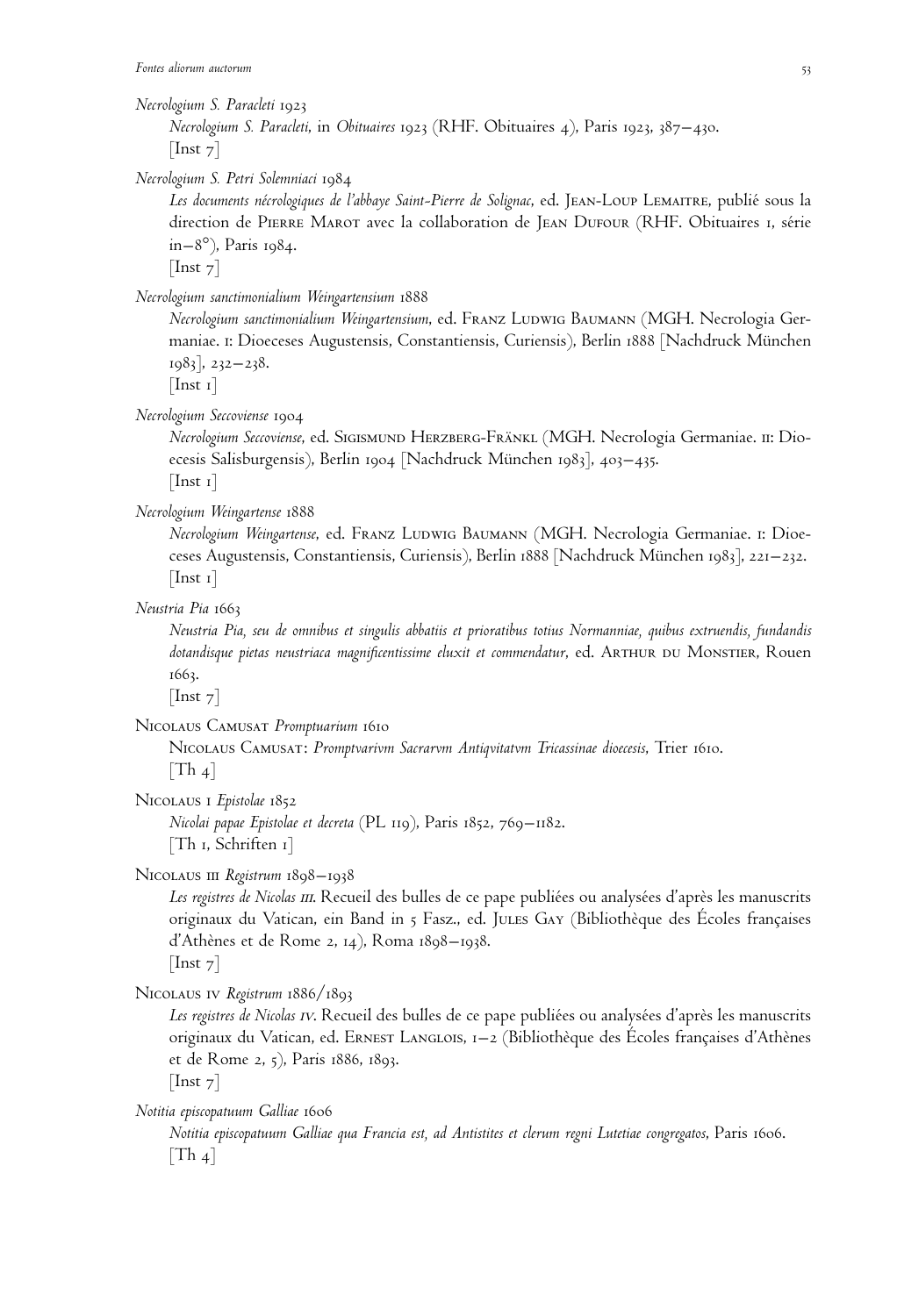#### *Obituaire Beauvais* 1883

ALEXANDRE DE MARSY: »Obituaire et livre des distributions de l'église cathédrale de Beauvais (xiii<sup>e</sup> sie`cle)«, in *Me´moires de la Socie´te´ acade´mique d'arche´ologie, sciences & arts du de´partement de l'Oise 12* (1883) 135–194, editio 141–194.

 $[$ Inst 1 $]$ 

*Obituaire Saint-E´tienne de Meaux* 1923

*Obituaire de l'e´glise Cathe´drale de Meaux*, in *Obituaires* 1923, 6–127.  $[$ Inst 1 $]$ 

## *Obituaires* 1902

*Obituaires de la Province de Sens*. 1: Dioce`ses de Sens et de Paris, ed. Auguste Molinier, sous la direction et avec une préface de Auguste Longnon, 1 (RHF. Obituaires 1), Paris 1902.  $[$ Inst  $7]$ 

#### *Obituaires* 1906

*Obituaires de la province de Sens*. 2: Dioce`se de Chartres, ed. Auguste Molinier, sous la direction et avec une préface de Auguste Longnon, 2 (RHF. Obituaires 2, série in– $4^{\circ}$ ), Paris 1906.  $[$ Inst  $7]$ 

# *Obituaires* 1909

*Obituaires de la province de Sens.* 3: Diocèse de d'Orléans, d'Auxerre et de Nevers, ed. ALEXANDRE VIDIER et LÉON MIROT, sous la direction et avec une préface de AUGUSTE LONGNON (RHF. Obituaires 3), Paris 1909.

 $[$ Inst  $7]$ 

# *Obituaires* 1923

*Obituaires de la province de Sens.* 4: Diocèses de Meaux et de Troyes, ed. ARMAND BOUTILLIER DU RÉTAIL et PIERRE PIÉTRESSON DE SAINT-AUBIN, sous la direction et avec une préface de AUGUSTE LONGNON (RHF. Obit 4, série in–4°), Paris 1923.  $[$ Inst  $7]$ 

#### *Obituaires* 1951

*Obituaires de la province de Lyon*. 1: Diocèse de Lyon, première partie, publié par GEORGES GUIGUE et JACQUES LAURENT, sous la direction de HENRI OMONT et CLOVIS BRUNEL (RHF. Obituaires 5, série in– $4^{\circ}$ ), Paris 1951.

 $[$ Inst  $7]$ 

*Obituaires* 1965

*Obituaires de la province de Lyon.* 2: Diocèse de Lyon, deuxième partie. Diocèses de Mâcon et de Chalon-sur-Saône, publié par JACQUES LAURENT (†) et PIERRE GRAS, sous la direction de HENRI OMONT  $(\dagger)$  et Clovis Brunel (RHF. Obitutaires 6, série in–4°), Paris 1965.  $|$ Inst 7 $|$ 

*Obituarium abbatiae Praemonstratensis* 1913

*L'Obituaire de l'Abbaye de Prémontré* (xiie s. – ms. 9 de Soissons), éd. Raphael van Waefelghem (Analectes de l'ordre de Prémontré 5–8), Louvain 1913.  $[$ Inst  $7]$ 

*Obituarium Camberiensis* 1862

FRANÇOIS RABUT: »Obituaire des Frères mineurs conventuels de Chambéry de l'ordre de Saint-François, précédé d'un résumé historique et accompagné de notes et de tables«, in *Mémoires et documents publie´s par la Socie´te´ savoisienne d'histoire et d'arche´ologie 6* (1862) 3–113.  $[$ Inst  $7]$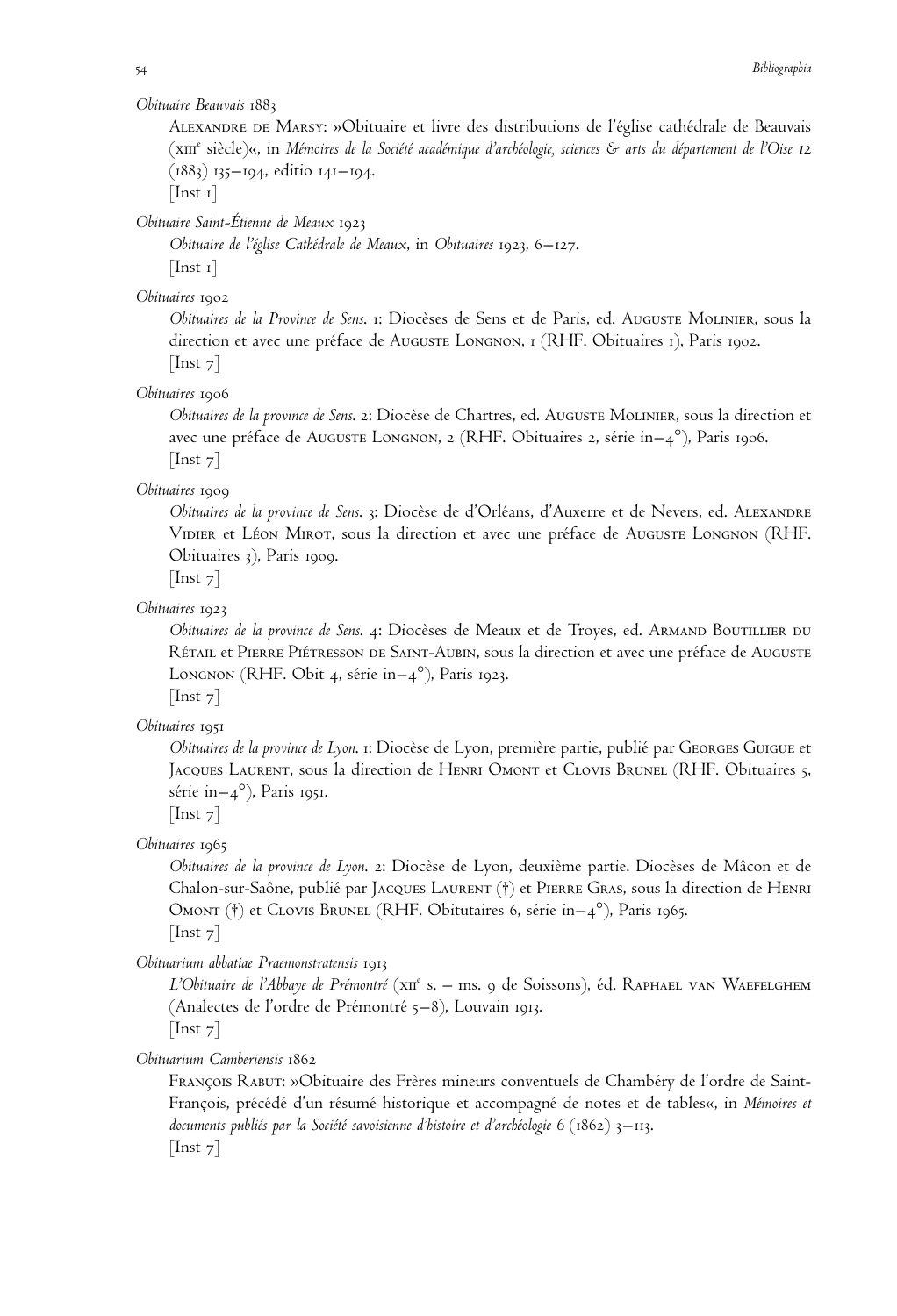## *Obituarium ecclesiae Bellovacensis* 1883

ALEXANDRE DE MARSY: »Obituaire et livre des distributions de l'église cathédrale de Beauvais (xiii<sup>e</sup> sie`cle)«, in *Me´moires de la Socie´te´ acade´mique d'arche´ologie, sciences & arts du de´partement de l'Oise 12* (1883) 135–194, editio 141–194.

 $[$ Inst  $7]$ 

*Obituarium ecclesiae Lugdunensis* 1867

*Obituarium Lugdunensis ecclesiae*. Nécrologe des personnages illustres et des bienfaiteurs de l'église métropolitaine de Lyon, du  $x^{\epsilon}$  au  $xv^{\epsilon}$  siècle, publié pour la première fois d'après le ms. original avec notes et documents inédits, par MARIE-CLAUDE GUIGUE, Lyon 1867.  $[$ Inst  $7]$ 

*Obituarium ecclesiae Senonensis* 1994

*E´dition de l'obituaire du chapitre de la cathe´drale de Sens*, ed. Ce´cile Charlier, me´moire ine´dit, Universite´ de Paris-I, Paris 1994.

 $[$ Inst  $7]$ 

*Obituary Roll* 1856

*Obituary Roll of William Ebchester and John Burnby, Priors of Durham*, ed. James Raine (Publications of the Surtees Society 31), Durham 1856.

 $[$ Inst  $7]$ 

ODO TORNACENSIS *De peccato originali* 1854

*Odonis ex abbate primo Tornacensi De peccato originali* (PL 160), Paris 1854, 1071–1102.  $[Th_1]$ 

*Oorkonden Zeeland* 1929

»Onuitgegeven Oorkonden uit de 13e Eeuw, betreffende Zeeland (3e reeks)«, ed. Henri Obreen, in *Bijdragen en Mededeelingen van het Historisch Genootschap 50* (1929) 193–236.

 $[$ Inst  $7]$ 

*Oorkondenboek Holland en Zeeland* 1986

*Oorkondenboek van Holland en Zeeland tot 1299*, ed. Jaap Gerardus Kruisheer. 2: 1222 tot 1256, Assen 1986.

 $\vert$  Inst  $\vert$ 

*Opus Caroli* 1998

*Opus Caroli regis contra synodum*, hg. von Ann Freeman, unter Mitwirkung von Paul Meyvaert (MGH. Concilia ii, Supplementum 1), Hannover 1998.

 $[Th_3]$ 

*Ordensregeln* 1994

Hans Urs von Balthasar: *Die großen Ordensregeln* (Lectio spiritualis 12), Einsiedeln 1994. [Inst 2: BALTHASAR 1964]

ORDERICUS VITALIS Historia Ecclesiastica 1969–1980

*The Ecclesiastical History of Orderic Vitalis*, ed. et trans. Marjorie Chibnall, 1–6, Oxford 1969–1980. [Inst 1, Inst  $7$ ]

Origenes *In Canticum* 1925

Origenes: *Kommentar zum Hohenlied*, ed. Wilhelm A. Baehrens (Die griechischen christlichen Schriftsteller der ersten drei Jahrhunderte 33 = Origenes Werke 8), Leipzig 1925, editio 61–241. [Th 1, Schriften 1]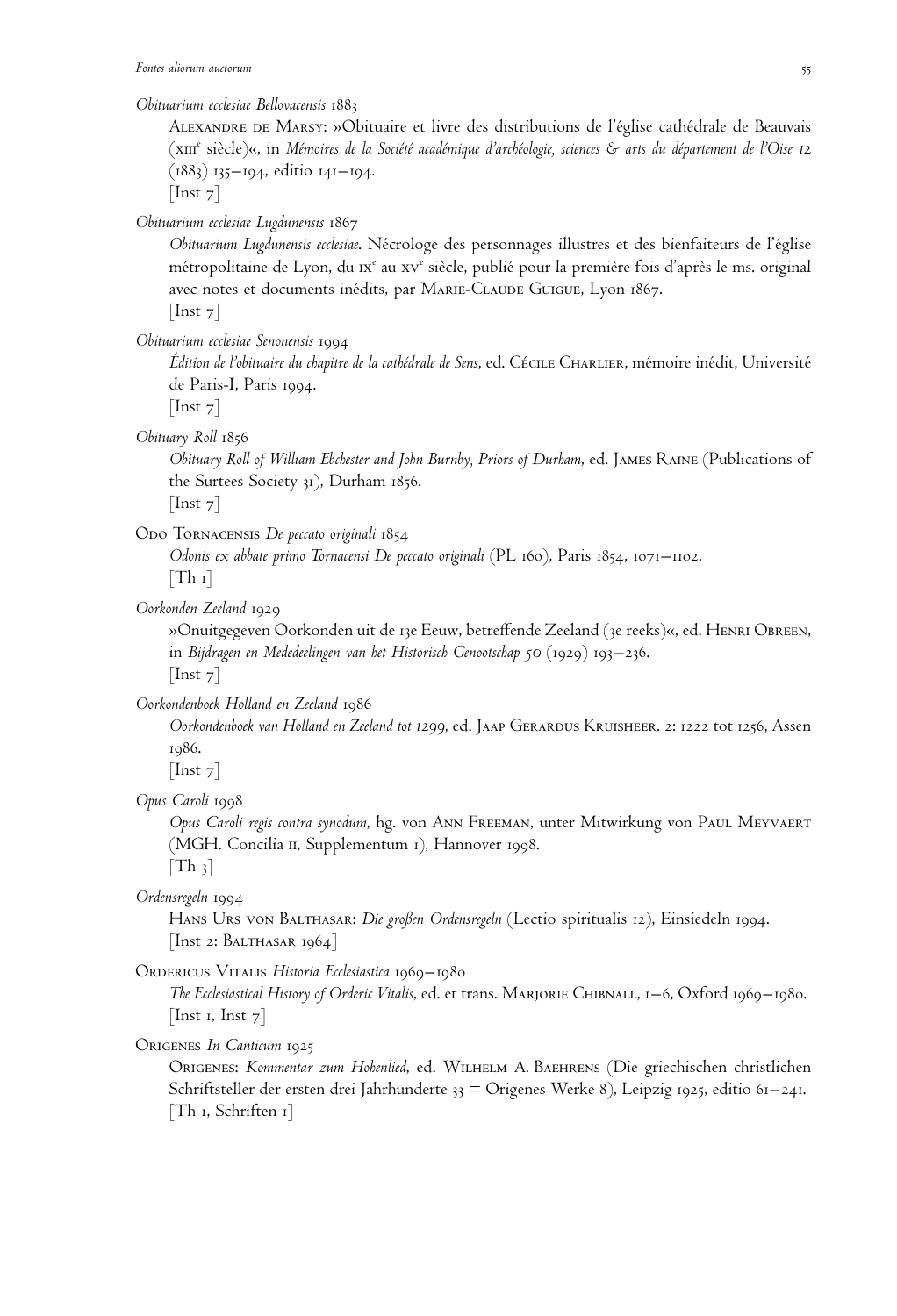## Origenes *In Genesim* 1996

Origène: *Homélies sur la Genèse,* ed. Henri de Lubac, Louis Doutreleau (SC 7<sup>bis</sup>), Paris <sup>2</sup>1996.  $\lceil \text{Th } \frac{3}{3} \rceil$ 

Osbernus *Derivationes* 1996

*Osberno: Derivazioni*, ed. Paola Busdraghi e. a., 1–2 (Biblioteca di Medioevo latino 16), Spoleto 1996.

 $[$ Inst 3 $]$ 

OTTO FRISINGENSIS Chronica 1912

Ottonis episcopi Frisingensis chronica sive historia de duabus civitatibus, ed. ADOLF HOFMEISTER (MGH. SS rer. germ. in usum scholarum 45), Hannover/Leipzig 1912.

[Inst 1, Inst  $3$ ]

Otto Frisingensis *Gesta Friderici* i 1912

Otto Frisingensis: *Gesta Friderici* i imperatoris, ed. Georg Waitz, Bernhard von Simson (MGH. SS rer. germ. in usum scholarum 46), Hannover/Leipzig <sup>3</sup>1912, editio 1–161.  $[$ Inst 3 $]$ 

Ovidius *Epistulae ex Ponto* 1990

PUBLIUS OVIDIO NASO: *Epistulae ex Ponto*, ed. JOHN RICHMOND, Leipzig 1990.  $|Th_3|$ 

Papias *Elementarium* 1977–1980

*Papiae Elementarium*: Littera A, ed. Violetta De Angelis, 1–3, Milano 1977–1980.  $[$ Inst 3 $]$ 

*Papsturkunden Frankreich* 1937

*Papsturkunden in Frankreich*, N.F. 2: Normandie, ed. Johannes Ramackers (Abhandlungen der Akademie der Wissenschaften in Göttingen, phil.-hist. Klasse, Dritte Folge 21), Göttingen 1937.  $[$ Inst  $7]$ 

*Papsturkunden Frankreich* 1976

Papsturkunden in Frankreich, N.F. 7: Nördliche Île-de-France und Vermandois, ed. DIETRICH LOHRmann (Abhandlungen der Akademie der Wissenschaften in Göttingen, phil.-hist. Klasse, Dritte Folge 95), Göttingen 1976.

 $[$ Inst  $7]$ 

*Papsturkunden Frankreich* 1989

*Papsturkunden in Frankreich*, N. F. 8: Diözese Paris 1: Urkunden und Briefsammlungen der Abteien Sainte-Geneviève und Saint-Victor, ed. DIETRICH LOHRMANN, unter Mitarbeit von GUNNAR Teske (Abhandlungen der Akademie der Wissenschaften in Göttingen, phil.-hist. Klasse, Dritte Folge 174), Göttingen 1989.

[Or 1, Inst 3, Inst  $7$ ]

*Papsturkunden Frankreich* 1998

*Papsturkunden in Frankreich*, N. F. 9: Diözese Paris 2: Abtei Saint-Denis, 1–2, ed. Rolf Grosse (Abhandlungen der Akademie der Wissenschaften in Göttingen, phil.-hist. Klasse, Dritte Folge 225), Göttingen 1998.

 $[$ Inst  $7]$ 

Pascasius *De corpore et sanguine Domini* 1969

PASCASIUS RADBERTUS: *De corpore et sanguine Domini*, ed. BEDA PAULUS (CChr. CM 16), Turnhout 1969.

 $[$ Inst  $_3]$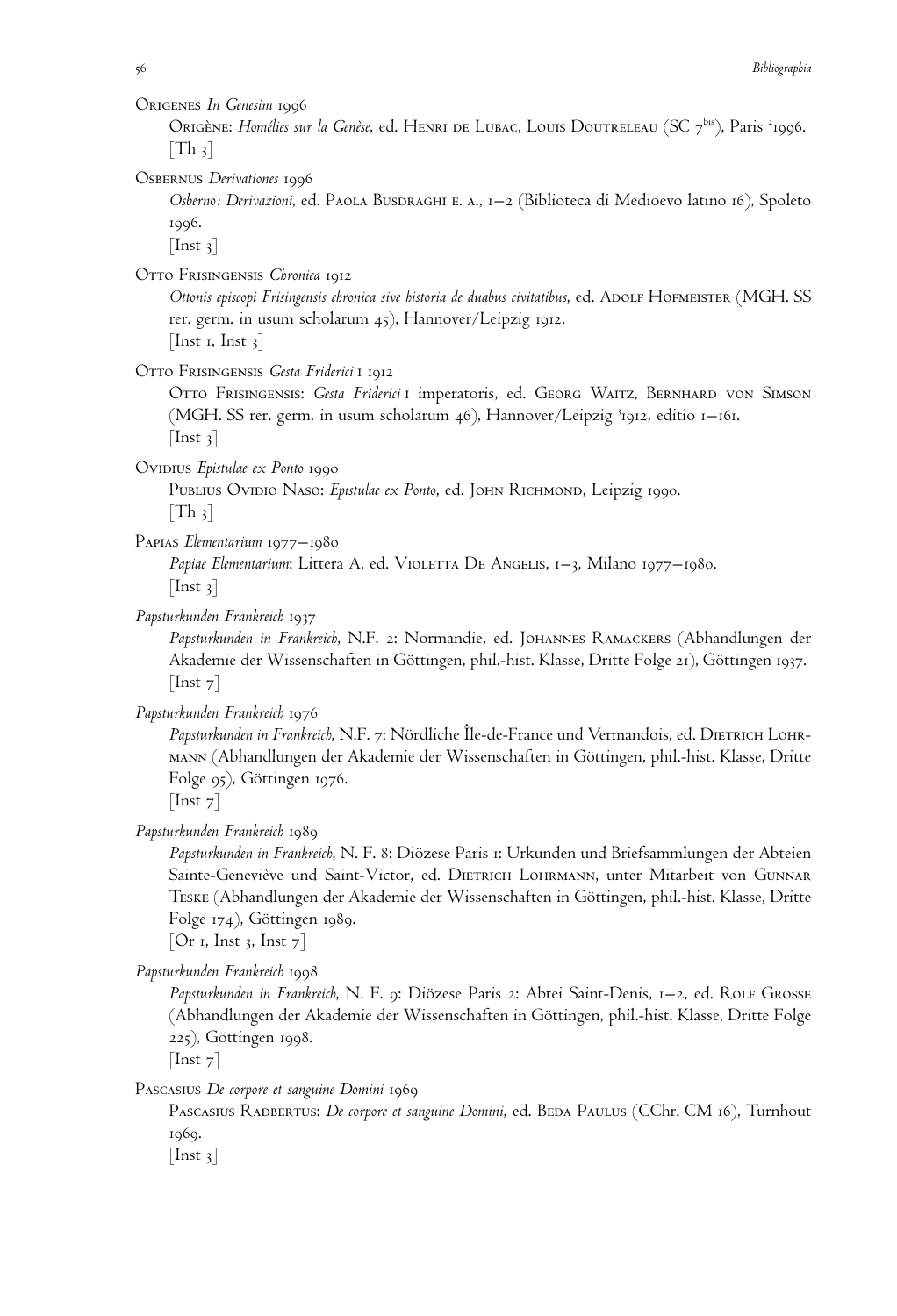| PASCASIUS De fide spe et caritate 1990<br>Pascasii Radberti De fide, spe et caritate, ed. BEDA PAULUS (CChr. CM 97), Turnhout 1990.<br>$\vert \ln st \vert$                                                                                             |
|---------------------------------------------------------------------------------------------------------------------------------------------------------------------------------------------------------------------------------------------------------|
| PASCASIUS In Matheo 1984<br>Pascasii Radberti Expositio in Matheo Libri XII, ed. BEDA PAULUS OSB (CChr. CM 56-56B), Turnhout<br>1984.<br>[Inst 3, Inst $5$ ]                                                                                            |
| PASCHASIUS Epistola 1852<br>S. Paschasii Radberti abbatis Corbeiensis Epistola de corpore et sanguine Domini ad Frudegardum (PL 120), Paris<br>1852, 1351-1366.<br>$\lfloor \text{Inst } 4 \rfloor$                                                     |
| PATERIUS Super Genesim 1849<br>Sancti Paterii Liber de expositione veteris ac novi testamenti (PL 79), Paris 1849, 683–1136.<br>$\lfloor \text{Inst} \; \text{I} \rfloor$                                                                               |
| PAUCAPALEA Summa 1890<br>Die Summa des Paucapalea über das Decretum Gratiani, ed. JOHANN FRIEDRICH VON SCHULTE, Gießen<br>1890 [Nachdruck Aalen 1965], 1–146.<br>$\lfloor$ Inst 6 $\rfloor$                                                             |
| PAULUS IOVIUS Historiae sui temporis 1552<br>PAULUS IOVIUS: Historiarvm svi temporis, 1-2, Florenz 1552.<br>$\lfloor \text{Th}_4 \rfloor$                                                                                                               |
| PELAGIUS Epistolae 1848<br>Pelagii papae I Epistolae (PL 69), Paris 1848, 393–418.<br>$\lceil \text{Th} \rceil$ , Schriften 1 $\rceil$                                                                                                                  |
| Peterborough Library 2001<br>Peterborough Abbey, ed. KARSTEN FRIIS-JENSEN, JAMES M. W. WILLOUGHBY (Corpus of British<br>medieval library catalogues 8), London 2001.<br>$\lfloor \text{Inst } 1, \text{ Inst } 3 \rfloor$                               |
| PETRUS ABAELARDUS Ad Romanos 1969<br>Petri Abaelardi opera theologica I: Commentaria in epistolam Pauli ad Romanos, ed. ELIGIUS M.<br>BUYTAERT (CChr. CM II), Turnhout 1969, editio 39–340.<br>$\lceil \text{Th} \rceil$ , Schriften 1, Inst 4, Inst 5] |
| PETRUS ABAELARDUS Dialectica 1970<br>PETRUS ABAELARDUS: Dialectica. First complete edition of the Parisian manuscript, with an intro-<br>duction by LAMBERT M. DE RIJK, Assen 1956, 2nd revised ed. 1970.<br>[Inst 1, Inst 3, Inst 4]                   |
| PETRUS ABAELARDUS Dialogus 1970<br>PETRUS ABAELARDUS: Dialogus inter Philosophum, Iudaeum et Christianum, ed. RUDOLF THOMAS, Stutt-<br>gart 1970.<br>$\lceil \text{Inst } 5 \rceil$                                                                     |
| PETRUS ABAELARDUS Epistolae IX-XIV 1983<br>PETER ABAILARD: Letters IX-XIV. An edition with an introduction, ed. EDMÉ RENNO SMITS, Gro-<br>ningen 1983.<br>[Inst 4, Inst $7$ ]                                                                           |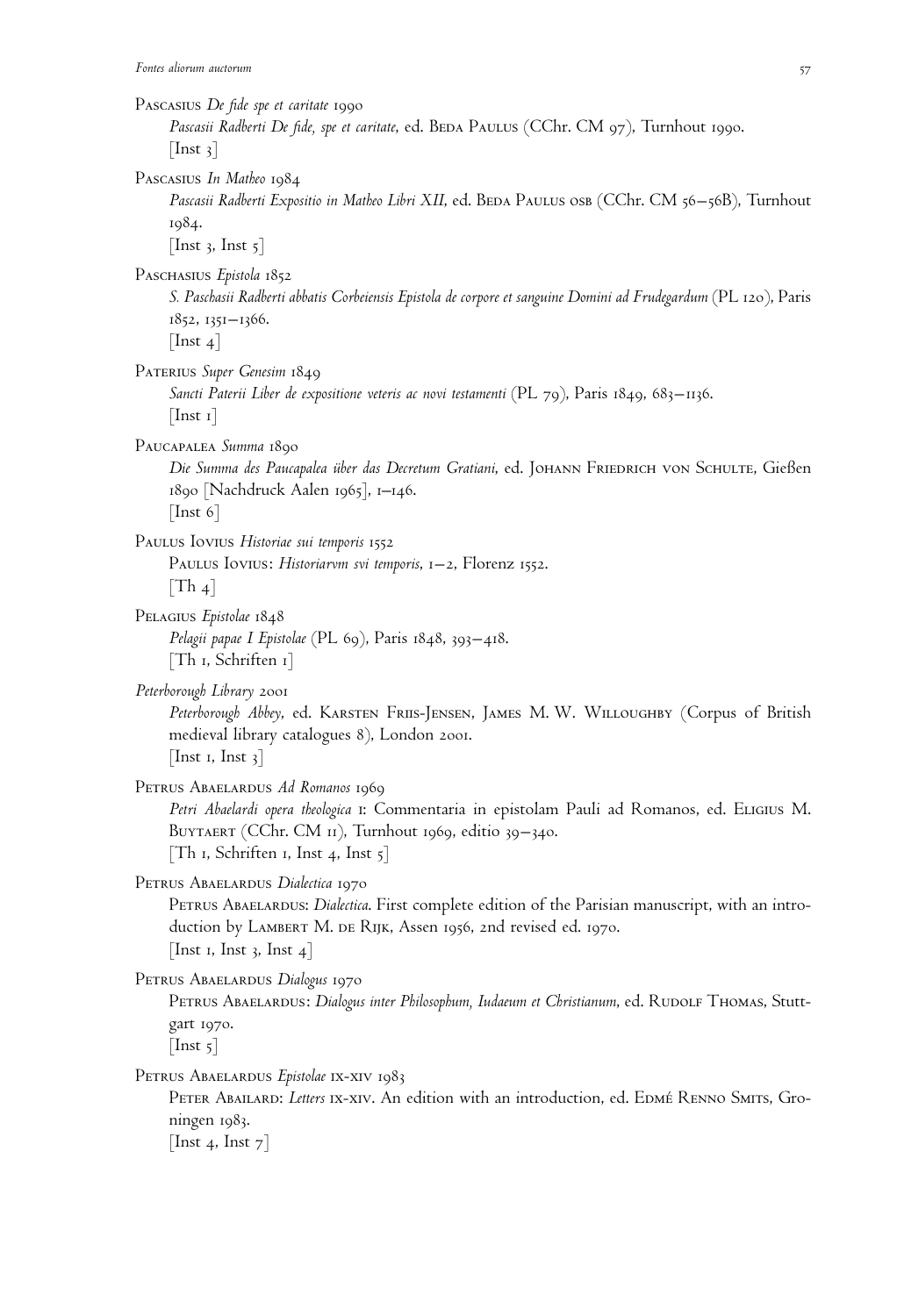| 58 | Bibliographia                                                                                                                                                                                                                                  |
|----|------------------------------------------------------------------------------------------------------------------------------------------------------------------------------------------------------------------------------------------------|
|    | Petrus Abaelardus <i>Epistolae ix-xiv</i> 2008<br>Letters of Peter Abelard. Beyond the Personal, translated JAN M. ZIOLKOWSKI, Washington DC 2008.<br>$\lfloor \text{Inst } 7 \rfloor$                                                         |
|    | PETRUS ABAELARDUS Historia Calamitatum 1967<br>PIERRE ABÉLARD: Historia Calamitatum, ed. JACQUES MONFRIN, Paris 1959, <sup>3</sup> 1967.<br>[Inst 1, Inst 3, Inst 4, Inst $7$ ]                                                                |
|    | Petrus Abaelardus <i>In Hexameron</i> 2004<br>Petri Abaelardi opera theologica v: Expositio in Hexameron, ed. MARY ROMIG, DAVID LUSCOMBE,<br>CHARLES BURNETT (CChr. CM 15), Turnhout 2004.<br>$\lfloor \text{Inst } 3 \rfloor$                 |
|    | PETRUS ABAELARDUS Introductiones dialecticae 1969<br>PIETRO ABELARDO: Introductiones dialecticae, in Scritti di logica, ed. MARIO DAL PRA, Firenze <sup>2</sup> 1969,<br>$3 - 203.$<br>$[$ Inst 1: Editiones $]$                               |
|    | Petrus Abaelardus <i>Liber Sententiarum 2</i> 006<br>Petri Abaelardi opera theologica VI: Liber Sententiarum Magistri Petri, cura et studio Constant Mews<br>(CChr. CM 14), Turnhout 2006, editio 162–174.<br>$\lfloor \text{Inst } 4 \rfloor$ |
|    | PETRUS ABAELARDUS Scito te ipsum 2001<br>Petri Abaelardi opera theologica IV: Scito te ipsum, ed. RAINER LLGNER (CChr. CM 190), Turnhout<br>2001.<br>$[Th_1]$                                                                                  |
|    | Petrus Abaelardus <i>Sententie</i> 1983<br>Sententie magistri Petri Abelardi (Sententie Hermanni), ed. SANDRO BUZZETTI, Firenze 1983.<br>$ $ Inst 3 $ $                                                                                        |
|    | PETRUS ABAELARDUS Sententie 2006<br>Petri Abaelardi opera theologica vi: Sententie Magistri Petri Abaelardi, cura et studio DAVID LUS-<br>COMBE (CChr. CM $14$ ), Turnhout 2006, editio $5-152$ .<br>$\lfloor \text{Inst } 4 \rfloor$          |
|    | PETRUS ABAELARDUS Sic et non 1977<br>PETER ABAILARD: Sic et non, ed. BLANCHE B. BOYER, RICHARD MCKEON, Chicago/London 1977.<br>$\lceil \text{Th} \rceil$ , Schriften 1, Inst 4 $\rceil$                                                        |
|    | Petrus Abaelardus <i>Super topica</i> 1969<br>PIETRO ABELARDO: Super topica glossae, ed. MARIO DAL PRA: Scritti di logica, Firenze <sup>2</sup> 1969, editio<br>$205 - 320.$                                                                   |

[Inst 1, Inst  $3$ ] PETRUS ABAELARDUS *Theologia christiana* 1969

Petri Abaelardi opera theologica II: Theologia christiana, ed. ELIGIUS-MARIA BUYTAERT (CChr. CM 12), Turnhout 1969, editio 71–372.

[Inst 3, Inst 4]

Petrus Abaelardus *Theologia ›Scholarium‹* 1987

Petri Abaelardi opera theologica III: Theologia >Summi Boni<, Theologia scholarium, cura et studio Eligius M. Buytaert, Constant J. Mews (CChr. CM 13), Turnhout 1987, editio 313–549.  $[$ Inst 4 $]$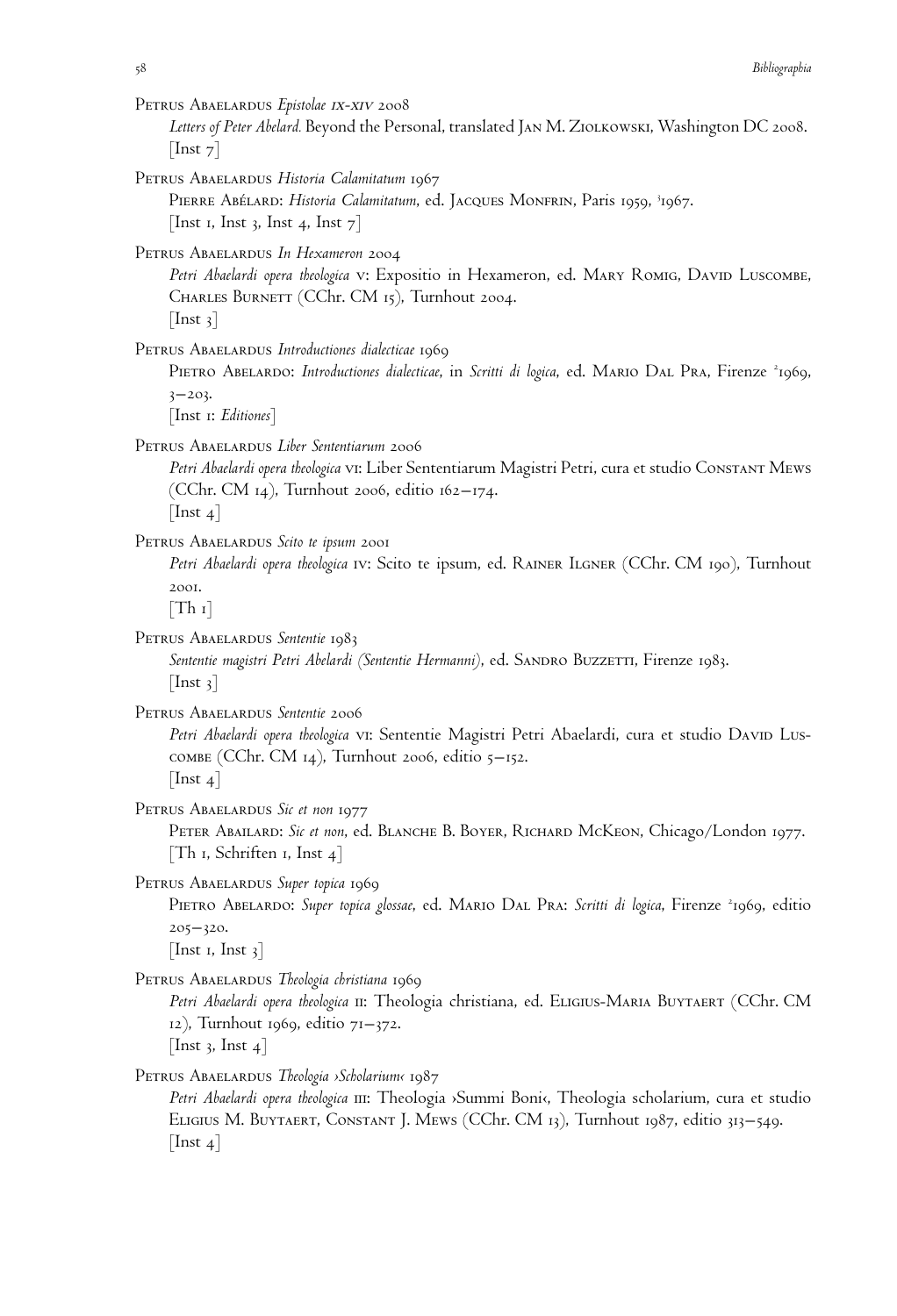| PETRUS ABAELARDUS Theologia > Scholarium< rec. br. 1969<br>Petri Abaelardi opera theologica II: Theologia >Scholarium<, recensiones breviores, ed. ELIGIUS-MARIA<br>BUYTAERT (CChr. CM 12), Turnhout 1969, editio 401-451.<br>$\vert$ Inst 3 $\vert$                                 |
|--------------------------------------------------------------------------------------------------------------------------------------------------------------------------------------------------------------------------------------------------------------------------------------|
| PETRUS ABAELARDUS Theologia > Summi boni< 1987<br>Petri Abaelardi opera theologica III: Theologia > Summi boni<, ed. ELIGIUS-MARIA BUYTAERT, CONSTANT<br>J. Mews (CChr. CM 13), Turnhout 1987, editio 83-201.<br>[Inst 3, Inst 4, Inst 5]                                            |
| PETRUS ALFONSI Dialogus 1996<br>PEDRO ALFONSO DE HUESCA: Diálogo contra los judíos. Introducción de JOHN TOLAN, texto latino de<br>KLAUS-PETER MIETH, traducción de ESPERANZA DUCAY, coordinación de M.ª JESÚS LACARRA<br>(Larumbe 9), Huesca 1996.<br>$\lfloor \text{Th}_3 \rfloor$ |
| PETRUS BLESENSIS Epistolae 1855<br>Petri Blesensis Epistolae (PL 207), Paris 1855, 1–560.<br>$\lfloor$ Inst 6 $\rfloor$                                                                                                                                                              |
| PETRUS BLESENSIS Epistolae 1889<br>PETRUS BLESENSIS: Epistolae, ed. HEINRICH DENIFLE/ÉMILE CHÂTELAIN: Chartularium Universitatis<br>Parisiensis 1: Ab anno 1200 usque ad annum 1286, Paris 1889.<br>$ $ Inst 6 $ $                                                                   |
| PETRUS CANTOR Verbum adbreviatum 2004<br>Petri Cantoris Parisiensis Verbum adbreviatum. Textus conflatus, cura et studio MONIQUE BOUTRY<br>(CChr. CM 196), Turnhout 2004.<br>$\lceil \text{Th } 2 \rceil$                                                                            |
| PETRUS CELLENSIS In Ruth 1988<br>Petri Cellensis Commentaria in Ruth, ed. GÉRARD DE MARTEL (CChr. CM 54), Turnhout 1988, 1-170.<br>$ \text{Inst 1} $                                                                                                                                 |
| PETRUS COMESTOR Historia 1855<br>Petri Comestoris Historia scholastica (PL 198), Paris 1855, 1053–1722.<br>$\lfloor \text{Th }$ 3, Inst 1, Inst 3 $\rfloor$                                                                                                                          |
| PETRUS COMESTOR Historia 2005<br>Petri Comestoris Scolastica historia, Liber Genesis, ed. AGNETA SYLWAN (CChr. CM 191), Turnhout<br>2005.<br>$\lceil \text{Th }$ 3, Inst 3                                                                                                           |
| PETRUS DAMIANI Epistolae 1983–1993<br>Die Briefe des Petrus Damiani, ed. KURT REINDEL, 1–4 (MGH. Epistolae 4), München 1983, 1988,<br>1989, 1993.<br>$[Th_1, Schriften_1]$                                                                                                           |
| PETRUS DE ARBON Bücherverzeichnis 1961<br>PETER VON ARBON: Bücherverzeichnis Admont 1376, ed. GERLINDE MÖSER-MERSKY: Mittelalterliche<br>Bibliothekskataloge Osterreichs. 3: Steiermark, Graz/Wien/Köln 1961, editio 17–34.<br>$\ln$ st 1                                            |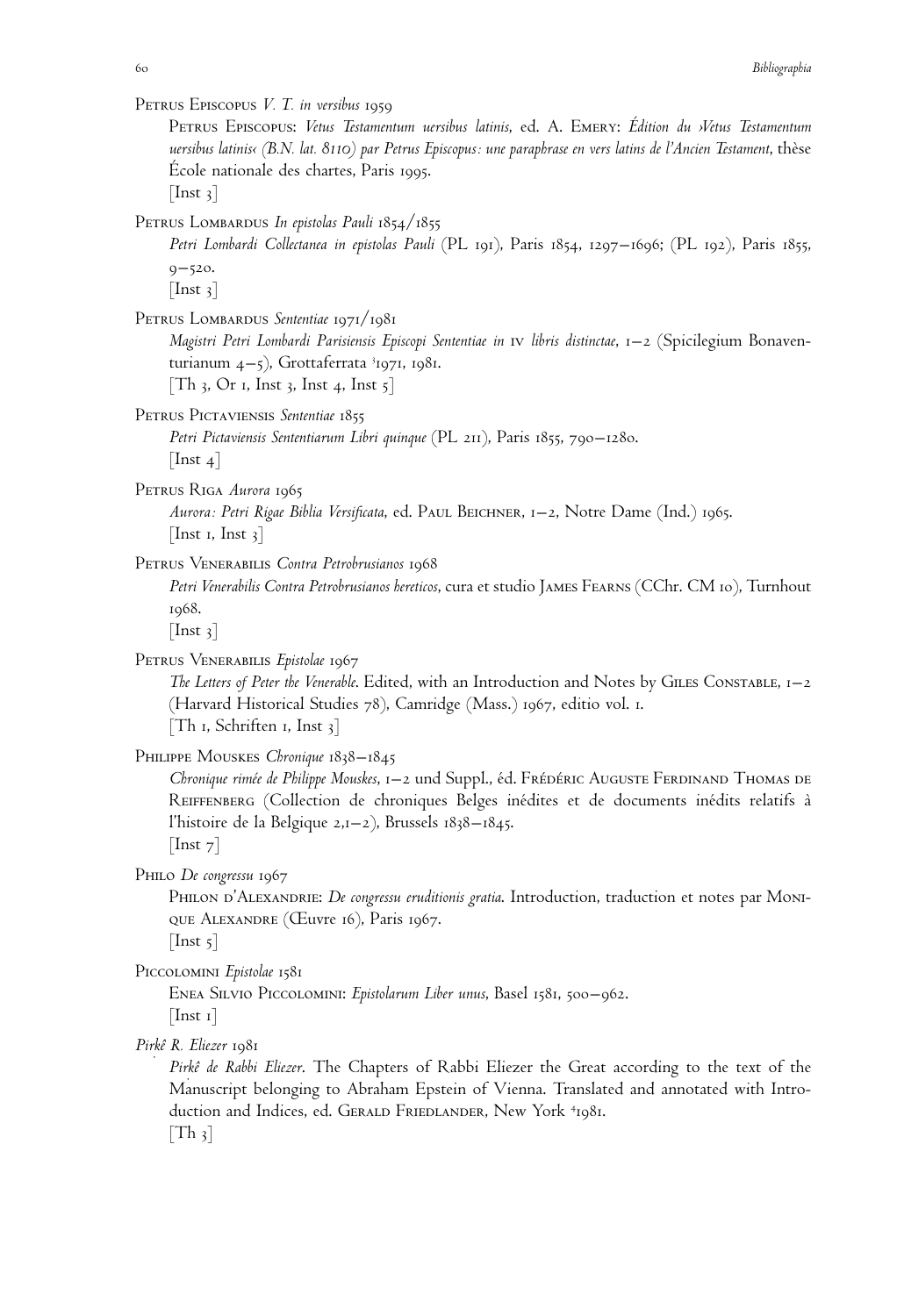#### Plato *Timaeus* 1975

PLATO LATINUS: *Timaeus.* A Calcidio translatus commentarioque instructus, ed. JAN HENDRIK Waszink (Corpus Platonicum medii aevi 4), London <sup>2</sup>1975.  $[$ Inst 3 $]$ 

Plato *Timaeus* 2011

Le Timée de Platon, édition critique et traduction française par BéATRICE BAKHOUCHE (Histoire des doctrines de l'Antiquité classique 42), Paris 2011, editio 131–201.

 $[Th_3]$ 

PLOTINUS *Enneades* 1951–1973

PLOTINUS: *Enneades I-VI*, in *Plotini opera*, ed. PAUL HENRY, HANS-RUDOLF SCHWYZER (Museum Lessianum Series Philosophica XXXV), Paris 1951 (*Enneades I-III*), 1959 (*Enneades IV-V*), 1973 (*Enneas VI*).

 $[$ Inst 5 $]$ 

*Pommersches Urkundenbuch* 1881/1885

*Pommersches Urkundenbuch*, hg. von der Landesgeschichtlichen Forschungsstelle (Historische Kommission) für die Provinz Pommern, 2,1-2: 1254-1286, bearb. RODGERUS PRÜMERS (Veröffentlichungen der Historischen Kommission für Pommern, Reihe 2, 2), Stettin 1881, 1885 [Nachdruck Köln 1970].

[Inst 7]

Possibius *Vita Augustini* 1975

Possinius: Vita Sancti Augustini, in Vite dei santi. Introduzione di CHRISTINE MOHRMANN, testo critico e commento a cura di Antonius A. R. Bastiaensen, traduzioni di Luca Canali, 3, Milano 1975, 000–000.

 $[Th 2]$ 

Priscianus *Institutiones* 1855/1859

*Prisciani Institutionum Grammaticarum libri XVIII*, ed. Martin Hertz, 1–2 (Grammatici Latini II-III), 1–597 et 1–377, Leipzig 1855, 1859. [Nachdruck Hildesheim 1981].  $[Th_3, Inst_1, Inst_3]$ 

*Prologus et praefatio in regulam* 1978

*Prologus et praefatio cuiusdam sapientis in regulam beati Augustini*, ed. Stefan Weinfurter: »Vita canonica und Eschatologie. Eine neue Quelle zum Selbstverständnis der Reformkanoniker des 12. Jahrhunderts aus dem Salzburger Reformkreis (mit Textedition)«, in *Secundum regulam vivere*. Festschrift für P. Norbert Backmund O. Praem., hg. von Gert Melville, Windberg 1978, 139–167, editio 158–167.

 $[$ Inst 2 $]$ 

*Prophetia Hesdre* 1895

*Prophetia Hesdre*, ed. Robert Lubbock Bensly: *The Forth book of Ezra*. The latin version edited from the mss (Texts and Studies. Contributions to Biblical and Patristic Literature 3, 2), Cambridge 1895, 1–6.

 $[$ Inst 6 $]$ 

*Prophetia Hesdre* 1983

*Prophetia Hesdre*, in *Biblia vulgata*, 1931–1934. [Inst 6]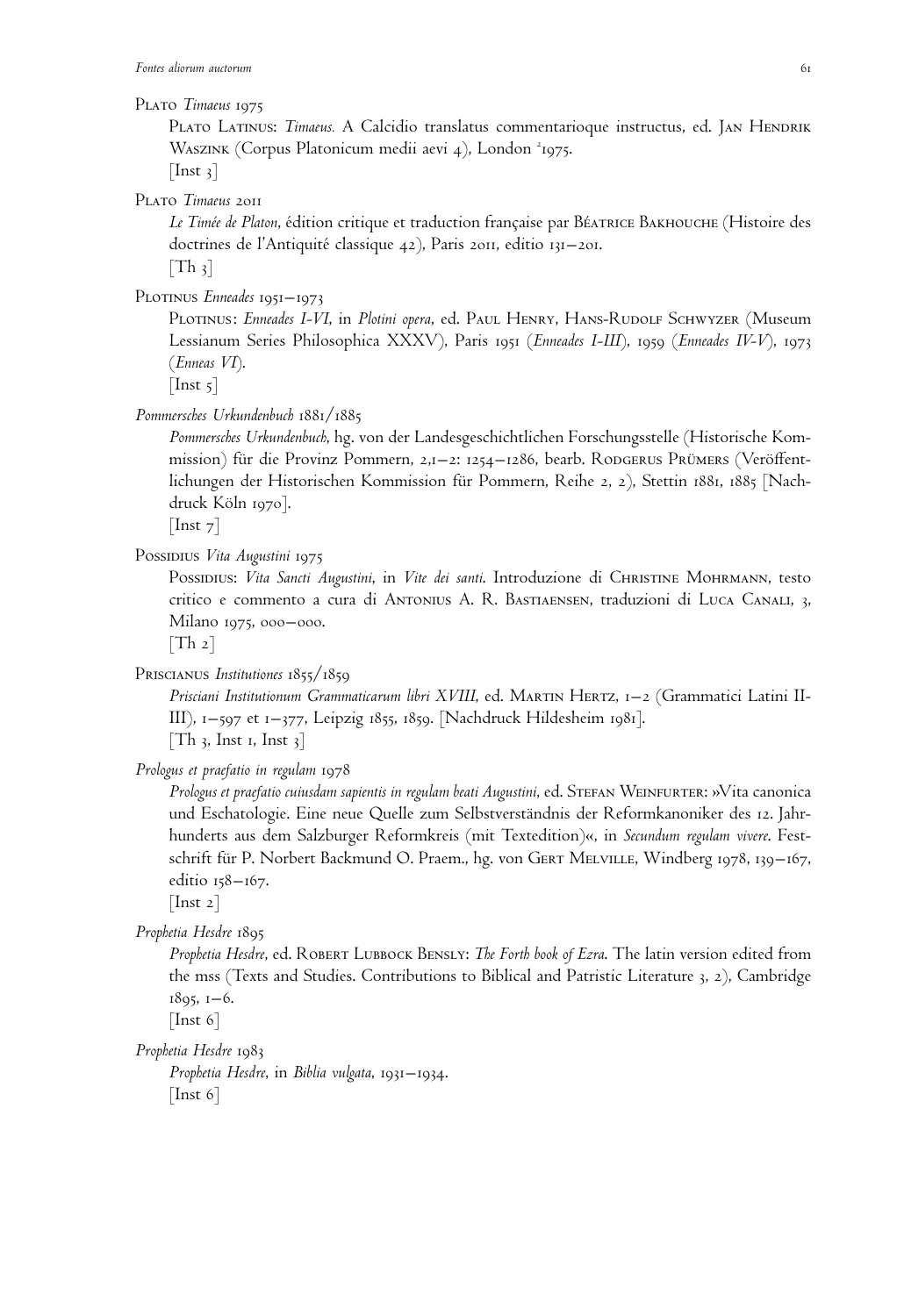| Propositum cuiusdam canonici 1909<br>Propositum cuiusdam canonici, in Collationes Brugenses 14 (1909) $5-21$ .<br>$\lfloor \text{Inst } 2 \rfloor$                                                                                                                                                          |
|-------------------------------------------------------------------------------------------------------------------------------------------------------------------------------------------------------------------------------------------------------------------------------------------------------------|
| PROSPER AQUITANUS Sententiae 1972<br>Prosperi Aquitani opera: Liber sententiarum, cura et studio MICHEL GASTALDO (CChr. SL 68A), Turn-<br>hout 1972, editio $257 - 365$ .<br>$\lceil \text{Th } \iota, \text{Th } \iota \rceil$                                                                             |
| PSEUDO-ALCUINUS De divinis officiis 1851<br>Alcuini De divinis officiis liber (PL 101), Paris 1851, 1175–1286.<br>$\lceil \text{Th } r \rceil$                                                                                                                                                              |
| PSEUDO-ANSELMUS CANTUARIENSIS Admonitio morienti 1853<br>Sancti Anselmi Admonitio morienti et de peccatis suis nimium formidanti (PL 158), Paris 1853, 685–688.<br>$[\text{Inst } 6]$                                                                                                                       |
| PSEUDO-AUGUSTINUS Contra philosophos 1975<br>Anonymi Contra philosophos, ed. DIETHARD ASCHOFF (CChr. SL 58A), Turnhout 1975.<br>$\lceil \text{Th } r \rceil$                                                                                                                                                |
| PSEUDO-AUGUSTINUS De spiritu et anima 1845<br>Sancti Augustini De spiritu et anima liber unus (PL 40), Paris 1845, 779–832.<br>$\lceil \text{Th } r, \text{Th } 3, \text{ Inst } 3, \text{ Inst } 4, \text{ Inst } 5 \rceil$                                                                                |
| PSEUDO-AUGUSTINUS De trinitate et unitate dei 1841<br>S. Augustini De trinitate et unitate dei (PL 42), Paris 1841, 1193–1200.<br>$\lceil \text{Th} \rceil$ , Schriften 1 $\rceil$                                                                                                                          |
| PSEUDO-AUGUSTINUS Sermo de symbolo 1845<br>Sancti Augustini Sermo de symbolo (PL 40), Paris 1845, 1189–1202.<br>$\lceil \text{Th} \rceil$ , Schriften 1, Inst 4 $\rceil$                                                                                                                                    |
| PSEUDO-AUGUSTINUS Sermones 1841<br>S. Augustini Sermones supposititii (PL 39), Paris 1841, 1735–2354.<br>$\lceil \text{Th} \rceil$ , Schriften 1                                                                                                                                                            |
| PSEUDO-AUGUSTINUS Sermones ad fratres 1841<br>Sancti Augustini Sermones ad fratres in eremo commorantes et quosdam alios (PL 40), Paris 1841, 1235–1358.<br>$\lceil \text{Th} \rceil$ , Schriften 1 $\rceil$                                                                                                |
| PSEUDO-BEDA De mundi constitutione 1850<br>Bedae presbyteri De mundi coelestis terrestrisque constitutione liber (PL 90), Paris 1850, 881–910.<br>$ \text{Inst } \mathbf{1} $                                                                                                                               |
| PSEUDO-BEDA VENERABILIS In Pentateuchum 1850<br>Bedae Venerabilis Commentarius in Pentateuchum (PL 91), Paris 1850, 189–394.<br>$[Th_3]$                                                                                                                                                                    |
| PSEUDO-DIONYSIUS AREOPAGITA De coelesti hierarchia 1991<br>PSEUDO-DIONYSIUS AREOPAGITA: De coelesti hierarchia, hg. von GÜNTER HEIL, ADOLF MARTIN RIT-<br>TER (Corpus Dionysiacum II. Patristische Texte und Studien 36), Berlin/New York 1991, $7-59$ .<br>$ \mathop{\rm Inst} 3$ , $\mathop{\rm Inst} 5 $ |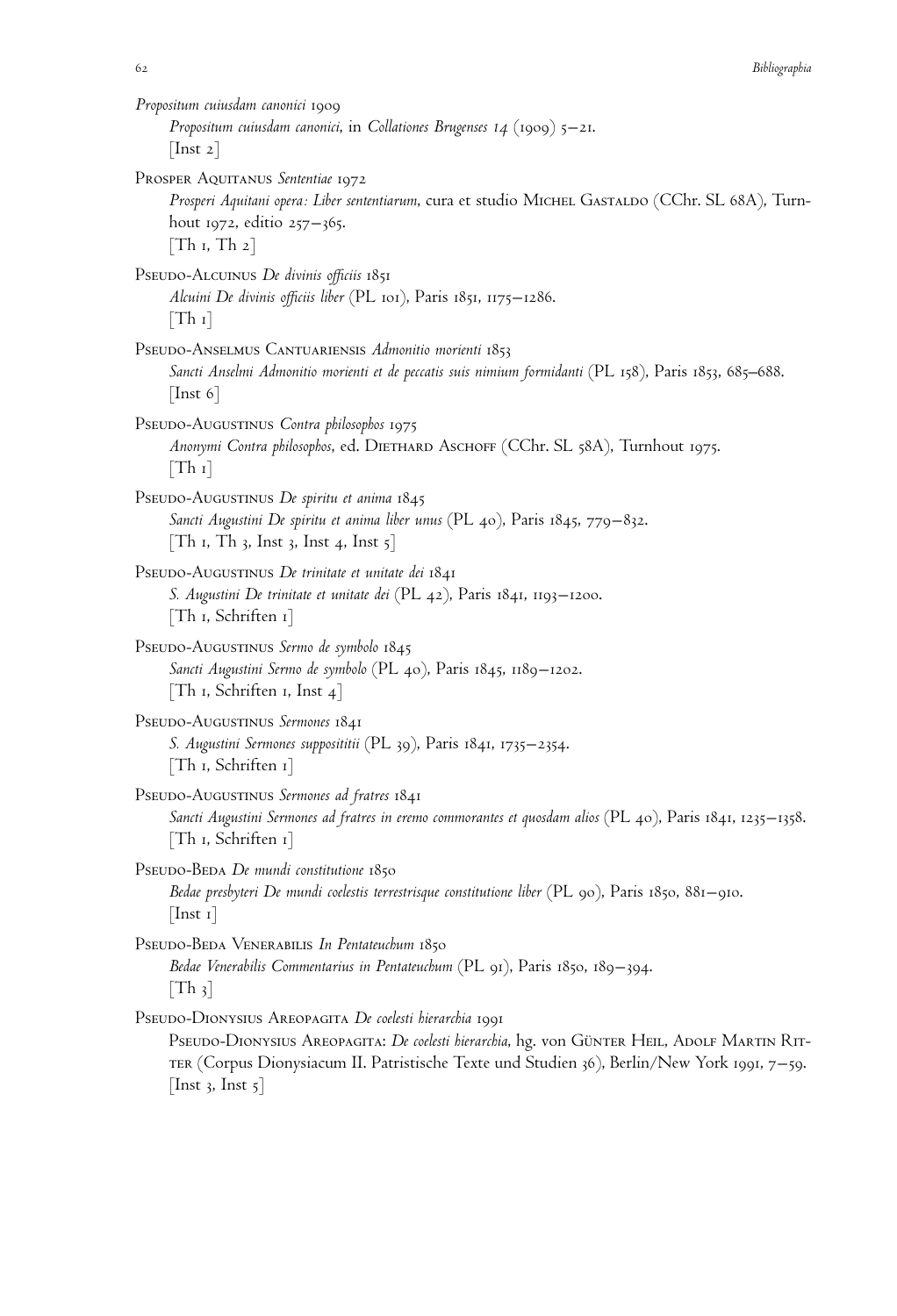Pseudo-Dionysius Areopagita: *De divinis nominibus*, ed. Beate Regina Suchla (Corpus Dionysiacum I. Patristische Texte und Studien 33), Berlin/New York 1990, 107–231.  $[$ Inst  $\frac{1}{2}$ ]

PSEUDO-DIONYSIUS AREOPAGITA *De mystica Theologia* 1990

PSEUDO-DIONYSIUS AREOPAGITA: *De mystica Theologia*, ed. Günter Heil, Adolf Martin Ritter (Corpus Dionysiacum II. Patristische Texte und Studien 36), Berlin/New York 1990, <sup>2</sup> 2012,  $141 - 150.$ 

 $[$ Inst 5 $]$ 

PSEUDO-DIONYSIUS TR. HILDUINI *De coelesti hierarchia* 1937

PSEUDO-DIONYSII TRANSLATIO HILDUINI: *De coelesti hierarchia*, éd. GABRIEL THÉRY: Études Dionysiennes. II: Hilduin, Traducteur de Denys (Études de philosophie médiévale 19), Paris 1937, editio 5–74.

 $[$ Inst 5 $]$ 

PSEUDO-DIONYSIUS TR. HILDUINI *De divinis nominibus* 1937

PSEUDO-DIONYSII TRANSLATIO HILDUINI: *De divinis nominibus*, éd. GABRIEL THÉRY: Études Dionysiennes. II: Hilduin, Traducteur de Denys (Études de philosophie médiévale 19), Paris 1937, editio 167–290.

 $[$ Inst 5 $]$ 

PSEUDO-DIONYSIUS TR. SCOTI *De coelesti hierarchia* 1853 *Sancti Dionysii Areopagitae [*…*] De caelesti ierarchia* (PL 122), Paris 1853, 1035–1070.  $[$ Inst  $5]$ 

PSEUDO-DIONYSIUS TR. SCOTI *De divinis nominibus* 1853 *Sancti Dionysii Areopagitae [*…*] De divinis nominibus* (PL 122), Paris 1853, 1111–1172.  $[$ Inst 5 $]$ 

PSEUDO-DIONYSIUS TR. SCOTI *De Mystica Theologia* 1853 *Sancti Dionysii Areopagitae [*…*] De mystica Theologia* (PL 122), Paris 1853, 1171–1176.  $[$ Inst 5 $]$ 

Pseudo-Hieronymus *In Canticum Canticorum* 1986

*Expositio sancti Hieronymi presbiteri in libro Cantici Canticorum*, ed. Bernard de Vregille, Louis Neyrand (CChr. SL 19), Turnhout 1986, editio 315–390.  $[Th_1]$ 

Pseudo-Hieronymus *In Samuelem* 1975

PSEUDO-JEROME: *Quaestiones on the Book of Samuel*, edited with an Introduction by AVROM SALTMAN (Studia Post-Biblica 26), Leiden 1975.  $[Th_3]$ 

PSEUDO-HUGO S. V. *De caeremoniis ecclesiasticis* 1854

*De caeremoniis, sacramentis, officiis et observationibus ecclesiasticis, auctore, ut videtur, Roberto Paululo* (PL 177), Paris 1854, 381–456.  $[Th_1]$ 

Pseudo-Hugo S. V. De fructibus 1854

*Hugonis de Sancto Victore De fructibus carnis et spiritus* (PL 176), Paris 1854, 997–1006.  $[Or 1]$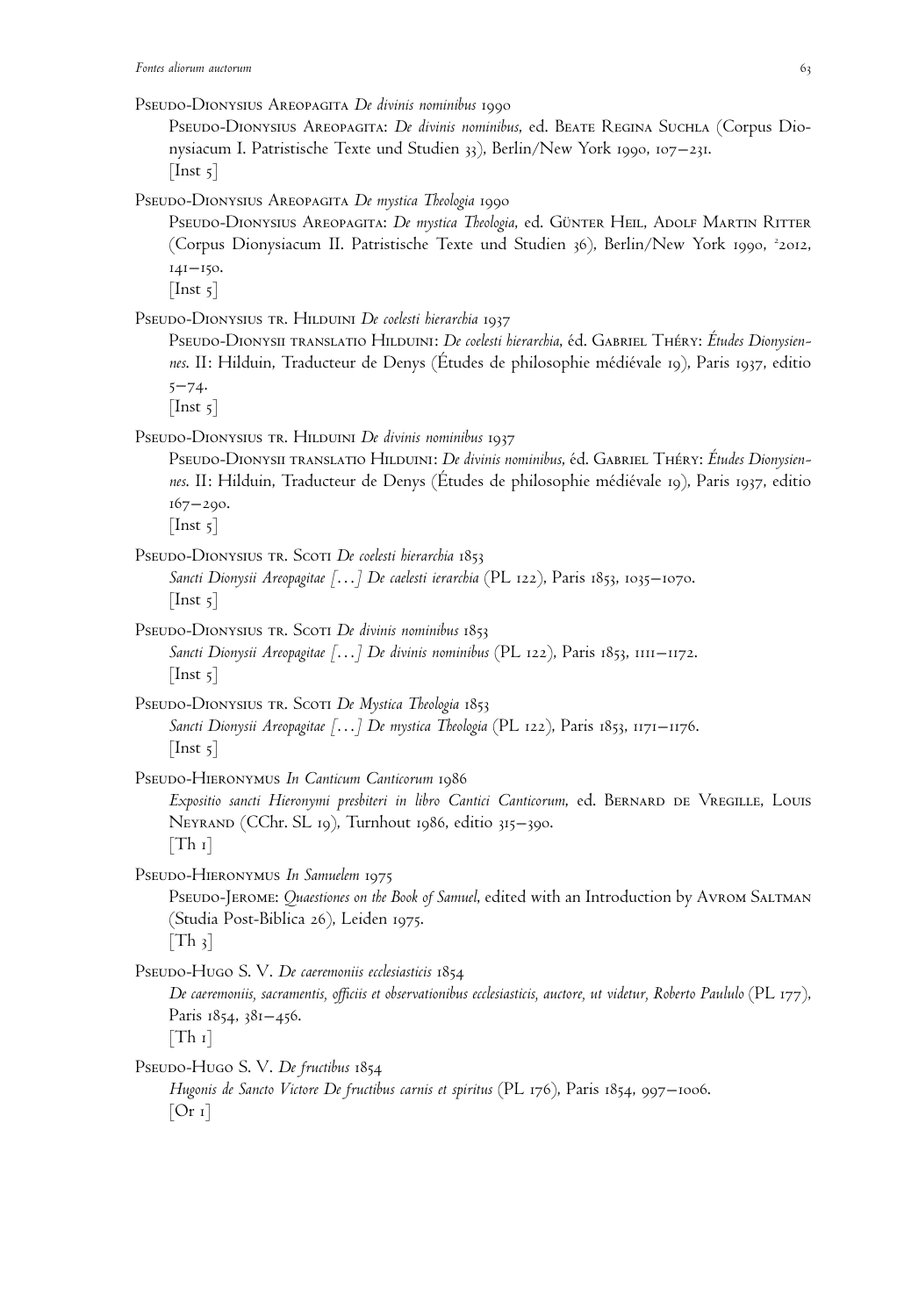| PSEUDO-HUGO S. V. De modo dicendi 1854<br>Hugonis de Sancto Victore De modo dicendi et meditandi (PL 176), Paris 1854, 877–880.<br>$\lfloor$ Inst 5 $\rfloor$                                                                                                              |
|----------------------------------------------------------------------------------------------------------------------------------------------------------------------------------------------------------------------------------------------------------------------------|
| PSEUDO-HUGO S. V. In Abdiam 1854<br>Hugonis de Sancto Victore Expositio moralis in Abdiam (PL 175), Paris 1854, 371–406.<br>$\lceil \text{Th } r \rceil$                                                                                                                   |
| PSEUDO-HUGO S. V. In ep. Pauli 1854<br>Hugonis de Sancto Victore Quaestiones et decisiones in epistolas Pauli (PL 175), Paris 1854, 431–634.<br>[Inst 2, Inst $3$ ]                                                                                                        |
| PSEUDO-HUGO S. V. In regulam Augustini 1854<br>Hugonis de Sancto Victore Expositio in regulam beati Augustini (PL 176), Paris 1854, 881–924.<br>[Th 2, Inst 2, Inst 3]                                                                                                     |
| PSEUDO-HUGO S. V. Ma./frühneuztl. Übers. Kom. Augustinusregel 2008<br>Mittelalterliche und frühneuzeitliche deutsche Übersetzungen des pseudo-hugonischen Kommentars zur Augustinus-<br>regel, ed. IGNA MARION KRAMP CJ (CV. Th 2), Münster/Westf. 2008.<br>[Th 2, Inst 2] |
| PSEUDO-HUGO S. V. Misc. III-VII 1854<br>Hugonis de Sancto Victore Miscellanea III-VII (PL 177), Paris 1854, 633–900.<br>[Inst 3, Inst 4]                                                                                                                                   |
| PSEUDO-HUGO S. V. Sermones centum 1854<br>Hugonis de Sancto Victore Sermones centum (PL 177), Paris 1854, 899–1210.<br>$[Th_1, Inst_5]$                                                                                                                                    |
| PSEUDO-HUGO S. V. Speculum 1854<br>Hugonis de Sancto Victore Speculum de mysteriis ecclesiae (PL 177), Paris 1854, 335–380.<br>$\lceil \text{Th } r \rceil$                                                                                                                |
| PSEUDO-IOHANNES CHRYSOSTOMUS Opus imperfectum 1859<br>PSEUDO-IOHANNES CHRYSOSTOMUS Eruditi commentarii in evangelium Matthei (PG 56), Paris 1859,<br>$611 - 946.$<br>$\vert$ Inst 2 $\vert$                                                                                |
| PSEUDO-ISIDORUS Decretales 1863<br>Decretales Pseudo-Isidorianae, ed. PAULUS HINSCHIUS, Leipzig 1863.<br>$\lceil \text{Th} \rceil$ , Schriften 1                                                                                                                           |
| PSEUDO-ISIDORUS Testimonia 1987<br>Florilegia: Testimonia divinae scripturae et patrum, ed. ALBERT LEHNER (CChr. SL 108D), Turnhout<br>1987, editio 53–127.<br>$\lceil \text{Th } 2 \rceil$                                                                                |
| PSEUDO-RICHARDUS S. V. In Ioelem 1854<br>Hugonis de Sancto Victore Adnotatiunculae Elucidatoriae in Joelem Prophetam (PL 175), Paris 1854, 321–372.<br>$ \text{Inst } 4 $                                                                                                  |
| PSEUDO-RICHARDUS S. V. In Psalmos 1855<br>Richardi Sancti Victoris Mysticae adnotationes in Psalmos (PL 196), Paris 1855, 265–402.<br>$\vert$ Inst 3, Inst 5 $\vert$                                                                                                       |
|                                                                                                                                                                                                                                                                            |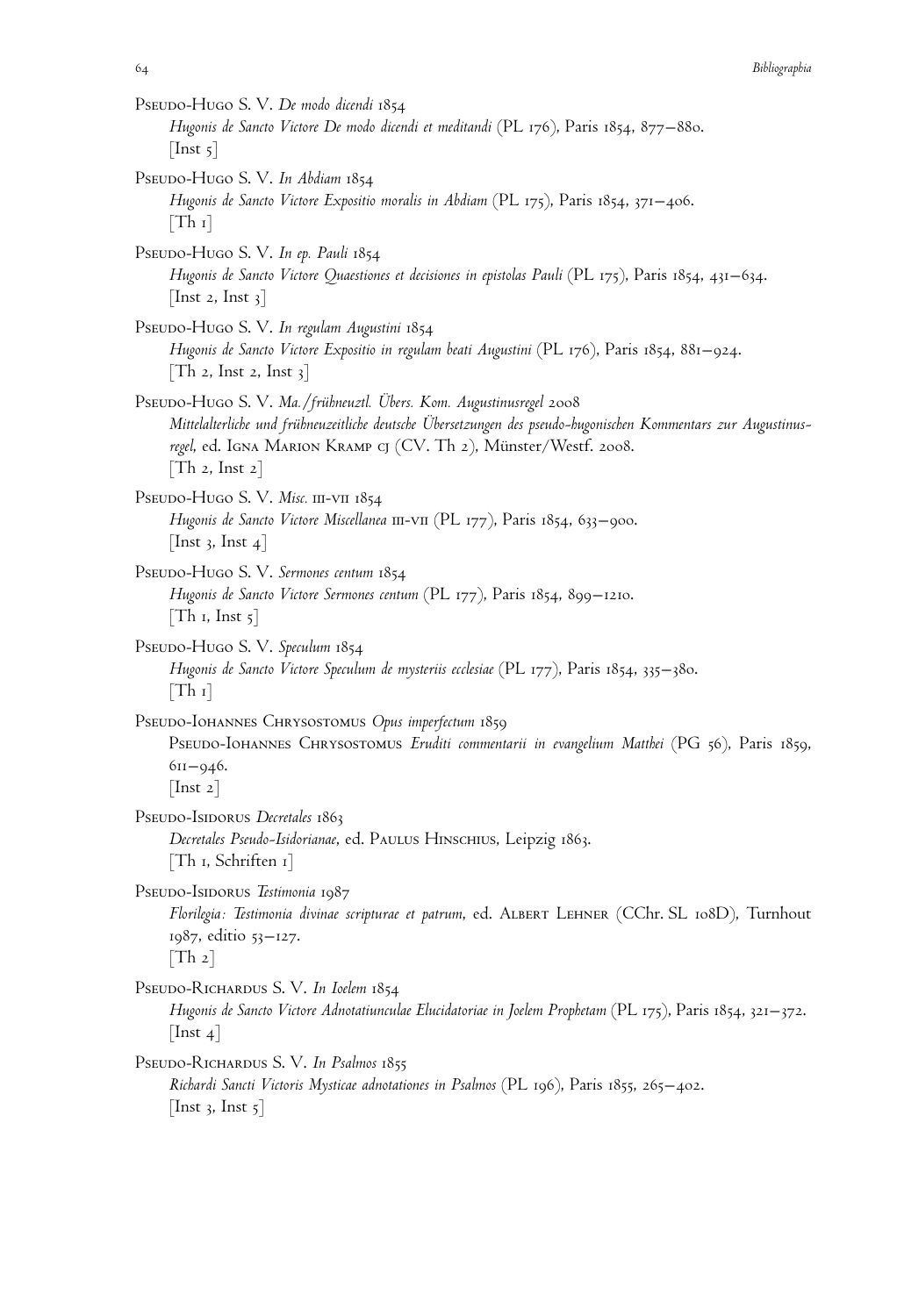Quintillianus *Institutio oratoria* 1965 Quintillianus: *Institutio oratoria*, ed. Ludovicus Radermacher, Vinzenz Buchheit. 1: Stuttgart  $^5$ 1965 [unver. Nachdruck Stuttgart  $^6$ 1971], 2: Stuttgart  $^3$ 1965 [unver. Nachdruck  $^4$ 1971].  $[Th_1, Th_3]$ Rabanus Maurus *Allegoriae* 1852 *Beati Rabani Mauri Alegoriae in universam sacram Scripturam* (PL 112), Paris 1852, 849–1088.  $[$ Inst 5 $]$ Rabanus Maurus *De computo* 1979 *Rabani Mauri De computo*, ed. John MacCulloh, Wesley M. Stevens (Chr. CM 44), Turnhout 1979, 165–323, editio 199–321.  $[Th_1]$ Rabanus Maurus *De institutione clericorum* 1996 *Hrabanus Maurus De institutione clericorum libri tres*, ed. Detlev Zimpel, Studien und Edition (Freiburger Beiträge zur mittelalterlichen Geschichte 7), Frankfurt am Main e. a. 1996, 281–521. [Inst 6, Inst  $7$ ] Rabanus Maurus *De universo* 1852 *Beati Rabani Mauri De universo* (PL 111), Paris 1852, 9–614.  $|Schriften 1|$ Rabanus Maurus *In Exodum* 1851 *Beati Rabani Mauri Commentariorum in Exodum libri quatuor* (PL 108), Paris 1851, 9–246.  $[Th_3]$ Rabanus Maurus *In Ezechielem* 1852 *Beati Rabani Mauri Commentariorum in Ezechielem* (PL 110), Paris 1852, 493–1084.  $[$ Inst 4 $]$ Rabanus Maurus *In Genesim* 1851 *Beati Rabani Mauri Commentariorum in Genesim libri quatuor* (PL 107), Paris 1851, 439–670.  $[Th_3]$ Rabanus Maurus *In honorem sanctae crucis* 1979 *Rabani Mauri In honorem sanctae crucis*, ed. Michel Perrin (CChr. CM 100), Turnhout 1997. [Th 1, Schriften 1] Rabanus Maurus *In Leviticum* 1851 *Beati Rabani Mauri Expositionum in Leviticum libri septem* (PL 108), Paris 1851, 245–586.  $[Th_3]$ Rabanus Maurus *In libros Regum* 1852 *B. Rabani Mauri Commentaria in libros* iv *Regum* (PL 109), Paris 1852, 11–280.  $[Th_3]$ Rabanus Maurus *In librum Iudicum* 1851 *Beati Rabani Mauri Commentaria in librum Iudicum et Ruth* (PL 108), Paris 1851, 1107–1224.  $[Th_3]$ Radulfus de Diceto *Abbrevationes Chronicorum* 1876 Radulfus de Diceto: *Abbrevationes Chronicorum*, ed. William Stubbs: *Radulfi de Diceto Decani Lundoniensis Opera Historica: The Historical Works of Master Ralph de Diceto*, 1–2 (Rolls Series), London 1876, i, 3–263.  $[$ Inst  $7]$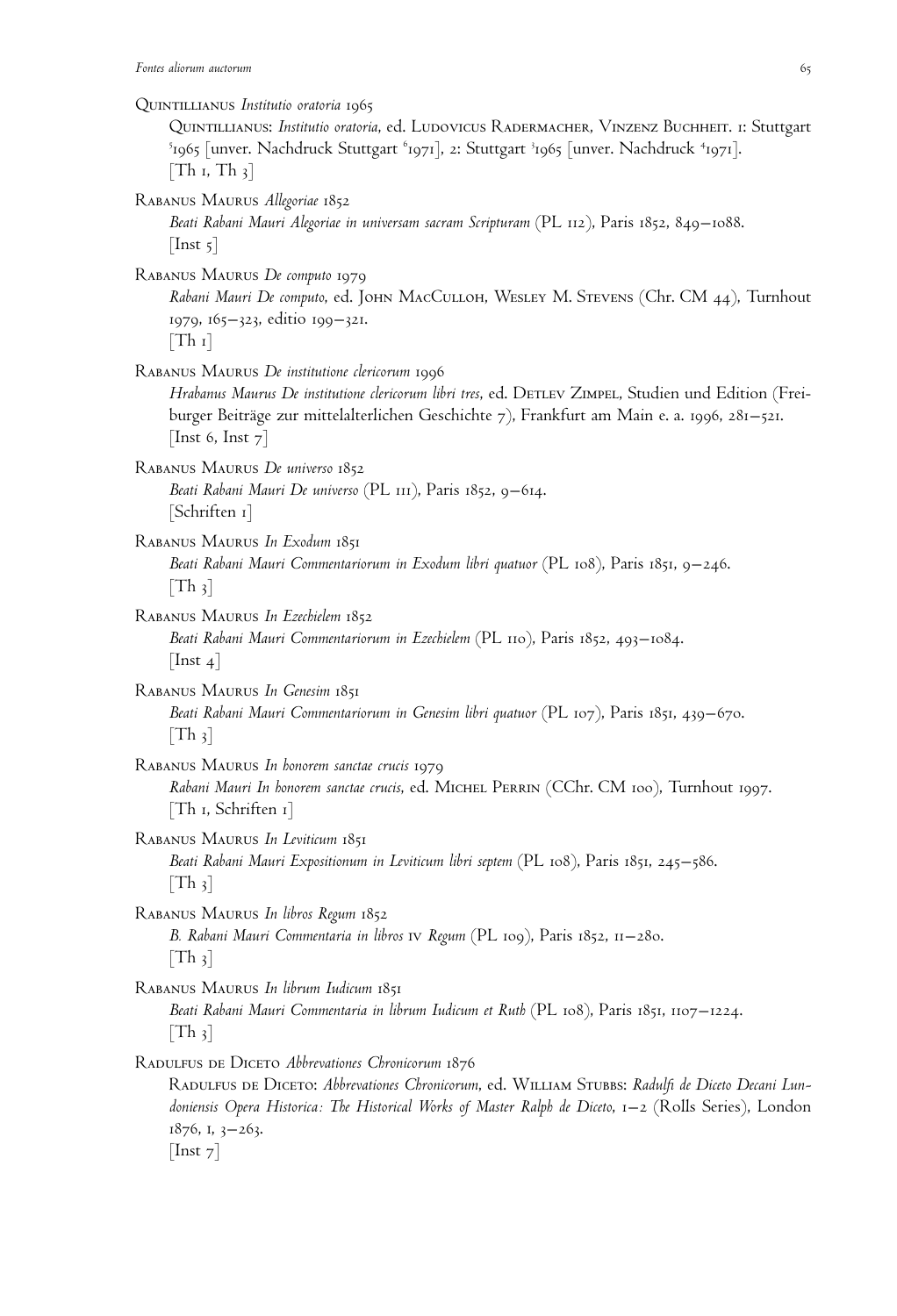Radulfus de Diceto *Ymagines Historiarum* 1876

Radulfus de Diceto, *Ymagines Historiarum*, ed. William Stubbs: *Radulfi de Diceto Decani Lundoniensis Opera Historica: The Historical Works of Master Ralph de Diceto*, 1–2 (Rolls Series), London 1876, editio i  $291 - 440$ ; II 3-174.

 $[$ Inst  $7]$ 

Rashbam *Perush ha-Torah* 1889

David Rosin: *Der Kommentar Rashbams zum Pentateuch*, Breslau 1889.  $[Th_3]$ 

Rashbam *Perush ha-Torah* 2001

*Rashbam's Commentary on Leviticus and Numbers*. An annotated Translation, edited and translated by Martin L. Lockshin (Brown Judaic Studies 330), Providence (RI) 2001.  $[Th_3]$ 

Rashi *Gloses* 1909

Les gloses françaises de Rachi dans la Bible, ed. Arsène Darmesteter, Paris 1909.  $[$ Inst 3 $]$ 

Rashi *On Psalms* 1998

*Rashi's Commentary on Psalms 1–89* (Books i-iii), ed. Mayer Irwin Gruber, Atlanta (Ga.) 1998, überarbeitete Auflage: Leiden 2004.

 $[$ Inst 3 $]$ 

Rashi *Super Pentateuchum* 1946

*Pentateuch with Targum Onkelos, Haphtaroth and Prayers for Sabbath and Rashi's Commentary*, translated into English and annotated by Morris Rosenbaum and Abraham M. Silbermann in collaboration with A. BLASHKI and L. JOSEPH, 1-2, London 1946.  $[Th_3]$ 

Ravisius *Memorabilia* 1521

Johannes Ravisius: *De memorabilibus et claris mulieribus: aliquot diversorum scriptorum opera*, Paris 1521.  $[Th_4]$ 

*Regel tu'tzsch* 1998

*Die regel Sant Augustini in tu'tzsch*, ed. Claudia Engler Maurer: *Regelbuch und Observanz*. Der Codex A 53 der Burgerbibliothek Bern als Reformprogramm des Johannes Meyer für die Berner Dominikanerinnen, Diss. masch. Bern 1998, editio 91–104.

 $[Th 2]$ 

*Regesta Imperii* 1994

*Regesta Imperii*. 4: Ältere Staufer, 1. Abteilung: Die Regesten des Kaiserreiches unter Lothar iii. und Konrad III. 1. Teil: Lothar III. 1125 (1075)–1137, neu bearbeitet von WOLFGANG PETKE, Köln 1994.  $[$ Inst  $7]$ 

*Regesta pontificum Romanorum* 1874/1875

*Regesta pontificum Romanorum inde ab a. post Christum natum 1198 ad a. 1304*, 1–2, ed. Augustus POTTHAST, Berlin 1874–1875 [Nachdruck Graz 1957]. [Inst 7]

*Regesten Bischöfe Freising* 2009

Die Regesten der Bischöfe von Freising, 1: 739–1184, bearbeitet von ALOIS WEISSTHANNER, GERTRUD THOMA, MARTIN OTT (Regesten zur bayerischen Geschichte), München 2009.  $[$ Inst  $7]$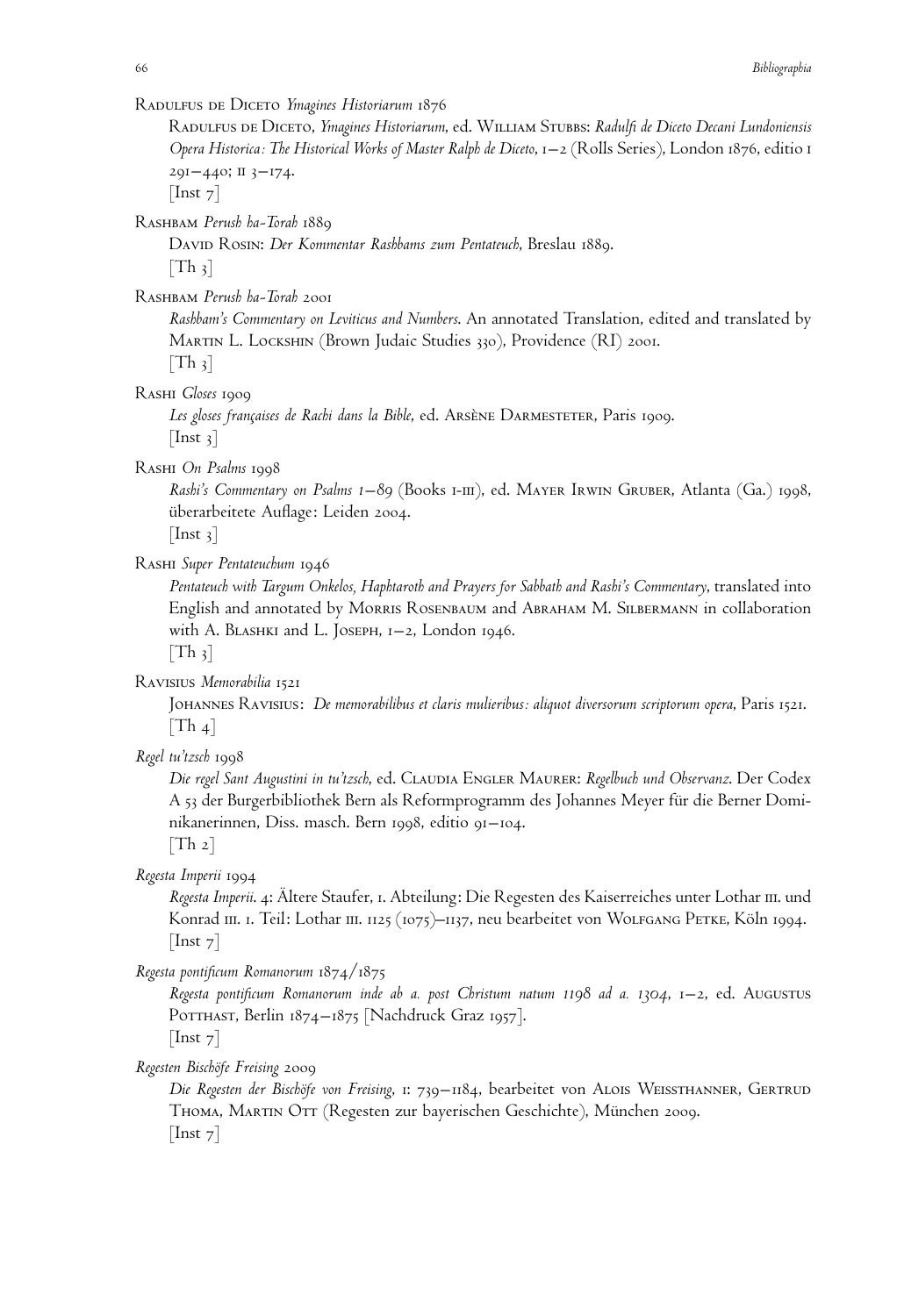#### *Reghel* 1901

*Sinte Augustijns reghel des heylighen biscops*, ed. Karel de Flou: *Die bedudinghe naden sinne van sunte Augustijns regule*, Gent 1901, editio 249–259.

 $[Th_2]$ 

*Register of St. Thomas Dublin* 1889

*Register of the abbey of St. Thomas Dublin*, ed. John Thomas Gilbert (Rerum britannicarum medii aevi scriptores or chronicles and memorials of Great Britain and Ireland during the middle ages 94), London 1889.

 $\lceil$ Inst 7 $\rceil$ 

#### *Registrum Anglie* 1991

Registrum Anglie de Libris Doctorum et Auctorum Veterum, ed. ROGER A. B. MYNORS, RICHARD H. Rouse, Mary A. Rouse (Corpus of British medieval library catalogues 2), London 1991. [Inst 1, Inst  $\frac{3}{7}$ ]

## *Registrum Honoris* 1722

*Registrum Honoris de Richmond exhibens Terrarum & Villarum quæ quondam fuerunt Edwini Comitis infra Richmundshire Descriptionem*, ed. Roger Gale, London 1722.

[Inst 1]

*Regula ad virgines* 1851

*Sancti Donati Vesontionensis episcopi Regula ad virgines* (PL 87), Paris 1851, 273–298.

 $[Or 1]$ 

# *Regula Augustini* 1967

*La Re`gle de saint Augustin*, ed. Luc Verheijen, 1–2, Paris 1967.  $[$ Inst 3 $]$ 

## *Regula Benedicti* 1971–1977

*La Re`gle de saint Benoıˆt/Regula Benedicti*. Introduction, traduction et notes par Adalbert de Vogüe, texte établi et présenté par JEAN NEUFVILLE (SC 181–186), 1–7, Paris 1971–1977.  $[Th 2, Or 1, Inst 2, Inst 3]$ 

## *Regula pauperum* 1854

*Regula pauperum commilitonum Christi templique Salomonici* (PL 166), Paris 1854, 857–874. [Inst 1]

# *Regule* 1 1901

*De regule des helichs bisscops sente Augustijns*, ed. Karel de Flou: *Die bedudinghe naden sinne van sunte Augustijns regule*, Gent 1901, editio 263–273.

 $[Th 2]$ 

# *Regule* 2 1901

*Die Regule van sente Augustijne, bischop*, ed. Karel de Flou: *Die bedudinghe naden sinne van sunte Augustijns regule*, Gent 1901, editio 260–262.

 $[Th 2]$ *Regule* 3a 1894

> *Sente Augustijns regule in dietsche*, ed. Willem De Vreese: »Sente Augustijns regule in dietsche met een fragment van <sup>></sup>De bediedenesse««, in *Het Belfort 9* (1894) 5-15. 98-116. 165-171.  $[Th_2]$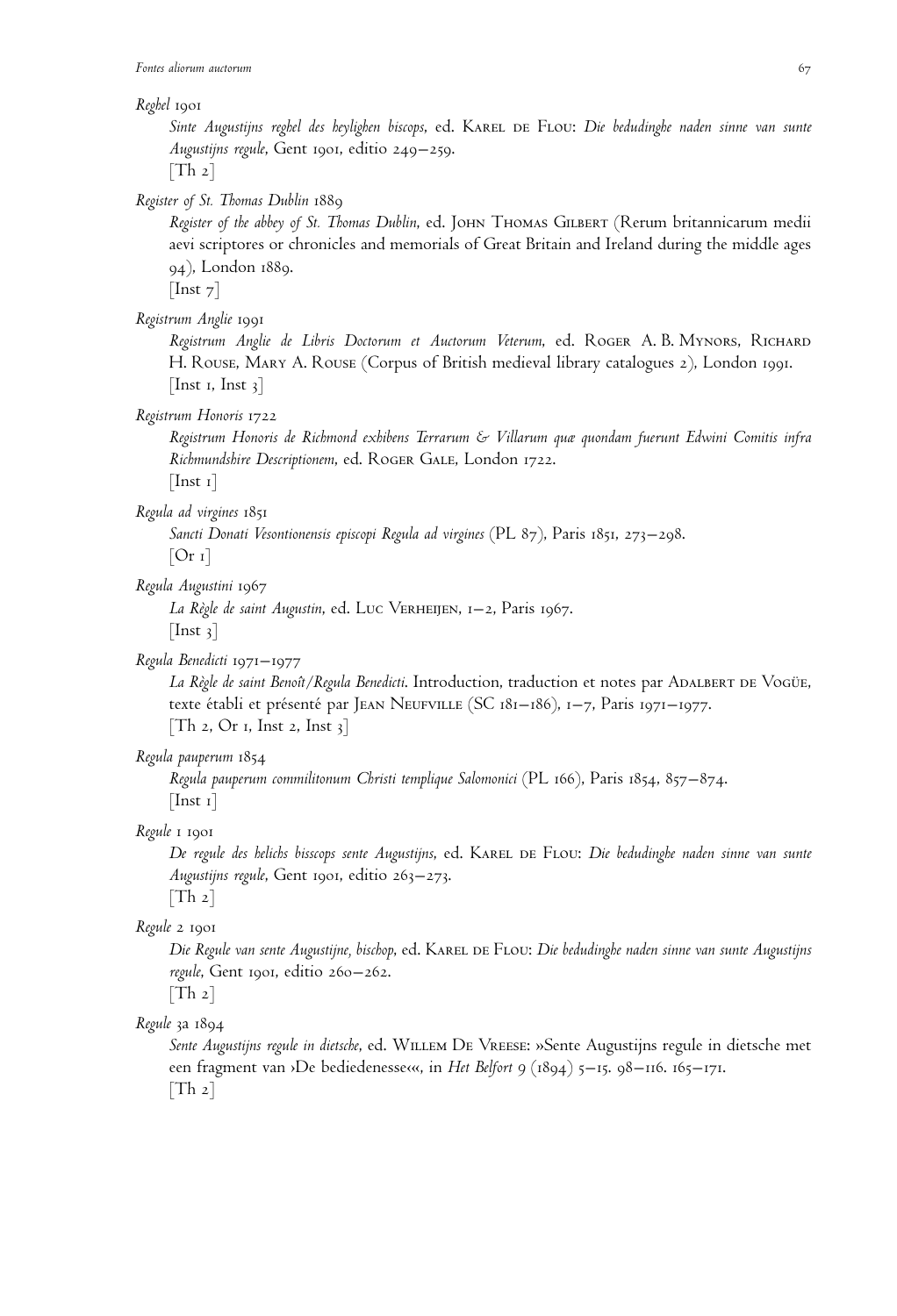*Sente Augustijns regule in dietsche*, ed. Karel de Flou: *Die bedudinghe naden sinne van sunte Augustijns regule*, Gent 1901, editio 239–249.

 $[Th_2]$ 

Remigius Autissiodorensis *In Consolationem philosophiae* 1916

Remigius Autissiodorensis: *In Consolationem philosophiae*, ed. Hugh F. Stewart: *A commentary by Remigius autissiodorensis on the »De consolatione philosophiae« of Boethius*, Sonderdruck 1916, 22–42.  $[$ Inst  $\frac{1}{2}$ ]

Remigius Autissiodorensis *Super Genesim* 1999

Remigii Autissiodorensis Expositio super Genesim, ed. BURTON VAN NAME EDWARDS (CChr. CM 136), Turnhout 1999.

 $[Th_3]$ 

*Rhetorica ad Herennium* 1976

*Rhetorica ad Herennium*, ed. Karin Margareta Fredborg: »The Commentaries on Cicero's De inventione and Rhetorica ad Herennium by William of Champeaux«, in *Cahiers de l'Institut du Moyen-Aˆge grec et latin 17* (1976) 1–39.

 $[$ Inst  $\frac{1}{2}$ ]

# Richardus Pictaviensis *Chronicon* 1882

Richardus Pictaviensis: *Chronicon*, ed. Georg Waitz (MGH. SS 26), Hannover 1882, 76–84.  $[$ Inst 3 $]$ 

# *Riegel* 1954

*Sante Augustynus riegel*, ed. Lydia Hedberg: *Epistola de Vita et Passione Domini Nostri und Regula Augustini in mittelniederdeutschen Fassungen, Diözesanarchiv Trier Ms. 45*, Lund 1954, editio 164–174.  $[Th_2]$ 

Robertus de Meleduno *Opera* 1932–1952

*Œuvres de Robert de Melun*, ed. RAYMOND-M. MARTIN, 1–3, Louvain 1932–1952.  $[$ Inst 3 $]$ 

Robertus de Meleduno *Praefatio* 1947

ROBERTUS DE MELEDUNO: *Praefatio de diversa consuetudine legendi sacram Scripturam*, ed. RAYMOND-M. Martin: *Œuvres de Robert de Melun*, 3 1, Louvain 1947, editio 3–56.  $[$ Inst 3 $]$ 

Robertus de Meleduno *Sententiae* 1938/1957

ROBERTUS DE MELEDUNO: *Sententiae*, ed. RAYMOND-M. MARTIN: *Œuvres de Robert de Melun*, 3, 1–2, Löwen 1938/1957.

 $[$ Inst  $5]$ 

Robertus de Monte *Cronica* 1844

Roberti de Monte Cronica, ed. LUDWIG CONRAD BETHMANN (MGH. SS 6), Hannover 1844, 475–535.  $[$ Inst  $7]$ 

Robertus de Torinneio *Chronicon* 1889

*The Chronicle of Robert of Torigny, Abbot of the Monastery of St. Michael-in-the-Peril-of-the-Sea*, ed. Richard HowLETT: *Chronicles of the Reigns of Stephen, Henry II and Richard I* (Rolls Series 82,4), London 1889 [Nachdruck London 1964], editio 3, 3–327.

[Inst 3, Inst  $7$ ]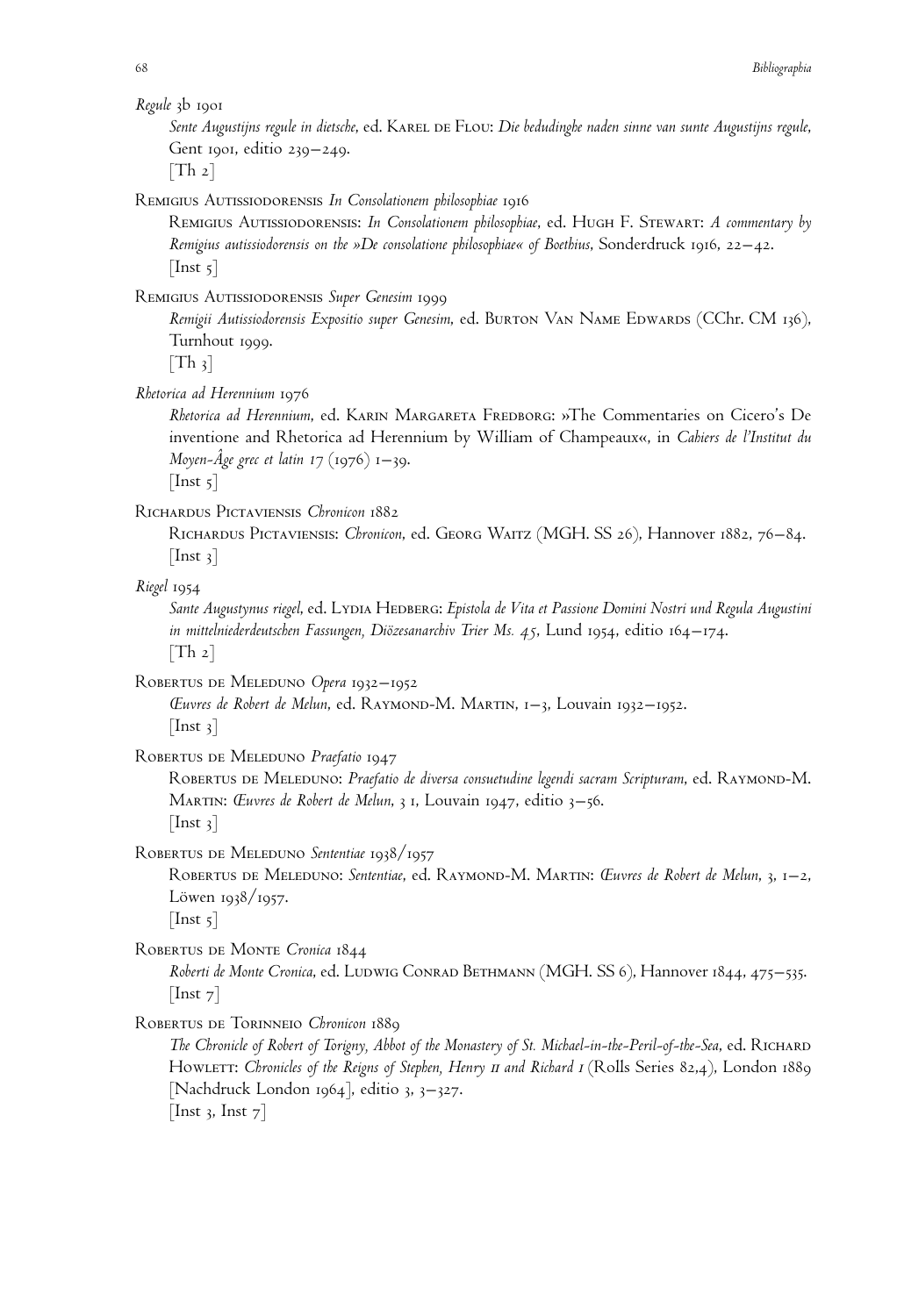Robertus de Torinneio *De immutatione* 1855

*Roberti de Torinneio Tractatus de immutatione ordinis monachorum* (PL 202), Paris 1855, 1309–1320. [Inst 3, Inst  $7$ ]

Rogerus Bacon *Compotus* 1926

*Opera hactenus inedita Rogeri Baconi*. 6: *Compotus fratris Rogeri, accedunt Compotus Roberti Grossecapitis, Lincolniensis Episcopi, Massa Compoti Alexandri de Villa Dei*, ed. Robert Steele, Oxford 1926.  $[Or 1]$ 

Rogerus Bacon *Hebrew Grammar* 1902

*The Greek Grammar of Roger Bacon and a Fragment of his Hebrew Grammar*, ed. Edmond Nolan, Samuel Abraham Hirsch, Cambridge 1902.

 $[$ Inst 3 $]$ 

ROGERUS DE HOVEDENE Chronica 1868-1871

*Chronica Rogeri de Hovedene*, ed. William Stubbs, 1–4 (Rolls Series 51), London 1868–1871. [Inst 1, Inst  $7$ ]

*Rouleaux des morts* 1866

*Rouleaux des morts du* ix*<sup>e</sup> au* xv*<sup>e</sup> sie`cle*, ed. Le´opold Delisle (Publications pour la Socie´te´ de l'histoire de France 135), Paris 1866.

 $|$ Inst 7 $|$ 

*Rouleaux des morts* 2006

*Recueil des rouleaux des morts (*viii*<sup>e</sup> sie`cle-vers 1536).* 2: 1181–1399, ed. Jean Dufour, publie´ sous la direction de JEAN FAVIER (RHF. Obitutaires 8), Paris 2006, editio 259–325.  $[$ Inst  $7]$ 

RUPERTUS TUITIENSIS *De trinitate* 1971–1972

*Ruperti Tuitiensis De sancta Trinitate et operibus eius*, ed. Hrabanus Haacke, 1–4 (CChr. CM 21–24), Turnhout 1971–1972.  $\lceil \text{Th } \rceil$ 

RUPERTUS TUITIENSIS De vita apostolica 1854

*Ruperti abbatis Tuitiensis De vita vera apostolica dialogorum libri quinque* (PL 170), Paris 1854, 609–664. [Inst 1, Inst 3, Inst  $7$ ]

Rupertus Tuitiensis *In Genesim* 1971

*Ruperti Tuitiensis De sancta Trinitate et operibus eius*: Commentariorum in Genesim, ed. Hrabanus HAACKE (CChr. CM 21), Turnhout 1971, editio 129–578.  $[$ Inst  $5]$ 

SAINT-SIMON Mémoires 1899

Louis de Rouvroy de Saint-Simon: *Mémoires de Saint-Simon*, ed. Arthur Michel de Boislisle (Les grands écrivains de la France 14), Paris 1899.  $[$ Inst  $7]$ 

SEDULIUS SCOTTUS Collectaneum 1988

*Sedulii Scotti Collectaneum miscellaneum*, ed. Dean Simpson (CChr. CM 67), Turnhout 1988. [Th 1, Th 2, Schriften 1]

SEDULIUS SCOTTUS In Donati maiorem 1977

SEDULIUS SCOTTUS: *In Donati artem maiorem*, ed. BENGT LÖFSTEDT (CChr. CM 40B), Turnhout 1977, editio 1–390.  $[Th_3]$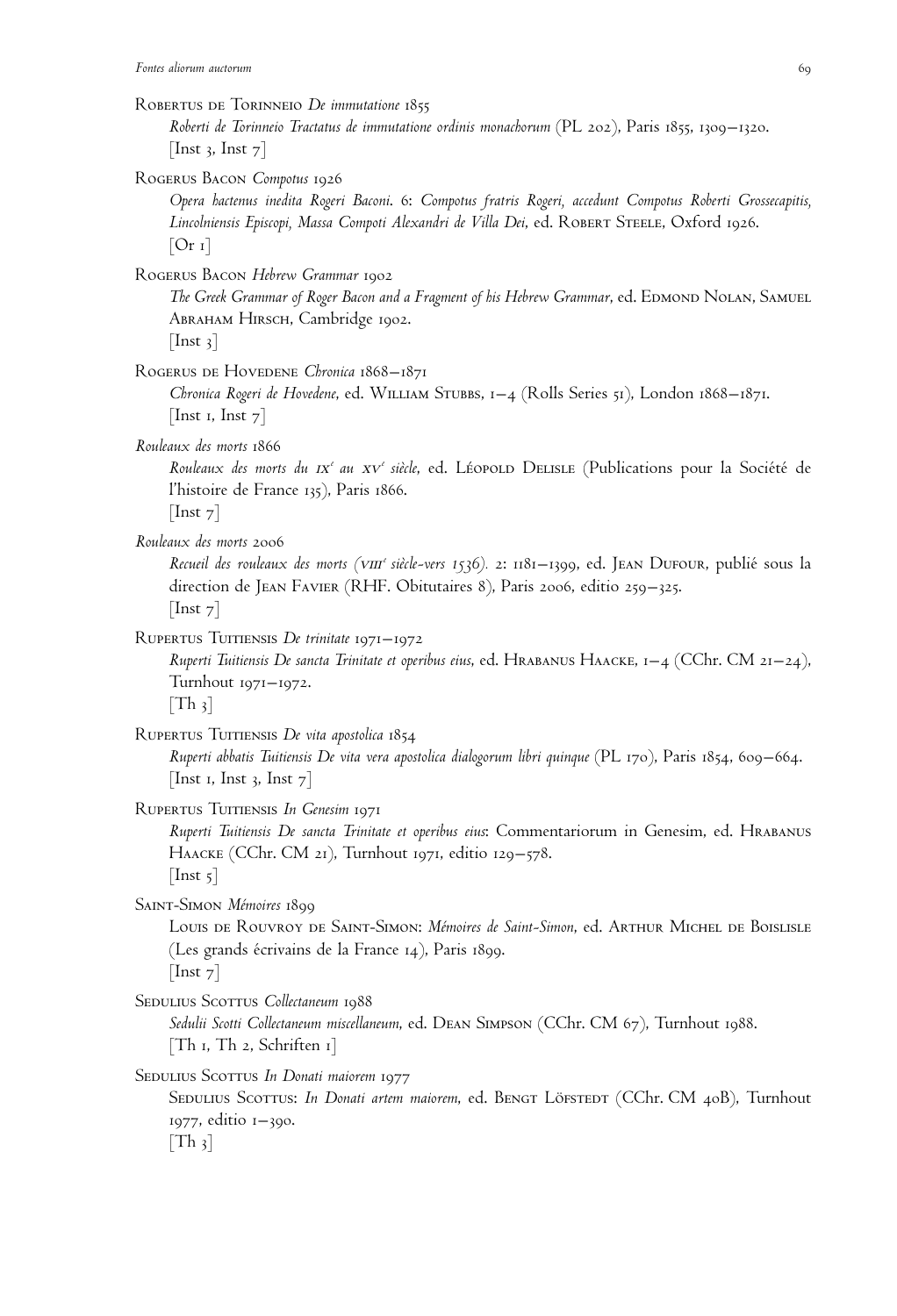Seneca *Naturales quaestiones* 1996

Lucius Annaeus Seneca: *Naturalium quaestionum libros*, ed. Harry M. Hine, Stuttgart/Leipzig 1996.

 $[$ Inst  $\frac{1}{2}$ ]

*Sententiae* 1940

Sententiae, ed. Opon Lottin: »Nouveaux fragments théologiques de l'école d'Anselme de Laon. Quelques manuscrits français«, in *Recherches de théologie ancienne et médiévale 12* (1940) 49–77, editio 53–77.

 $[$ Inst 6 $]$ 

*Sententiae* 1959

*Sententiae*, ed. Odon Lottin: *Psychologie et morale aux* xii*<sup>e</sup> et* xiii*<sup>e</sup> sie`cles* 5: Proble`mes d'histoire littéraire. L'école d'Anselme de Laon et de Guillaume de Champeaux, Gembloux 1959, 19–327.  $[$ Inst 6 $]$ 

*Sententiae divinitatis* 1967

*Die Sententiae divinitatis*. Ein Sentenzenbuch der Gilbertschen Schule. ed. Bernhard Geyer (Beiträge zur Geschichte der Philosophie und Theologie des Mittelalters 7.2–3), Münster 1967 (Fotomechanischer Nachdruck der 1909 erschienenen Ausgabe mit Textverbesserungen und einem ergänzenden Nachtrag des Verfassers).

 $[$ Inst 5 $]$ 

*Sententie Anselmi* 1919

*Sententie Anselmi*, ed. Franz Bliemetzrieder: *Anselms von Laon systematische Sentenzen* (Beiträge zur Geschichte der Philosophie des Mittelalters 18.2–3), Münster 1919, editio 47–153.

[Th 1, Th 3, Inst 1: Anselmus Laudunensis Sententiae, Inst 3: Anselmus Laudunensis Sententiae, Inst 6: Anselmus Laudunensis Sententiae]

*Sententie divine pagine* 1919

*Sententie divine pagine*, ed. Franz Bliemetzrieder: *Anselms von Laon systematische Sentenzen* (Beiträge zur Geschichte der Philosophie des Mittelalters 18.2–3), Münster 1919, editio 3–46.  $[Th_3, Inst_1]$ 

Sergius *Explanationes* 1864

Sergii Explanationum in Artem Donati, ed. HEINRICH KEIL (Grammatici Latini IV), Leipzig 1864, editio 486–565 [Nachdruck Hildesheim 1981].

 $[Th_3]$ 

SIDONIUS APOLLINARIS *Epistolae* 1836

*Œuvres de C. Sollius Apllinaris Sidonius*, 2, Paris 1836.  $[Th_4]$ 

Smaragdus *De comparatione* 1986

SMARAGDUS: Liber in partibus Donati: De comparatione, ed. BENGT LÖFSTEDT (CChr. CM 68), Turnhout 1986, editio 33–39.

 $[Th_3]$ 

Stephanus Harding *Monitum* 1888

Stephanus Harding, *Monitum*, ed. Heinrich Denifle: »Die Handschriften der Bibel-Correctorien des 13. Jahrhunderts«, in *Archiv für Literatur- und Kirchengeschichte des Mittelalters 4* (1888) 263–311. 471–601.

[Inst 6]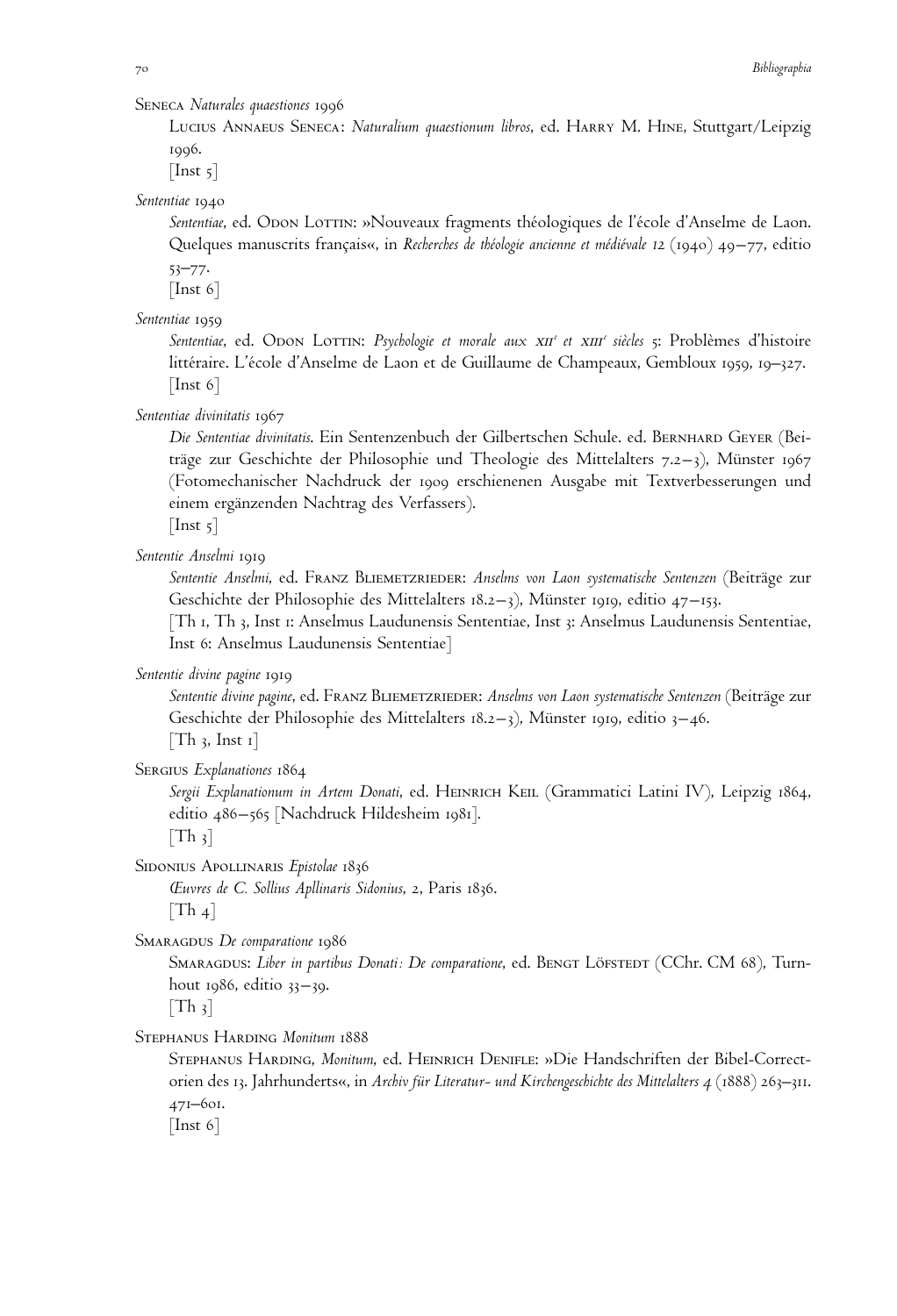#### Stephanus Harding *Monitum* 1961

Stephanus Harding *Monitum*, ed. Jean Marilier: *Chartes et documents concernant l'abbaye de Cıˆteaux, 1098–1182* (Bibliotheca Cisterciensis 1), Roma 1961, 56 Nr. 32.  $[$ Inst 6 $]$ 

# Stephanus Harding *Monitum* 1998

Stephanus Harding *Monitum*, ed. Hildegard Brem, Alberich Martin Altermatt: *Einmütig in* der Liebe. Die frühesten Quellentexte von Cîteaux. Antiquissimi Textus Cistercienses lateinischdeutsch (Quellen und Studien zur Zisterzienserliteratur 1), Langwaden/Turnhout 1998, editio 210–212.

 $[$ Inst 6 $]$ 

Stephanus Tornacensis episcopus *Epistolae* 1893

Lettres d'Étienne de Tournai, ed. JULES DESILVE, nouvelle édition, Valenciennes 1893.  $[$ Inst  $7]$ 

Stephanus Tornacensis *Epistolae* 1855

*Stephanus Tornacensis episcopus Epistolae* (PL 211), Paris 1855, 295–562.  $[$ Inst 7 $]$ 

Sugerus *Epistolae* 2001

*Lettres de Suger. Chartes de Suger. Vie de Suger par le moine Guillaume*, e´tabli, traduit et commente´es par FRANÇOISE GASPARRI, 2 (Les classiques de l'histoire de France au moyen âge 41), Paris 2001, editio  $3-97$ .

[Inst 7]

Sugerus *Vita Ludovici* VI 1929

SUGER [von St-Denis]: *Vie de Louis* vi le Gros, éd. HENRI WAQUET, Paris 1929. [Inst 3, Inst  $7$ ]

Sulpicius Severus *Dialogi* 1866

Sulpicii Severi libri qui supersunt: Dialogi, ed. KARL HALM (CSEL 1), Wien 1866, 152–216.  $\vert$  Inst 6 $\vert$ 

*Summa Sententiarum* 1854

*Summa Sententiarum septem tractatibus distincta* (PL 176), Paris 1854, 43–174. [Th 1: Pseudo-Hugo S. V. Summa sententiarum, Th 3, Inst 4: Pseudo-Hugo S. V. Summa sententiarum, Inst 5, Schriften 1: Pseudo-Hugo S. V. Summa sententiarum]

## *Symb. Athanasianum* 1919

*Symb. Athanasianum*, ed. C. H. Turner: »A critical text of the *Quicumque vult*«, in *Journal of Theological Studies 11* (1910) 401–411.

[Th 1, Inst 5: PSEUDO-ATHANASIUS *Quicumque*, Schriften 1]

Symeon Dunelmensis *Historia regum* 1885

Symeon Dunelmensis: *Historia regum Anglorum*, in Symeon Dunelmensis *Opera* 1882/1885, 2,  $2 - 183.$ 

[Inst 7]

Symeon Dunelmensis *Libellus* 2000

Symeon Dunelmensis: *Libellus de Exordio atque procursu istius, hoc est Dunhelmensis, ecclesie.* Tract on the Origins and Progress of this the Church of Durham, ed. David Rollason (Oxford Medieval Texts), Oxford 2000.

 $[$ Inst 7 $]$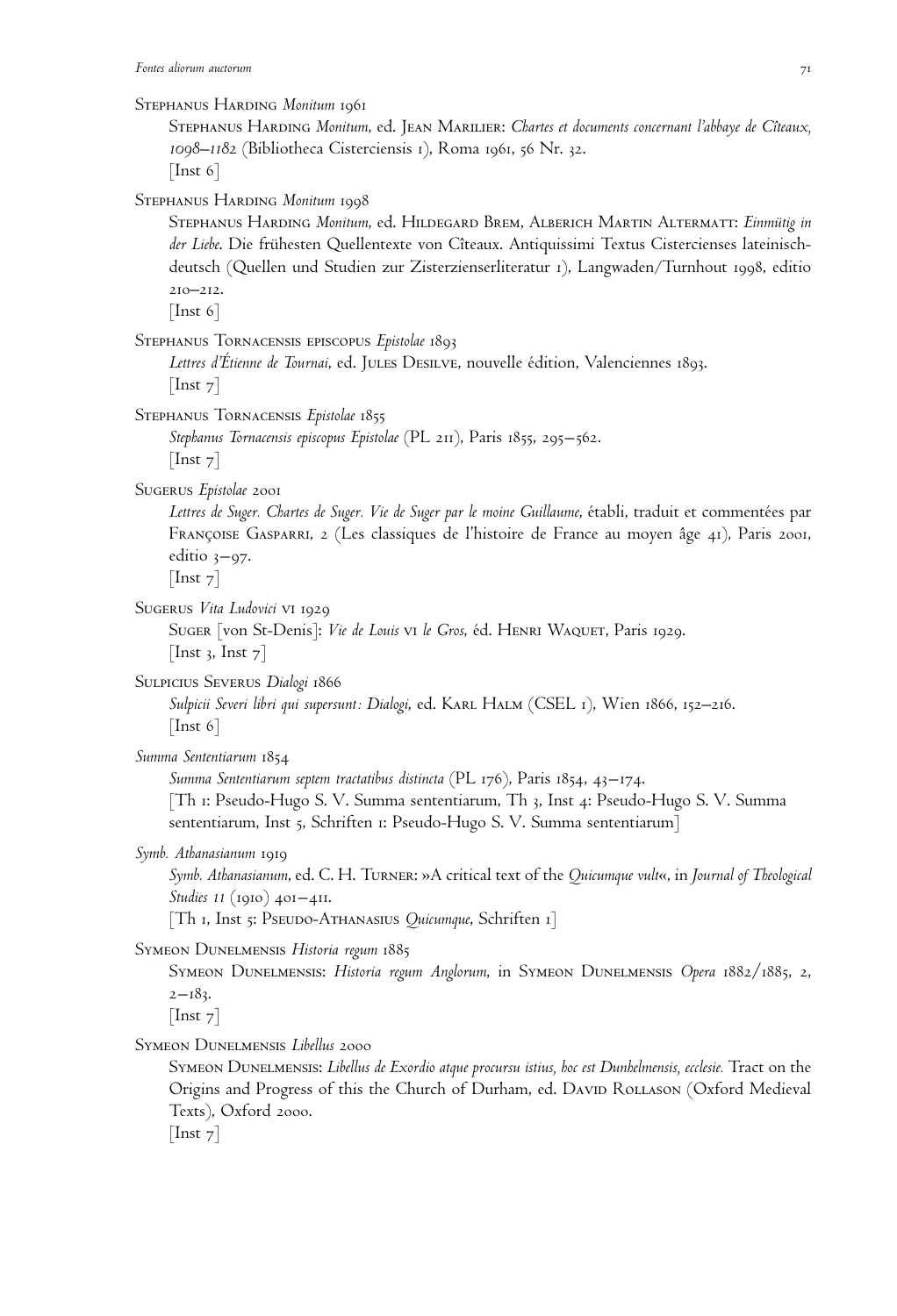# Symeon Dunelmensis *Opera* 1882/1885

*Symeonis monachi opera omnia*, ed. Thomas Arnold, 1–2 (Rolls Series 75), London 1882, 1885. [Inst 1, Inst 3, Inst  $7$ ]

## Tatuinus *Ars* 1968

*Tatuini opera omnia: Ars Tatuini*, ed. Maria De Marco (CChr. SL 133), Turnhout 1968, 1–93.  $[Th_3]$ 

Tertullianus *Adversus Praxean* 2001

Tertullianus: *Adversus Praxean*. *Gegen Praxeas*. Lateinisch-Deutsch. Übersetzt und eingeleitet von Hermann-Josef Sieben (Fontes Christiani 34), Freiburg im Br. e.a. 2001.  $[$ Inst 5 $]$ 

Tertullianus *De baptismo* 1954

*Quinti Septimi Florentis Tertulliani Opera 1: De baptismo*, ed. Jan G. Ph. Borleffs (CChr. SL 1), Turnhout 1954, editio 275–295.

 $[$ Inst 3 $]$ 

# *The´aˆtre* 1612

Jacques du Breul: *Le Théâtre des Antiquitez de Paris où est traicté de la fondation des églises & chapelles de la cite´, universite´, ville, & dioce`se de Paris: comme aussi de l'institution du parlement, fondation de l'universite´ & colle`ges & autres choses remarquables*, Paris 1612.

 $[$ Inst  $7]$ 

# Theodericus Carnotensis *De sex dierum operibus* 1971

Theodericus Carnotensis: *De sex dierum operibus*, ed. Nikolaus M. Häring: *Commentaries on Boethius by Thierry of Chartres and his School*, Toronto 1971, editio 555–575.  $[$ Inst 3 $]$ 

Theodulfus Aurelianensis: *Carmina* 1881

Theodulfus episcopus Aurelianensis: *Carmina*, ed. Ernst Dümmler (MGH. Poetae latini 1), Berlin 1881, 445–581.

[Inst 6, Inst  $7$ ]

# Thomas a Kempis *Chronica Montis S. Agnetis* 1922

Thomas a Kempis: *Chronica Montis S. Agnetis*, ed. Michael Iosephus Pohl: *Thomae Hemerken a Kempis Opera omnia* 7, Freiburg im Br. e.a. 1922, editio 331–525.  $[$ Inst 2 $]$ 

Thomas a Kempis *Sermones de vita et passione* 1904

Thomas a Kempis: *Sermones de vita et passione Domini*, ed. Michael Iosephus Pohl: *Thomae Hemerken a Kempis Opera omnia* 3, Freiburg im Br. e.a. 1904, editio 59–313. [Inst 2]

Thomas Aquinas *De veritate* 1970–1976

Thomas Aquinas *Questiones disputatae de veritate*, in *Sancti Thomae Aquinatis Opera Omnia iussu impensaque Leonis* xiii *P. M. edita* (Editio Leonina 22), Roma 1970–1976. [Inst<sub>4</sub>]

Thomas Aquinas *In De divinis nominibus* 1950

Sancti Thomae Aquinatis In librum beati Dionysii De divinis nominibus expositio, ed. CESLAUS PERA, Torino 1950.

 $[$ Inst 5 $]$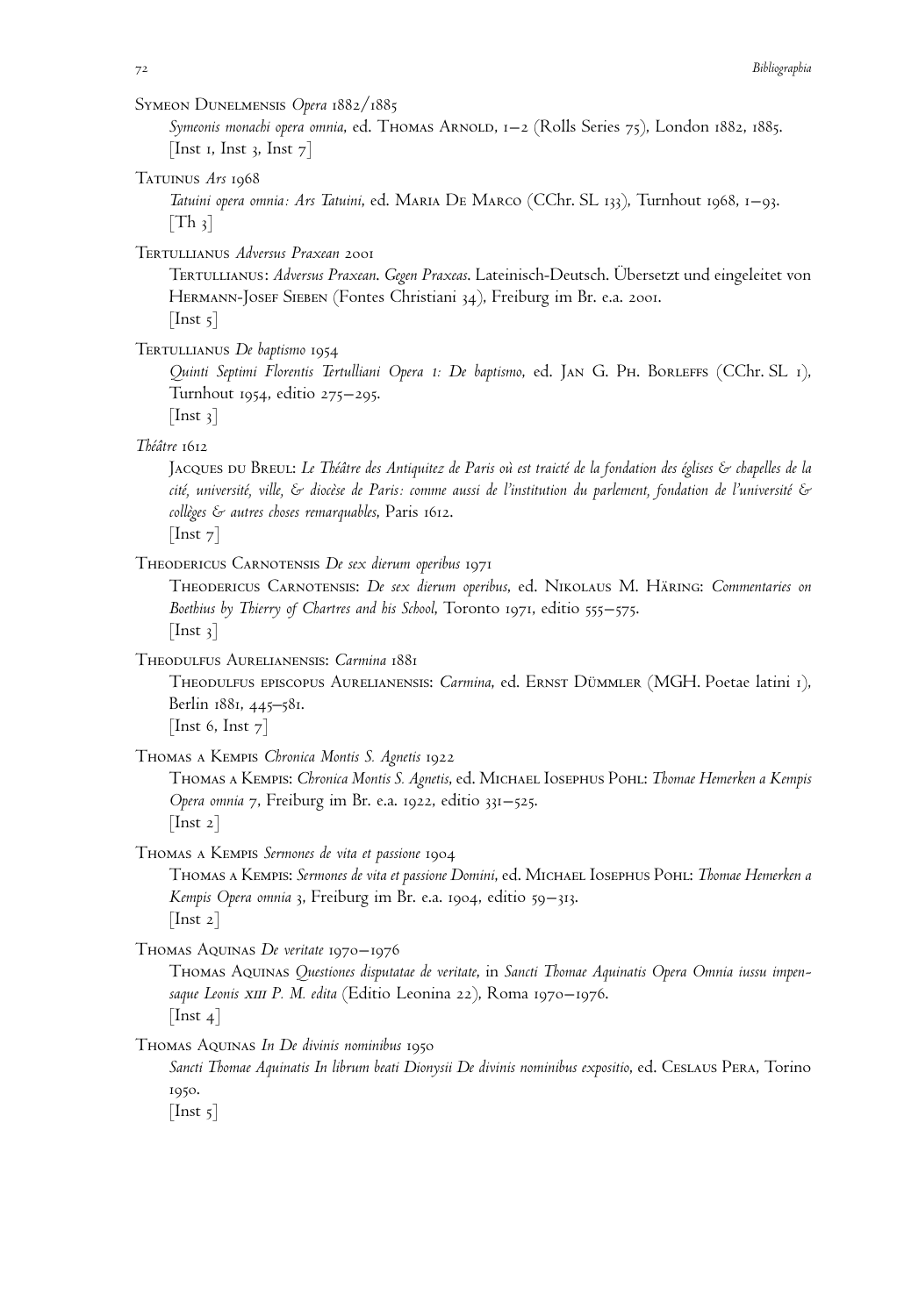Thomas Aquinatis: *Scriptum super Sententiis magistri Petri Lombardi*, ed. Maria Fabianus Moos, 3, 1–2, Paris 1956.

 $[$ Inst 4 $]$ 

Thomas Aquinas *Summa theologiae* 1888–1906

Thomas Aquinas *Summa theologiae*, in *Sancti Thomae Aquinatis Opera Omnia iussu impensaque Leonis* xiii *P. M. edita* (Editio Leonina 4–12), Roma 1888–1906. [Inst 4, Inst  $\mathfrak{z}$ ]

Thomas Chobham *Summa confessorum* 1968

Thomas de Chobham: *Summa confessorum*, ed. F. Broomfield (Analecta Mediaeualia Namurcensia 25), Louvain 1968.

 $[$ Inst 3 $]$ 

Thomas Cisterciensis *In Cantica canticorum* 1855

*Reverendi patris Thomae Cisterciensis monachi In Cantica canticorum eruditissimi commentarii* (PL 206), Paris 1855, 21–862.

 $[$ Inst 5 $]$ 

Thomas de Frigido Monte *Liber de modo bene vivendi* 1854

Thomas de Frigido Monte: *Liber de modo bene vivendi* (PL 184), Paris 1854, 1199–1306.  $[$ Inst  $\frac{1}{2}]$ 

*Tischlesungen St. Katharina 1429–1431* 1939

*Nürnberg, Dominikanerinnenkloster St. Katharina*: Anweisung für die Tischlesungen 1429–1431, ed. Paul Ruf: *Mittelalterliche Bibliothekskataloge Deutschlands und der Schweiz*. 3, 3: *Bamberg*, München 1939, editio 638-650.

 $[$ Inst 2 $]$ 

*Tischlesungen St. Katharina 1455–1461* 1939

*Nürnberg, Dominikanerinnenkloster St. Katharina*: Anweisung für die Tischlesungen 1455–1461, ed. Paul Ruf: *Mittelalterliche Bibliothekskataloge Deutschlands und der Schweiz*. 3, 3: *Bamberg*, München 1939, editio 650-670.

 $[$ Inst 2 $]$ 

Titus Livius *Ab urbe condita* 1932

Titus Livius: *Ab urbe condita*, Libri i-x, ed. Wilhelm Weissenborn, Moritz Müller, Stuttgart 1932.

 $[Th_3]$ 

Titus Livius *Ab urbe condita* 1971/1976

Titus Livius: *Ab urbe condita*, Libri xxi-xxv, ed. Thomas Alan Dorey, Stuttgart 1971, 1976.  $[Th_3]$ 

Titus Livius *Ab urbe condita* 1974

*Titi Livi Ab urbe condita* i-v, ed. Robert Maxwell Ogilvie, P. G. Walsh, Oxford 1974.  $[$ Inst  $_3]$ 

Tovia ben Eliezer *Leqah tov* 1878

Tovia ben Eliezer: *Leqah tov*, Venedig 1548 [Nachdruck Lemberg 1878].  $[Th_3]$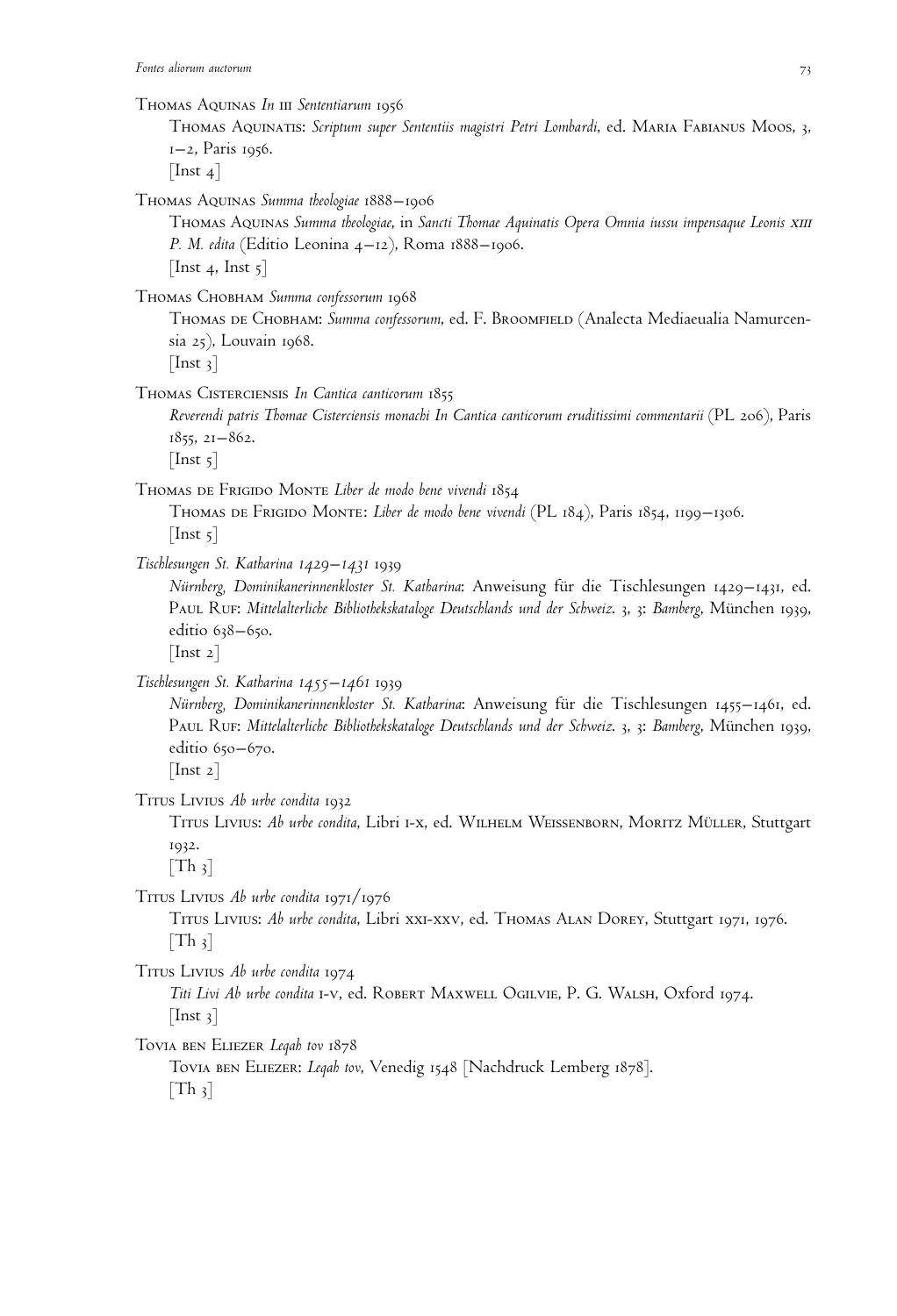## *Translatio s. Modoaldi* 1856

*Translatio s. Modoaldi*, ed. Philipp Jaffe´ (MGH. SS 12). Hannover 1856, 289–310.  $[$ Inst  $7]$ 

## TRITHEMIUS 1601

Iohannes Trithemius: *Opera historica*, 1–2, ed. Marquard Freher, Frankfurt 1601 [Nachdruck Frankfurt 1966].

 $[$ Inst 1 $]$ 

*UB Goslar* 1893

*Urkundenbuch der Stadt Goslar und der in und bei Goslar gelegenen geistlichen Stiftungen*, Teil i, bearbeitet von GEORG BODE, Halle an der Saale 1893.

 $[$ Inst 3 $]$ 

*UB Halberstadt* 1883

Urkundenbuch des Hochstifts Halberstadt und seiner Bischöfe, 1, bearbeitet von GUSTAV SCHMIDT (Publicationen aus den k. preußischen Staatsarchiven 17), Leipzig 1883.  $[$ Inst  $7]$ 

*UB Ilsenburg* 1875

Urkundenbuch des in der Grafschaft Wernigerode belegenen Klosters Ilsenburg, 1, bearbeitet von EDUARD Jacobs (Geschichtsquellen der Provinz Sachsen und angrenzender Gebiete 6), Halle an der Saale 1875.

 $[$ Inst  $7]$ 

*Urbanist chartae* 1997

*The urbanist Chartae including the Chartae of the Avignion Obedience to 1410*. 4: The Avignon Chartae. The Spanish Chartae, ed. JOHN CLARK (Analecta Cartusiana 100,25), Salzburg 1997.  $[$ Inst  $7]$ 

Urbanus iv *Registrum* 1899–1958

Les registres d'Urbain IV. Recueil des bulles de ce pape publiées ou analysées d'après les manuscrits originaux du Vatican, ed. JEAN GUIRAUD,  $1-4$  (Bibliothèque des Écoles françaises d'Athènes et de Rome 2, 13), Paris 1899–1958.

 $\vert$  Inst  $\vert$ 

URBANUS V Lettres secrètes 1955

Lettres secrètes et curiales du pape Urban V (1362–1370) se rapportant à la France; extraites des registres d'Avignon et du Vatican, ed. PAUL LECACHEUX, GUILLAUME MOLLAT (Bibliothèque des Écoles Françaises d'Athènes et de Rome, série 3), Paris 1955.

 $[Or 1]$ 

*Urkunden Lothar III.* 1927

*Die Urkunden Lothars* iii*. und der Kaiserin Richenza*, bearbeitet von Emil von Ottenthal, Hans Hirsch (MGH. DD 8), Berlin 1927.

 $[$ Inst  $7]$ 

Varanius *Epistola* 1516

Valerandus Varanius: *Epistola nuncupatoria ad Georgium de Ambasia*, in Ravisius *Memorabilia* 1521, Paris [1516], f. 198v.

 $[Th_4]$ 

Varanius *Gesta* 1516

Valerandus Varanius: *Gesta Ioannae virginis Gallicae*, Paris 1516.  $|Th_4|$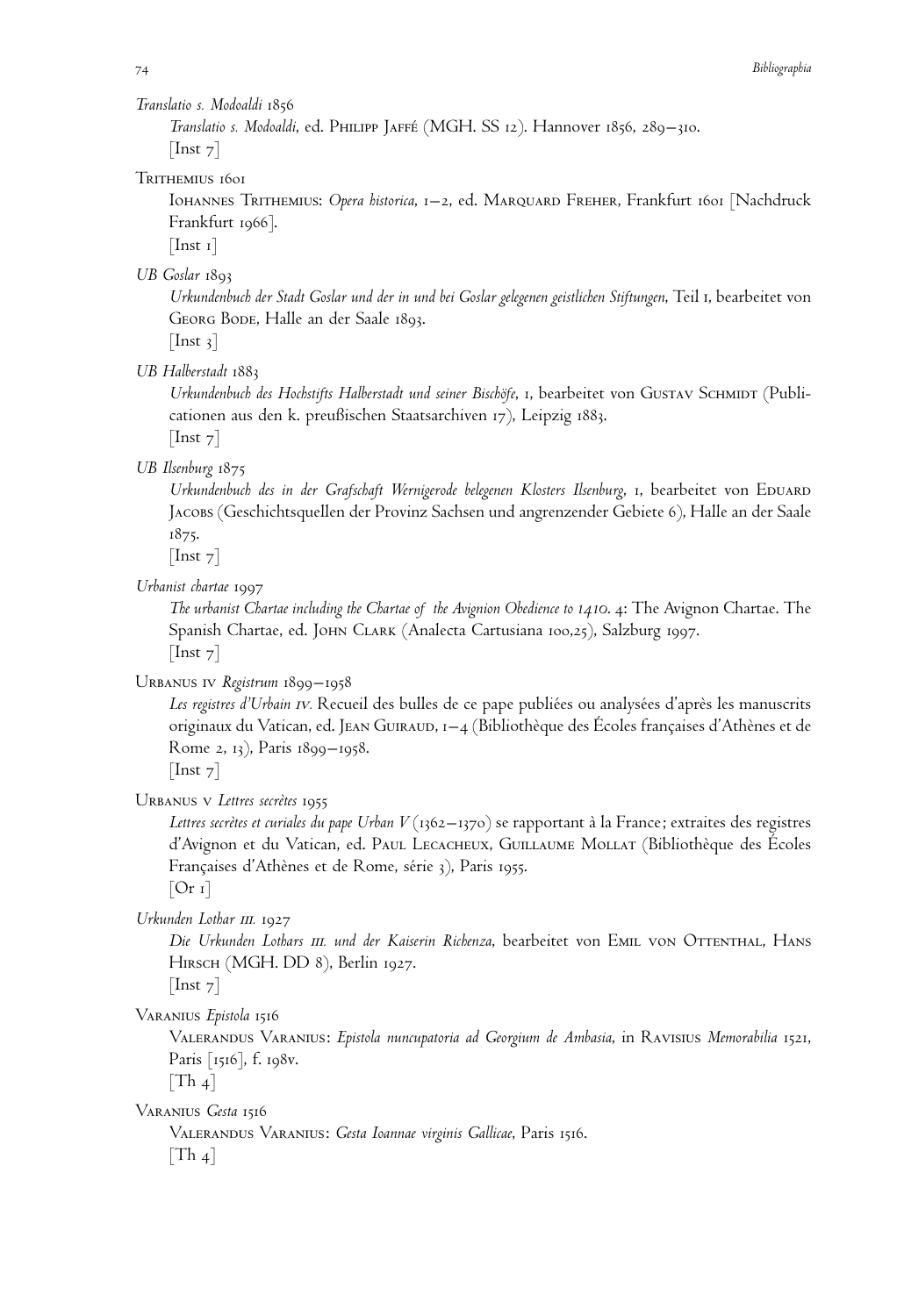## Varro *Lingua latina* 1954

M. Terentius Varro: *De lingua latina*. Livre v. Texte établi, traduit et annoté par Jean Collart (Publications de la Faculté des lettres de l'Université de Strasbourg 122), Paris 1954.  $[Th_3]$ 

Vergilius *Aeneis* 1969

Vergilius: *Aeneis*, recognovit Roger A. B. Mynors: *P. Vergili Maronis Opera*, Oxford 1969, editio  $103 - 422.$ 

[Th 1, Schriften 1]

Vergilius *Aeneis* 1986

Vergilius *Aeneis*, recognovit brevique adnotatione critica instruxit Roger A. B. Mynors: *Publii Vergili Maronis Opera*, Oxford 1986, editio 103–422.

 $[Th_3]$ 

Vergilius *Ecloga* 1986

Vergilius *Ecloga*, recognovit brevique adnotatione critica instruxit Roger A. B. Mynors: *Publii Vergili Maronis Opera*, Oxford 1986, editio 1–28.

 $[Th_3]$ 

Vergilius *Georgicon* 1986

Vergilius *Georgicon*, recognovit brevique adnotatione critica instruxit Roger A. B. Mynors: *Publii Vergili Maronis Opera* Oxford 1986, editio 29–101.  $[Th_3]$ 

*Vetus Latina* 2002

*Vetus Latina Database. Bible Versions of the Latin Fathers.* The comprehensive patristic records of the Vetus Latina Institut in Beuron on CD ROM, Turnhout 2002.

[Th 1, Schriften 1]

Vincentius Bellovacensis *Liber apologeticus* 1979

SERGE LUSIGNAN: Préface au *›Speculum maius« de Vincent de Beauvais*: réfraction et diffraction (Cahiers d'études médiévales 5), Montréal/Paris 1979.  $[$ Inst 3 $]$ 

Vincentius Bellovacensis *Speculum historiale* 1624

Vincentius Bellovacensis: *Speculum quadruplex sive Speculum majus*. 4: Speculum historiale, ed. Douai 1624 [Nachdruck Graz 1965].

 $[$ Inst 3 $]$ 

*Vita Eberhardi* 1881

*Vita Sancti Eberhardi Archiepiscopi Salzburgensis auctore anonymo quodam eius discipulo*, ed. Georg Heinrich PERTZ (MGH. SS 11), Hannover 1881, 77-84.

 $[$ Inst 1 $]$ 

*Vita Gebehardi* 1881

*Vita Gebehardi* [Iuvavensis episcopi], ed. Georg Heinrich Pertz (MGH. SS 11), Hannover 1881,  $33 - 49.$ 

 $[$ Inst  $7]$ 

*Vita Gebehardi et successorum eius* 1881

*Vita Gebehardi, Thiemonis, Chunradi, Eberhardi, Chunradi* ii *Archiepiscoporum cum chronico Admuntensi*, ed. Georg Heinrich Pertz (MGH. SS 11), Hannover 1881, 33–51.  $[$ Inst 1 $]$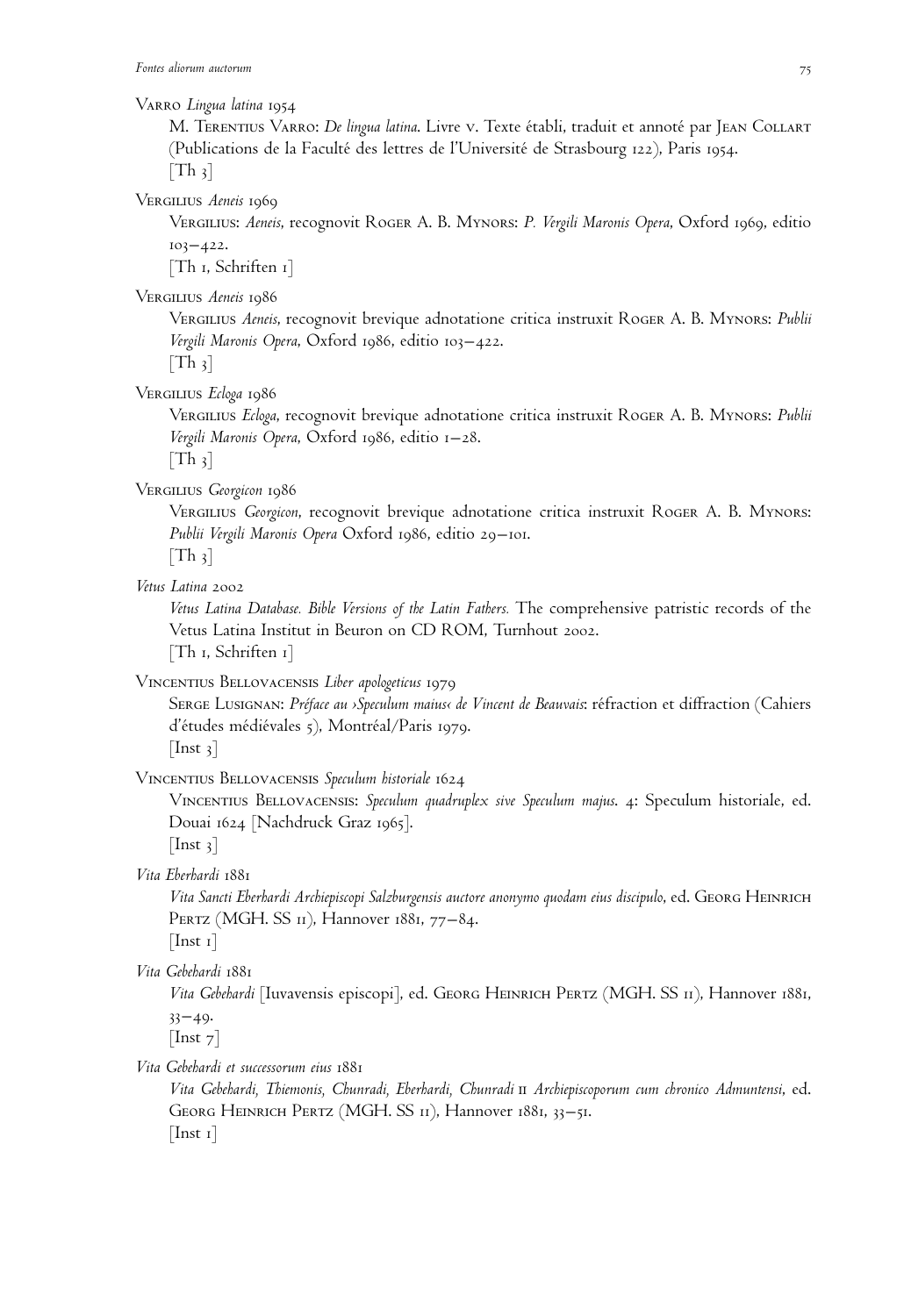*Beati Gosvini Vita, celeberrimi Aquicinctensis monasterii abbatis septimi*, ed. Richard Gibbons, Douai 1620, 10–18.

 $[$ Inst 1 $]$ 

*Vita Goswini* 1806

Vita beati Goswini, ed. MARTIN BOUQUET (Recueil des historiens des Gaules et de la France 14), Paris 1806, 442–447.  $[$ Inst  $7]$ 

*Vita Heldemari* 1806

*Vita Heldemari*, ed. Martin Bouquet (Recueil des historiens des Gaules et de la France 14), Paris 1806, 157–159.

 $[$ Inst  $7]$ 

*Vita Lamberti* 1934

*Vita Lamberti praepositi monasterii Novi Operis*, ed. Harry Bresslau (MGH. SS 30,2), Leipzig 1934, 947–953.

 $[$ Inst  $7]$ 

*Vita s. Gregorii* 1849

*Sancti Gregorii papae* i *Vita ex ejus potissimum scriptis recens adornata* (PL 75), Paris 1849, 241–462. [Th 1, Schriften 1]

*Vitae paparum Avenionensium* 1927

*Vitae paparum Avenionensium hoc est historia pontificum Romanorum qui in Gallia sederunt ab anno Christi* mcccv *usque ad annum* mcccxiv, ed. E´ tienne Baluze, Guillaume Mollat, 2, Paris 1927.  $[$ Inst  $7]$ 

Walter Daniel *Vita Aelredi* 1950

Walteri Danielis Vita Ailredi abbatis Rievall. The Life of Ailred of Rievaulx by Walter Daniel, ed. FREDERICK Maurice Powicke, London/Edinburgh 1950.  $[$ Inst 3 $]$ 

WALTER HILTON *The scale of perfection* 1923

WALTER HILTON: *The scale of perfection*, ed. EVELYN UNDERHILL, London 1923.  $[$ Inst 5 $]$ 

Walter Map *De nugis curialium* 2002

WALTER MAP: *De nugis curialium = Courtiers' trifles*, ed. and transl. by MONTAGUE RHODES JAMES, Rev. by CHRISTOPHER N. L. BROOKE, reprint Oxford 2002.  $[$ Inst 2 $]$ 

Wernerus Sancti Blasii *Liber Deflorationum* 1854

*Liber Deflorationum per dominum Wernerum* (PL 157), Paris 1854, 721–1294. [Inst 5]

Wibaldus *Epistolae* 1854

*Wibaldi Epistolae* (PL 189), Paris 1854, 1121–1458.  $\vert$  Inst 1 $\vert$ 

Widukindus *Res gestae* 1935

Widukindi monachi Corbeiensis Rerum gestarum Saxonicarum libri tres, ed. HANS-EBERHARD LOHMANN, PAUL HIRSCH (MGH. SS rer. Germ. 60), Hannover 1935.  $[$ Inst 3 $]$